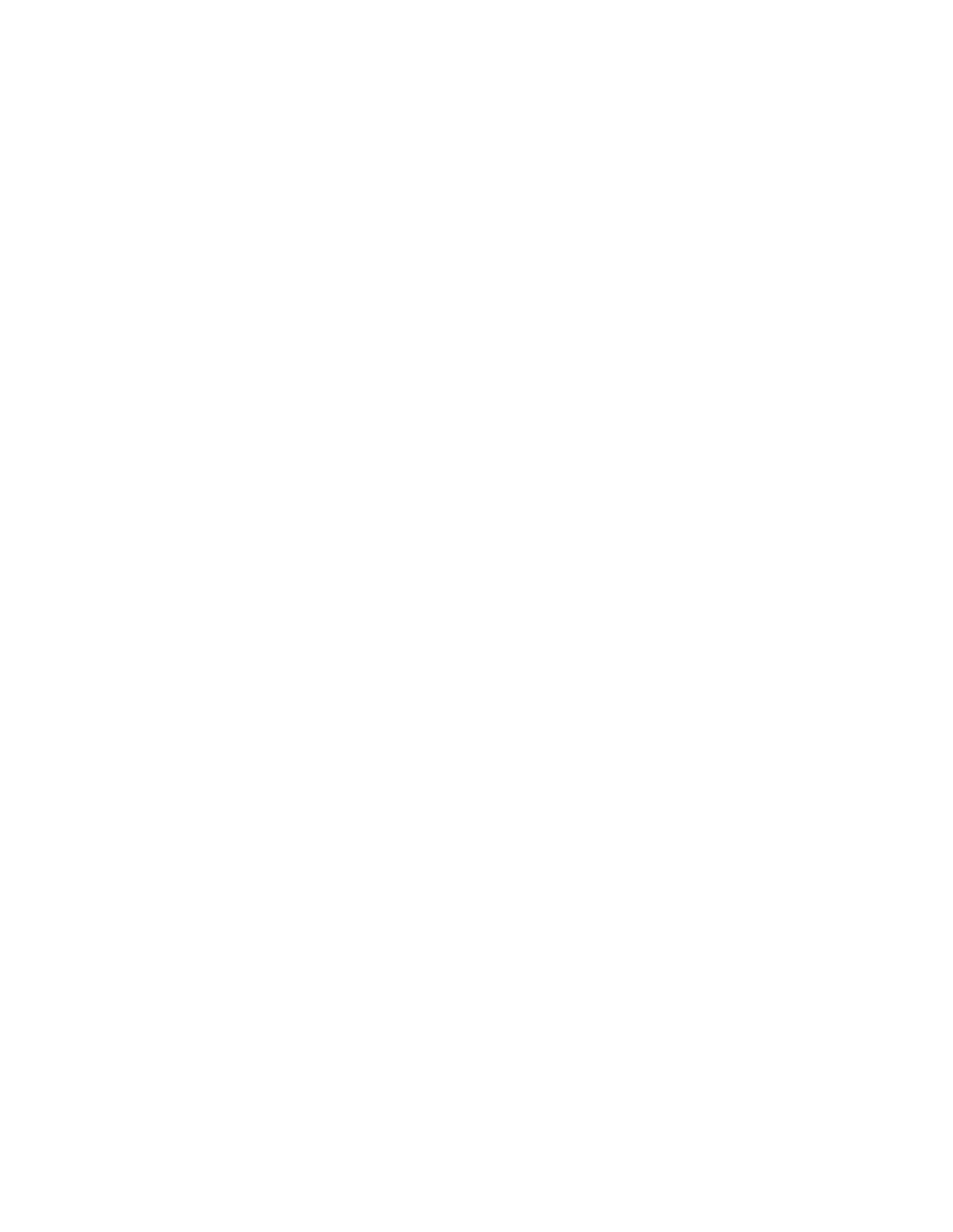# Global Value-Chains and Connectivity in Developing Asia - with application to the Central and West Asian region

Richard Pomfret<sup>\*</sup> and Patricia Sourdin<sup>\*\*</sup> No. 142 | November 2014

\* Professor, School of Economics, University of Adelaide, Australia, and Adjunct Professor of International Economics, The Johns Hopkins University, Bologna, Italy. richard.pomfret@ adelaide. edu.au

\*\*Dr. Patricia Sourdin, School of Economics, University of Adelaide, Australia. patricia.sourdin@gmail.com

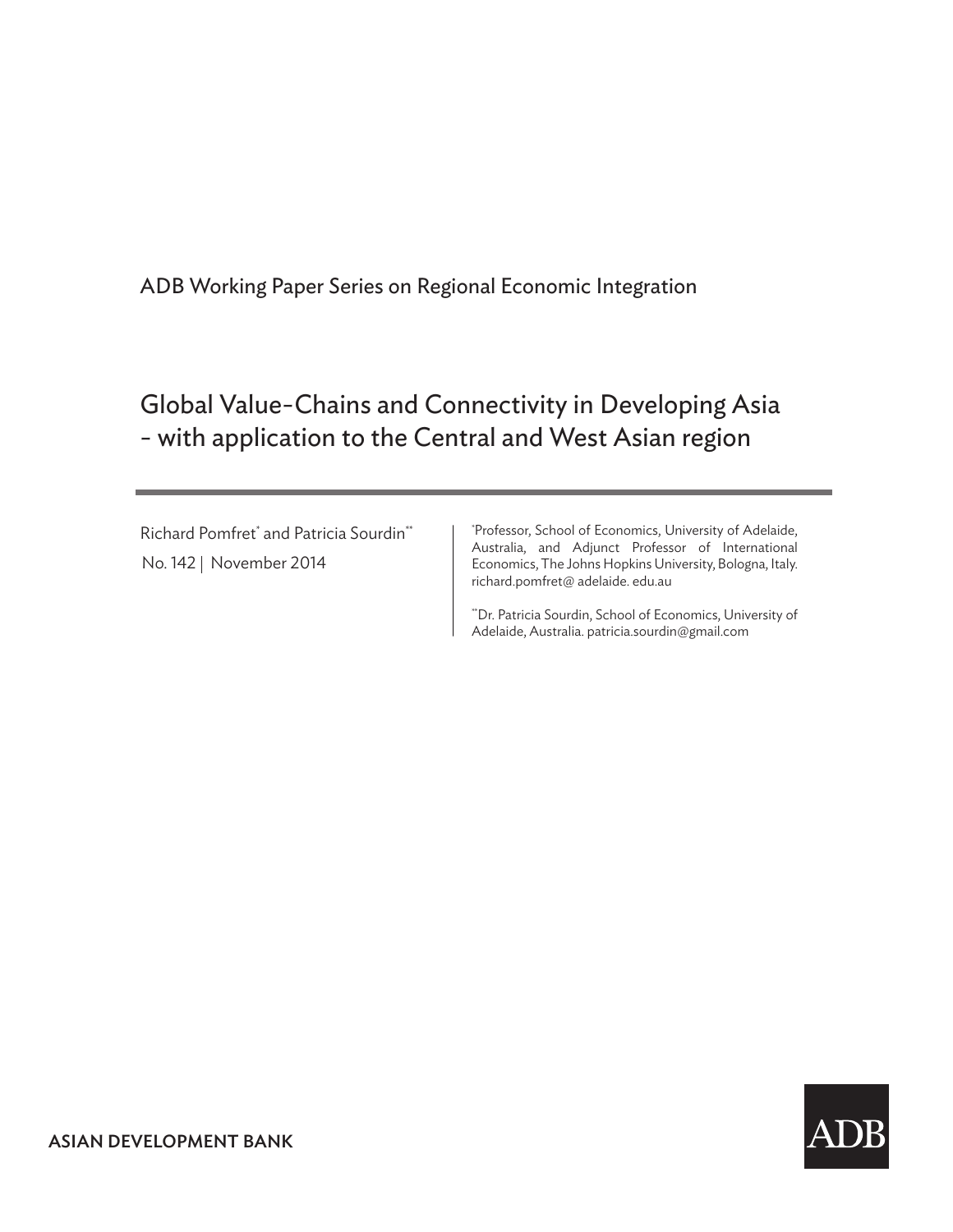The ADB Working Paper Series on Regional Economic Integration focuses on topics relating to regional cooperation and integration in the areas of infrastructure and software, trade and investment, money and finance, and regional public goods. The Series is a quick-disseminating, informal publication that seeks to provide information, generate discussion, and elicit comments. Working papers published under this Series may subsequently be published elsewhere.

#### Disclaimer:

The views expressed in this paper are those of the authors and do not necessarily reflect the views and policies of the Asian Development Bank (ADB) or its Board of Governors or the governments they represent.

ADB does not guarantee the accuracy of the data included in this publication and accepts no responsibility for any consequence of their use.

By making any designation of or reference to a particular territory or geographic area, or by using the term "country" in this document, ADB does not intend to make any judgments as to the legal or other status of any territory or area.

Unless otherwise noted, "\$" refers to US dollars.

© 2014 by Asian Development Bank November 2014 Publication Stock No. WPS146976-2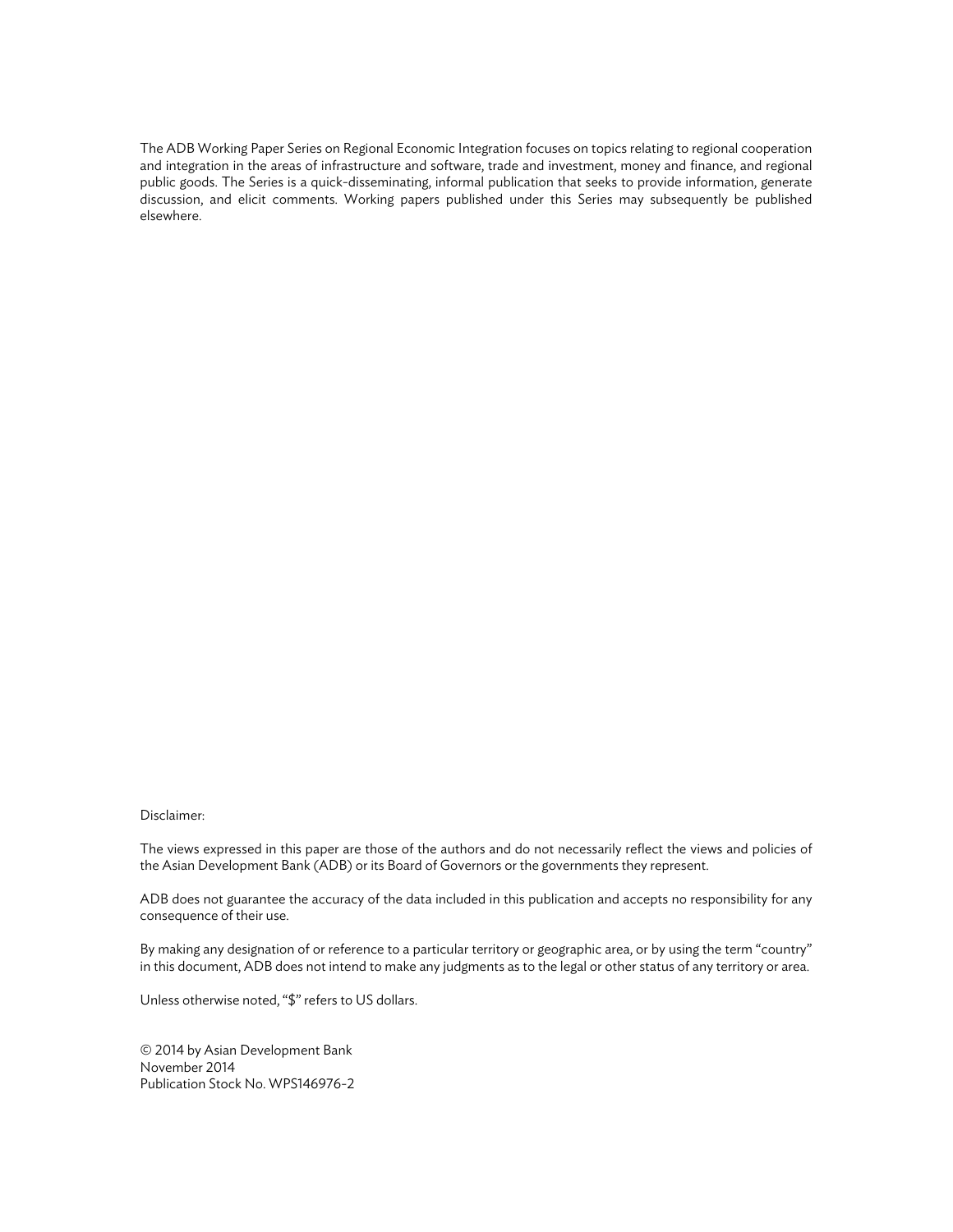# **Contents**

| Abstract                                                                                           | iv              |
|----------------------------------------------------------------------------------------------------|-----------------|
| 1. Introduction                                                                                    | 1               |
| 2. The Evolution of Asian GVCs                                                                     | 1               |
| 3. Measuring Trade Costs                                                                           | 10 <sup>°</sup> |
| 4. Connectivity and GVCs                                                                           | 15              |
| 5. Case Studies                                                                                    | 19              |
| 6. Conclusion                                                                                      | 22              |
| References                                                                                         | 26              |
| ADB Working Paper Series on Regional Economic Integration                                          | 58              |
|                                                                                                    |                 |
| Figures                                                                                            |                 |
| 1. The Smiling Curve                                                                               | 2               |
| 2. Average Trade Costs (cif-fob gap), Australian, Brazilian, Chilean,<br>and US Imports, 1990-2008 | 11              |
| <b>Tables</b>                                                                                      |                 |
| 1. Trade Agreements involving ASEAN+6 Countries, 2013                                              | 9               |
| 2. World Bank Doing Business Indicators, Central and West Asia                                     | 14              |
| 3. Trade in Parts and Components, and Value of Network Trade,<br>2012 (\$ million)                 | 18              |
| 4. Trade in Parts and Components as a Share of Trade in Manufactures,<br>2012 (%)                  | 19              |
| Appendixes                                                                                         |                 |
| 1. Total Network Trade by Economy and Region (\$ million)                                          | 36              |
| 2. Total Trade in Parts and Components by Economy and Region<br>$($$ million)                      | 38              |
|                                                                                                    |                 |
| 3. Share of Network Products in Manufacturing Trade                                                | 40              |
| 4. Share of Parts and Components in Manufacturing Trade                                            | 42              |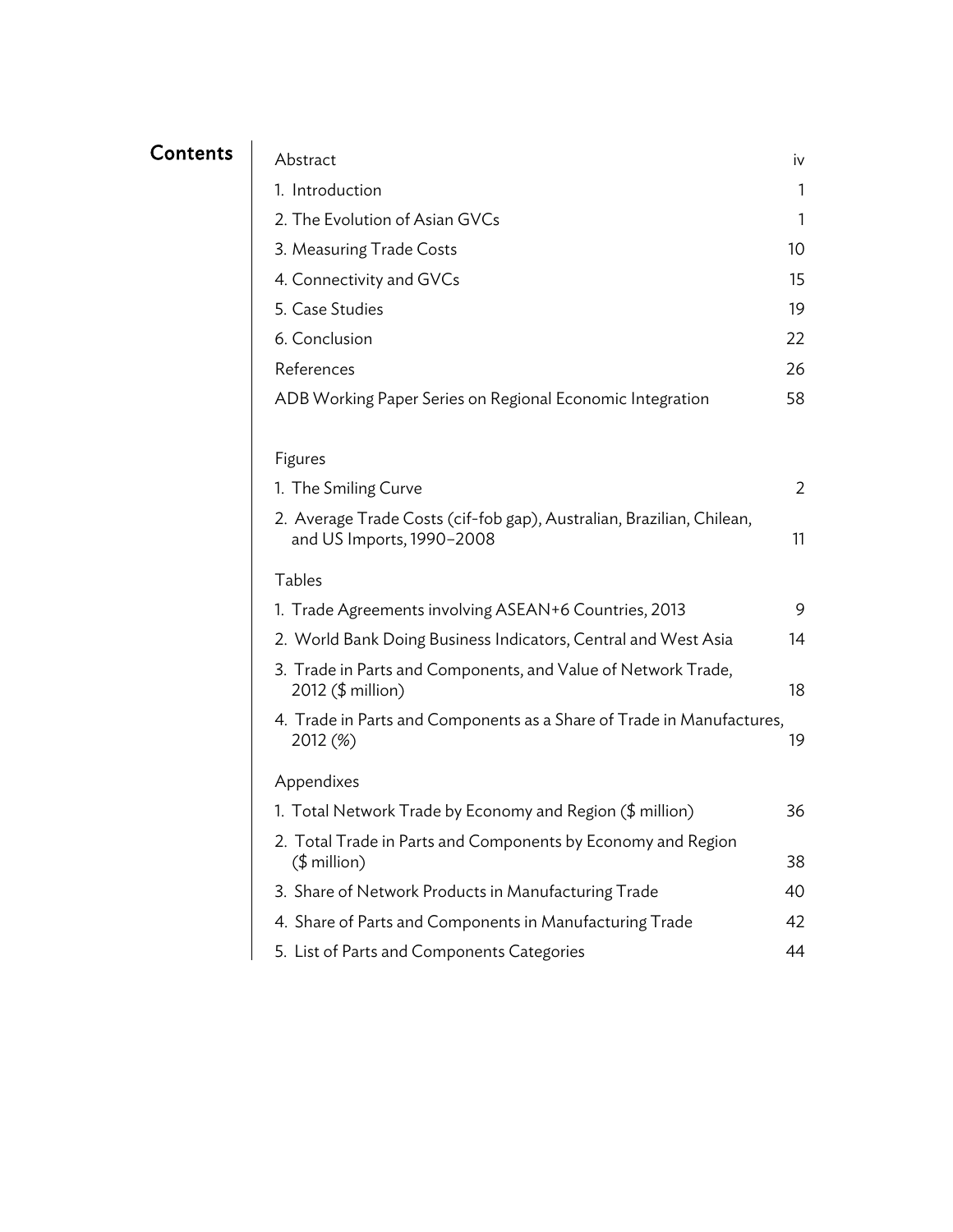## **Abstract**

An increasingly important part of international trade consists of fragmentation of the production process, with differing tasks in the global value chain (GVC) being undertaken in different locations. The paper traces the origins of the GVC phenomenon, attempts to measure the significance of GVCs, and analyzes why some countries participate in GVCs while others do not. GVCs rely on timely delivery of parts and components at every stage, with no unnecessary costs to crossing borders. West and Central Asian countries have been nonparticipating because their economies are characterized by high costs of doing business, obtrusive border controls, and other obstacles. Governments may be reluctant to undertake necessary reforms, and wary of the potential for increased volatility and inequality that sometimes accompany GVC participation. However, the cost of non-participation is falling behind in economic prosperity. Import-substituting industrialization is no longer a serious option, because no country with an integrated car or computer industry can hope to be competitive with goods produced along efficient GVCs.

*Keywords:* global value chains - Central Asia - connectivity

*JEL Classification:* F14, F63, O53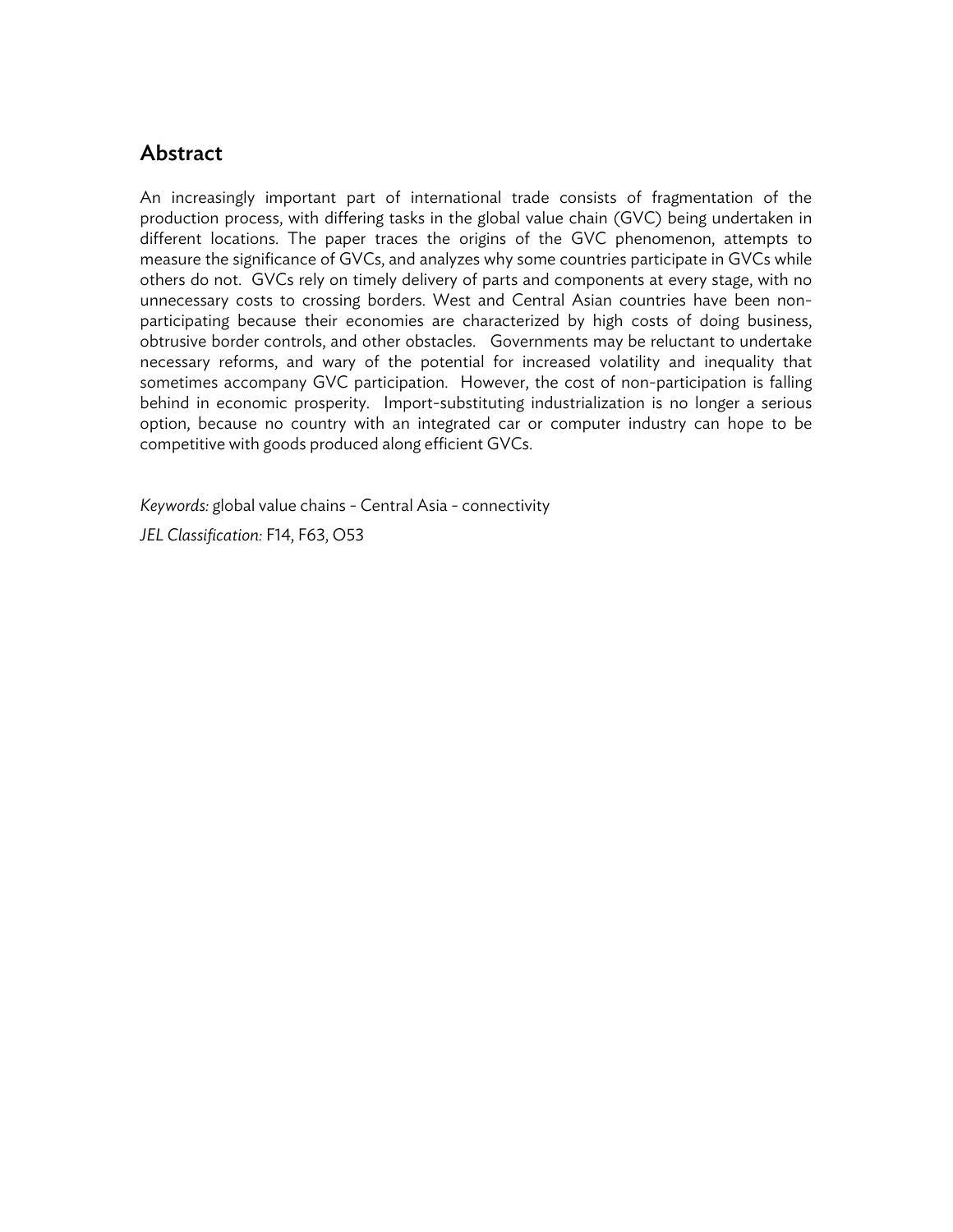### 1. Introduction

Global value chains (GVCs) and the fragmentation of production across borders are shaping today's trade and investment patterns. Regional and global value chains are continuously evolving: new value chains are appearing between emerging and developing countries, owing to increasing costs in emerging markets. Improved connectivity can substantially reduce the supply chain costs to trading firms and increase countries' competitive advantage, and is central for developing countries seeking to participate in and benefit from GVCs. This requires initiatives to develop GVC-relevant transport and communications infrastructure and logistics, and other policy interventions to reduce the costs of international trade.

The next section provides background on the evolution and current status of value chains, drawing on the extensive existing literature and focusing on East Asia. It includes discussion of alternative measures of the significance of GVCs. The third section reviews measures of trade costs and the fourth section analyzes links between bilateral trade flows and various determinants of trade costs; an underlying aim of these two sections is to identify policy initiatives that developing Asia can undertake to plug into and capture the gains from GVCs. The fourth section also provides a synthetic measure of the extent of GVCs in Central and West Asia. The fifth section gives examples of experiences from the Central and West Asian region and elsewhere in Asia on how countries have been successful in connecting and embedding their production networks into GVCs. The final section draws conclusions about opportunities for developing Asian economies, particularly the landlocked countries in Central and West Asia, to connect to GVCs.

# 2. The Evolution of Asian GVCs

International supply chains are not a new phenomenon. The 18th century Industrial Revolution drew on triangular trade as labor was shipped from Africa to the Americas to work on cotton plantations that supplied inputs to the British factories that produced textiles for the global market. Nevertheless, in 19th century globalization, international trade could largely be represented as trade in final goods, such as Ricardo's example of British cloth for Portuguese wine. As late as the 1950s, the "2x2x2 trade model" (two goods–two factors–two countries) still captured the essence of international trade.

#### Origins of Modern GVCs

Vertical specialization began to become more visible in the 1960s. Semiconductors were the classic case, with discrete stages of production involving differing factor combinations and with low transport costs due to high value-to-weight ratios. Development and component production were human-capital- and physical-capital-intensive, assembly was labor-intensive (essentially sewing with wire), and testing and marketing were human-capital- and physicalcapital-intensive; thus, the first and last stages of production required inputs typical of highincome countries, while the middle stage involved lower value-added per worker and required cheap labor (Figure 1). Some producers in the United States (US) realized that the key to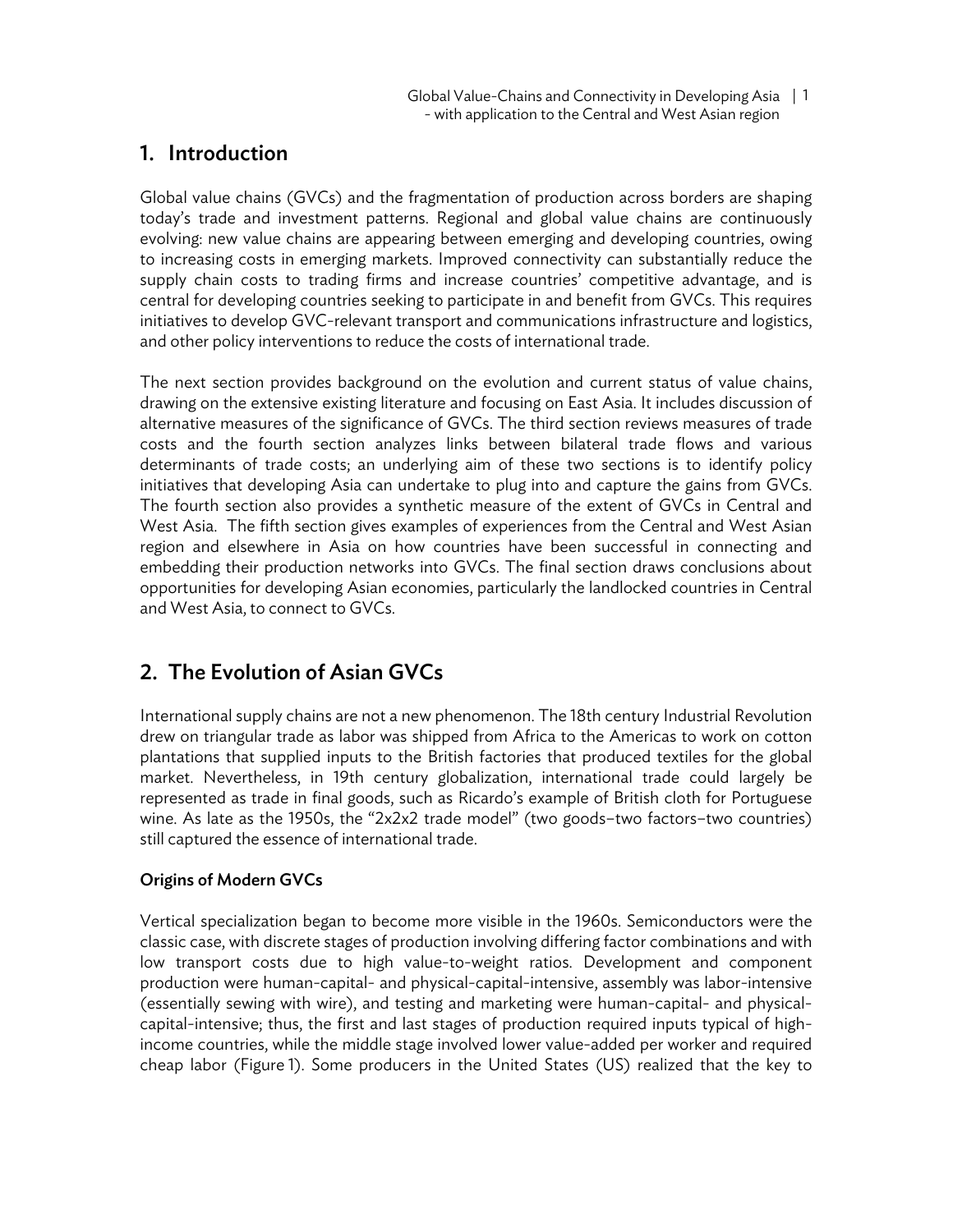profitability was relocating assembly to a low-wage location which had good communications, reliable local support services, and enforceable contracts (e.g., Fairchild found Singapore). $^{\rm l}$ Similar relocation of labor-intensive parts of the production process occurred in branded clothing and footwear in other parts of the world (e.g., *maquiladoras* in Mexico and Wrangler jeans in Malta). $^2$  Until the 1980s, however, these phenomena were restricted to a handful of locations and were not a large part of global trade.



Figure 1: T The Smiling C Curve

Note: The smiling curve concept is usually credited to Stan Shih, the founder of Acer, who used the concept to motivate a shift in the 1990s from assembly and then production of standardized electronic products to a focus on brand-name, PC-related products, which Acer could market globally. In the early 2000s, Acer implemented a new business model, becoming a designer, marketer, and distributor of products, while subcontracting fabrication to other manufacturers. By the end of the decade Acer was the fourth–largest "maker" of computers in the world, and owner of the largest computer retail chain in Taipei,China.

Source: Authors s' illustration.

1

1

1

1

 $^{\rm 1}$   $\,$  Fairchild was successful, while competitors that invested in labor-saving equipment to keep assembly in the US failed. For pioneers the step was, of course, not without risks. Singapore in the 1960s had frequent strikes and was a newly independent country with an uncertain political future. Athukorala and Kohpaiboon (2013) provide further examples.<br><sup>2</sup> M/s de not analy

We do not analyze the organization of supply chains. Choices between subsidiaries or subcontracting are influenced by the nature of firms' intellectual property and ability to keep control. If foreign direct investment (FDI) is chosen over subcontracting, it may, depending on circumstances, take the form of a joint venture in which a local partner handles relations with the host government and labor force management.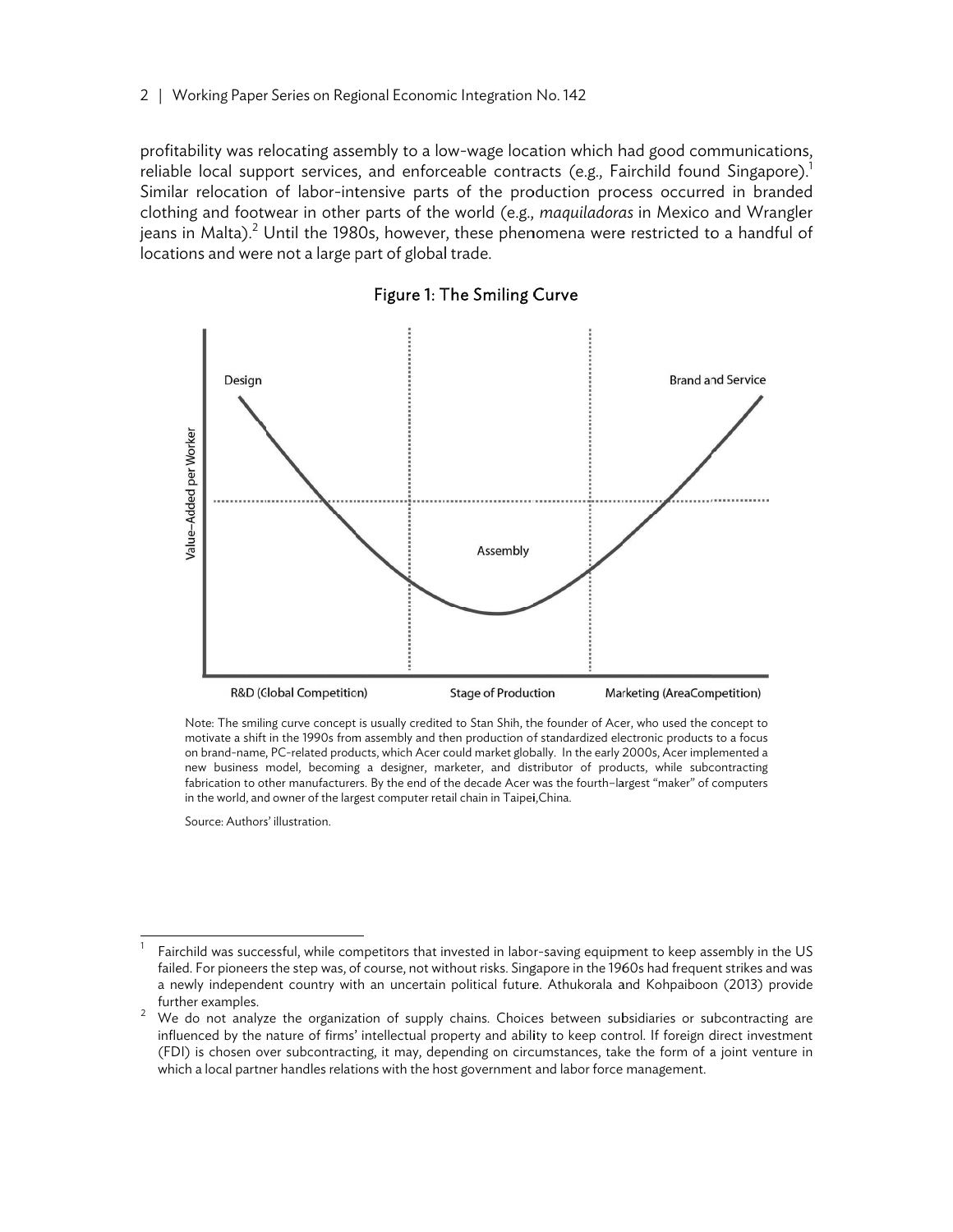Global Value-Chains and Connectivity in Developing Asia | 3 - with application to the Central and West Asian region

Baldwin (2012) dates the "revolutionary transformation of industry and trade" from 1985. $3$ Rapid appreciation of the yen led many Japanese car, electronics, and other producers to offshore labor-intensive processes, initially to Southeast Asia and then to the People's Republic of China (PRC). The completion of the European Union (EU) Single Market and signing of the North American Free Trade Agreement (NAFTA) encouraged similar responses to competitive pressures in Europe and North America. For developing countries, the 1982 debt crisis had highlighted the failure of import-substituting industrialization, and recognition of the new industrializing economies' success encouraged countries to open themselves to the global economy. The outcome, what Baldwin (2011) calls the "second unbundling," was for different stages of the production processes to be separated by international trade.<sup>4</sup>

The exact nature of the unbundling depends on comparative advantage and on trade costs. The greater the differences in opportunity costs across countries, the greater the incentive to fragment production along a supply chain, but the feasibility of fragmentation will depend on trade costs. These determinants will be product and process specific. They will also be related to distance, and variations in trade and monitoring costs are likely to encourage regional rather than global value chains (Ito and Okuba 2012, Johnson and Noguera 2012c).

#### Quantifying Fragmentation

The above narrative, although not controversial, is remarkably data-lite. Recognition of subcontracting and other types of international supply chains has been largely based on anecdotal evidence—semiconductors in the 1970s, Barbie dolls in the 1990s, iPods in the 2000s—and even these are poorly documented because the evidence is commercially sensitive. More systematic evidence emerged first from the intra-industry literature, especially as computing facilities improved and larger datasets became available. More disaggregated trade data allowed researchers to make finer distinction among traded goods, and try to identify intermediates and finished goods. Most recently, researchers have linked input– output tables to compute trade in value-added rather than in gross values. None of these empirical approaches is ideal, but they each shed light on the phenomenon of supply chains and their importance.

The nature of supply chains was highlighted in an article about Barbie dolls by journalist Rone Tempest (1996). He pointed out that only about \$0.35 of the \$9.99 price of a Barbie doll sold in the US in a box labeled "Made in China"\* accrued to the People's Republic of China. Other

<sup>1</sup> Running a gravity model with annual data from 1967-2008 for bilateral trade among six "Factory Asia" economies (Indonesia; Japan; the Republic of Korea; Malaysia; Taipei,China; and Thailand), Baldwin and Taglioni (2011) find sharp drops in gross domestic product (GDP) elasticities in 1985, and again in 1998. They interpret this result as evidence of increased GVC trade, for which partner country GDP is a less direct determinant of trade flows.

The response of trade economists was slower; although some theorists tried to model fragmentation (Jones, 2000; Arndt and Kierzkowski, 2001), the workhorse model remained 2x2x2. Terminology was a source of confusion as authors addressed subcontracting and outsourcing as separate phenomena, while others analyzed vertical specialization, intra-product specialization, multistage production, internationalization or disintegration; Deardorff (2001) emphasized that fragmentation inevitably involves greater input of services if only to coordinate the fragments. Grossman and Rossi-Hansberg (2008) popularized the term "trading tasks".

<sup>\*</sup> ADB recognizes China as the People's Republic of China.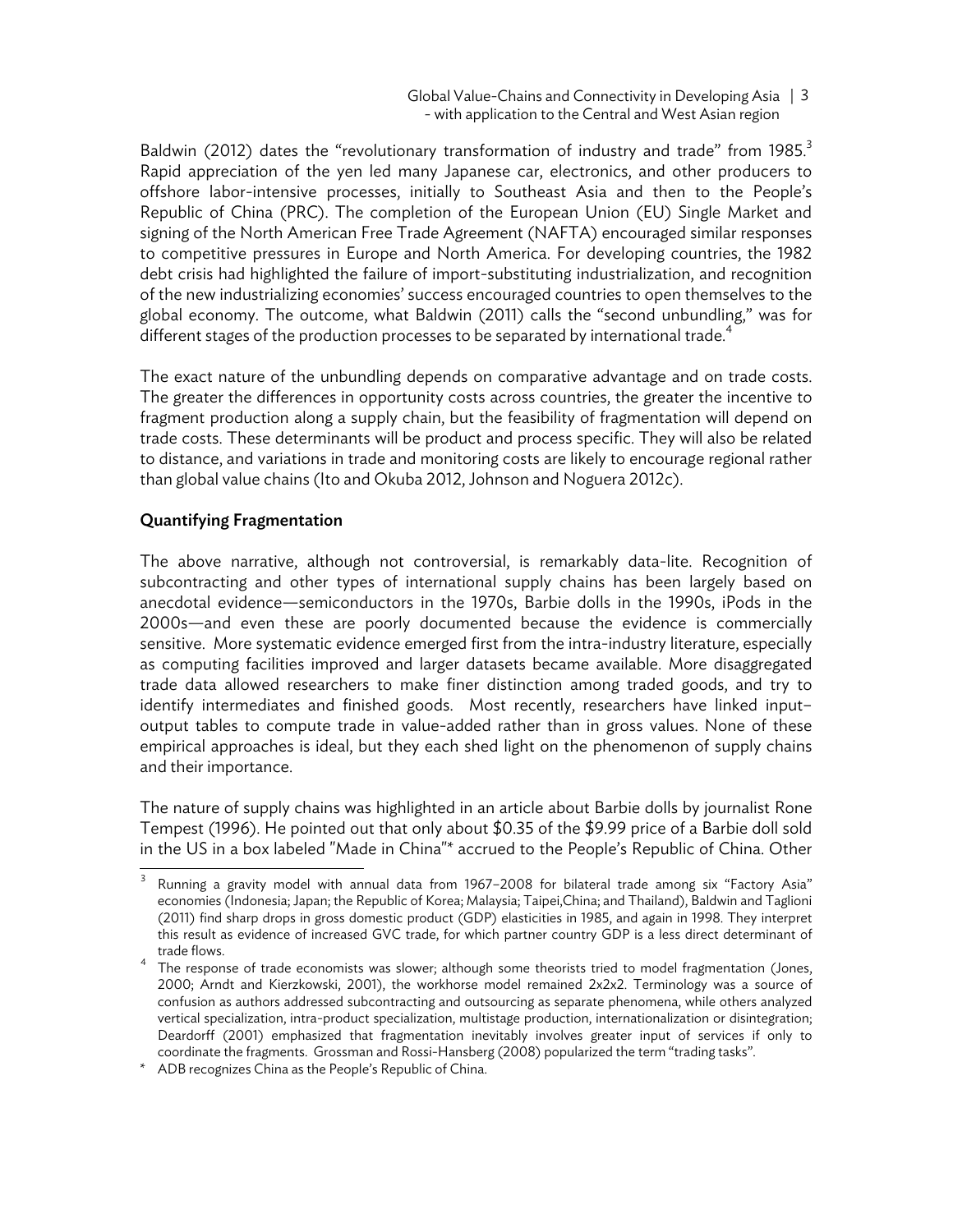economies contributed to the \$2.00 free-on-board (fob) value (Saudi Arabia; Taipei,China; Japan; the US; and Hong Kong, China), and the rest of the \$9.99 accrued in the US, mostly to Mattel. Tempest's article raised popular awareness, but his evidence is largely based on hearsay and is not from the producers. He also underestimated the complexity of the supply chain because different items of Barbie's clothing or accessories came from almost every East Asian economy. Many other newspaper reports highlighted the small share of value-added contributed at the assembly stage of supply chains; Pascoe (2011) and Wall Street Journal (2010), on Barbie and the iPhone, respectively, are examples.

More systematic case studies have focused on electronic goods, because they can be reverseengineered and many component costs can be inferred from known arms-length transactions. The case studies of the iPod by Linden et al. (2007), of the iPhone by Xing and Detert (2010) and Rassweiler (2012), of the Nokia N95 by Stehrer et al. (2011, pp. 102–119), and of the Samsung S4 Galaxy by the Asia-Pacific Economic Community (APEC) Policy Support Unit (2103, pp. 28–31) are examples. Nevertheless: "Product-level data are extremely hard to obtain directly from electronics industry firms, who jealously protect information about the pricing deals they have negotiated, and often require the silence of their suppliers and contractors through non-disclosure agreements."<sup>5</sup> Thus, Linden et al. (2007) and case studies require heroic assumptions to complete the costing.

Linden et al. (2007) break down the cost of the 2005 30GB video iPod that sold in the US for \$299. The most striking result is that, despite the "Made in China"\* label, over half of the retail value accrued in the US. The assembled iPod delivered to the US cost Apple \$144.40, with the remaining \$155 accruing to Apple (or any independent US retailers), part of which would go to US workers and for other costs, leaving an estimated gross profit of \$80 per iPod. Although the iPod was "Made in China,"\* only a few dollars at most of the value-added accrued in the PRC. The largest input costs were for the hard drive supplied by Toshiba (estimated value \$73) and the display module supplied by a Toshiba–Matsushita joint venture (estimated value \$20), with other components supplied by companies from Japan; Taipei,China; the US; and the Republic of Korea, all of which were themselves produced from internationally sourced components and sometimes involved royalty payments to patent-holders in the United Kingdom (UK), US, and elsewhere. $6$ 

Supply chains and production networks characterize many other activities, such as clothing, footwear, travel goods, and sporting goods, but the cost structure is jealously guarded proprietary knowledge.<sup>7</sup> In some areas, such as jeans production, a dominant intermediary (Li and Fung in Hong Kong, China) organizes physical production for brand-owners who

<sup>5</sup> 

Linden et al. (2007).<br>Supply chains may be more complex with networks nested within chains. An example is the production of a computer disk drive as described by Hiratsuka (2005). The disk drive was assembled in Thailand, using 11 components produced in Thailand and 43 components from 10 other countries. The disk drive was then shipped to the final computer assembly (say, in the PRC), which was a larger hub linking the disk drive hub to hubs for

other components. The label on the assembled computer would say "Made in China."\*<br><sup>7</sup> Gereffi et al. (2011) provide evidence on GVCs in fruit and vegetables, tourism, and offshore services, as well as apparel.

<sup>\*</sup> ADB recognizes China as the People's Republic of China.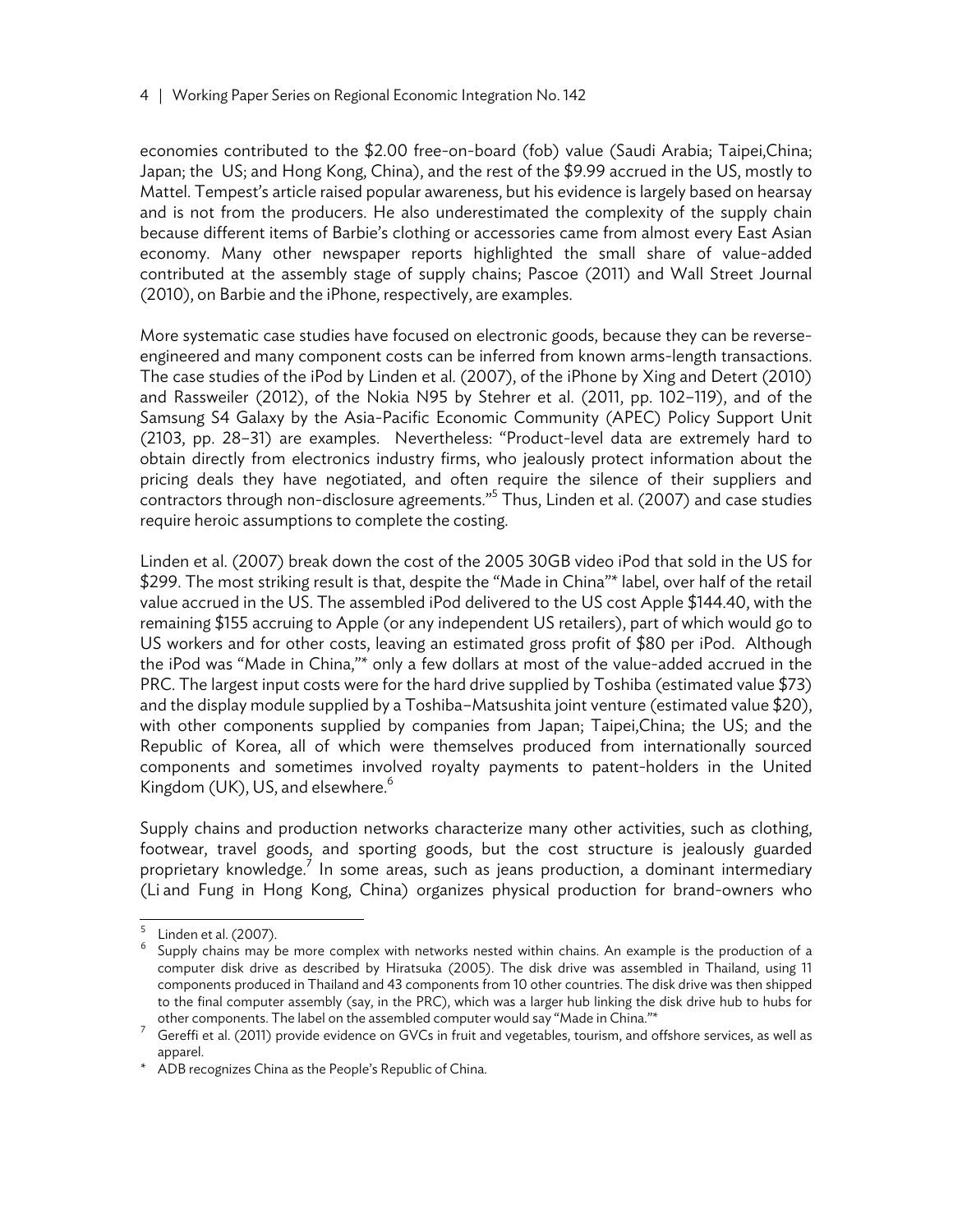#### Global Value-Chains and Connectivity in Developing Asia | 5 - with application to the Central and West Asian region

provide design and marketing.<sup>8</sup> Other assembly operations are kept within a supply chain coordinated by the brand-owner, such as Nike shoes assembled by subcontractors in Viet Nam. The two universal features are that the label "Made in –" is close to meaningless and that more of the value-added accrues to service providers than to actual manufacturers (e.g., Apple is primarily a design and marketing company even though it is famous for its range of manufactured products, and it receives the largest share of the value-added in those products).<sup>9</sup>

A more systematic view of supply chains was suggested by the literature on intra-industry trade (IIT). Grubel and Lloyd (1975) highlighted the importance of IIT, a phenomenon inconsistent with predictions of the 2x2x2 trade model in which a good is either exported or imported but not both. Their explanations—in terms of border trade, seasonal trade, and economies of scale combined with product differentiation—all focused on trade in finished goods. Early critics also pointed to aggregation issues (Pomfret 1985), which were hard to resolve with the data and computing facilities of the time, but perhaps reflected finished good and intermediate good trade within the same industry.<sup>10</sup> The growth of intra-industry trade and its characteristics are consistent with an increasingly fine-tuned division of labor, which can be interpreted as evidence of the growth of international value chains. However, attempts to draw more specific causality from the intra-industry trade literature have not been fully convincing.<sup>11</sup> Detailed studies of a single product group (e.g., machinery in Ando 2006) are more illuminating, but they shade into the case study literature reviewed in the previous subsection.

An alternative approach advocated by Alexander Yeats, Francis Ng, and others (Yeats 2001, Ng and Yeats 1999, Kimura 2006, Lee et al. 2011, Fung et al. 2013, Athukorala 2014) is to identify categories in the trade databases that contain the keywords "parts" or "components" or reflect trade in inputs. Ferrarini (2013) and Brooks and Ferrarini (2012) adopt a similar approach to construct global production networks among 75 countries, and for each country a Network Trade Index measures the degree of participation in GVCs. Orefice and Rocha (2011) use the same measure to analyze the two-way relationship between deep integration and production networks. We will follow this approach in Section 4 to calculate quantitative

<sup>1</sup> 8 Victor Fung gave the example of jeans; Korean yarn was woven and dyed in Taipei,China, the fabric was cut in Bangladesh, zippers were sourced from Japan, the sewing was done in Thailand, and the jeans marked "Made in Thailand" were shipped to and marketed in North America or Europe (Magretta 1998). Li and Fung's role was in skill-intensive niches before and after physical production; that is, organizing and managing production and quality testing before shipping to the brand-owner for marketing.<br><sup>9</sup> Bester the (2013) and marketing the state of the state of 64

Rassweiler (2012) estimated that, of an iPhone5 retailing for \$649 in the US, \$207 was manufacturing costs and the remainder accrued to Apple for design, packaging, marketing, and other services. Moretti (2012) points out that if a US customer orders an iPhone online the only US worker making physical contact with the product is the

UPS deliveryman.<br><sup>10</sup> IIT studies in the 1970s and early 1980s relied on SITC 3-digit groups, of which there were about 250, some very heterogeneous (e.g., computers and pencil sharpeners were included in "office equipment" and kayaks and supertankers in "ships and boats"). In the 1990s and 2000s, IIT studies made use of HS 6-digit data with 5,000 categories (Brülhart 2009), and sometimes HS 8-digit data (Ito and Okubo 2012), which were more homogeneous.<br><sup>11</sup> The comparison of western European countries' trade with eastern Europe and with the PRC by Ito and Okubo

<sup>(2012)</sup> highlights the difference between the quality upgrading of Eastern European trade partners and the ongoing concentration of PRC exports to the EU on low-price goods, although this may not be evidence of value chains.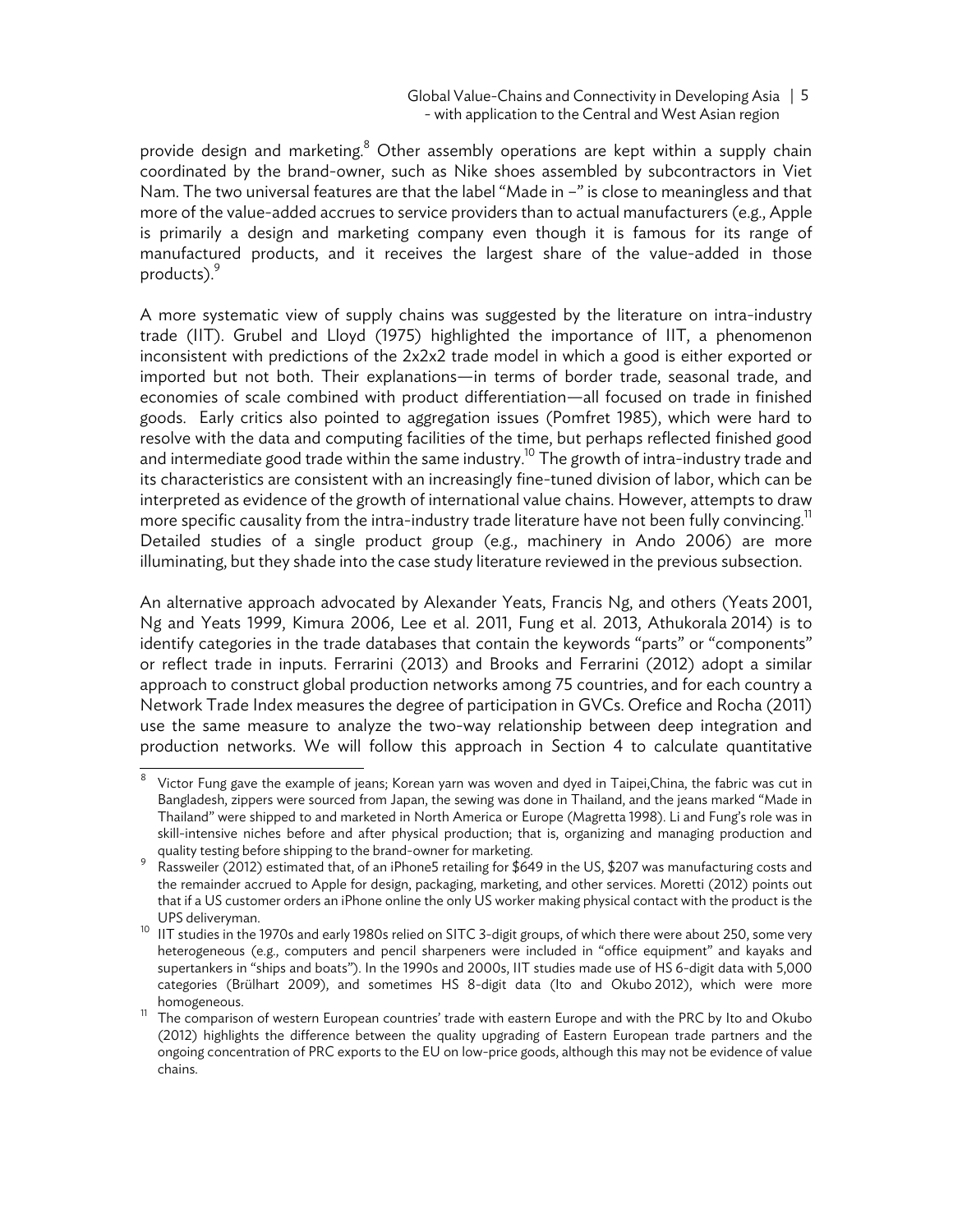indicators of the extent to which countries participate in GVCs. As with the IIT literature, growth in the parts and components share of trade flows is consistent with the increasing importance of international value chains, but it is hard to be more specific without detailed analysis of the composition of the various product categories.

Measuring trade by value-added, as we measure sectors' contribution to GDP, rather than by gross flows, provides an aggregative view of the importance of global supply chains. A detailed global input–output table would allow us to estimate each country's direct and indirect contribution to final goods and services (Hummels, Ishii, and Yi 2001). In recent years several sets of value-added trade data have been constructed. Satoshi Inomata and colleagues from the Institute of Developing Economies developed an input–output table for Asian economies that they used to separate value-added from gross trade for Asian countries (IDE-JETRO and WTO 2011). The OECD–WTO dataset contains the newest value-added trade data, and the descriptive data already highlights a much greater role for services in international trade than might be deduced from gross exports (OECD 2013a).<sup>12</sup> Johnson and Noguera have the most developed analysis of the difference between value-added and gross sales trade data.<sup>13</sup>

Johnson and Noguera (2012b) link input–output tables for 42 countries, accounting for over 90% of global GDP and 80%–90% of trade in 1990, plus a residual "rest of the world" category. Their preferred indicator is VAX, the ratio of value-added to gross trade flows.<sup>14</sup> The largest changes in VAX between 1970 and 2009 were for open economies undergoing structural transformation: Thailand, Hungary, Viet Nam, Ireland, Mexico, Romania, Turkey, and the PRC experienced the largest changes, in that order. Johnson and Noguera (2012c) analyze differences by region and by decade. In Europe and East Asia, VAX declines in 1975–1985, flattens in 1985–1995, and then has a larger decline in 1995–2005. In North America, the largest decline in VAX occurs in 1985–1995, with little change in the other two decades, suggesting an important policy role: the dramatic liberalization of Mexican trade policy from the 1986 WTO accession to the 1992 signing of NAFTA. The largest change in any region and decade is East Asia in 1995–2005, reinforcing casual impressions that the expansion of regional value chains is most pronounced in East Asia and it has gathered momentum since the mid-1990s.

 $\frac{12}{12}$  At a minimum, GVCs require coordination services that are not needed in simpler trade patterns, but the service inputs in most modern GVCs are more complex than that. For APEC countries, services accounted for about 17% of trade in 2012, but when trade is measured in value-added terms the share more than doubled to 39%. The most striking case is Hong Kong, China, where moving from gross to value-added data increases the share of

services in exports from 22% to 85% (Pasadilla and Findlay 2014).<br><sup>13</sup> Johnson and Noguera (2012a) use the input–output table from the GTAP project which is more globally complete than the alternatives, but less appropriate because it was designed for use in CGE modeling rather than with trade flows. Johnson and Noguera (2012b and 2012c) use a mix of Organisation for Economic Cooperation and Development (OECD) and Institute for Developing Economies (IDE) input–output tables. They conclude (2012b, pp. 50–51) that the results do not differ much depending on the input–output tables, but that may reflect the very high level of aggregation at which they work, with only four sectors: agriculture, fish, and

forestry; non-manufacturing industry; manufacturing; and services.<br><sup>14</sup> VAX = 1 clearly signifies no GVCs, and a declining share of value-added in gross trade is a sign that more imported inputs are being used in the production of a country's traded goods. A lower VAX is consistent with increased GVC participation, although there may be other reasons for importing inputs (e.g., equipment to develop mineral or energy resources).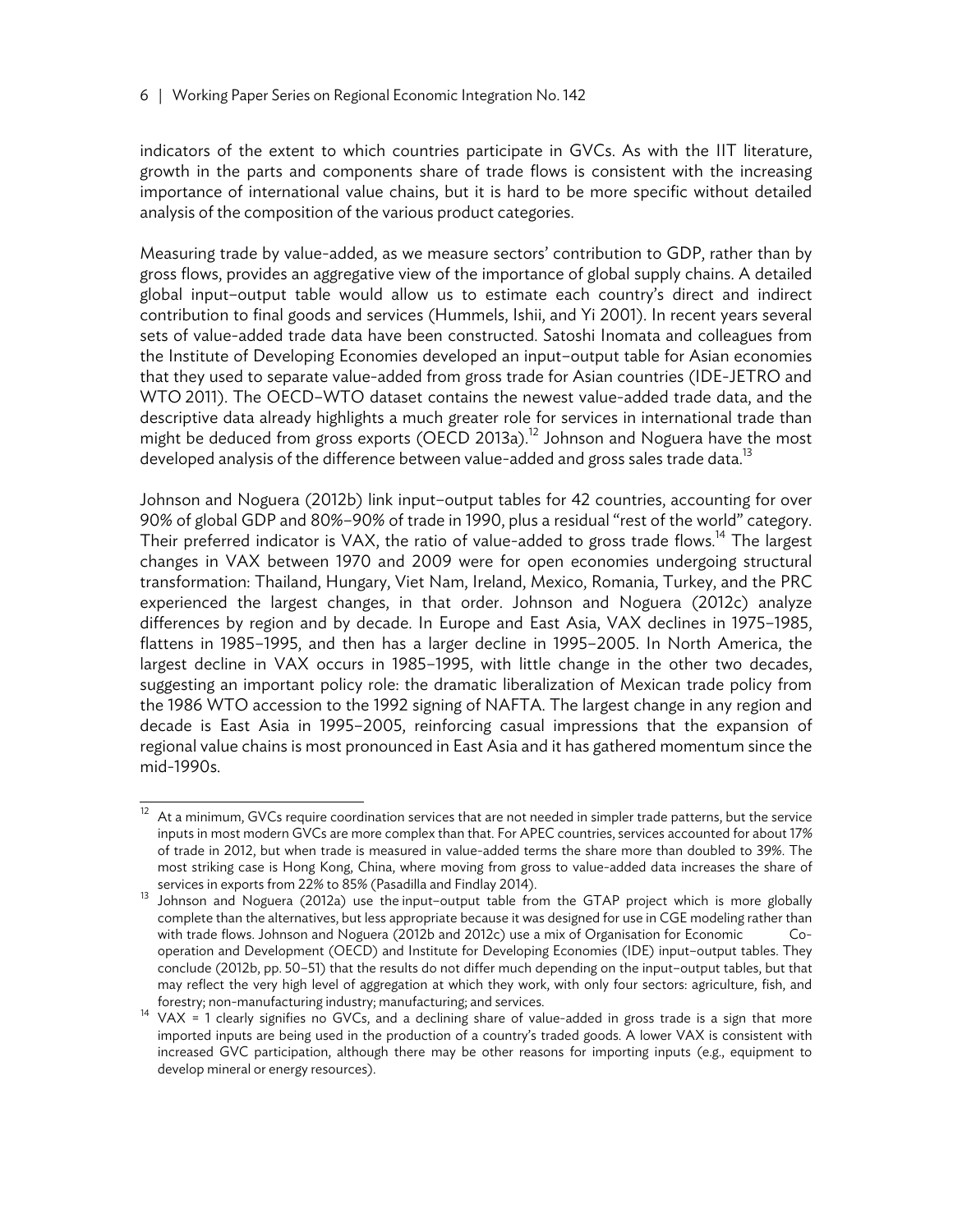All of these approaches confirm the observation that trade is becoming increasingly fragmented and global value chains more complex and important. However, none of the approaches is as yet truly satisfactory. The IIT measures are dependent on choice of "industries," and even then are difficult to interpret. The "parts and components" measures rely on the accuracy of descriptions of categories used in trade databases, and the trade-invalue-added estimates are constrained by the aggregation level of currently available input– output tables. The case study evidence is subject to selection bias, because domestic valueadded varies substantially across sectors (Koopman et al. 2014, Meng et al. 2013), and the low value-added in selected PRC exports to the US is in contrast to much higher macro estimates (e.g., Meng et al. estimate an overall share of 75% of PRC exports to the US consist of valueadded in the PRC).

#### GVCs and RVCs: Europe, North America, and Asia

Distance matters and regional value chains are more pronounced than global supply chains (Johnson and Noguera 2012c), presumably reflecting lower trade and monitoring costs when suppliers or customers are geographically closer. The process has been conspicuously absent from Sub-Saharan Africa and South America, and from South, Central and West Asia. The approach to supply chains varies across the main three regional groupings (centered on North America, Europe, and East Asia), and in each case arrangements have evolved to support the strengthening of regional value chains, including the EU, NAFTA, and Association of Southeast Asian Nations (ASEAN).

In the 1960s, 1970s, and 1980s, Europe and the US encouraged supply chains by special tariff lines that subtracted the value of either EU or US inputs from the value of imported goods. These policies encouraged fragmentation of the production progress, especially in textiles and clothing, where labor-intensive sewing activities were moved offshore without resistance from powerful textile manufacturers. In its time, outward processing was important for some Caribbean and Central American economies and for some Mediterranean and Eastern European economies, but it was never a major part of global trade. The outward processing using special tariff lines was distinct from the later boom in supply chains in the degree to which it was regulated by final-importer policies to benefit domestic upstream producers. However, this type of "mercantilist" supply chain formation lived on in North America in the carefully negotiated NAFTA rules of origin, which made access to the US market for some Mexican exports effectively conditional on use of US inputs.<sup>15</sup> By contrast, in the explosion of supply chains between Western and Eastern Europe after the end of Communism and with the integration of Eastern Europe into the EU, "mercantilist" supply chain formation practically disappeared as supply chains were organized within a large integrated market which imposes no rules of origin or other constraints on intra-EU trade.<sup>16</sup>

 $15<sup>15</sup>$ The most notorious of these rules of origin were defined to ensure that Mexican textile producers wishing to have duty-free access to the US market must use US yarn. In essence, this side of NAFTA is a return to mercantilism rather than embracing globalization; the US internationalizes the production process and gives Mexican producers a privileged position as output suppliers, but only on condition that US producers have a

privileged position as input suppliers.<br><sup>16</sup> European value chains appear to have been limited before the 1990s. Outward processing traffic was probably greatest in clothing, but only accounted for 8% of imports in 1988, rising to 20% in 1996 (Graziani 2001, p. 217).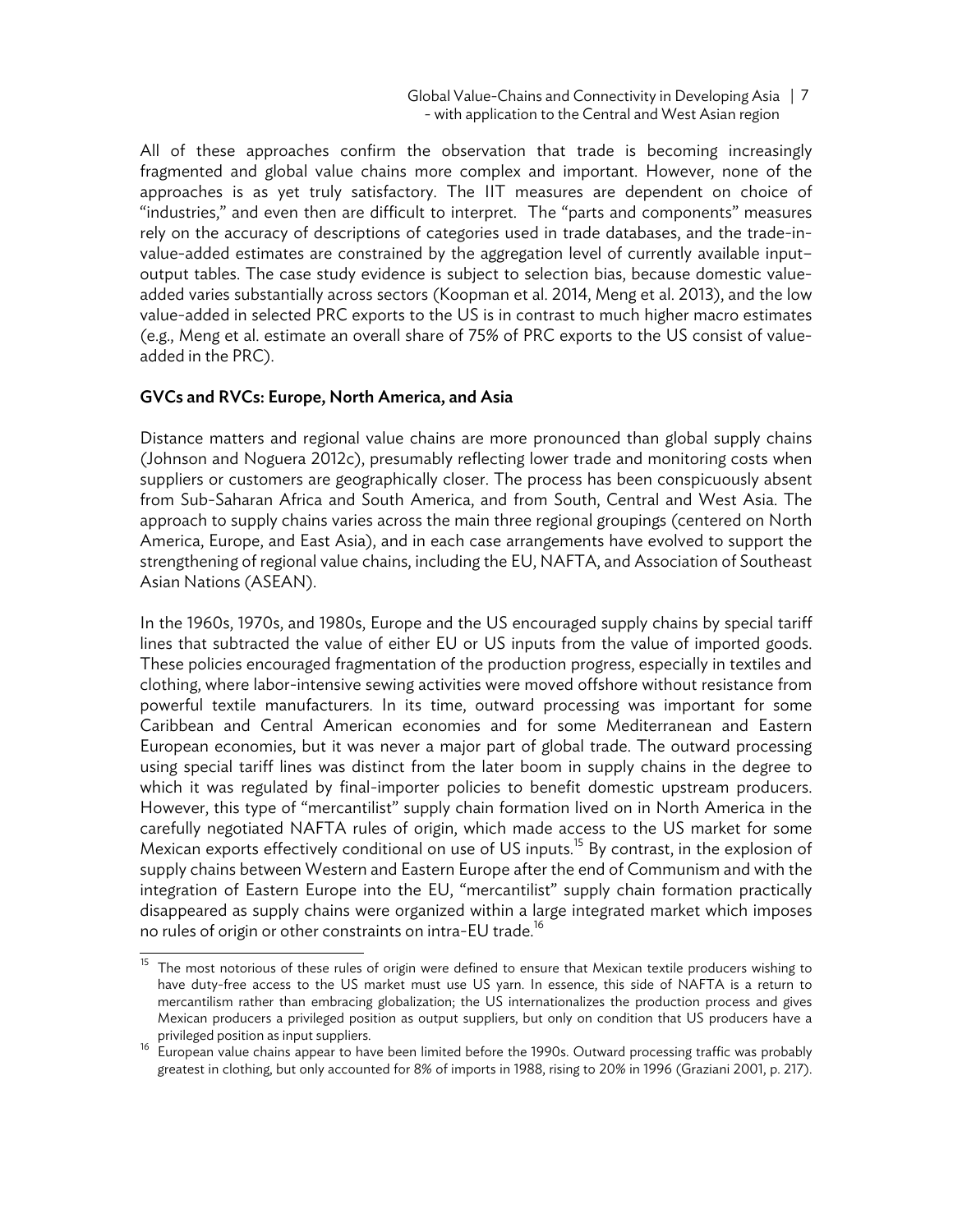$\overline{a}$ 

The East Asian environment is similar to the EU set-up apart from that the supply chains cross borders of countries with diverse national policies toward trade and everything else, so trade facilitation is a big part of the policy challenge. Initial value chains were simple subcontracting arrangements, as described above for semiconductors. As wages rose in Singapore and Hong Kong, China, producers in those cities sought to move labor-intensive activities to neighboring regions, a phenomenon recognized by the early 1990s as sub-regional zones.<sup>17</sup> In the broader ASEAN region, however, establishment of an ASEAN Free Trade Area (AFTA) faltered in the 1990s, as governments responded to domestic pressures for protection by back-loading tariff reductions and insisting on long lists of exclusions.

While some producers were resisting increased competition, others recognized a need for trade facilitation so that they could use supply chains to become more competitive. Thus, several ASEAN members undertook large unilateral tariff reductions, four signed the WTO Information Technology Agreement (ITA), and the five original ASEAN members improved border clearance through introduction of single windows and other measures, which was reflected in convergence of trade costs toward the regional best practice of Singapore (Pomfret and Sourdin 2009).<sup>18</sup> As trade costs fell, regional value chains (RVCs) became more prevalent, creating a virtuous circle of pressure for further liberalization, reflected in completion of AFTA and further deepening to create an ASEAN Economic Community by 2015. East Asian regional integration was given a further boost by the PRC's renewed reforms after 1992 and establishment of RVCs in which final assembly was carried out in the PRC using components that were often from elsewhere in East Asia. The Barbie doll was the most widely publicized example in the late 1990s. Trade facilitation support was provided first by the PRC's WTO accession, completed in 2001, and then by instigation of a PRC–ASEAN trade agreement, completed in the 2004 ASEAN–PRC FTA (Sheng et al. 2012).

The main regions involved were Mediterranean countries, especially Tunisia and Morocco, and Eastern Europe. The Single Market, or EC92 program, reduced the costs of trade between EU members, especially those that signed the 1985 Schengen treaties creating an area with no internal border controls and common visa requirements. Eleven EU members adopted the euro in 1999, and Greece (2001), Slovenia (2007), Malta and Cyprus (2008), Slovakia (2009), Estonia (2011), and Latvia (2014) have since joined the eurozone, while the euro is also used in Montenegro and Kosovo. The 2004–2007 EU enlargement brought in new members with lower wage costs and relatively good human capital. New member countries that embraced the single market and adopted the euro (e.g., Slovakia, Estonia, and Slovenia) were especially welcome participants in European RVCs. In sum, since the 1990s, production unbundling in Europe has been facilitated by deep integration that included countries with large differences in factor prices, and firms have responded by creating RVCs that reflect efficient location of tasks according to comparative advantage. The good policy environment for European RVCs

has been a by-product of politically motivated integration and EU enlargement.<br>17 Sub-regional zones (SRZs) cross national borders, but are not coterminous with nation states. The Pearl River Delta SRZ included Hong Kong, China and Guangdong province in the PRC, and the Sijori SRZ included

Singapore, Johor in Malaysia, and Riau Province in Indonesia. Pomfret (2011) provides details.<br><sup>18</sup> The ITA provides for participants to completely eliminate customs duties on all products covered by the Agreement (from 155 HS6-digit categories), and all other duties and charges must be bound at zero (Kuriyama and Ogazon 2013). There are no exceptions to product coverage, although for sensitive items it is possible to have an extended implementation period. The commitments undertaken under the ITA are on a most-favored nation (MFN) basis, and benefits accrue to all other WTO Members. The original signatories included Australia; Hong Kong, China; Indonesia; Japan; the Republic of Korea; Singapore; Taipei,China; and Turkey. By the April 1997 deadline, they had been joined by India; Israel; Macao, China; Malaysia; New Zealand; and Thailand. The 76 participants in 2013 include the PRC, the Philippines, and Viet Nam.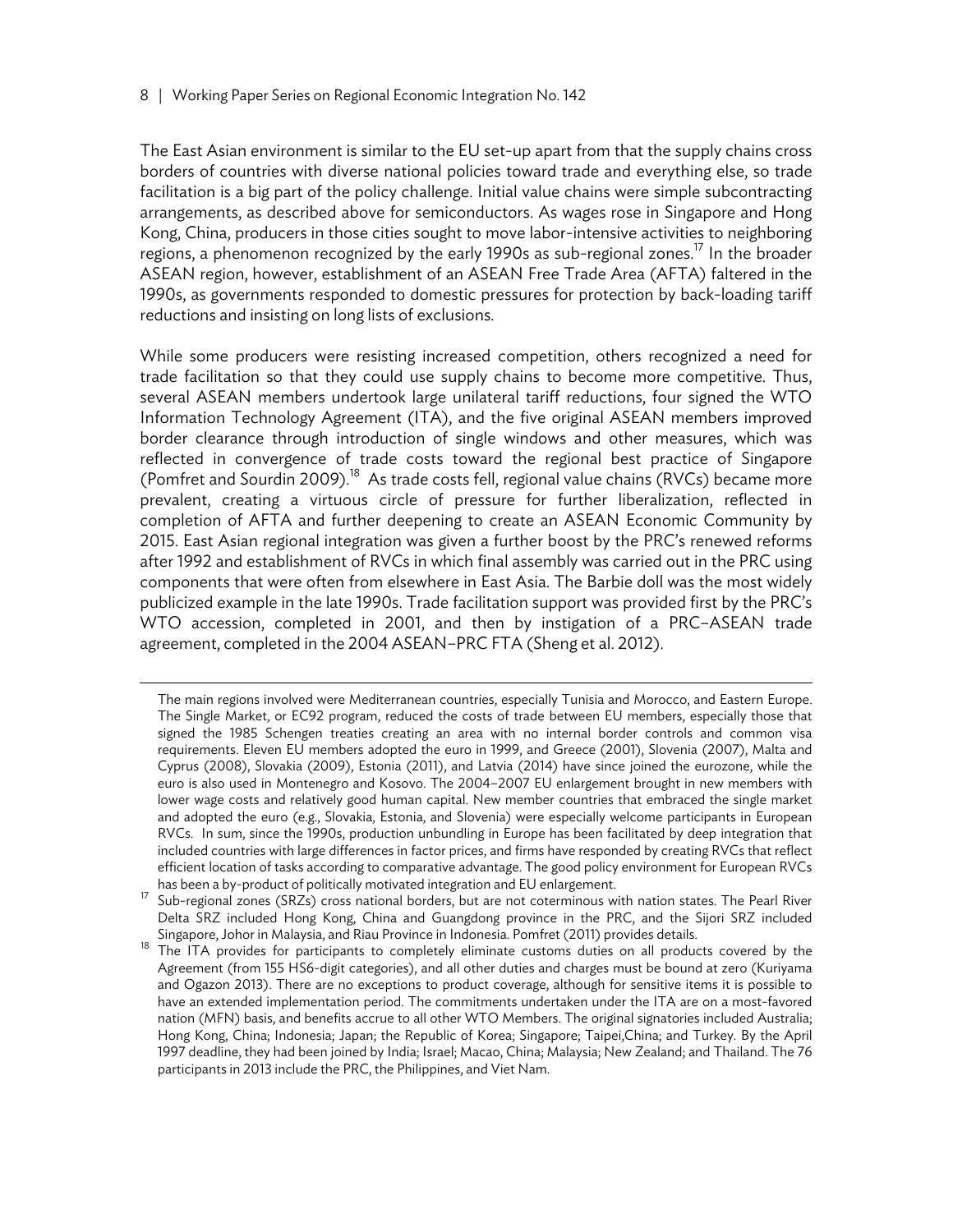Global Value-Chains and Connectivity in Developing Asia | 9 - with application to the Central and West Asian region

East Asia saw a proliferation of trade agreements after 2000, which is best explained by efforts to remove obstacles to GVCs. While some were reasonably comprehensive and covered large trade flows, others were very limited. Many agreements were bilateral and some seemed redundant (e.g., Japan signed agreements with both Singapore and ASEAN) until the detailed provisions are examined. The agreements are not primarily about establishing standard free trade areas with zero internal tariffs or customs unions (i.e., free trade areas with common external tariffs); the country signing the most agreements in the 21st century has been Singapore (Table 1), which has essentially zero tariffs. Other major agreement-signers include Malaysia and Thailand, which are the two countries along with the PRC and Singapore that are most involved in regional value chains. It is difficult to generalize about such a heterogeneous assortment and simply counting agreements does not capture their importance, but they are not empty and they do reflect policy decisions made, especially, by countries involved in international supply chains that wish to reduce the trade costs that hamper GVCs.

|                        | Proposed | Under<br>Negotiation | Signed<br>but not in Force | Signed<br>and in Force |
|------------------------|----------|----------------------|----------------------------|------------------------|
| Brunei Darussalam      | 6        | 4                    | 0                          | 8                      |
| Cambodia               | 4        | 2                    | $\left( \right)$           | 6                      |
| Indonesia              | 6        | 7                    | 2                          | 7                      |
| Lao PDR                | 4        | 2                    | 0                          | 8                      |
| Malaysia               | 7        | 7                    |                            | 12                     |
| Myanmar                | 4        | 3                    | $\left( \right)$           | 6                      |
| Philippines            | 7        | 2                    | 0                          | 7                      |
| Singapore              | 6        | 11                   | 2                          | 19                     |
| Thailand               | 8        | 7                    | $\left( \right)$           | 12                     |
| Viet Nam               | 4        | 7                    | $\left( \right)$           | 8                      |
| Australia              | 3        | 10                   | $\left( \right)$           | 9                      |
| People's Rep. of China | 6        | 7                    | $\mathcal{P}$              | 12                     |
| India                  | 7        | 14                   | $\left( \right)$           | 13                     |
| Japan                  | 5        | 8                    | 0                          | 13                     |
| Rep. of Korea          | 11       | 10                   |                            | 10                     |
| New Zealand            | 3        | 7                    |                            | 9                      |

#### Table 1: Trade Agreements involving ASEAN+6 Countries, 2013

Note: ASEAN+6 refers to the 10 members of the Association of Southeast Asian Nations plus Australia, the People's Republic of China, India, Japan, the Republic of Korea, and New Zealand.

Source: Asia Regional Integration Center, ADB. Available at http://www.aric.adb.org/ftatrends.php, Table 6 FTA Status by Country (accessed 15 January 2014).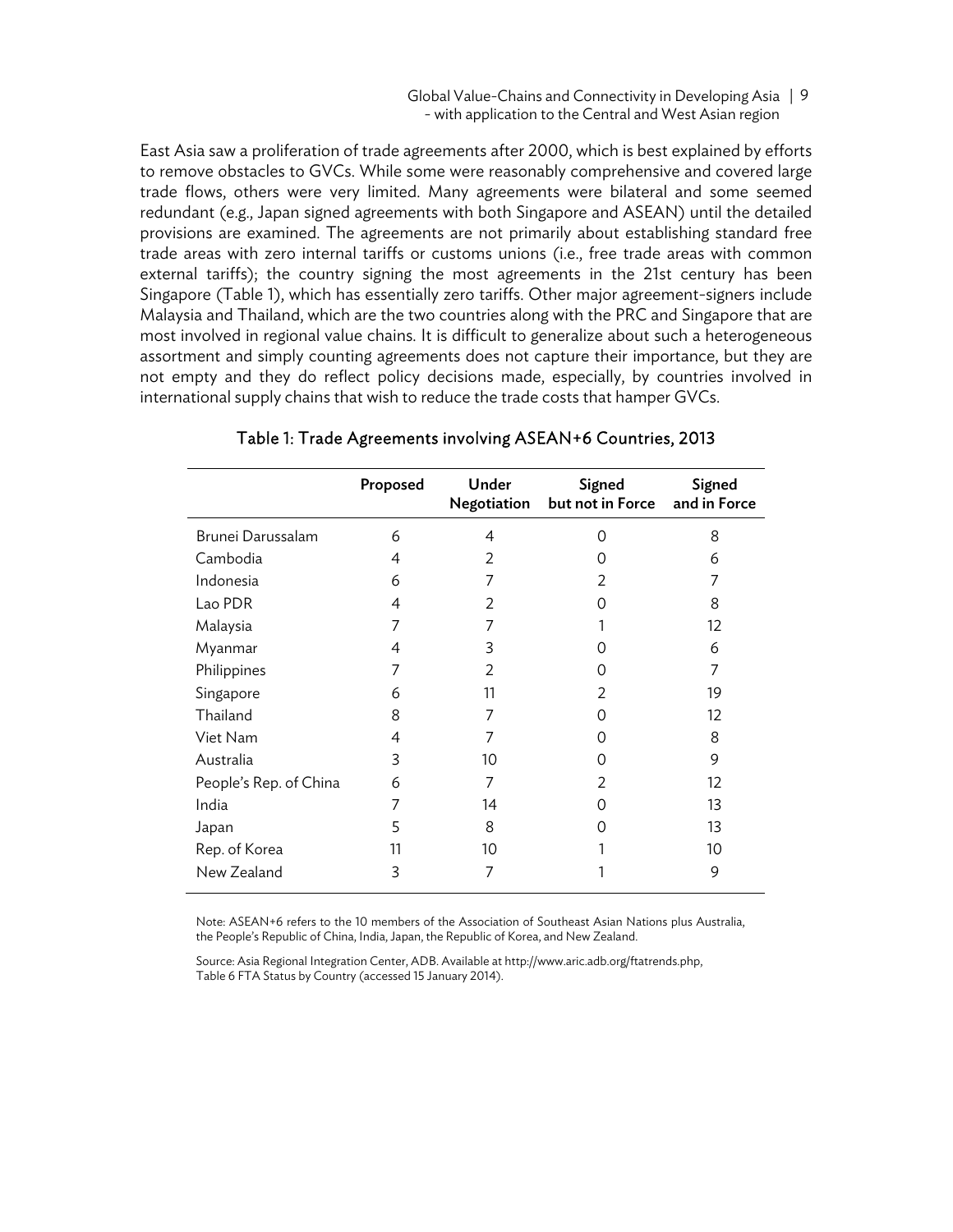A corollary of the emergence of RVCs with three principal centers is that South America, Africa, Oceania, and Central and West Asia have not been much involved in international value chains.<sup>19</sup> There are several explanations: too far from the coordinating centers, too poor conditions for doing business, too high trade costs, and so forth. The explanations vary in importance depending on the country and sector, but they are not prohibitive. Exceptions exist when firms with a strong competitive edge are located in countries where the obstacles are moderate; Boeing Aerostructures Australia, for example, employs 1,300 workers in Melbourne, producing flight control surfaces for large commercial aircraft such as the 787 Dreamliner. Moreover, the situation is continually evolving as new locations, such as Cambodia in recent years, are brought into GVCs.

# 3. Measuring Trade Costs

Economists and trade policy makers paid little attention to trade costs before the 1990s. In trade theory, the wedge between world and domestic prices was ascribed to tariffs or equivalent non-tariff barriers to trade, and the General Agreement on Tariffs and Trade (GATT) trade negotiations focused on the same topics. In an influential article, however, McCallum (1995) highlighted that even across the US–Canada border where trade was free of tariffs and non-tariff barriers appeared negligible, there was a large difference in trade flows when they crossed the border as opposed to trade among US states or among Canadian provinces.<sup>20</sup> In the policy arena, after the WTO superseded GATT in 1995 attention shifted toward new areas, including trade facilitation.

Several direct measures of trade costs exist, but they are either conceptually flawed or have indirect coverage. For Central and West Asia, widely cited measures such as the *Doing Business* indicators or cost-insurance-freight (cif)–free on board (fob) measures of trade costs appear to have weak foundations, but the time and cost data on specific routes are among the best in the world. This section reviews the measures and tries to establish cross-country comparisons.

#### Financial Costs

j

Anderson and Wincoop (2004) explicitly addressed the question of measuring trade costs. They came up with a highly publicized ad valorem estimate of average trade costs of OECD countries of 170%. Their article highlighted the operational issues and suggested useful ways to get around some of the problems. It also raised definitional issue; by counting all costs from the

Brunner (2013) reviews GVCs in South Asia, but his two main case studies (bamboo tiles in India and ceramic

tableware in Bangladesh) involve domestic value chains up to the point of exporting the finished good.<br><sup>20</sup> Other influential papers in the "border effect" context included Trefler (1995), who estimated that actual world trade was far less than the volume predicted by standard trade models that ignored transport or transactions costs, and Obstfeld and Rogoff (2000), who argued that trade costs, or home bias, could explain six major puzzles in international macroeconomics. Limao and Venables (2001) and Clark et al. (2004) provided empirical evidence that trade costs varied from country to country. CGE models indicated that reducing trade costs had a bigger impact on trade and GDP than reducing tariffs, although these results are based on ad hoc assumptions of the extent of trade facilitation. (For a survey of results, see WEF 2013, pp. 13–16 and the online annex by Ferrantino, Geiger, and Tsigas.)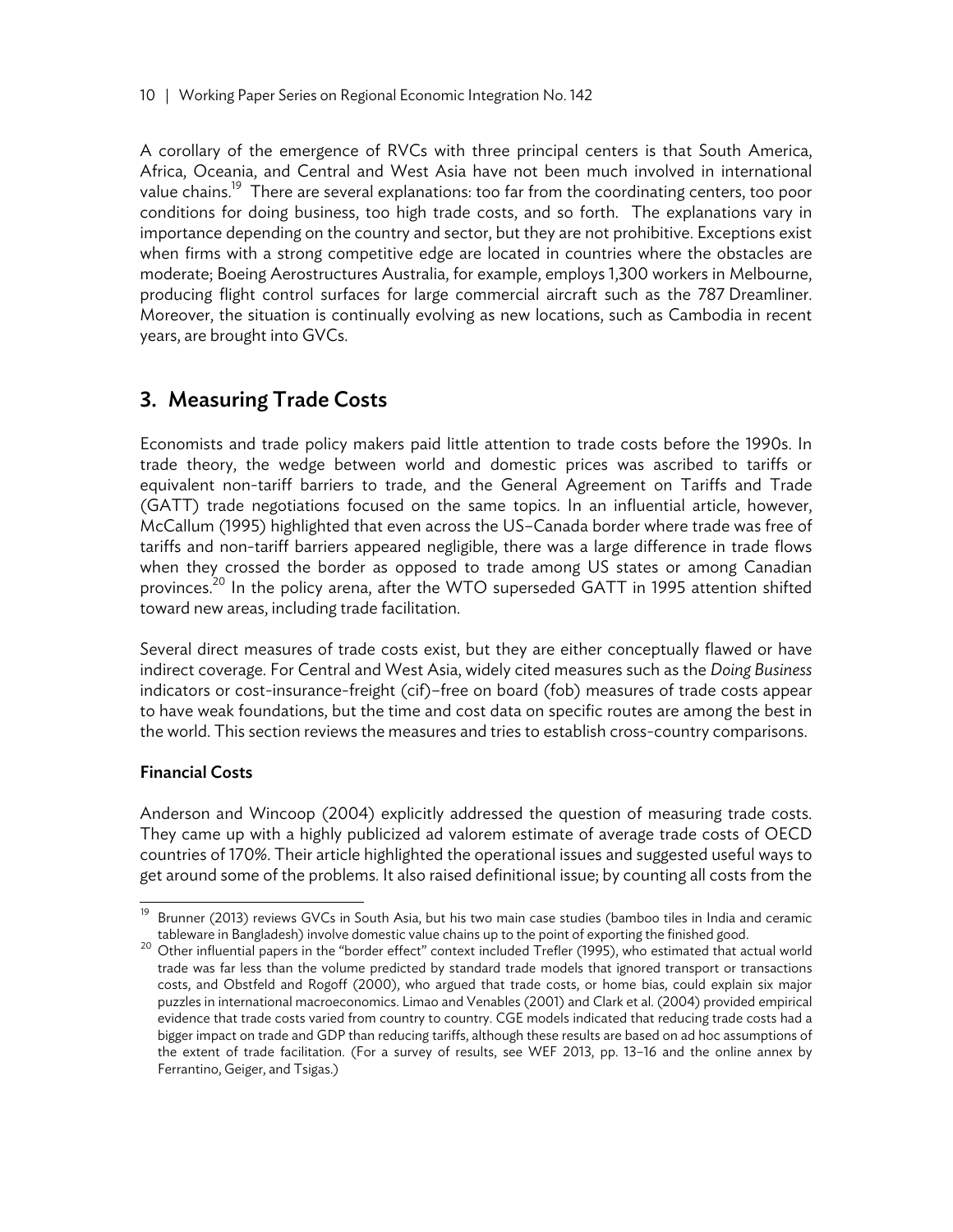Global Value-Chains and Connectivity in Developing Asia | 11 - with application to the Central and West Asian region

factory gate to the point of final sale, they exceeded the normal concept of trade costs as the difference between the cost of domestic and international trade. An alternative measure, proposed by Harrigan (1993) and publicized by Hummels (2007), is the gap between the free on board (fob) value of goods at the port of exportation and the cost-insurance-freight (cif) value at the port of importation. Hummels refers to this measure as transport costs, and it understates trade costs by ignoring behind-the-border costs associated with international trade.<sup>21</sup>

The cif-fob gap measure is much closer to the concept of trade costs than the Anderson and van Wincoop estimate, but faces the operational difficulty of obtaining fob and cif data on a common basis. Hummels' results are restricted to values for the US and New Zealand, for which he reports ad valorem trade costs in the US falling from 8% in 1974 to 4% in 2004, and in New Zealand from 11% in 1963 to 7% in 1997. In a broader study including Australia, Brazil, Chile, and the US, Sourdin and Pomfret (2012) report that in 2008 trade costs varied from Chile, and the US, Sourdin and Pomfret (2012) report that in 2008 trade costs varied from<br>3.8% in the US to 4.9% in Australia to 5.4% in Brazil to 7.8% in Chile. In all four countries trade costs had declined steadily since 1990 (Figure 2). These results all suggest that trade costs are now larger than tariff barriers, at least for high-income countries, and Sourdin and Pomfret's detailed results show plausible variations across commodities and across trading partners.



Figure 2: Average Trade Costs (cif-fob gap), Australian, Brazilian, Chilean, and United States Imports, 1990–2008

Source: Sourdin and Pomfret (2012).

j

j

j

j

 $^{21}$  Blyde (2012) and Volpe Martincus and Blyde (2013) show for Chile and Colombia that higher domestic transport costs (primarily due to poor roads) have a large negative impact on international trade. Underdeveloped banking or insurance sectors may increase trade costs, for example, by making letters of credit more expensive or difficult to a arrange.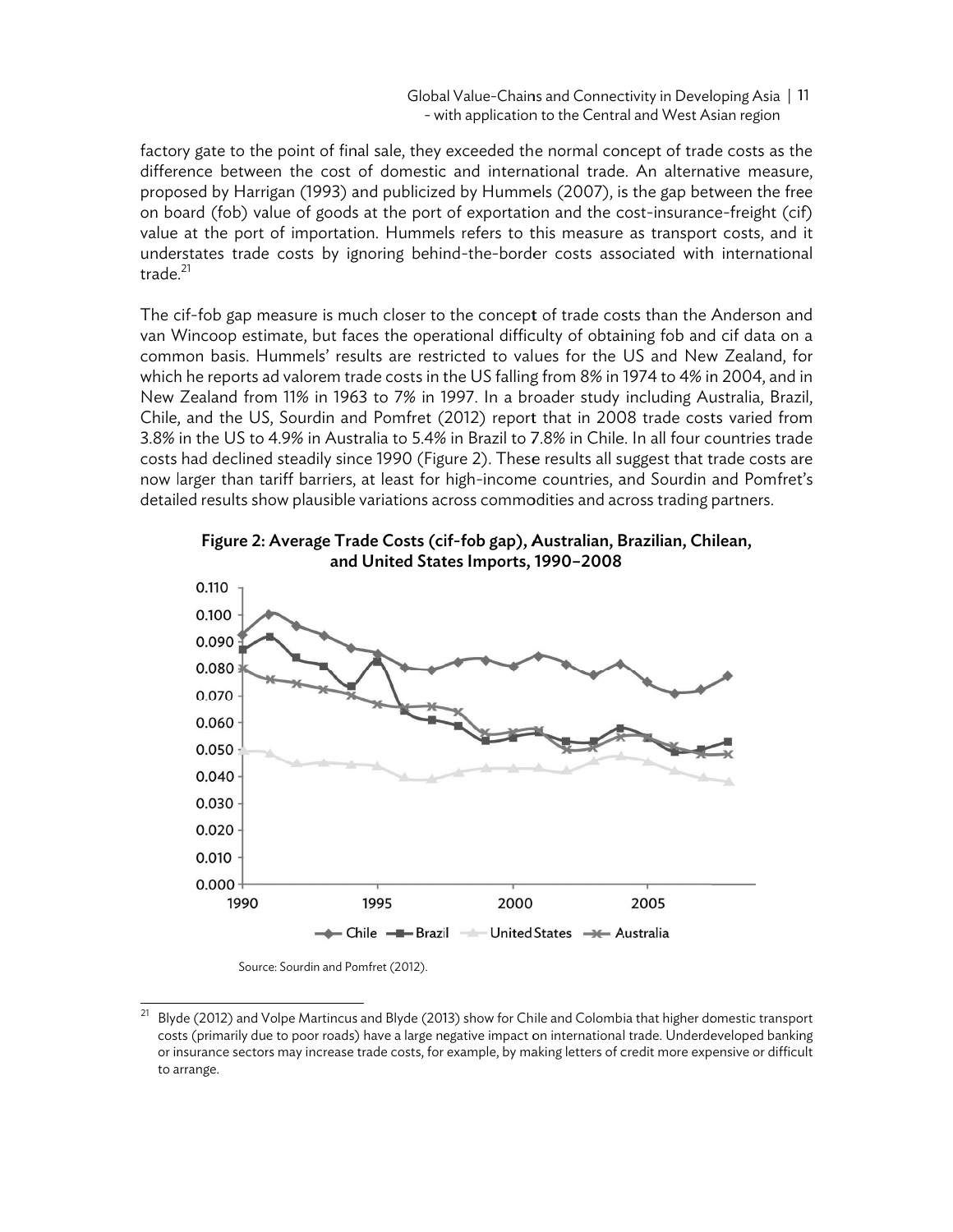Traders and investors are concerned about time costs as well as financial costs. Based on a survey of 7,302 companies in eight developing countries (including the PRC and India), Dollar et al. (2004) concluded that customs clearance times are key determinants of foreign investment and of export status.<sup>22</sup> Hummels (2001) estimated that the cost of a day's delay in transport adds on average 0.8% to the value of a manufactured good, and in a more disaggregated study Hummels and Schaur (2012) place the estimated time cost in a range of 0.6%–2.1%, with parts and components trade the most time-sensitive.<sup>23</sup> Djankov et al. (2006) estimated that each extra day of expected delay prior to shipment reduces trade flows by just over 1.0%, although some delays appear to be more destructive of trade than others. For example, Freund and Rocha (2011) highlight the cost of transit delays in Africa and estimate that a single day reduction in inland travel times would increase exports by 7%. All of these results point to the importance of time costs for participation (or non-participation in the African setting) in global supply chains, and the need to keep larger inventories if trade is slow or unreliable. Because just-in-time delivery and minimal inventories are crucial to the profitability of GVCs, it is likely that variance in delivery times is at least as important as the average time taken, but we have little information on this. $^{24}$ 

There is a debate about the fixed and variable components of trade costs.<sup>25</sup> Several theoretical papers in the late 1980s highlighted the possibility of hysteresis in exports at the firm level due to the sunk costs of entering a market, but analysis of disaggregated trade flows revealed substantial volatility.<sup>26</sup> An early concern about GVCs was that since there are many low-wage countries the bottom rung of the ladder might be unstable as "footloose" activities could be moved to another location. The duration of trade relationships varies across commodity types, with longer relations among traders in differentiated goods than in homogeneous goods, where arms-length relations focused on price competition are the norm (Besedeš and Prusa 2006b).

 $\overline{a^2}$  Engman (2005) reports that a critical condition for Philips Electronics investing in Hungary in the early 1990s was the reduction of customs clearance time; working with Hungarian authorities, the company's specialized service unit dealing with movement of goods across borders succeeded in cutting the time from an average of 4– 5 days to 1–2 days by the early 2000s. Of the specialized unit's professional staff of 150, some 40 dealt solely with the PRC, facilitating trade at the local and provincial level as well as at the national border. Using proprietary data from a major US department store chain, Evans and Harrigan (2005) found that the retailer's demand for

timely deliveries influenced its choice of source countries.<br><sup>23</sup> This finding, clearly related to GVCs, is in conflict with popular ideas that the most time-sensitive items are perishable food or fashion goods. Nordas et al. (2006) also find that time delays reduce the probability that firms

will enter export markets for time-sensitive products.<br><sup>24</sup> An exception is the thesis by Büge (2012), who highlights uncertainty as a trade cost.<br><sup>25</sup> The heterogeneous firms literature highlights the level and nature of differential responses. Domestic market costs are lower that foreign market access costs, as evidenced by the negligible number of firms that export without serving the domestic market. However, the extent to which trade costs are fixed or variable influences the type of firm that enters export markets and influences the extent to which trade will be at the intensive (more of the same items) or extensive (a greater variety of items) margin. The relative importance of transport, information, marketing, and other trade costs and the role of intermediaries in

reducing trade costs may also influence the composition of exporting firms (Melitz and Redding 2012, Section 5).<br><sup>26</sup> Baldwin (1988), Baldwin and Krugman (1989), Dixit (1989), and the slightly later literature on networks pioneered by Rauch (1999) argued for hysteresis. Besedeš and Prusa (2006a) found that only two-thirds of trade flows at the 7-digit level of the US Tariff Schedule survived the first year and the median survival rate was 2 years. Similarly short-lived trade relationships have been found for Germany (Nitsch 2009), the EU15 (Hess and Persson 2010), Latin America (Besedeš and Blyde 2010), and a larger sample of developing countries (Brenton et al. 2010).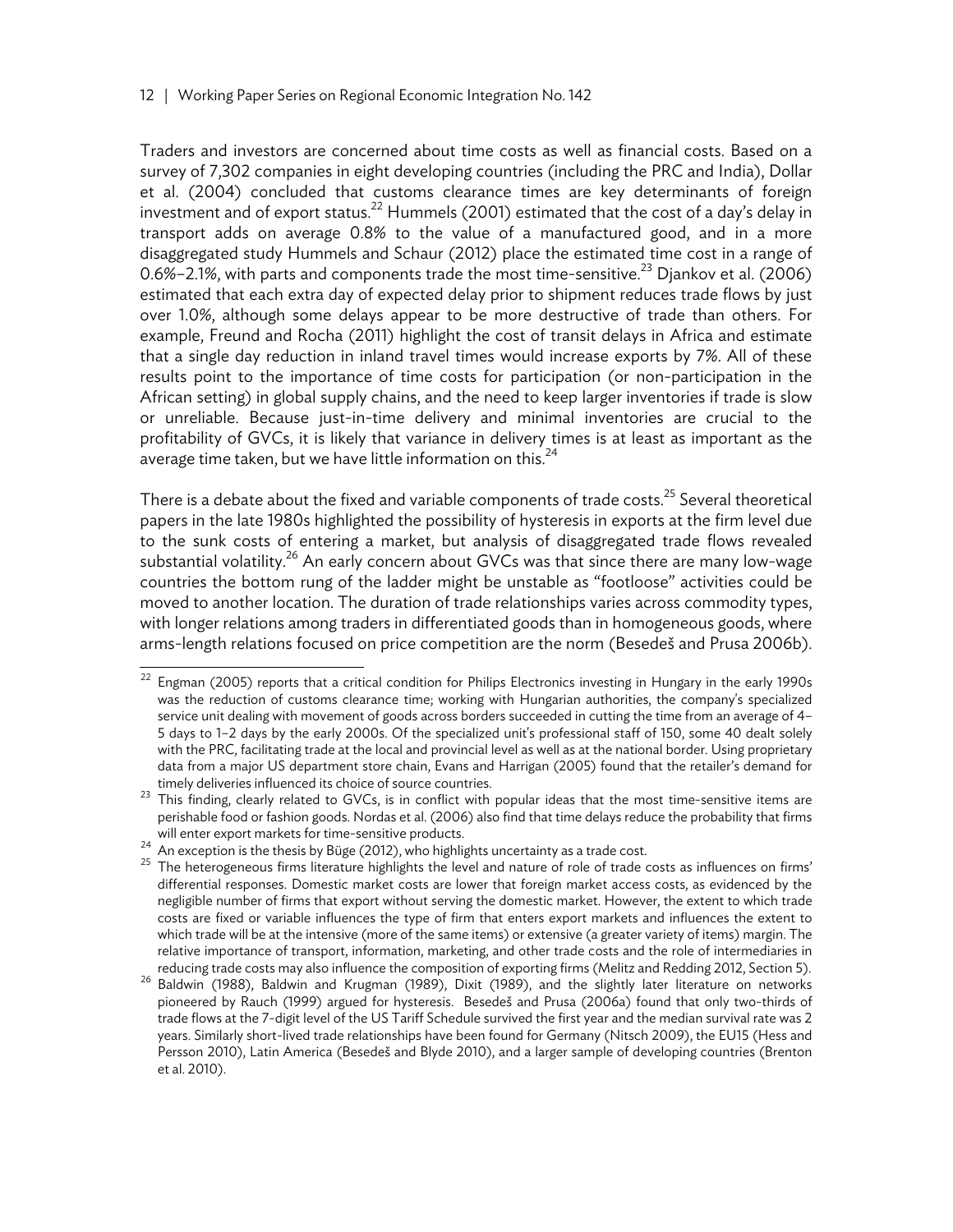Global Value-Chains and Connectivity in Developing Asia | 13 - with application to the Central and West Asian region

In East Asia, Obashi (2010) has found evidence of greater relational longevity in machinery trade, which she relates to the existence of global supply chains, concluding that "the networkforming firms would put priority not only on lowering production costs but on the stability of trade relationships," although the extent of stability may be related to the centrality of the specific bilateral link in the entire chain. In sum, trade relations seem to be more permanent in areas where GVCs are common, suggesting that participants incur fixed costs associated with finding reliable and trustworthy partners, and once a reliable supply-chain partner has been found the relationship is not readily terminated. $27$ 

The trade-cost estimates covering the largest number of countries are survey-based. These do not provide direct numerical estimates of trade costs, but they rank countries by ease of doing trade or provide estimates of the time or cost of specific cross-border transactions. The most popular of these estimates are the annual World Bank's *Doing Business* indicators, which report for 189 countries in 2014 the cost, time and documentation associated with importing and exporting a standard container. Despite the efforts at standardization, however, it is not clear that the definitions are equally applicable to all countries. More importantly, the estimates are based on surveys of informed people, often consultancy firms, rather than of traders, and hence may report what ought to happen to a legal shipment rather than what actually happens to an average shipment.

The most accurate estimates of trade costs are microeconomic studies of actual shipments. Leading examples are the World Customs Organization's customs time-release studies and the distance, time, and cost studies pioneered by the United Nations Economic and Social Commission for Asia and the Pacific. When carefully done, such studies provide invaluable information, although because of their detail and hence irregularity they are open to the criticism that they might be capturing atypical cases.

#### Trade Costs in Central and West Asia

We do not have good ad valorem trade cost measures for the Central and West Asian countries. In the World Bank's Doing Business 2014 rankings (Table 2), Georgia ranked 8th, Armenia 37th, Kazakhstan 50th, the Kyrgyz Republic 68th, Azerbaijan 70th, Tajikistan 143rd, and Uzbekistan 146th on the overall ease of doing business (Turkmenistan was not ranked). $^{28}$ However, they rank worse on the ease of crossing international borders criterion, and in the Central Asian cases very poorly: Georgia 43rd, Armenia 117th, Azerbaijan 168th, the Kyrgyz Republic 182nd, Kazakhstan 186th, Tajikistan 188th, and Uzbekistan 189th out of 189 countries. In sum, Table 2 presents a mixed overall picture, but includes some of the worst countries in the world for ease of conducting international trade.

<sup>&</sup>lt;sup>27</sup> Obashi (2010) provides evidence from East Asia, and Córcoles et al. (2012) for Spain.

<sup>&</sup>lt;sup>28</sup> An added caveat is that the Central Asian numbers are based on small numbers of respondents, probably based in the capital cities.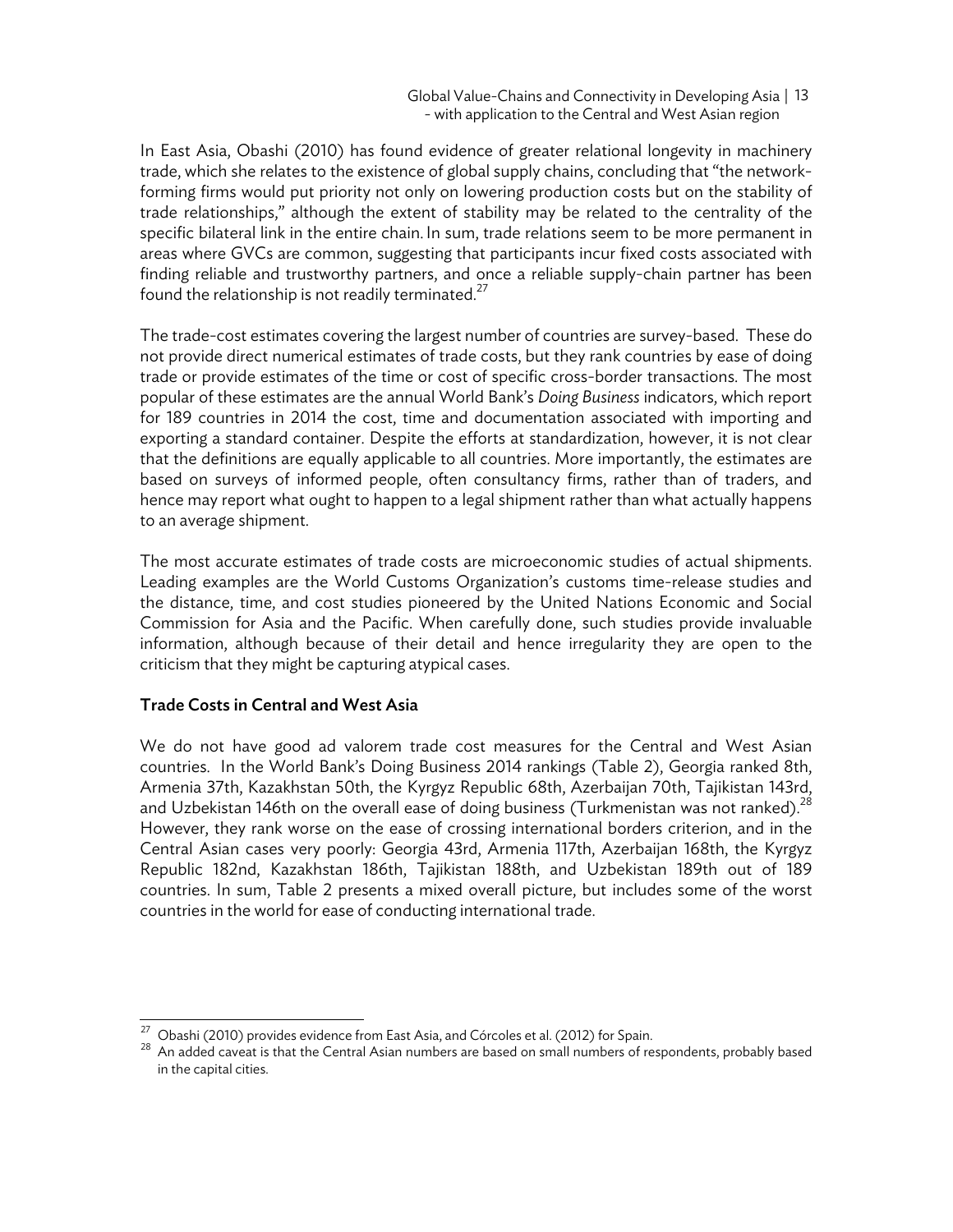|                 | <b>Overall Ranking</b> | <b>Trading Across Borders</b> |
|-----------------|------------------------|-------------------------------|
| Armenia         | 37                     | 117                           |
| Azerbaijan      | 70                     | 168                           |
| Georgia         | 8                      | 43                            |
| Kazakhstan      | 50                     | 182                           |
| Kyrgyz Republic | 68                     | 186                           |
| Tajikistan      | 143                    | 188                           |
| Turkmenistan    | n.r.                   | n.r.                          |
| Uzbekistan      | 146                    | 189                           |
|                 |                        |                               |

n.r. = not reported.

Note: Rankings based on 189 countries.

Source: *Doing Business 2014* at http://www.doingbusiness.org/rankings (accessed 12 February 2014).

The most convincing indicators of high trade costs are the data collected in the CAREC *Corridor Performance Measurement and Monitoring* program. These are based on a large number of trips, over 3000 in 2012, along the six corridors monitored by CAREC, and provide a detailed picture of the difficulties of conducting overland trade in Central Asia.<sup>29</sup> Some of the physical infrastructure is good, e.g., the Tashkent–Beyneu corridor (part of the E40 route to Berlin) has been upgraded so that speeds of 100kph are possible on parts of and 60kph on most of the road, which is a big improvement over the Kungrad–Beyneu section which was a rough dirt road 6 years ago. In 2012, however, crossing the border took on average 30 hours at the Kazakhstani border post and 14 hours at the Uzbekistani post (CAREC 2012, p. 24). This is typical of a general pattern of some improvements in roads but little improvement in trade facilitation; indeed, for many border-crossing points delays have become longer, apart from those between the Russian Federation and Kazakhstan, which have shortened since the establishment of the customs union. The longest delays are on the corridor with the highest volume of freight, the railway from the PRC through Kazakhstan to the Russian Federation and Germany. At the border crossing between the PRC and Kazakhstan, the average time at the PRC border was 353 hours and at the Kazakhstani border 54 hours.<sup>30</sup> The exception to the long delays is the Chongqing–Duisburg train, which has special wagons to facilitate the gauge change and which is subject to simplified border formalities. This last observation and the

<sup>29</sup> The methodology is based on the time-cost-distance method developed by UN-ESCAP, but instead of ad hoc individual studies CAREC's corridor performance measurement consists of regular monitoring in conjunction with the freight forwarder associations. The 2012 sample consisted of 3,194 trips, of which 80% were by road,

<sup>17%</sup> by rail, and 3% inter-modal.<br><sup>30</sup> Some of this is associated with the change of gauge, but delays are mostly associated with customs and quarantine. It is difficult to allocate the time to one post rather than the other because delays at one crossing point lead to back-up of trains at the other. For example, delays entering Kazakhstan lead to back-ups on the PRC border, and there is a suspicion that the 2012 data are influenced by the Customs Union's hardline toward goods entering from the PRC (CAREC 2012, p. 21).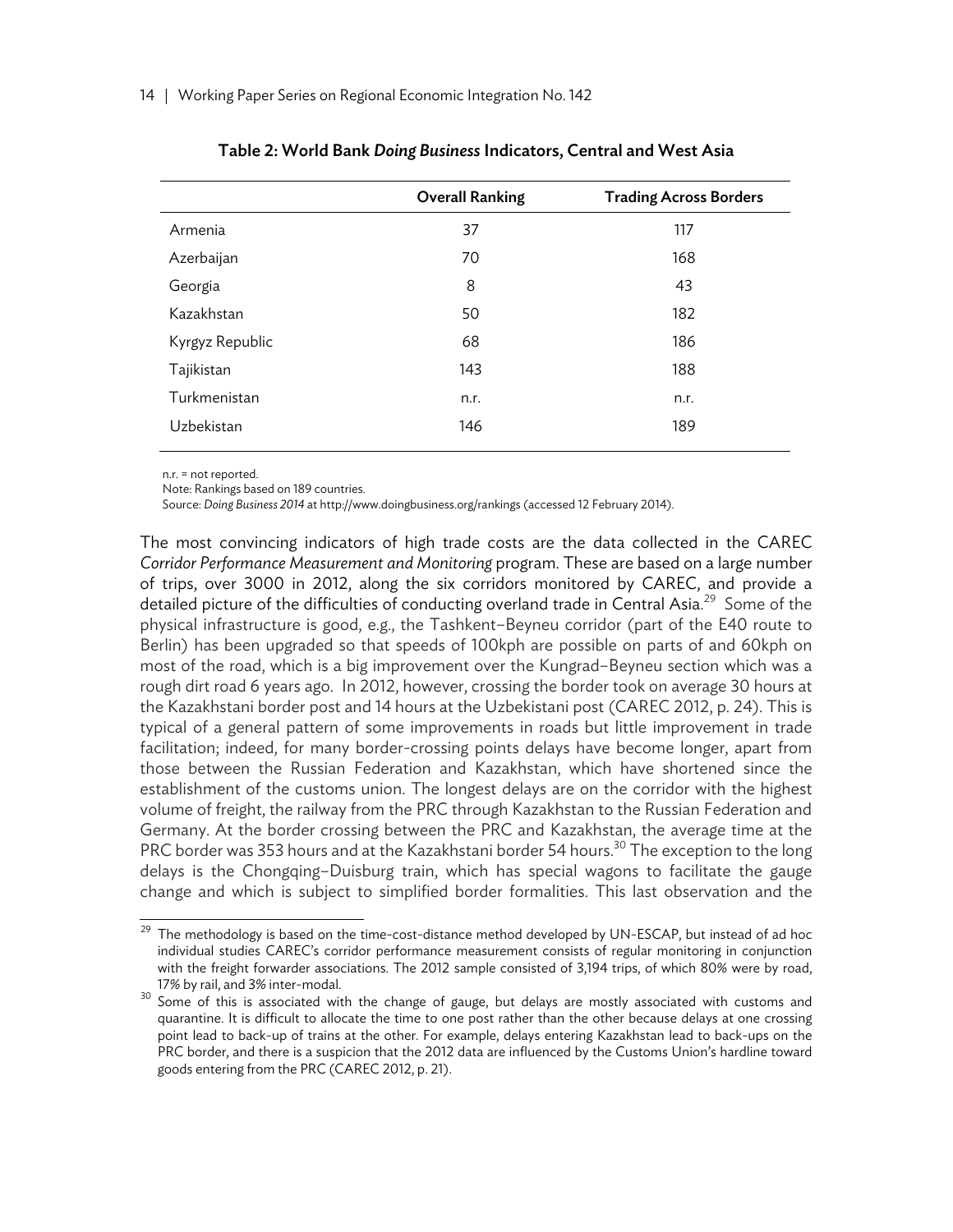changes at the Kazakhstan–Russian Federation border suggest that governments could facilitate trade, but the political will to do so for intra-Central-Asian trade is lacking.<sup>31</sup>

High-quality, empirically based indicators do not exist for the West Asian countries, but field reports suggest that customs procedures are time-consuming at all of their borders. In reviewing the status of trade facilitation in West Asia, Jan Forest concluded:

"The biggest challenges to trade in the South Caucasus are the lack of open borders, overlapping and conflicting trade agreements, inadequate infrastructure, cumbersome customs procedures and corruption. The areas of greatest need with respect to trade facilitation are the legal frameworks among the countries, standardization of documents, improving transport, and increasing cross-border cooperation among the Customs Services." $32$ 

Even though Georgia since 2000 and Armenia since 2003 are WTO members and all three countries are World Customs Organization (WCO) members, they are far from respecting the principles of the Revised Kyoto Convention. Only Georgia has implemented a Single Window, while integrated border management and implementation of other best practice is in all three countries far from complete. Cross-border cooperation is poor everywhere, and in the extreme case of Armenia and Azerbaijan, recorded bilateral trade is zero.

# 4. Connectivity and GVCs

In this section we analyze connectivity and value chains, with a particular focus on the Central and West Asian region. The first subsection examines evidence, largely based on the gravity equation, on the determinants of trade costs. Although this literature has helped us to better understand underlying determinants, the results are sensitive to model specification and choice of data sources. Application to Central and West Asia is further compromised by the poor trade data for some of the countries and by the weight of primary product exports sold on the world market often with unknown final destinations.

The second subsection provides estimates of the prevalence of GVCs, using the parts and components measure discussed in Section 2. Data limitations prevent us from measuring trade in value-added for Central and West Asian countries. The OECD TiVA database, for example, covers 57 countries (OECD members, Brazil, Russian Federation, India, People's Republic of China, and South Africa (BRICS), and some other emerging economies), but none are in Central or West Asia.

 $\overline{a}^3$  Although there is anecdotal evidence that the level and frequency of corruption has declined, the 2012 CPMM

annual report found a 32% chance that "unofficial payments" would be demanded at border crossing points.<br><sup>32</sup> USAID. 2012. Report on the Single Window and Data Harmonization in the South Caucasus presented at the Second Regional Conference on Trade Facilitation. June.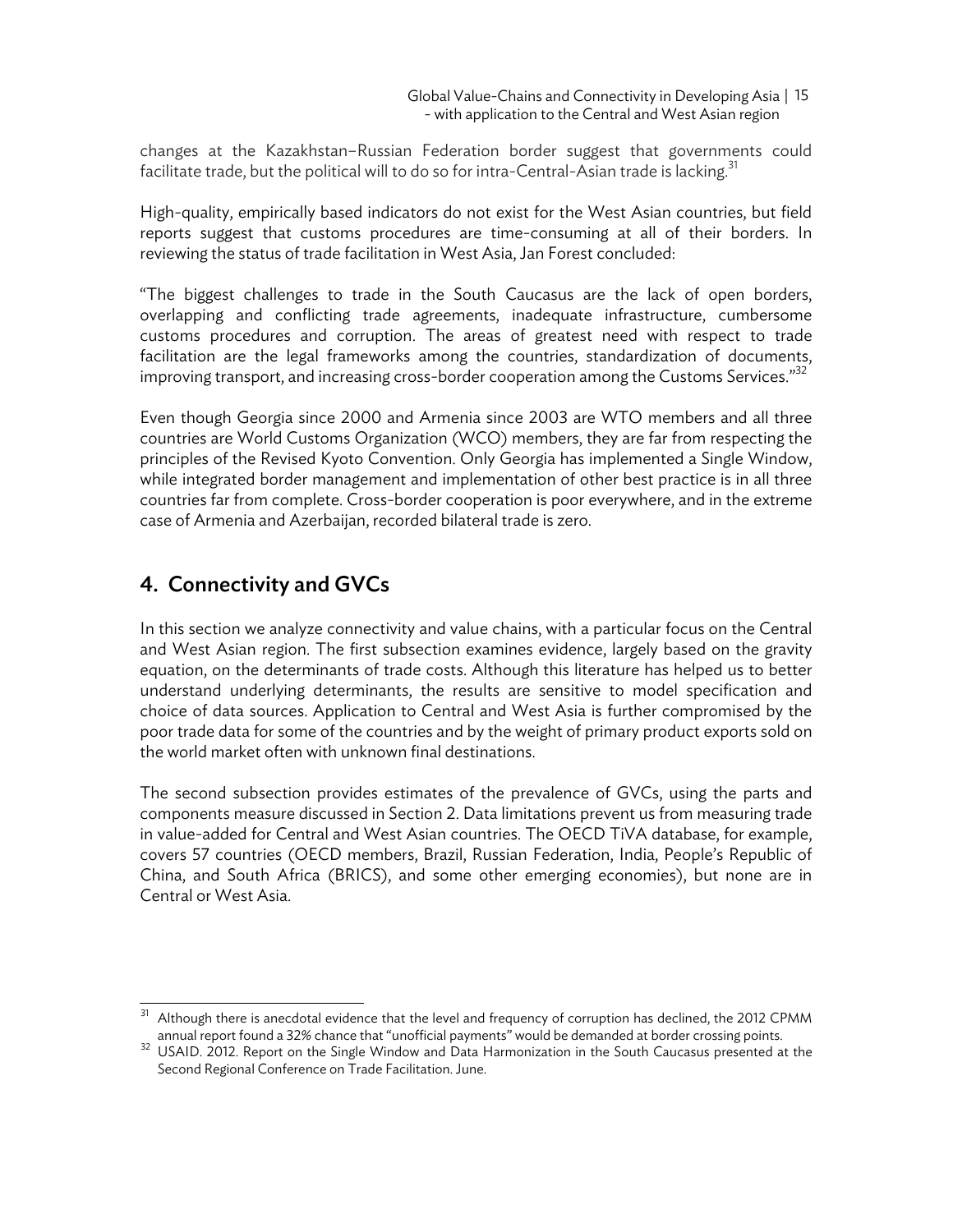#### Determinants of Trade Costs

j

The link between GVCs and reduced time and money costs of international trade is clear, but the drivers of the link are not. An extensive literature, based primarily on gravity models, estimates the extent to which good logistics, shipping and air connectivity, and domestic institutions, among other factors, influence bilateral trade flows. Although this literature sheds light on the nexus of trade costs and GVCs, attempts at quantification, or even establishing statistical significance, are undermined by data deficiencies.

Early studies found that, while cross-country differences in trade costs were to some extent physically determined, distance and commodity composition matter and landlocked countries have higher transport costs ceteris paribus, much of the variance was due to differences in port infrastructure (Limao and Venables 2001; Clark et al. 2004).<sup>33</sup> In the micro-founded gravity model of Anderson and van Wincoop (2003), country fixed effects are used to take account of country-specific trade resistance, although the source of the resistance is indeterminate. Competitive transport services affect trade costs. Micco and Serebrisky (2006)found that the existence of an Open Skies Agreement reduced air transport costs to the US by 9% and increased the share of imports arriving by air by 7%, while Geloso–Grosso (2008) and Piermartini and Rousova (2008) also found a robust positive relationship between liberalization and the volume of air traffic for a larger sample of countries. Monopoly power in shipping is also associated with higher trade costs and lower volume of trade, although this is less conclusive— and less relevant to the landlocked Central and West Asian countries.

Trade costs are also influenced by institutional and policy factors. Limao and Venables (2001) identified onshore infrastructure as an important variable, using an infrastructure index based on kilometers of road, paved road and railway per square kilometer, and telephone main lines per capita. Devlin and Yee (2005) document the wide variation in logistics costs among Middle Eastern and North African countries and how they can influence shipping costs. For example, inefficient trucking services lead to longer stand times on the dockside and costly inventory accumulation as well as reduced export volumes so that there are infrequent shipping services.<sup>34</sup> There is a large literature on the "Digital Divide" between developed and developing countries, and on the positive effect of internet adoption on economic growth.<sup>35</sup> There is also a literature on financial development, institutional quality, and corruption as determinants of trade costs (Sourdin and Pomfret 2012, p. 71–122).

Their principal measure of port efficiency was survey data drawn from the Global Competitiveness Report published by the World Economic Forum. Bloningen and Wilson (2008) show that survey data overstate the importance of port efficiency because respondents include other country fixed effects. A problem with the Global Competitiveness Report data or Bloningen and Wilson's econometric estimates of port costs is that the

former only cover about 50 countries and the latter cover 100 ports in 42 countries.<br><sup>34</sup> The World Bank Logistics Perceptions Index provides proxy measures for cross-country variations in logistics<br>quality (http://info.wo

quality (http://info.worldbank.org/etools/tradesurvey/modelia.asp). 35 Freund and Weinhold (2004) found that internet use had no impact on world trade in 1995 but after 1997 it had an increasing impact. A series of World Bank gravity studies has examined the relative impact on trade flows of improved port efficiency, regulatory environment, e-business, and customs environment (e.g., Wilson et al. 2003) whose ranking was in this order.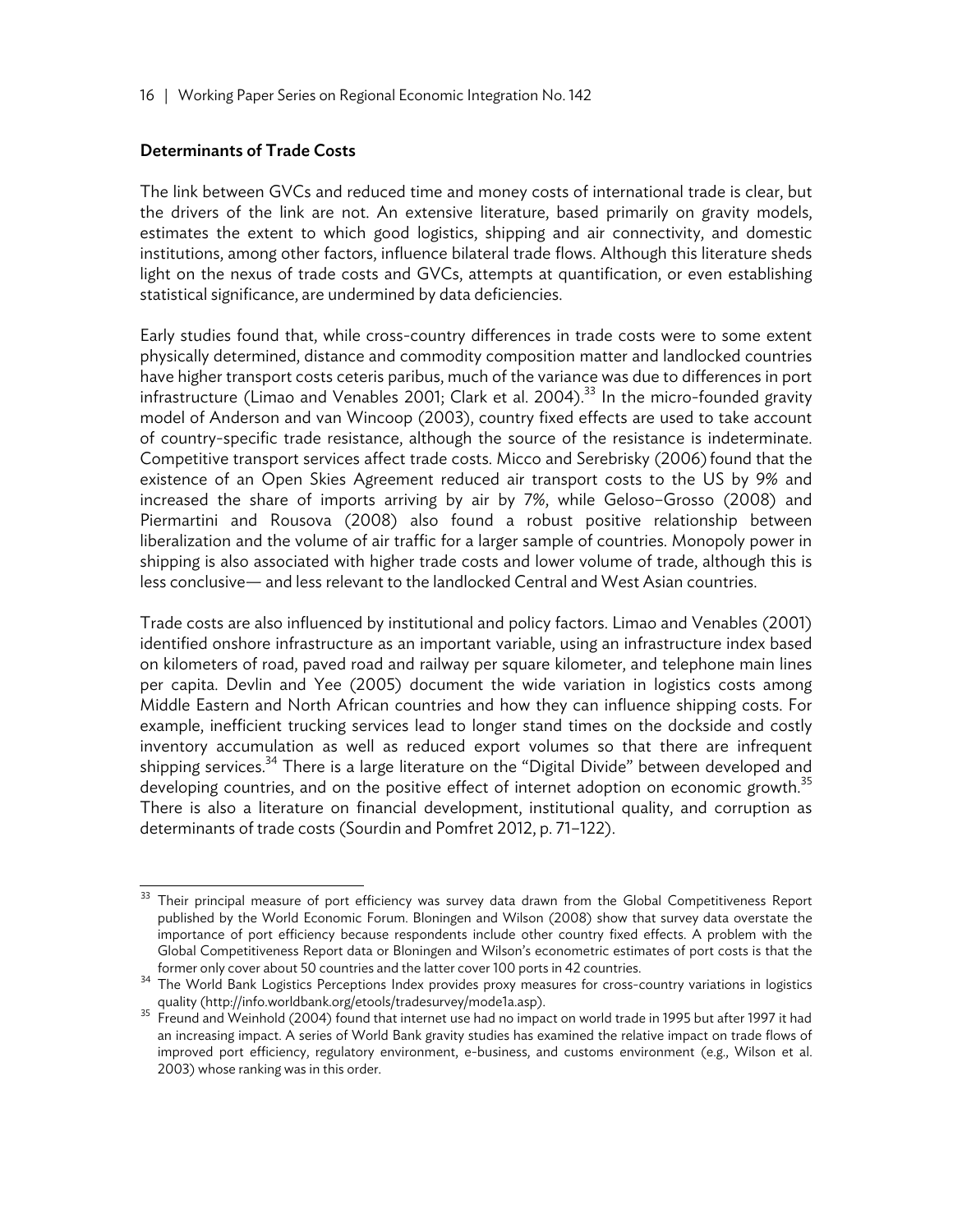The results of the gravity modeling are generally plausible. However, because they are based on differing specifications of the model and choice of control variables (e.g., for common language, legal system, colonial heritage) and they are using explanatory variables that are difficult to quantify, the quantitative results must be treated cautiously. For Central and West Asia, it is difficult to draw lessons from this literature. The countries have poor hard and soft infrastructure, limited internet access, and extensive corruption. When we run gravity models that include the Central and West Asian countries, some of these phenomena may be picked up, but many are caught in the country fixed effects.

#### Measuring the Incidence of GVCs

As an indicator of GVC significance in Central and West Asia, we calculate measures of the share of parts and components in trade and the degree to which countries' trade flows are in the sectors most commonly associated with GVCs. We follow the approach of Athukorala who has a clear and transparent methodology for measuring trade in parts and components.<sup>36</sup>

Athukorala measures parts and components trade by 525 HS6-digit categories. Table A5 in the Appendix lists the categories and highlights the degree of detail involved, although in every category there may be items that are not part of GVCs and some parts of GVC trade will not be picked up in these categories. Athukorala defines network trade by six SITC 2-digit product categories in which most such trade occurs: office machinery (SITC 75), telecommunications and recording equipment (SITC 76), electrical machinery (SITC 77), road vehicles (SITC 78), professional and scientific equipment (SITC 87), and photographic apparatus (SITC 88). Again, there will be items within these categories that are not GVC trade and there are GVCs in other economic sectors. Moreover, as described above, some sectors are more important in some regional value chains than in others, so this measure will be high for countries such as Slovakia or Thailand that are involved in automobile value chains, but much smaller for countries involved primarily in clothing or agribusiness GVCs. In sum, the value of parts and components trade or participation in the network trade sectors are, like all of the measures reported in Section 2 above, imperfect measures of GVC trade, but they can offer some indication as to which countries are more involved and which are less involved in GVCs.

The Appendix lists the value of GVC trade by these two measures for emerging European and Asian economies in 2002, 2007, and 2012. The clear message is that the West and Central Asian countries participate far less in GVCs than the leading participants or even than more recent entrants into GVC trade. Table 3 provides 2012 figures for the West and Central Asian countries and for Slovakia and Malaysia as relatively small countries established within Asian and European GVCs, respectively, and for Viet Nam as a recent entrant into GVCs. Whether measured by exports of parts and components or by exports in goods from the six major GVC categories, the West and Central Asian countries are trivial GVC participants. The import data

 $\overline{\phantom{1}^{36}}$  The working papers (Athukorala 2010 and 2013) provide more details of method and calculations than the published versions (Athukorala 2011 and 2014). Athukorala used SITC (revision 3), which may have understated (compared to later revisions) trade in parts and components, and will not be fully consistent with our estimates using the HS categories. However, variations due to data updates, SITC revisions, and SITC/HS concordance should not be large enough to affect the qualitative conclusions.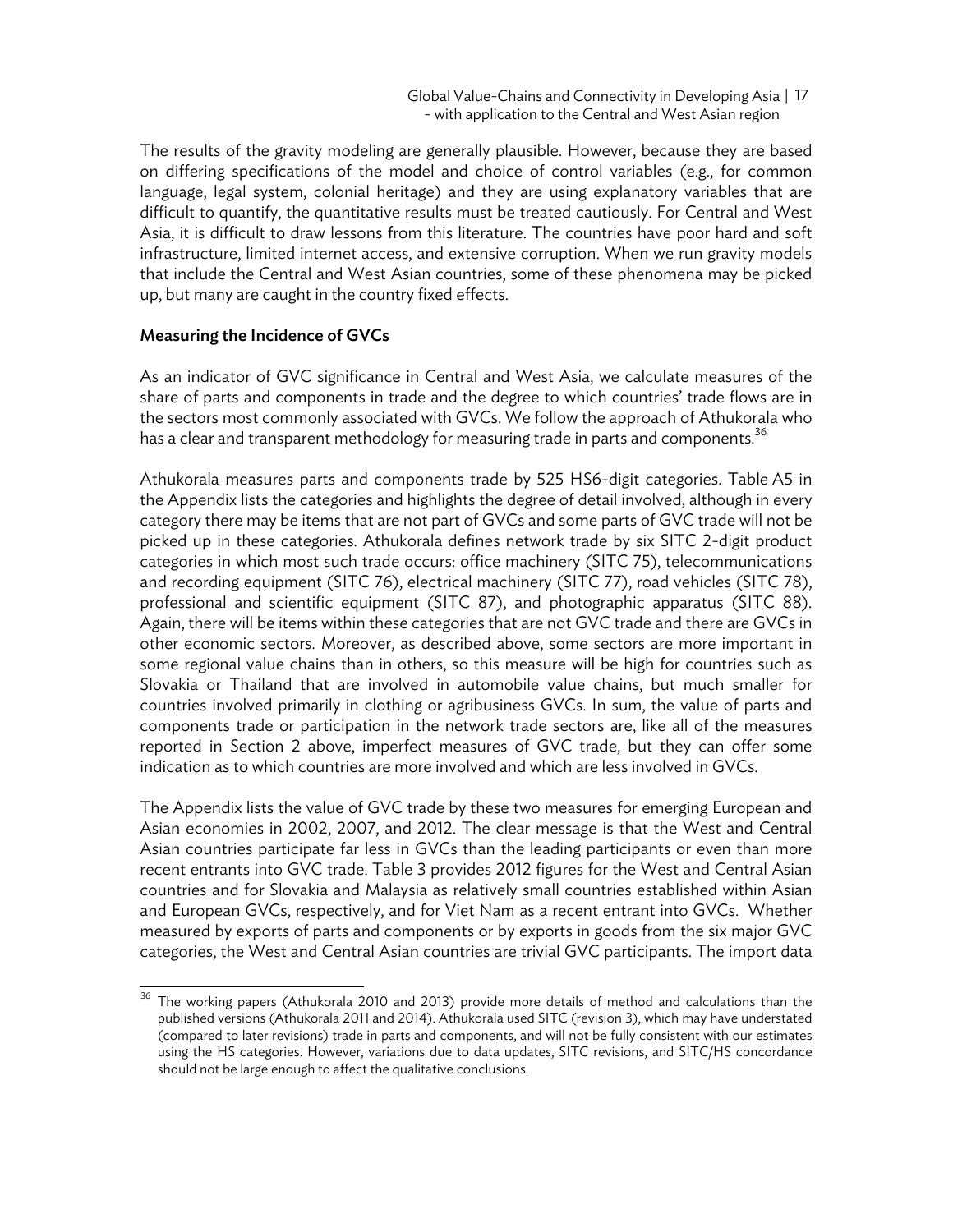tell a similar story, with the largest entry (Kazakhstan's network trade) in part picking up imports of electrical equipment and cars by consumers. COMTRADE does not report appropriate data for Tajikistan, Turkmenistan, or Uzbekistan, but the last two countries' relatively closed trade policies make GVC participation unlikely.

|                 | Imports              |               | <b>Exports</b>       |                      |  |
|-----------------|----------------------|---------------|----------------------|----------------------|--|
|                 | <b>P&amp;C Trade</b> | Network Trade | <b>P&amp;C Trade</b> | <b>Network Trade</b> |  |
| Armenia         | 210                  | 512           | 38                   | 46                   |  |
| Azerbaijan      | 1,337                | 2,080         | 43                   | 36                   |  |
| Georgia         | 590                  | 1,772         | 31                   | 675                  |  |
| Kazakhstan      | 5,245                | 9,059         | 409                  | 616                  |  |
| Kyrgyz Republic | 317                  | 1,017         | 77                   | 154                  |  |
| Malaysia        | 45,666               | 69,489        | 44,230               | 84,219               |  |
| Slovakia        | 19,493               | 27,368        | 16,246               | 37,148               |  |
| Viet Nam        | 13,816               | 28,123        | 10,678               | 29,099               |  |

#### Table 3: Trade in Parts and Components, and Value of Network Trade, 2012 (\$ million)

P&C = parts and components.

1

Note: Data for Tajikistan, Turkmenistan, and Uzbekistan not reported in the source.

Source: Authors' calculations based on COMTRADE data (Tables A1 and A2).

The Central and West Asian countries are much smaller exporters of manufactured goods than the major trading nations of emerging Asia or emerging Europe, but even allowing for the difference in scale the Central and West Asian countries' participation in GVCs as captured by the parts and components and network trade indicators is small. For the emerging Asian and European economies most involved in GVCs, trade in the six network trade sectors accounts for over two-fifths of their manufactured exports (and over half in the case of Malaysia, the Philippines, and Slovakia). By contrast, goods in these six sectors characteristic of GVCs amount to generally less than one-tenth of the manufactured exports of the Central and West Asian countries (Table A3).<sup>37</sup> The picture with respect to parts and components as a share of manufactured exports (Table A4) is even clearer. Parts and components amounted to 2%–6% of Central and West Asian countries' manufactured goods exports in 2012, while for countries involved in GVCs the share was  $23\% - 39\%$  (Table 4).<sup>38</sup>

The exception is the high share for Georgia in 2012, which is driven by exports of used cars. In 2011-2012, Georgia served as a transshipment point for used cars from the EU to Kazakhstan.

 $38$  The share is lower for the PRC because its role in many GVCs is as assembler of final goods, rather than exporter of parts and components.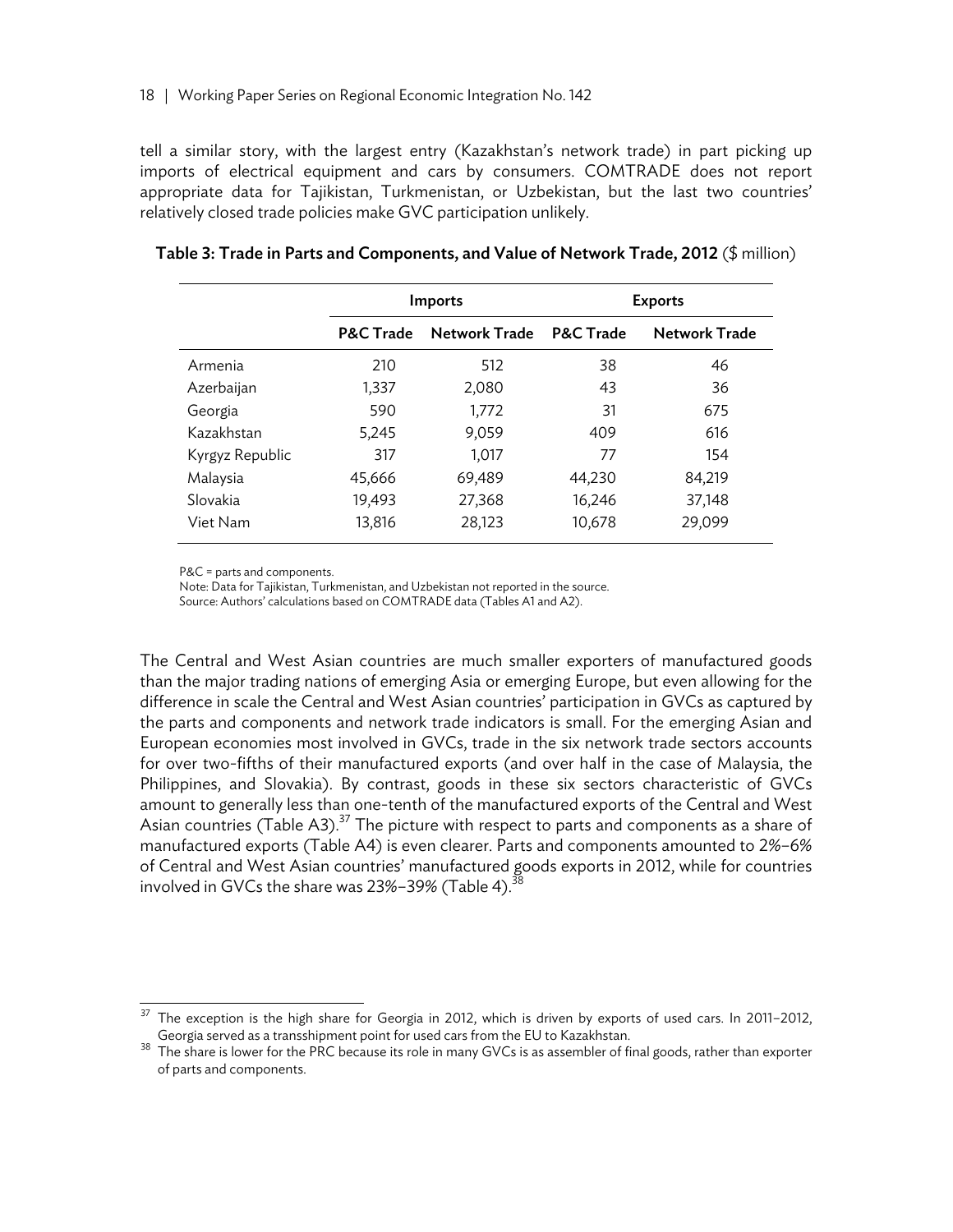|                 | Central and<br>West Asia |                        |                        | <b>Emerging Asia</b>   |      |           | <b>Emerging Europe</b> |                 |
|-----------------|--------------------------|------------------------|------------------------|------------------------|------|-----------|------------------------|-----------------|
|                 |                          | <b>Imports Exports</b> |                        | <b>Imports Exports</b> |      |           |                        | Imports Exports |
| Armenia         | 0.08                     | 0.05                   | People's Rep. of China | 0.20                   | 0.17 | Czech Rep | 0.32                   | 0.34            |
| Azerbaijan      | 0.17                     | 0.06                   | Hong Kong, China       | 0.24                   | 0.25 | Hungary   | 0.31                   | 0.34            |
| Georgia         | 0.12                     | 0.02                   | Malaysia               | 0.30                   | 0.29 | Poland    | 0.21                   | 0.25            |
| Kazakhstan      | 0.15                     | 0.02                   | Philippines            | 0.38                   | 0.39 | Romania   | 0.25                   | 0.28            |
| Kyrgyz Republic | 0.09                     | 0.06                   | Rep. of Korea          | 0.19                   | 0.20 | Slovakia  | 0.32                   | 0.23            |
|                 |                          |                        | Singapore              | 0.28                   | 0.24 | Slovenia  | 0.19                   | 0.23            |
|                 |                          |                        | Thailand               | 0.26                   | 0.26 |           |                        |                 |

|  | Table 4: Trade in Parts and Components as a Share of Trade in Manufactures, 2012 $(\%)$ |
|--|-----------------------------------------------------------------------------------------|
|--|-----------------------------------------------------------------------------------------|

Note: Data for Tajikistan, Turkmenistan, and Uzbekistan not reported in the source. Source: Authors' calculations based on COMTRADE data (Table A4).

In Section 2 we argued that there is no ideal measure of the extent of participation in GVCs. However, for all their shortcomings, the parts and components and network trade measures provide convincing quantitative evidence of the Central and West Asian countries' absence from GVCs. In the next section we will provide case studies of GVCs, including some that involve Central and West Asian countries. These examples must be set in the context of limited overall participation by Central and West Asian countries in GVCs.

# 5. Case Studies

In East Asia the electrical and electronics industry is the most important current example of GVCs, but as mentioned above it is difficult to carry out detailed studies due to commercial sensitivity. The leading products are smartphones, flat panel LCD televisions, and laptops, and leading Asian locations are the PRC; Hong Kong, China; Indonesia; Japan; Malaysia; the Philippines; Taipei,China; Thailand; and Viet Nam. Markets for these products can be fastchanging. For example, smartphones only became popular in 2007 and early leaders such as Nokia, Blackberry, and Motorola have fallen back, while Apple has maintained a leading position and Samsung has increased market share, and Sony has fallen and risen again.<sup>39</sup> It is less clear whether locations change so quickly, but Malaysia is believed to have lost ground since the 1990s due to relatively rigid labor markets limiting firms' ability to scale-up, while firms in Taipei,China have greatly expanded their activities in the PRC since the turn of the

 $39\,$ 39 Market shares for key components can change even more quickly. Smart phone vendors initially wrote their own software for the broadbands that control communications between the phone and the carriers' base stations. Then Qualcomm (US) became the dominant supplier of broadbands and stretched its package into a "reference design" of associated software. MediaTek (Taipei,China) began to compete with Qualcomm, increasing its reference design deliveries from 10 million in 2011 to 110 million in 2013. As MediaTek's market share was growing, in 2013 it faced competition from Shanghai-based Spreadtrum and RDA Micro (APEC Policy Support Unit 2013, p. 34).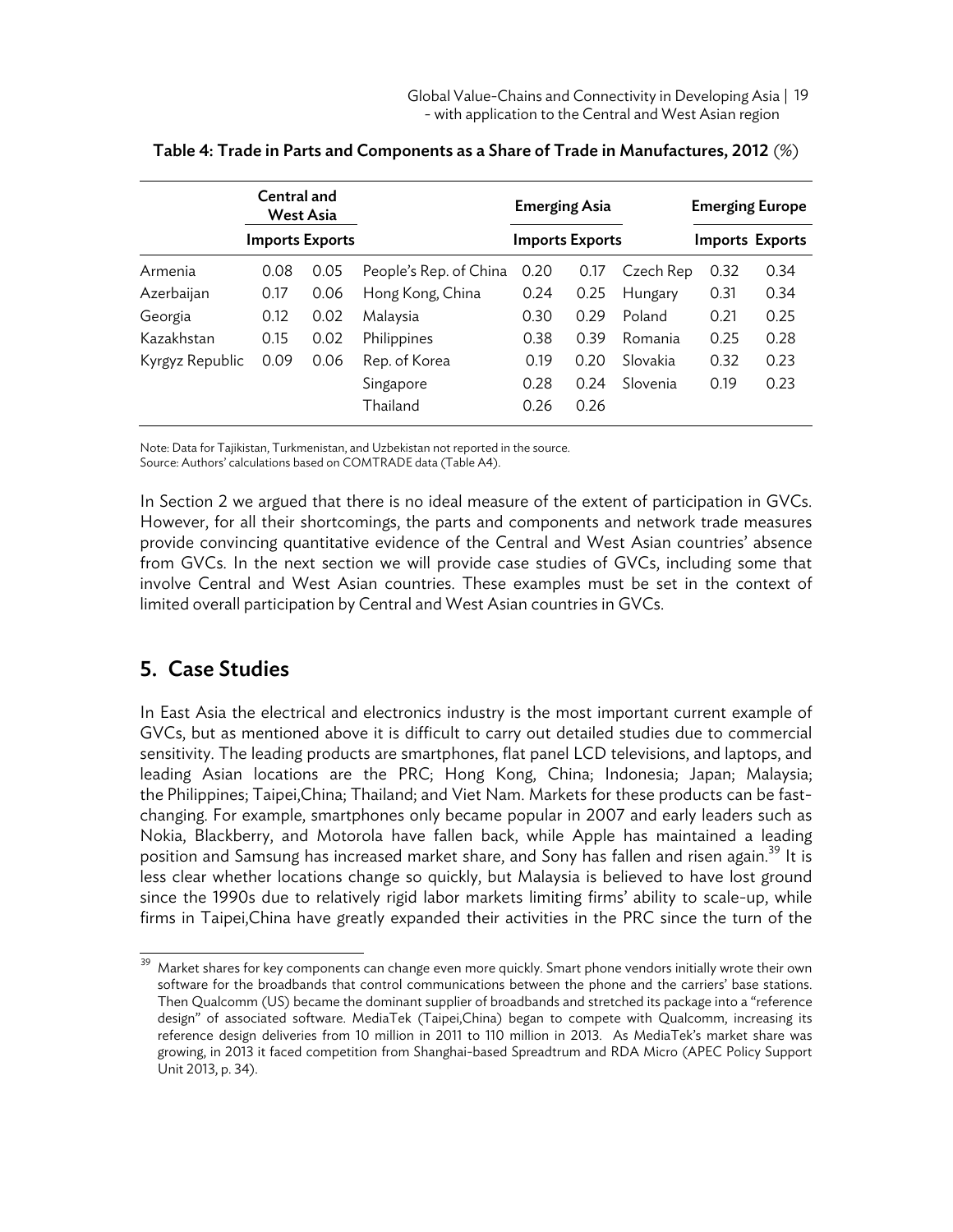century. The PRC's central role has continuously increased, helped by WTO accession in 2001, but believed to be threatened in the 2010s by competition from lower-cost locations such as Viet Nam.<sup>40</sup> Sharp, which dominated the LCD TV market for many years, did not manage the transition to flat panel TVs well, focusing on small and medium-sized panels that were not very popular, and Sharp also misjudged the benefits of building large production facilities in Japan. When Sony, the original leader in flat panel TVs, began losing ground to Samsung and LG after 2007, it sold off many of its facilities and then purchased inputs from the new owners, suggesting that once a product ceases to be cutting-edge the internalization strategy allowing the vendor to maintain a high share of rents becomes less attractive than a GVC of independent specialized contractors. The laptop sector was innovative in developing various GVC models during its growth decades of the 1990s and 2000s, but has stagnated since 2010 when the iPad and other tablets became popular. In sum, each of the three leading sectors has had differing experiences from which it Is not easy to generalize, especially for Central and West Asian countries that would appear to have little to offer as participants in electrical and electronics GVCs.

The electrical and electronics industry is the most striking part of "Factory Asia," but Asian suppliers participate in GVCs for many other products. The textiles, clothing, and footwear sectors were among the first to develop such chains, and Li and Fung is the largest specialized intermediary in supply chain coordination. Barbie highlighted the toy industry's GVCs, and is typical of many light-manufacturing goods. Globally, the car industry has been an important example of cross-border value chains; this is especially true in the EU today, but every major carmaker draws on inputs from competitive global locations. Within Asia, large-scale Japanese offshoring is associated with the relocation of car assembly to Thailand, which was followed by some suppliers relocating while other inputs were imported into Thailand; producers' demand for the relaxation of import duties was a major force behind the 2007 Japan–Thailand Free Trade Agreement. The list goes on.

The car industry is important for Central Asia, because it has been a major focus of Uzbekistan's industrialization and more recently part of Kazakhstan's diversification strategy. The largest manufacturing foreign investment in Central Asia has been the UzDaewoo joint venture, which after Daewoo's bankruptcy became a joint venture with General Motors. UzDaewoo has successfully produced a range of models for the domestic market and also exported within Central Asia and to the Russia Federation.<sup>41</sup>In Kazakhstan, Peugeot started assembly operations in 2013, and construction began on a joint venture factory involving Avtovaz (Russian producer of Ladas and part of the Renault-Nissan global alliance) that will commence production in 2016. In both of these projects, exports to Customs Union partners the Russia Federation and Belarus are expected to be substantial. GM Uzbekistan also benefits

<sup>40</sup> APEC Policy Support Unit (2013) surveyed the electrical and electronics industry. Samsung has been especially aggressive in relocating assembly from the PRC to Viet Nam, but Sony and component manufacturers in the

Republic of Korea and Taipei,China have also relocated tasks to Viet Nam in pursuit of lower labor costs.<br><sup>41</sup> The joint venture agreement was signed in 1992 and Daewoo began production in 1996. The Korean company ran into difficulties in 2001, and the restructured joint venture has been known as GM Uzbekistan since 2008. According to a 5 September 2013 article on *Eurasianet*, the factory produces about 200,000 vehicles per year, accounts for 94% of Uzbekistan's new car market, and exports to the Russia Federation and Kazakhstan. (Available at http://www.eurasianet.org/node/67469)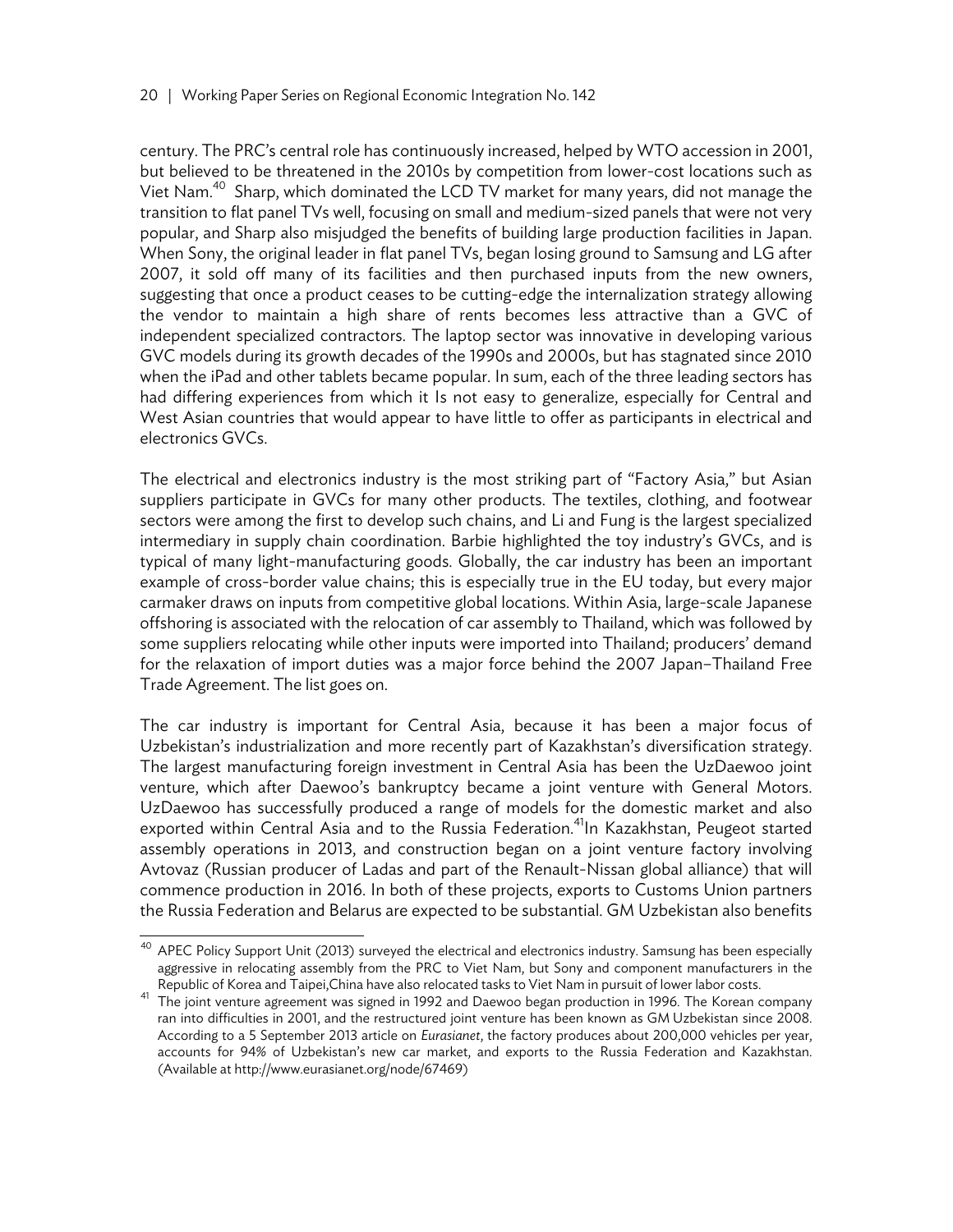from a free trade agreement with the Russia Federation. Besides tariffs and other charges on new car imports, both Uzbekistan and Kazakhstan place heavy restrictions on the import of used cars. In sum, the car industry is hoping to thrive in a protected domestic market with favorable entry into other protected markets (notably the Russia Federation), rather than benefiting from locations in countries that have a comparative advantage in car assembly. Without being part of GVCs, the Central Asian car factories are unlikely to ever be competitive beyond these protected markets.<sup>42</sup>

The attraction of import-substituting industrialization and processing local resources, although discredited globally in the era of GVCs, is strong in Central Asia. Turkmenistan has built capital-intensive textile and clothing factories to turn cotton into jeans, probably with negative-value added; that is, at world prices the value of the jeans is less than the value of the cotton that goes into their production (Pomfret 2001). Uzbekistan explicitly pursues an import-substituting development strategy, and (as well as the car factory) this includes reserving part of the cotton crop for domestic textile mills.<sup>43</sup> Kazakhstan's use of oil revenues to promote diversification has included large subsidies for agribusiness projects, which are intended to add value to farm products (OECD 2013b).

The Kyrgyz Republic adopted the most open economic system in Central Asia, and in 1998 became the first Soviet successor state to join the WTO. One consequence was that it became the *entrepôt* through which consumers goods entered the region, and during the 2000s the country's bazaars became major trading hubs.<sup>44</sup> In 2008 the Dordoi bazaar in Bishkek employed 55,000 people and had 40,300 sales outlets and annual sales of \$2,842 million, of which \$2,131 million was estimated to have been foreign sales (to ultimate customers in Uzbekistan, Kazakhstan, and the Russia Federation); facilities included overnight accommodation and well-organized local and long-distance transport facilities. The smaller Karasuu bazaar in Osh (annual sales in 2008 of \$684 million, of which \$400 million–\$500 million went to Uzbekistan) involved mainly ethnic Uzbek traders with family connections on both sides of the border.<sup>45</sup>

1

General Motors intends to integrate its Uzbekistan operations into the company's global operations (e.g., by

exporting small engines from Uzbekistan). Trade costs will determine whether that is practical or not.<br><sup>43</sup> In a long historical context the desire to process cotton beyond ginning is ironic, because since the 18th centur industrial revolution cotton growing has been geographically separated from spinning and weaving, which are in

turn largely separated from apparel and other finished goods production. 44 During the 1990s, the shuttle trade—comprising small-scale traders travelling to Turkey, the PRC, the Gulf states, and elsewhere to buy consumer goods for resale in bazaars upon returning home—was an important element of Central Asia's international economic relations, helping many households to weather the transitional recession. Much of this trade was unmonitored and unregulated, and indeed it was lack of regulation that allowed the traders to be competitive given their small scale of operations. As governments tightened their borders or monitored bazaars more closely, transactions costs increased and the shuttle trade became less attractive by the end of the decade. One consequence was their replacement by the more organized bazaars, whose stock came primarily from the PRC: in 2001–13 the Kyrgyz Republic and the PRC were the only countries in the neighborhood that were WTO members, and Kyrgyz trade barriers were low. Many of the customers were from

neighboring countries, and took responsibility for traversing the more tightly regulated borders. 45 Data in this paragraph are from surveys taken in mid-2008 (World Bank 2009). On the operation of the bazaars, see also Kaminski and Raballand (2009), and Kaminski and Mitra (2010).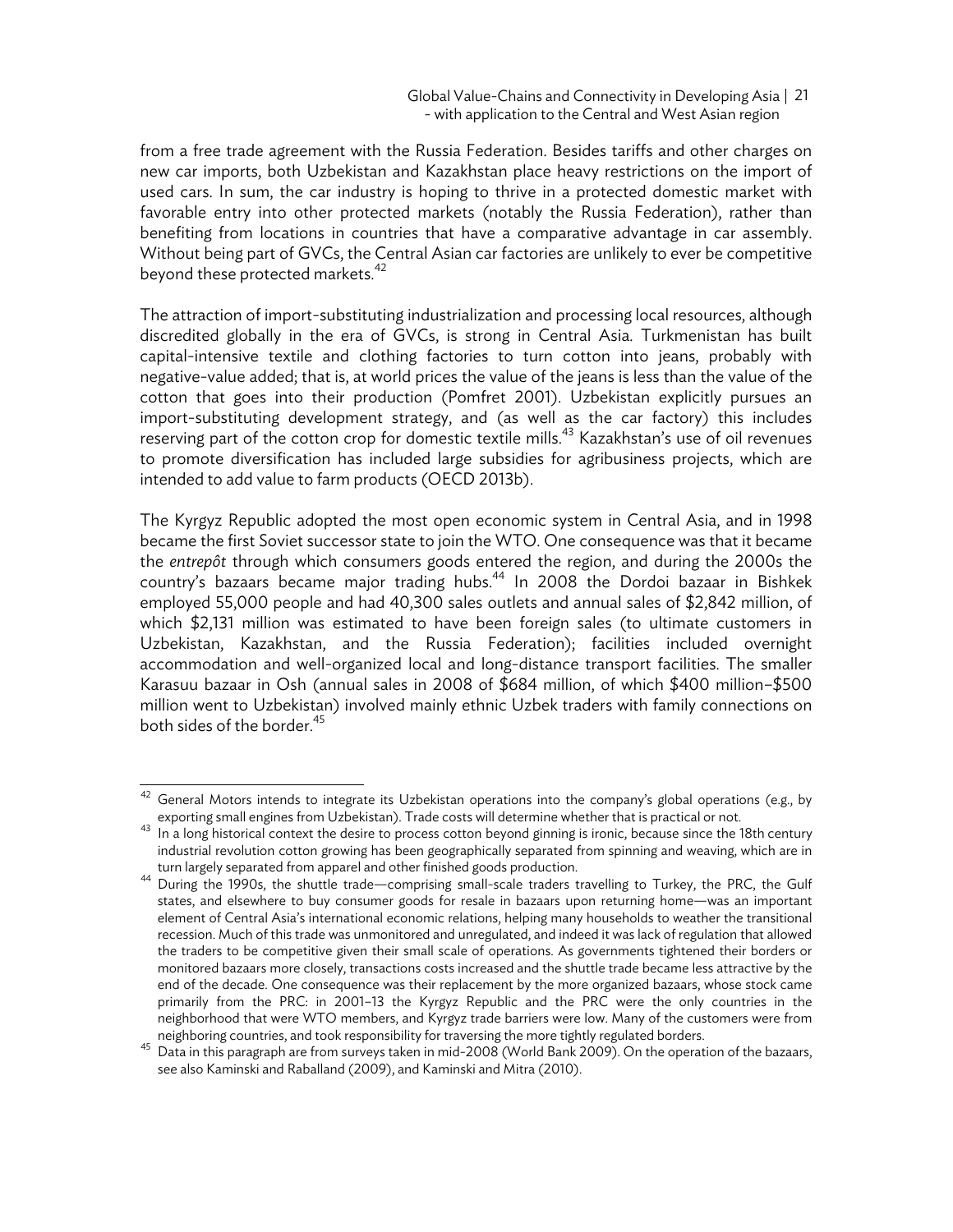The logistics developed around the bazaars have facilitated the development of production for export, notably the rapid growth since the early 2000s of an export-oriented clothing industry located primarily in Bishkek and to a lesser extent in Osh. At independence, textiles accounted for over 80% of light industry production in the Kyrgyz Republic and clothing for 15%. Following the disintegration of the unified Soviet economic space and the breakdown of supply chains, output of textiles and clothing collapsed in the 1990s. Reemergence in the 2000s was based on clothing exports to the Russia Federation and Kazakhstan of better quality items than were coming from the western and eastern PRC producers. Textile production has not recovered, and accounted for less than 10% of light industry production in 2010; the largest cotton textile producer went bankrupt in 2012. The clothing producers are mostly small and informal; official estimates are of exports of \$170 million in 2008 falling to \$155 million during the global recession in 2009, and of employment just over 100,000, but the actual numbers for exports and employment are believed to be three to four times higher. Material inputs are mostly imported, with a significant portion purchased at the Dordoi bazaar (Birkman et al. 2012).

The open Kyrgyz economy has also had success in agricultural GVCs, importing know-how and inputs, and benefitting from foreign intermediaries with knowledge of export markets. A welldocumented example is the study by Tilekeyev (2013) of small-scale farmers in Talas oblast. The story began with the introduction of new bean varieties from Turkey in 2003, after which the farmers in this relatively poor rural area became competitive producers supplying export markets in Turkey, Bulgaria, and the Russia Federation.

Global value chains involving Caucasus countries are rare. The best documented is the diamond value chain that involves Armenia, but the skills and marketing channels have specific historical roots and it is atypical of modern GVCs (Grigorian 2012). Otherwise, production for export involves domestic value chains (USAID 2010), not specialization in a GVC segment.<sup>46</sup>

# 6. Conclusion

Supply chains have potentially positive implications for economic development. A would-be developer in the 21st century no longer needs to develop its own complete production process, as the Republic of Korea did for cars or Taipei,China for plastics, but needs only to identify a task in which it has a comparative advantage (Baldwin 2011). Once the niche has been occupied, learning-by-doing may create opportunities to move up the skills ladder and occupy new niches (Lucas 1993). The secret to getting on the first rung of the ladder is to have business-friendly conditions, including low trade costs. Countries wishing to join value chains will introduce trade facilitation measures. Like-minded countries may cooperate where desirable (e.g., in setting common procedures for clearing customs or standardizing domestic regulations). Countries more concerned about sovereignty and policy autonomy may avoid such steps, at the cost of remaining outside international value chains.

 46 Athukorala and Waglé (2013) analyze the disappointing degree of export diversification in Georgia.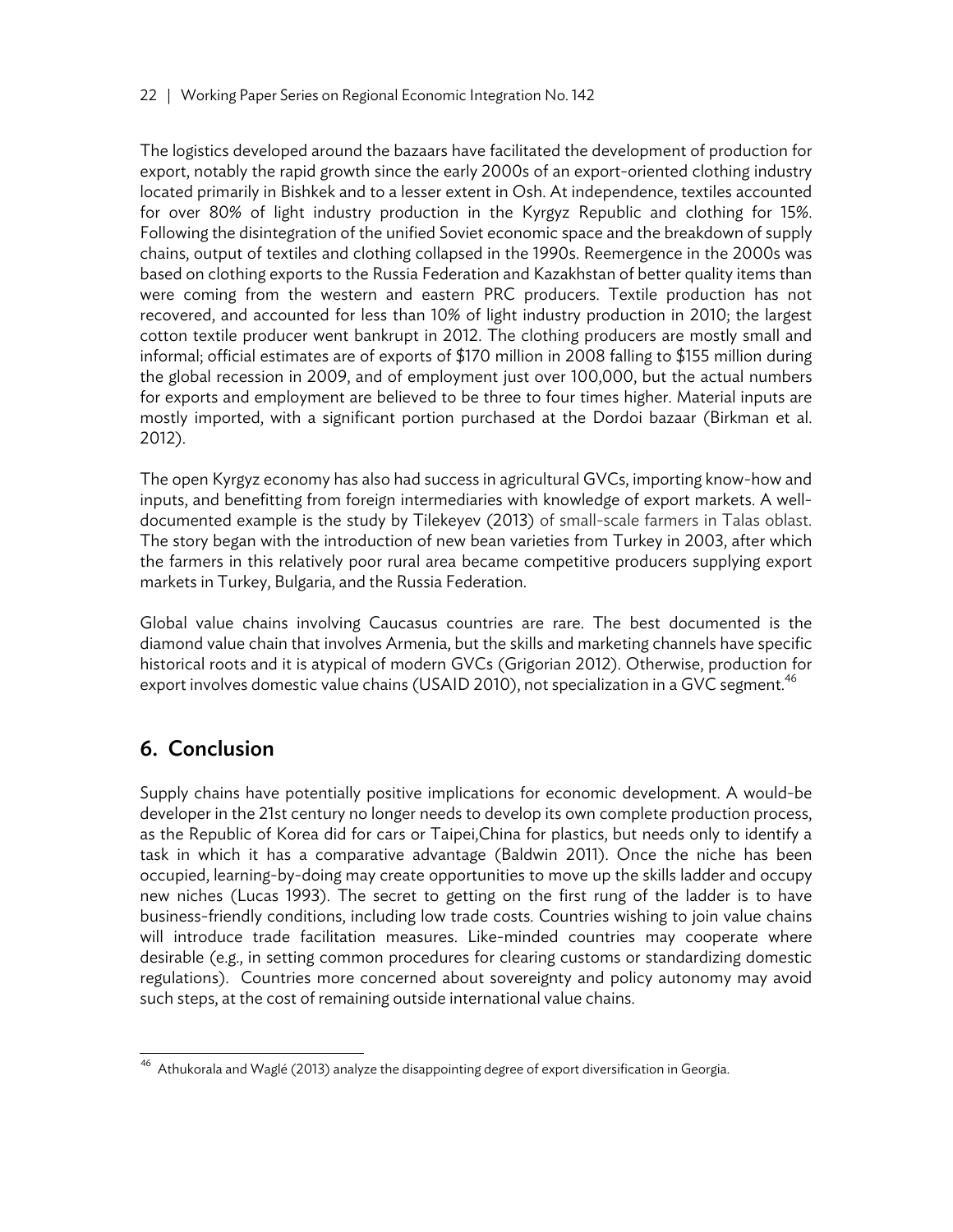To be an attractive value chain participant, a country must have unimpeded flows of inputs and outputs, be able to provide good access to trade services and information technology, and offer hassle-free people movement (at least for key managers and technical staff). In all of these areas, low-cost and minimal delays are essential for the just-in time processes without large inventories that make a value chain location attractive. GVCs include commercial services (information and communications, business and professional, and insurance and financial services), trade in which has grown from \$300 billion in 1990 to \$2,300 billion in 2011, over one-fifth of which was service exports from East, South, and Southeast Asia.<sup>47</sup>

The challenge for the global trading system is that heterogeneous responses make WTO progress, which is by consensus, difficult. Plurilateral agreements like the 1997 Information Technology Agreement (ITA) are feasible, but a general agreement as in the Doha Development Round seems beyond reach. Even the trade facilitation aspects of Doha negotiations are difficult to agree upon (e.g., the December 2013 agreement in Bali contained little depth). This may, however, not be a major problem, because bilateral or regional agreements focused on trade facilitation are unlikely to be discriminatory, so they do not challenge the MFN principle in the way that classical customs unions or free trade areas do (Hamanaka et al. 2010; Hamanaka 2014). Indeed, trade facilitation may be better dealt with unilaterally or bilaterally or plurilaterally, pressed for by producers who know where bottlenecks occur and how they can be dismantled. In this scenario, trade liberalization will progress much as GATT did before the mid-1960s by the principal-supplier process, while the WTO sets trade law, settles disputes, and gets out of the process of detailed trade policy negotiations.<sup>48</sup>

The challenges and opportunities for developing Asian economies are to connect to GVCs and, particularly for the landlocked countries in Central and West Asia, to do this in relation to major trading partners in the Russia Federation, the PRC, and Europe.<sup>49</sup> Many of the

 $47\,$ Data are from the UN Services Trade Database, using the category "commercial services" with transport and travel services excluded. Baldwin and Lopez-Gonzalez (2013) point to the importance of intermediate services, which account for 28% of world supply-chain trade flows and offer opportunities for economies such as India, which do not appear to have a comparative advantage in manufacturing. Lodefalk (2014) provides evidence of

the importance of services inputs for Swedish manufactured exports.<br><sup>48</sup> Menon (2013) makes the point that classical trade barriers (the main subject of GATT rounds of multilateral trade negotiations) are insignificant for GVCs because tariffs have already been removed on GVC-relevant trade flows. This shift is reflected in the increasing importance of the WCO, which in the past was largely seen as a technical organization, but in the 21st century plays an important role in establishing norms for single windows, integrated border management, and other at-the-border issues that are important for GVCs. A further complication arises when sub-national units have authority with respect to regulations, standards, or other measures that increase trade costs; De Burca, Keohane, and Sabel (2013) argue that modern international governance consists not just of international regimes (e.g., the WTO or WCO), but also of related networks (of

state and non-state actors) and experimentalist governance. 49 Another challenge for the formerly centrally planned economies of the Soviet Union is that, rather than being agrarian economies that can develop by transferring rural labor into manufacturing until the Lewis turning point is reached, they start with a workforce of varied skills. In Eastern Europe, both Slovenia and Slovakia experienced a decline in skill premia, of which Cho and Diáz (2013) ascribe about one-half to participation in GVCs that hollow out the labor force, as many skilled and semi-skilled workers are not globally competitive in their tasks. This finding can be related to a theoretical literature on the increasing margins earned by brokers in global trade (e.g., Antràs and Costinot 2011, Bardhan et al. 2013); such intermediaries may be scarcer in economies with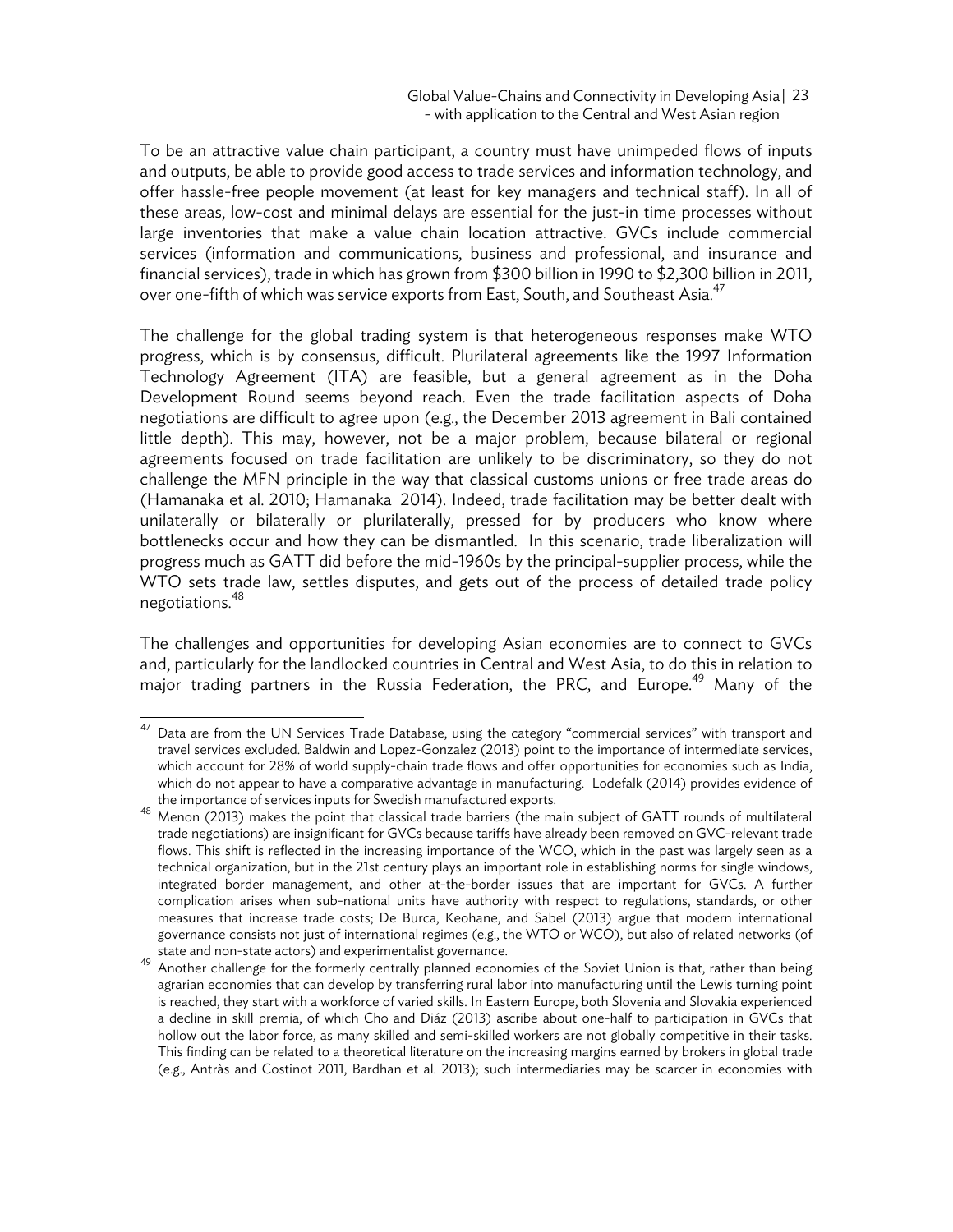developing Asian economies are landlocked, including all of the Central Asian and Caucasus countries. At independence in December 1991, these countries inherited transport networks that were almost exclusively directed to the north and a major challenge has been to develop networks better suited to participation in the global economy, especially as the EU in the 1990s and then the PRC in the 2000s joined the Russia Federation as major investors in and trading partners of the region. At the same time, the notoriously poor level of regional cooperation in both Central and West Asia has hampered transit.

How can Central and Western Asia countries participate in GVCs to a greater extent? The evidence on RVCs implies that Central and West Asian countries are penalized by distance, being just too far from the main economic centers. RVCs flourish when person-to-person contacts are easier, or more specifically, when suppliers or customers can be reached by a short journey to address hold-ups, disputes, or technical problems swiftly. For example, person-to-person contact may be less of an issue for Tbilisi dealing with EU-centered RVCs than for Tashkent, but all eight countries are outside the comfort zone of a 1–2 hour flight from RVC centers.

More fundamentally, participation requires a situation where a firm or individual is able to fill a GVC niche competitively, and the local environment does not make participation difficult. This requires hard and soft infrastructure that keeps money and time costs of international economic intercourse at low levels. Trade-offs are pervasive. For example, Australia is not close to economic centers but Australian firms are in some GVCs (e.g,. the Boeing Dreamliner) because of niche firms and a favorable economic environment since the late 20th century. The diamond GVC in which Armenia participates is characterized by extremely low bulk-to-value ratios so that ad valorem trade costs are low even with the poor regional infrastructure of the Caucasus.

The changing global trade environment presents major implications for Central and West Asian countries' goal of economic diversification. As Baldwin (2011) observes, GVCs have killed import-substituting industrialization as a development strategy. In Southeast Asia this has been strikingly demonstrated by the contrasting fortunes of the Malaysian and Thai car industries. Malaysia followed the Korean route of establishing an integrated car industry and produced a good national car, the Proton Saga, in the 1970s, but Proton never seriously challenged world markets. The Thai car industry flourished after the leading Japanese manufacturers relocated assembly operations to Thailand in the late 1980s; the factories were part of GVCs, and Thailand soon became the most competitive car producer in Asia. In 2005, Malaysia withdrew cars from its ASEAN Free Trade Area (AFTA) exclusion list, a highly symbolic retreat from import substitution in favor of GVC participation, which requires as unconditional as possible commitment to the reduction of trade barriers and trade costs.

This is a lesson not yet learned in Central Asia, where both Uzbekistan and Kazakhstan are promoting industrial development on the Korean model without realizing that this is a 20th century model and that today a single-country car industry cannot compete with GVC cars.

 $\overline{a}$ 

shorter traditions of market-based relations, so that joining GVCs may worsen income distribution and increase concerns about profiteering foreign intermediaries, both of which can be politically challenging.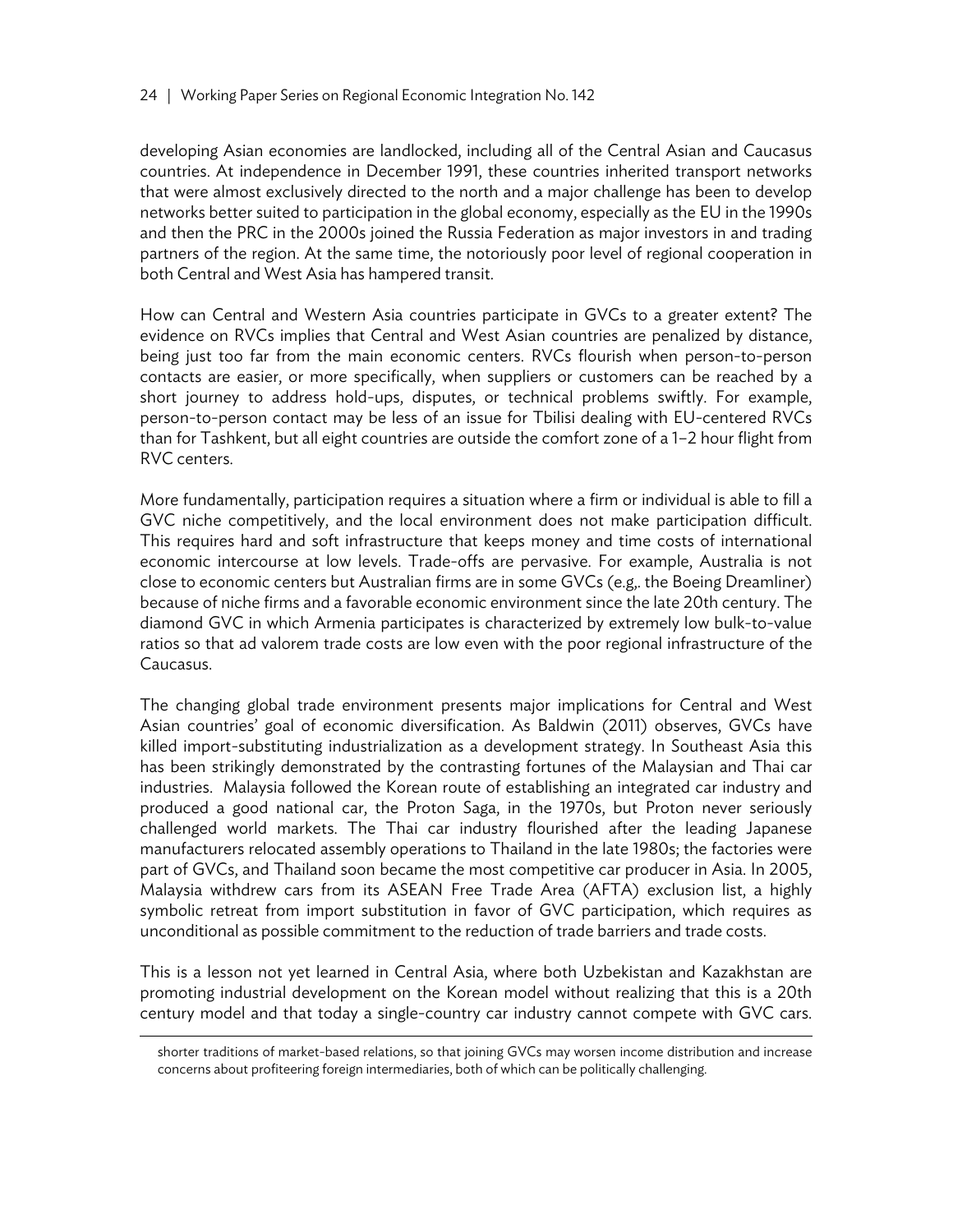The observation applies to many other import-substitution projects besides cars. By contrast, the Kyrgyz clothing industry, a rare GVC success story in Central Asia, relies on access to best price and quality zips, buttons, thread, and other materials bought in bazaars open to the world. Even an agricultural GVC, such as the Talas bean growers, depends on openness for technology transfer, imported inputs, and timely delivery of the beans to foreign markets.

Finally, it is important to note that the GVC situation is fluid. Improved transport, better air connections, and high-speed rail links could reduce travel times between the region and GVC centers. In the more distant future, a third unbundling is likely as improved technology allows many of the benefits of face-to-face contact to be realized without physical proximity. Such developments will reduce the barriers of isolation faced by Central and West Asian countries, and help them to participate in GVCs. First, however, they must address the obstacles to trade, investment, skilled labor mobility, and communications that are under their own control.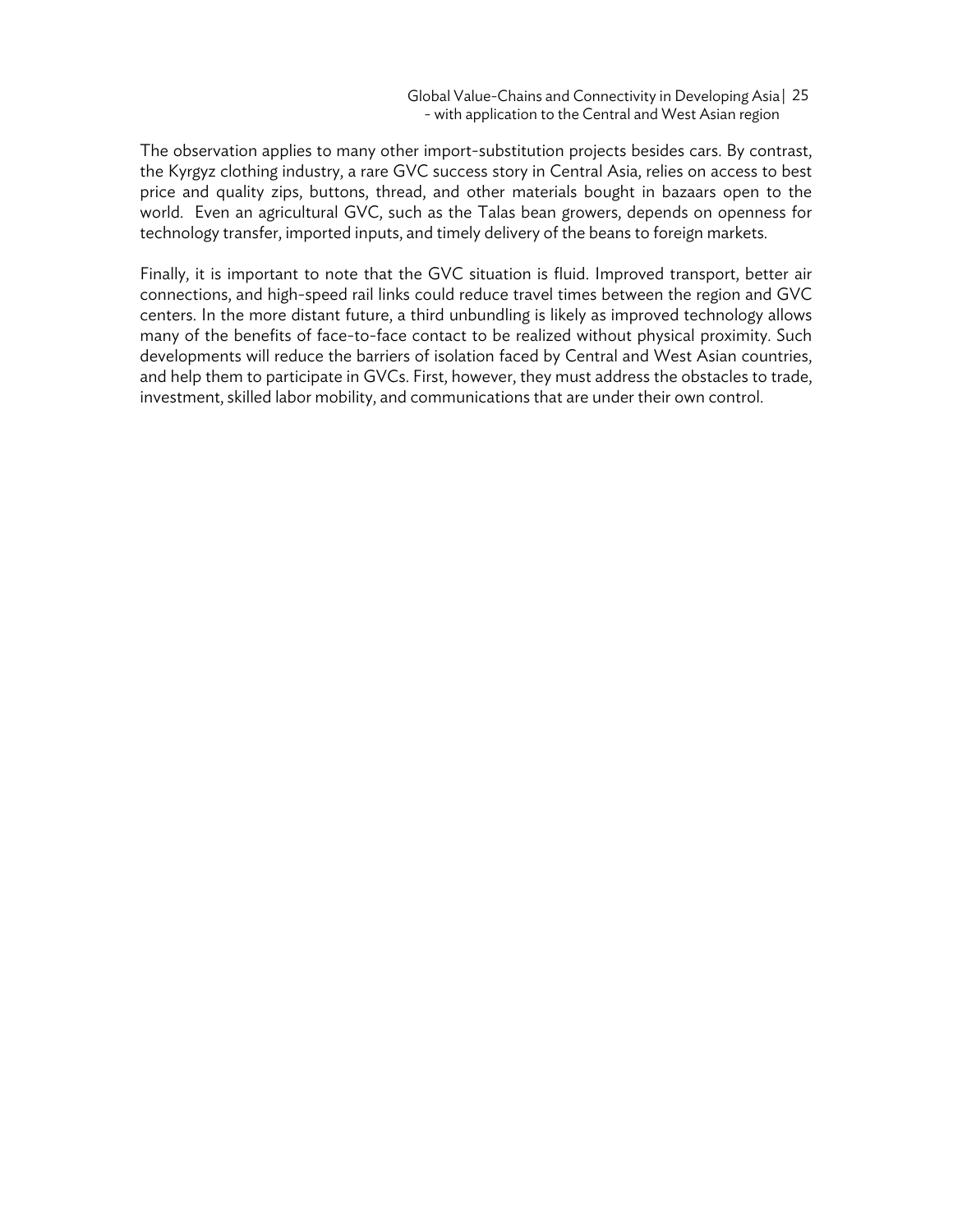### References

- Asian Development Bank (ADB). 2013. Beyond Factory Asia: Fueling Growth in a Changing World. Manila: ADB.
- J. Anderson and D. Marcouiller. 2002. Insecurity and the Pattern of Trade: An Empirical Investigation. *Review of Economics and Statistics.* 84. pp. 342–352.
- J. Anderson and E. van Wincoop. 2003. Gravity with Gravitas: A Solution to the Border Puzzle. *American Economic Review.* 93 (1). pp. 170–192.
- J. Anderson and E. van Wincoop. 2004. Trade Costs. *Journal of Economic Literature.* 42 (3)*.* pp. 691–751.
- M. Ando. 2006. Fragmentation and Vertical Intra-Industry Trade in East Asia. *North American Journal of Economics and Finance.* No. 17. pp. 257–281.
- P. Antràs and A. Costinot. 2011. Intermediated Trade. *Quarterly Journal of Economics.* 126 (3). pp. 1319–1374.
- Asia-Pacific Economic Cooperation (APEC) Policy Support Unit. 2013. *Global Supply Chain Operation in the APEC Region*. Singapore: APEC Secretariat.
- S. Arndt and H. Kierzkowski (eds.) 2001. *Fragmentation: New Production Pattern in the World Economy*. Oxford: Oxford University Press.
- P-C. Athukorala. 2010. Production Networks and Trade Patterns in East Asia: Regionalization or Globalization? ADB *Working Paper Series on Regional Economic Integration.* No. 56. Manila: ADB. Published without data appendix in *Asian Economic Papers*. 2011. 10 (1). pp. 65–95. Available at *http://www.adb.org/sites/default/files/pub/2010/WP56-Trade-Patterns-East-Asia.pdf*
- P-C. Athukorala. 2013. Global Production Sharing and Trade Patterns in East Asia. *Working Papers in Trade and Development.* No. 2013-10. Canberra: Australian National University.
- P-C. Athukorala. 2014. Global Production Sharing and Trade in East Asia in Inderjit Kaur and Nirvikar Singh (eds.) *The Oxford Handbook of the Economics of the Pacific Rim*. Oxford University Press. pp. 333–361.
- P-C. Athukorala and A Kohpaiboon. 2013. Global Production Sharing, Trade Patterns, and Industrialization in Southeast Asia. *Working Papers in Trade and Development.* No. 2013- 18. Australian National University. Forthcoming in Ian Coxhead (ed.) *Handbook of Southeast Asian Economies*. London: Routledge.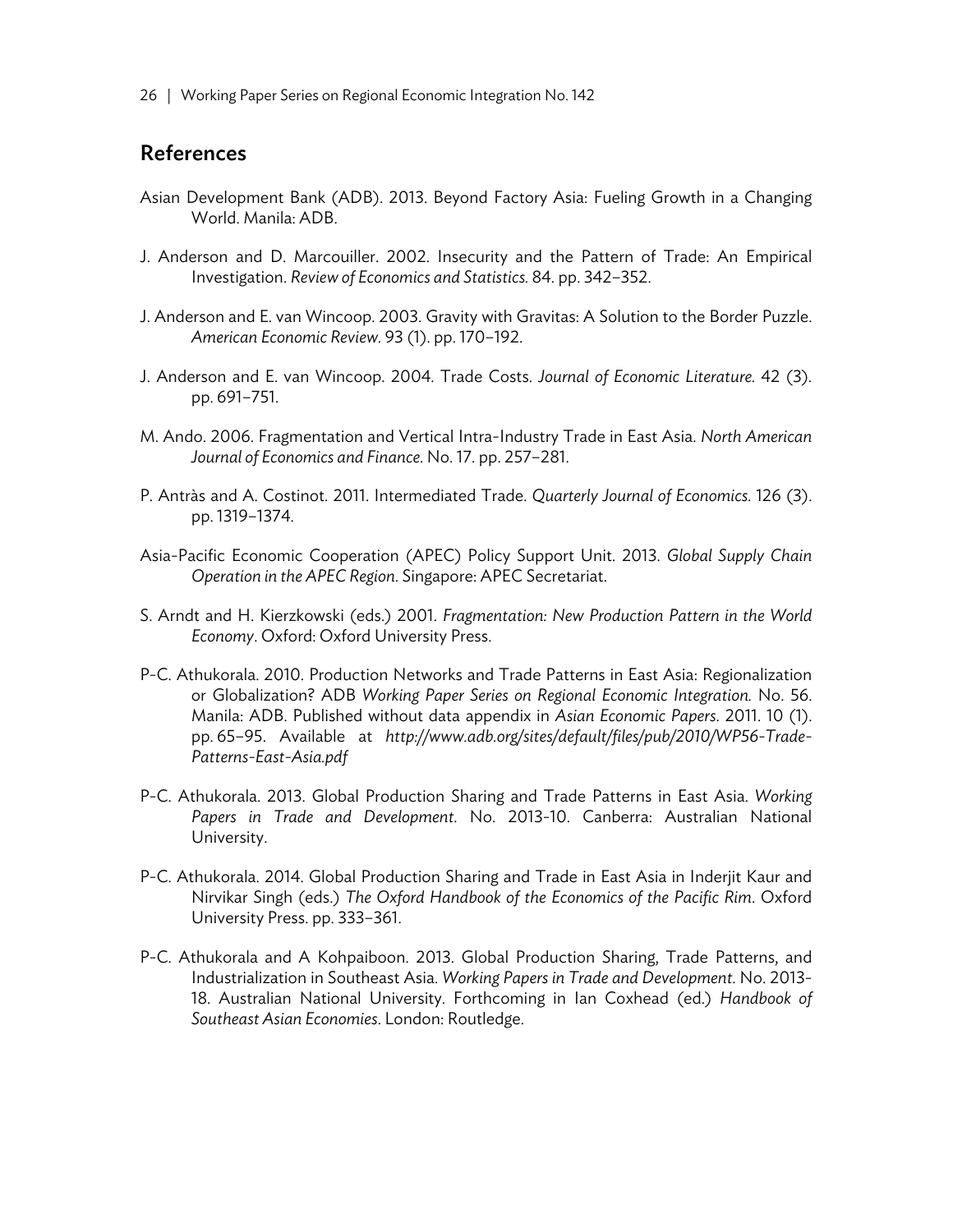Global Value-Chains and Connectivity in Developing Asia<sup>[27]</sup> - with application to the Central and West Asian region

- P-C. Athukorala and S. Waglé. 2013. Export Performance in Transition: The Case of Georgia. *Working Papers in Trade and Development.* No. 2013-02. Canberra: Australian National University.
- R. Baldwin. 1988. Hysteresis in Import Prices: The Beachhead Effect. *American Economic Review.* 78 (4). pp. 773–785.
- R. Baldwin. 2011. Trade and Industrialisation after Globalisation's 2nd Unbundling: How Building and Joining a Supply Chain are Different and Why it Matters. *NBER Working Paper.* No. 17,716*.* Cambridge, MA: National Bureau of Economic Research (NBER).
- R. Baldwin. 2012. WTO 2.0: Global Governance of Supply-Chain Trade. *CEPR Policy Insight No.64*. London: Centre for Economic Policy Research.
- R. Baldwin and P. Krugman. 1989. Persistent Trade Effects of Large Exchange Rate Changes. *Quarterly Journal of Economics.* 104 (4). pp. 635–654.
- R. Baldwin and Javier Lopez-Gonzalez. 2013. Supply-Chain Trade: A Portrait of Global Patterns and Several Testable Hypotheses. *NBER Working Paper.* No. 18,957. Cambridge, MA: NBER.
- R. Baldwin and D. Taglioni. 2011. Gravity Chains: Estimating Bilateral Trade Flows When Parts and Components Trade is Important. *NBER Working Paper.* No. 16,672. Cambridge, MA: NBER.
- P. Bardhan, D. Mookherjee, and M. Tsumagari. 2013. Middlemen Margins and Globalization. *American Economic Journal: Microeconomics.* 5 (4). pp. 81–119.
- T. Besedeš and J. Blyde. 2010. What Drives Export Survival? An Analysis of Export Duration in Latin America. unpublished. Available at http://siteresources.worldbank.org/INTRANET TRADE/Resources/Internal-Training/287823-1256848879189/Besedes\_Mar16\_2010. pdf
- T. Besedeš and T. Prusa. 2006a. Ins, Outs, and the Duration of Trade. *Canadian Journal of Economics.* 39 (1). pp. 266–295.
- T. Besedeš and T. Prusa. 2006b. Product Differentiation and Duration of US Import Trade. *Journal of International Economics.* 70 (2). pp. 339-358.
- L. Birkman, M. Kaloshnika, M. Khan, U. Shavurov, and S. Smallhouse. 2012. *Textile and Apparel Cluster in Kyrgyzstan*. Cambridge, MA: Harvard University Kennedy School and Harvard Business School. Available at http://www.isc.hbs.edu/pdf/Student\_Projects/2012%20 MOC%20Papers/Kyrgyzstan\_Textile%20and%20Apparel%20Cluster\_Final\_May%20 4%202012.pdf
- B. Blonigen and W. Wilson. 2008. Port Efficiency and Trade Flows. *Review of International Economics*. 16 (1). pp. 21–36.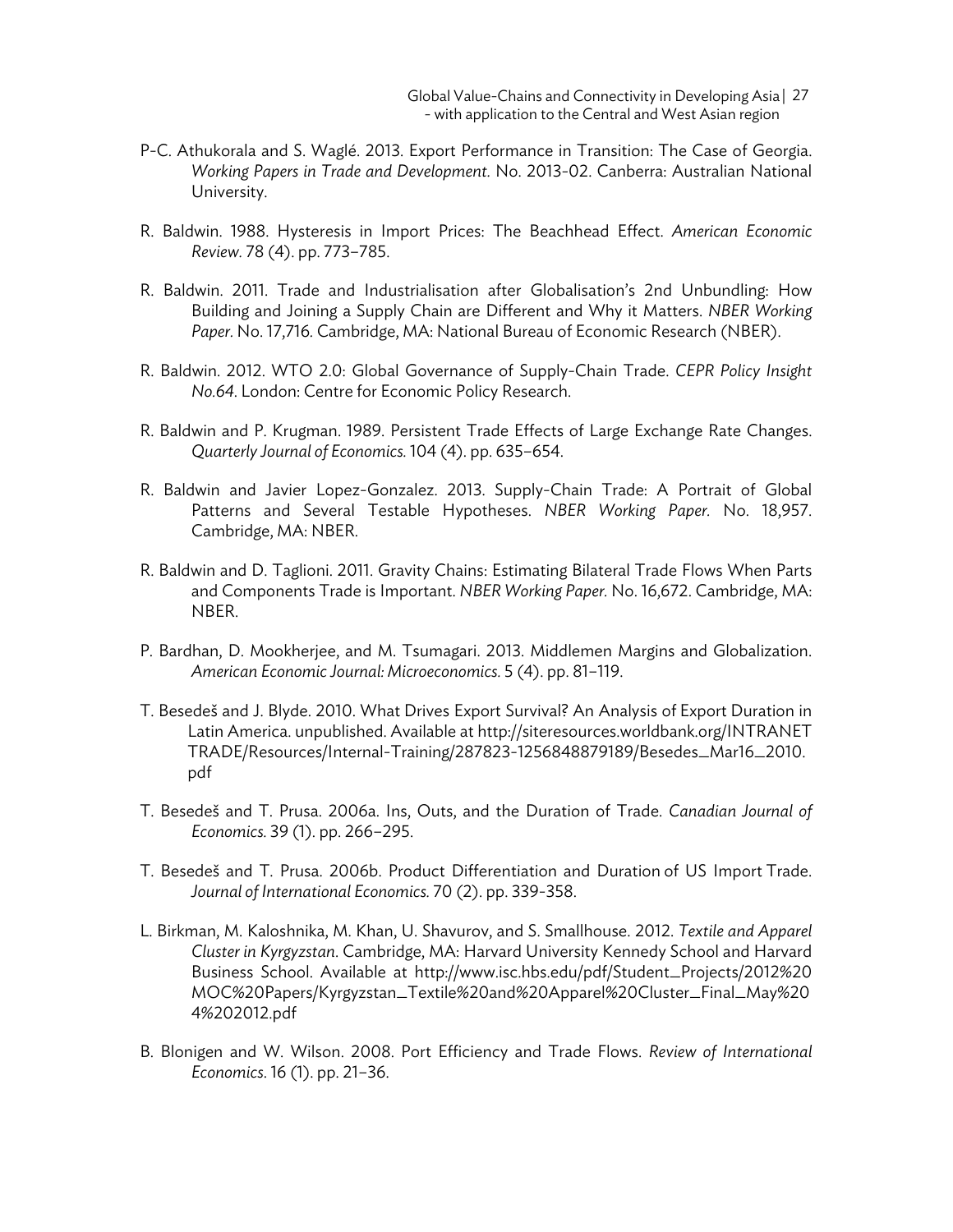- 28. | Working Paper Series on Regional Economic Integration No. 142
- J. Blyde. 2012. Paving the Road to Export: Assessing the Trade Impacts of Road Quality. *IDB Publications 82534*. Washington, DC: Inter-American Development Bank.
- P. Brenton, C. Saborowski, and E. von Uexkull. 2010. What Explains the Low Survival Rate of Developing Country Export Flows? *World Bank Economic Review.* 24 (3). pp. 474–499.
- D. Brooks and B. Ferrarini. 2012. Vertical Gravity. *ADB Economics Working Paper.* No. 303. Manila: ADB.
- M. Brūlhart. 2009. An Account of Global Intra-Industry Trade, 1962-2006. *The World Economy.* 32 (3). pp. 401–459.
- H-P. Brunner. 2013. Can Global Value Chains Effectively Serve Regional Economic Development in Asia? *ADB Working Paper Series on Regional Economic Integration. No. 110*. Manila: ADB.
- M. Büge. 2012. *Three Essays on Institutions and International Economic Relations*. PhD thesis. Institut d'Etudes Politiques (SciencesPo). Paris.
- CAREC. 2012. *Corridor Performance Measurement and Monitoring Annual Report 2012. A*vailable at http://cfcfa.net/cpmm/cpmm-annual-and-quarterly-reports/2012-annual-report/
- S-W. Cho and J. Diáz. 2013. Trade Integration and the Skill Premium: Evidence from a Transition Economy. *Journal of Comparative Economics.* 41(2). pp. 601-620.
- X. Clark, D. Dollar, and A. Micco. 2004. Port Efficiency, Maritime Transport Costs, and Bilateral Trade. *Journal of Development Economics*. 75 (2). pp. 417–450.
- N. Coe, P. Dicken, and M. Hess. 2008. Global Production Networks: Realizing the Potential. *Journal of Economic Geography. 8 (3)*. pp. 271–295.
- D. Córcoles, C. Díaz-Mora, and R. Gandoy. 2012. Export Survival in Global Value Chains. *DEFI Working Papers on International Economics and Finance.* 12-03. Documentos de Economía y Finanzas Internacionales, Asociación Española de Economía y Finanzas Internacionales.
- A. Deardorff. 2001. International Provision of Trade Services, Trade, and Fragmentation. *Review of International Economics.* 9 (2). pp. 233–248.
- G. De Burca, R. Keohane, and C. Sabel. 2013. New Modes of Pluralist Global Governance. *New York University Journal of International Law and Politics. 45 (1)*. pp. 723–786.
- J. Devlin and P. Yee. 2005. Trade Logistics in Developing Countries: The Case of the Middle East and North Africa. *The World Economy*. 28 (3). pp. 435–456.
- A. Dixit. 1989. Hysteresis, Import Penetration, and Exchange Rate Pass-Through. *Quarterly Journal of Economics.* 104 (2). pp. 205–228.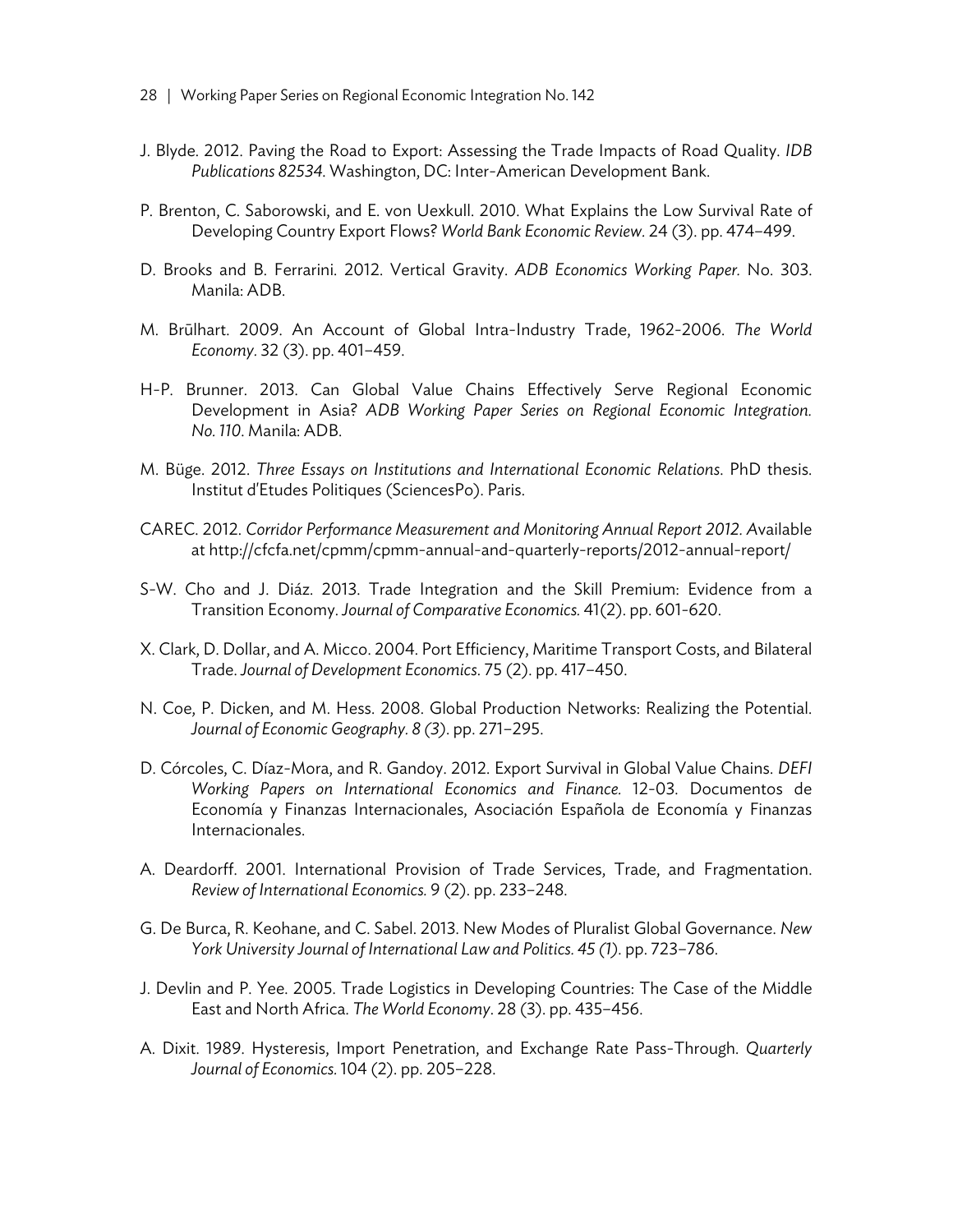Global Value-Chains and Connectivity in Developing Asia<sup>[29]</sup> - with application to the Central and West Asian region

- S. Djankov, C. Freund, and C. Pham. 2006. Trading on Time. *Policy Research Working Paper.* No. 3909. Washington, DC: World Bank.
- D. Dollar, M. Hallward-Driemeier, and T. Mengistae. 2004. Investment Climate and International Integration. *Policy Research Working Paper.* No. 3323. Washington, DC: World Bank.
- M. Engman. 2005. The Economic Impact of Trade Facilitation. *OECD Trade Policy Working Paper.* No. 21. Paris: Organisation for Economic Co-operation and Development (OECD).
- C. Evans and J. Harrigan. 2005. Distance, Time, and Specialization: Lean Retailing in General Equilibrium. *American Economic Review*. 95 (1). pp. 292–313.
- B. Ferrarini. 2013. Vertical Trade Maps. *Asian Economic Journal.* 27 (2)*.* pp. 105–123.
- C. Freund and N. Rocha. 2011. What Constrains Africa's Exports? *World Bank Economic Review.*  25 (3). pp. 1–26.
- C. Freund and D. Weinhold. 2004. On the Effect of the Internet on International Trade. *Journal of International Economics*. 62 (1). pp. 171–189.
- K.C. Fung, H-C. Hwang, F. Ng, and J. Seade. 2013. Production Networks in China and India: A Comparative Analysis. *Economic Change and Restructuring.* 46. pp. 45–69.
- M. Geloso-Grosso. 2008. Liberalizing Air Cargo Services in APEC. *Groupe d'Economie Mondiale (GEM) Working Paper.* Paris: GEM. Available at http://gem.sciencespo.fr/content/ publications/pdf/Geloso\_Air%cargo\_122008.pdf
- G. Gereffi, K. Fernandez-Stark, and P. Psilos. 2011. *Skills for Upgrading Workforce Development and Global Value Chains in Developing Countries*. Durham, NC: Duke University Center on Globalization, Governance, and Competiveness.
- G. Graziani. 2001. International Subcontracting in the Textile and Clothing Industry in S. Arndt and H. Kierzkowski (eds.) *Fragmentation: New Production Pattern in the World Economy.* Oxford: Oxford University Press. pp. 209–230.
- D. Greenaway, R. Hine and C. Milner. 1995. Vertical and Horizontal Intra-Industry Trade: A Cross-Industry Analysis for the United Kingdom. *The Economic Journal.* No. 105. pp. 1505–1518.
- K. Grigorian. 2012. Diamond Production and Processing: What Armenia Can Learn from an Intra-Regional Exchange on the Diamond Trade. *Europe and Central Asia Knowledge Brief*. Vol. 47. Washington, DC: World Bank.
- G. Grossman and E. Rossi-Hansberg. 2008. Trading Tasks: A Simple Theory of Offshoring. *American Economic Review.* 98 (5). pp. 1978–1997.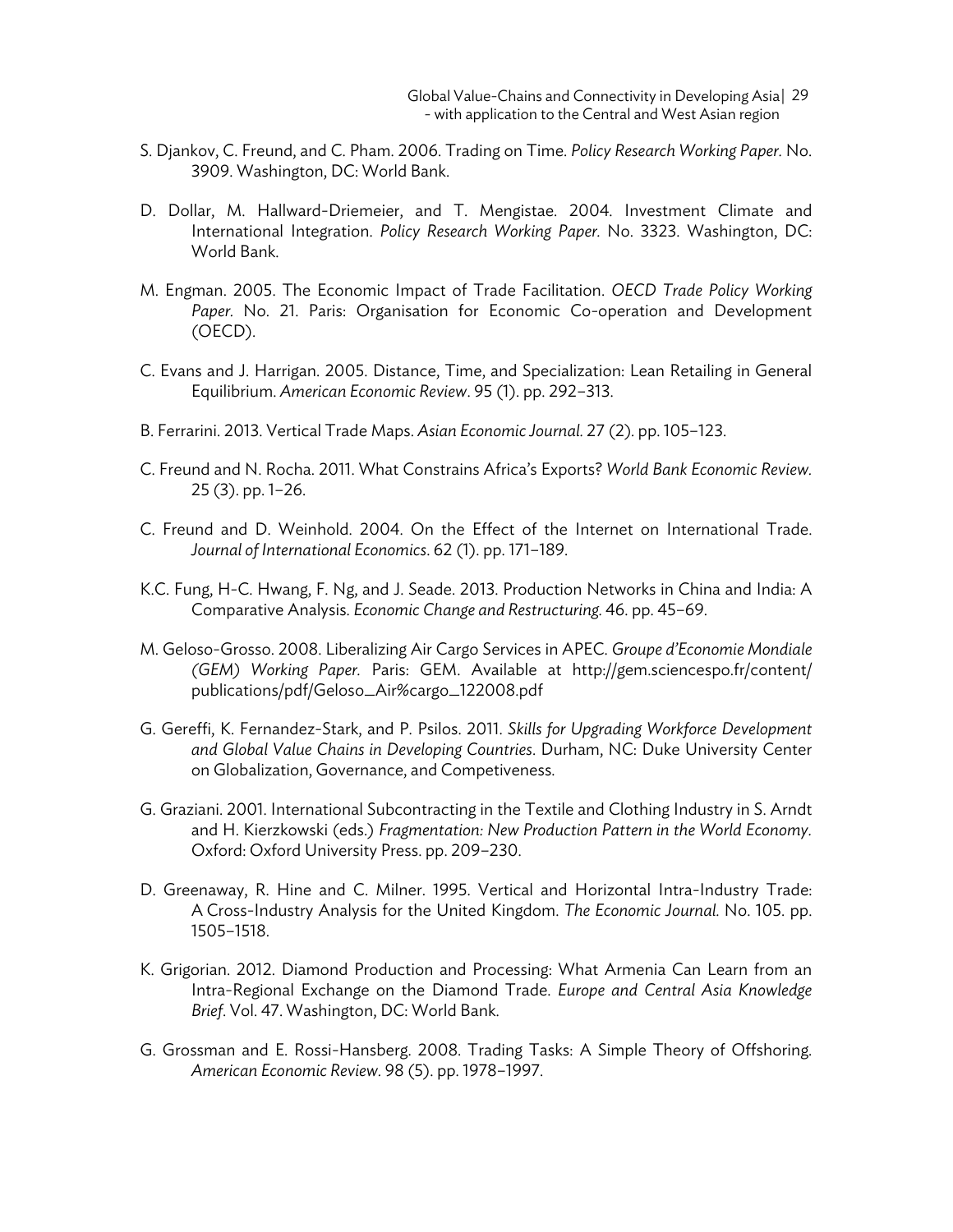- 30 | Working Paper Series on Regional Economic Integration No. 142
- H. Grubel and P. Lloyd. 1975. *Intra-Industry Trade*. London: Macmillan.
- S. Hamanaka. 2014. Asian Free Trade Agreements and WTO Compatibility: Goods, Services, Trade Facilitation, and Economic Cooperation. Singapore: World Scientific.
- S. Hamanaka, A. Tafgar, and D. Lazaro. 2010. Trade Facilitation Measures under FTAs: Are they Discriminatory against Nonmembers? *Global Trade and Customs Journal.* 5 (10). pp. 399–410.
- J. Harrigan. 1993. OECD Imports and Trade Barriers in 1983. *Journal of International Economics.*  No. 35 (1-2). pp. 91–111.
- J. Henderson, P. Dicken, M. Hess, N. Coe, and H. Yeung. 2002. Global Production Networks and the Analysis of Economic Development. *Review of International Political Economy. 9 (3)*. pp. 436–464.
- W. Hess and M. Persson. 2010. Exploring the Duration of EU Imports. *IFN Working Paper. No. 849*. Stockholm: Research Institute of Industrial Economics. Available at http://swopec.hhs.se/iuiwop/abs/iuiwop0849.htm.
- D. Hiratsuka. 2005. Vertical Intra-Regional Production Networks in East Asia: A Case Study of Hard Disk Drive Industry*. IDE Working Paper*. Chiba: Institute of Developing Economies (IDE).
- D. Hummels. 2001. Time as a Trade Barrier. *GTAP Working Paper No. 18*. West Lafayette, IN: Global Trade Analysis Project (GTAP). Available at http://www.mgmt.purdue.edu/ faculty/hummelsd/research/time3b.pdf
- D. Hummels. 2007. Transportation Costs and International Trade in the Second Era of Globalization. *Journal of Economic Perspectives.* No. 21. pp. 131–154.
- D. Hummels, J. Ishii, and K-M. Yi. 2001. The Nature and Growth of Vertical Specialization in World Trade. *Journal of International Economics*. 54 (1). pp. 75–96.
- D. Hummels and V. Lugovskyy. 2006. Are Matched Partner Trade Statistics a Usable Measure of Transport Costs? *Review of International Economics*. No. 14*.* pp. 69–86.
- D. Hummels, V. Lugovskyy, and A. Skiba. 2009. The Trade Reducing Effects of Market Power in International Shipping. *Journal of Development Economics*. 89 (1). No. 84–97.
- D. Hummels and G. Schaur. 2012. Time as a Trade Barrier. *American Economic Review. 103 (7)*. pp. 2935–2959.
- IDE-JETRO and World Trade Organization (WTO). 2011. *Trade Patterns and Global Value Chains in East Asia: From Trade in Goods to Trade in Tasks*. Geneva: WTO. Available at http://www.ide.go.jp/English/Press/pdf/20110606\_news.pdf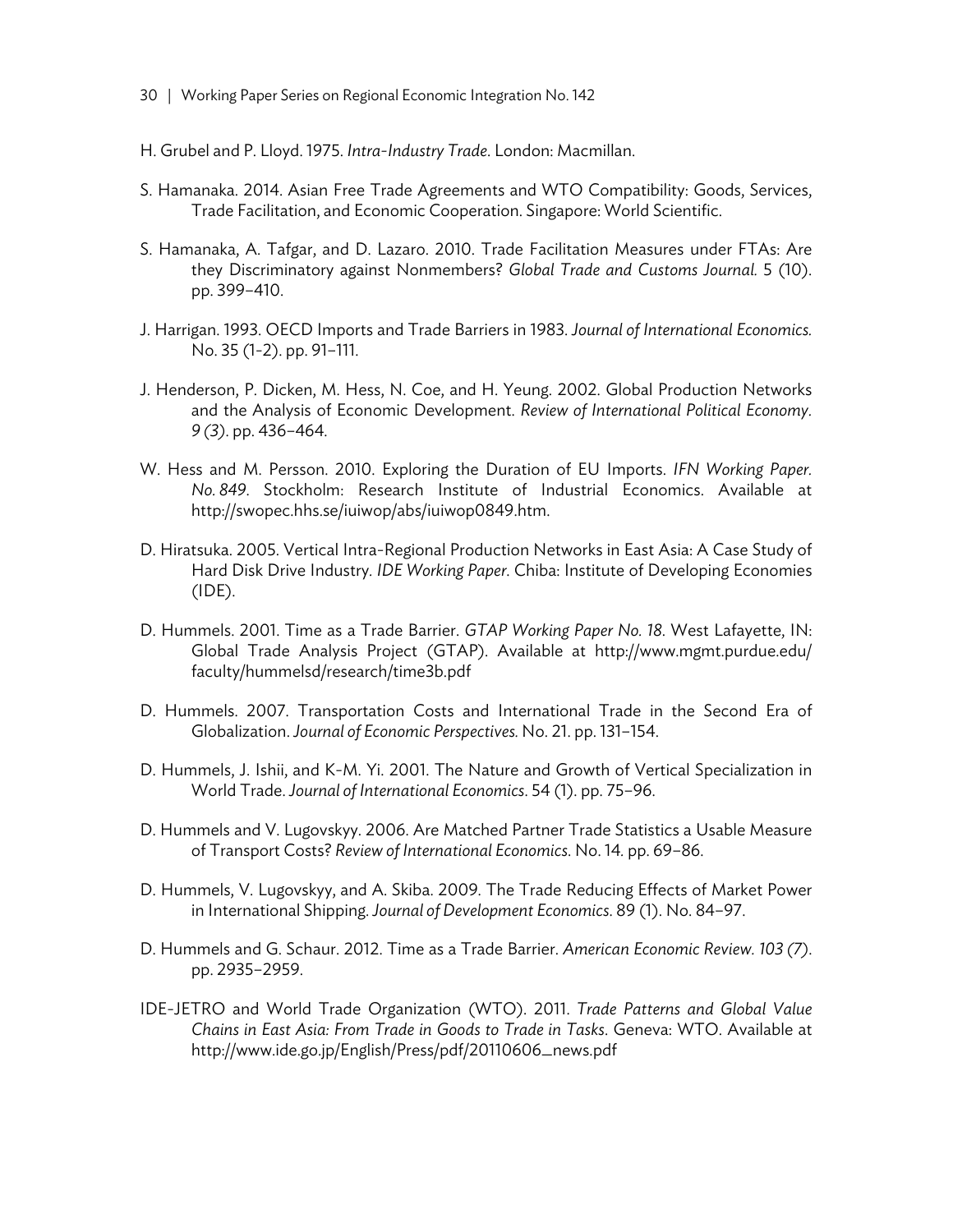Global Value-Chains and Connectivity in Developing Asia | 31 - with application to the Central and West Asian region

- T. Ito and T. Okubo. 2012. New Aspects of Intra-Industry Trade in EU Countries. *IDE Discussion Paper.* No. 361. Tokyo: IDE. Available at http://www.ide.go.jp/English/ Publish/ Download/Dp/pdf/361.pdf
- T. Iwanow and C. Kirkpatrick. 2009. Trade Facilitation and Manufactured Exports: Is Africa Different? *World Development.* 37 (6). pp. 1039–1050.
- D. Jacks, C. Meissner, and D. Novy. 2008. Trade Costs 1870–2000. *American Economic Review, Papers & Proceedings.* 98 (2). No. 529–534.
- D. Jacks, C. Meissner, and D. Novy. 2010. Trade Costs in the First Wave of Globalization. *Explorations in Economic History.* 47 (2). pp. 127–141.
- D. Jacks, C. Meissner, and D. Novy. 2011. Trade Booms, Trade Busts, and Trade Costs. *Journal of International Economics.* 83 (2). pp. 185–201.
- R. Johnson and G. Noguera. 2012a. Accounting for Intermediates: Production Sharing and Trade in Value Added. *Journal of International Economics.* No. 86. pp. 224–236.
- R. Johnson and G. Noguera. 2012b. Fragmentation and Trade in Value Added over Four Decades. *NBER Working Paper.* No. 18. Cambridge, MA: NBER.
- R. Johnson and G. Noguera. 2012c. Proximity and Production Fragmentation. *American Economic Review, Papers and Proceedings.* 102 (3). pp. 407–411.
- R. Jones. 2000. *Globalization and the Theory of Input Trade*. Cambridge, MA: MIT Press.
- B. Kaminski and S. Mitra. 2010. Skeins of Silk: Borderless Bazaars and Border Trade in Central Asia. Washington, DC: World Bank.
- B. Kaminski and G. Raballand. 2009). Entrepôt for Chinese Consumer Goods in Central Asia: Re-Exports through Kyrgyzstan—A Statistical Puzzle. *Eurasian Geography and Economics*. No. 50. pp. 581–590.
- F. Kimura. 2006. International Production and Distribution Networks in East Asia: Eighteen Facts, Mechanics, and Policy Implications. *Asian Economic Policy Review.* 1 (2). pp. 326– 344.
- R. Koopman, Z. Wang, and S-J. Wei. 2014. Tracing Value-Added and Double Counting in Gross Exports. *American Economic Review.* 104 (2). pp. 459–494.
- C. Kuriyama and A. Ogazon. 2013. Expanding the Information Technology Agreement. *APEC Policy Support Unit Policy Brief. No.6*. Singapore: Asia-Pacific Economic Cooperation (APEC).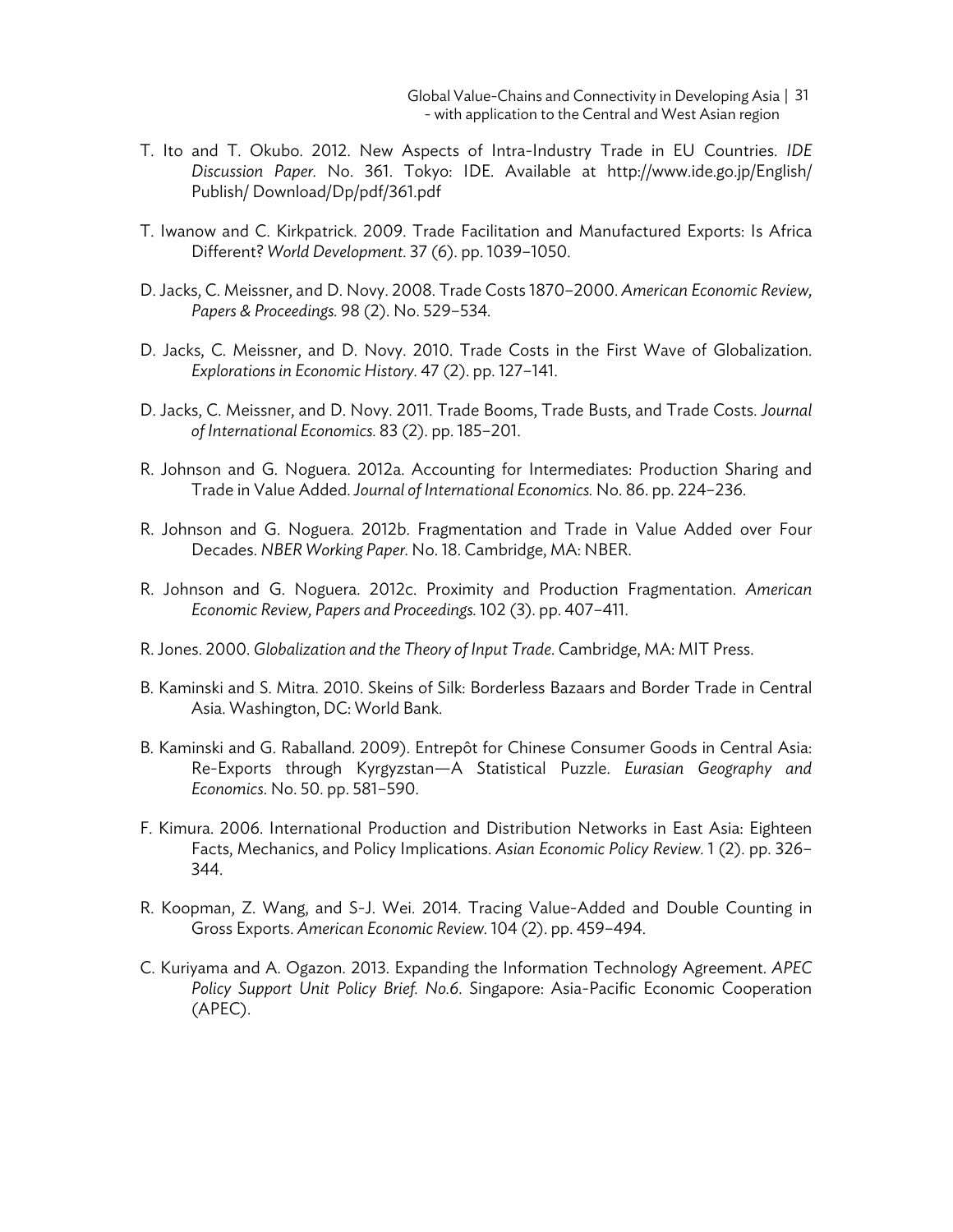- 32 | Working Paper Series on Regional Economic Integration No. 142
- H-H. Lee, D. Park, and J. Wang. 2011. The Role of the People's Republic of China in International Fragmentation and Production Networks: An Empirical Investigation. ADB *Working Paper Series on Regional Economic Integration.* No. 87. Manila: ADB. Available at http://www.adb.org/sites/default/files/WP87-Lee-Park-Wang The Role of the People's Republic of China.pdf
- A. Levchenko. 2007. Institutional Quality and International Trade. *Review of Economic Studies.*  74 (3). pp. 791–819.
- N. Limao and A. Venables. 2001. Infrastructure, Geographical Disadvantage, and Transport Costs. *World Bank Economic Review.* 15 (3). pp. 451–479.
- G. Linden, K. Kraemer, and J. Dedrick. 2007. Who Captures Value in a Global Innovation System? The Case of Apple's iPod. *Personal Computing Industry Center Working Paper*. Irvine, CA: University of California at Irvine.
- M. Lodefalk. 2014. The Role of Services for Manufacturing Firm Exports, *Review of World Economics (Weltwirtschaftliches Archiv).* 150 (1). pp. 59–82.
- R. Lucas. 1993. Making a Miracle. *Econometrica*. 61 (2). pp. 251–272.
- J. Magretta. 1998. Fast, Global, and Entrepreneurial: Supply Chain Management, Hong Kong Style—An Interview with Victor Fung. *Harvard Business Review*. September/October. pp. 103–114.
- J. McCallum. 1995. National Borders Matter: Canada–US Regional Trade Patterns. *American Economic Review*. 85 (3). pp. 615–623.
- M. Melitz and S. Redding. 2012. Heterogeneous Firms and Trade. *NBER Working Paper.*  No. 18,652. Cambridge, MA: NBER. Forthcoming in *Handbook of International Economics—4th edition*.
- B. Meng, Z. Wang, and R. Koopman. 2013. How are Global Value Chains Fragmented and Extended in China's Domestic Production Networks? *IDE Discussion Paper.* No. 424. Tokyo: IDE.
- J. Menon. 2013. Supporting the Growth and Spread of International Production Networks in Asia: How Can Trade Policy Help? *Working Papers on Regional Economic Integration.* No. 112. Manila: ADB.
- A. Micco and T. Serebrisky. 2006. Competition Regimes and Air Transport Costs: The Effects of Open Skies Agreements. *Journal of International Economics.* 70 (1). pp. 25–51.
- C. Milner and D. McGowan. 2013. Trade Costs and Trade Composition. *Economic Inquiry.*  51 (3). pp. 1886–1902.
- E. Moretti. 2012. *The New Geography of Jobs*. Boston: Houghton Mifflin Harcourt.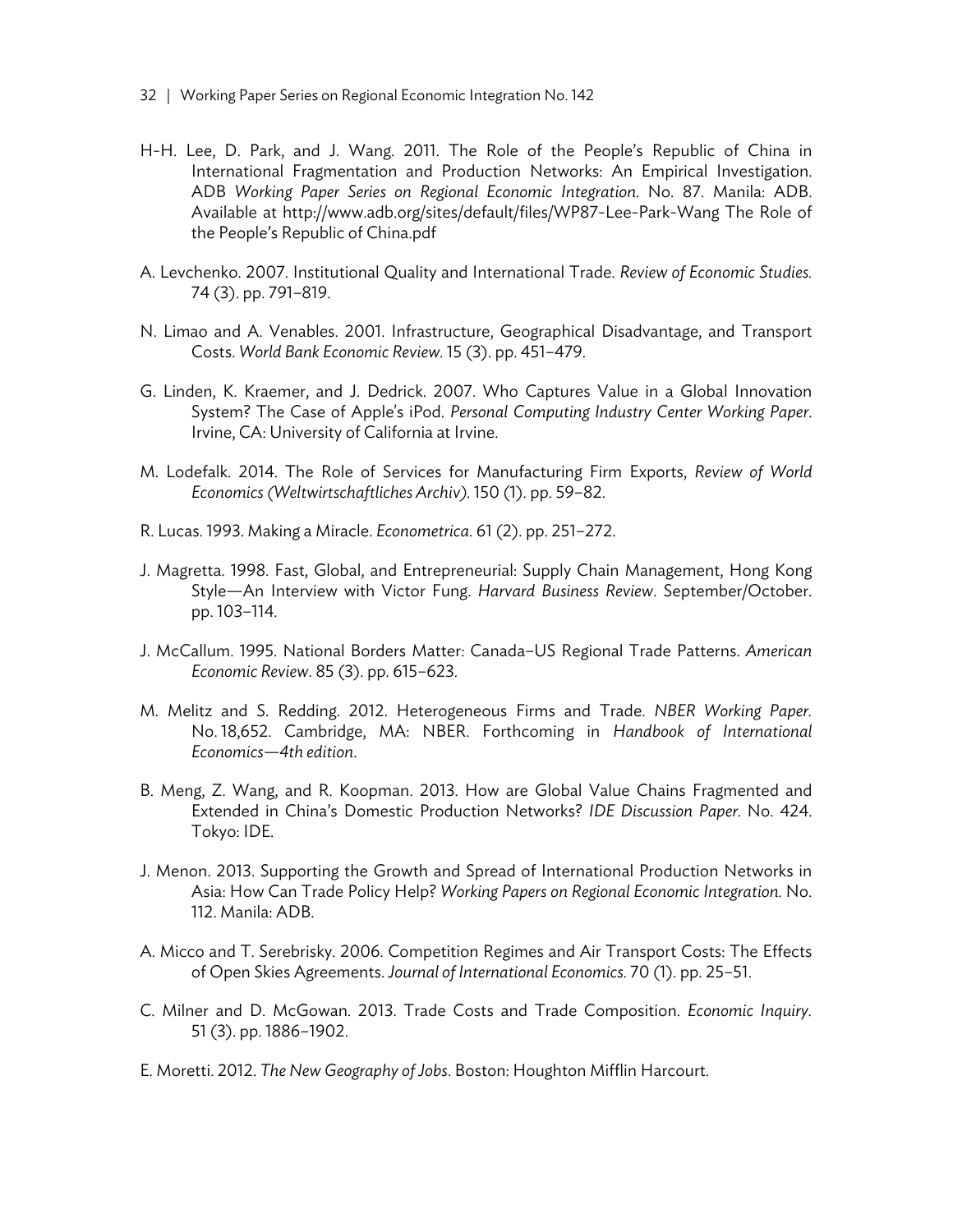- F. Ng and A. Yeats. 1999. Production Sharing in East Asia: Who Does What for Whom, and Why? *Policy Research Working Paper.* No. 2197. Washington, DC: World Bank.
- V. Nitsch. 2009. Die Another Day: Duration in German Import Trade. *Review of World Economics (Weltwirtschaftliches Archiv). 145 (1)*. pp. 133–154.
- H. Nordas, E. Pinali, and M. Gelato-Grosso. 2006. Logistics and Time as a Trade Barrier. *OECD Trade Policy Working Papers.* No. 35*.* Paris: OECD.
- N. Nunn. 2007. Relationship-Specificity, Incomplete Contracts, and the Pattern of Trade. *Quarterly Journal of Economics.* 122 (2). pp. 569–600.
- K. O'Rourke and J. Williamson (eds.). 1999. *Globalization and History*. Cambridge, MA: MIT Press.
- A. Obashi. 2010. Stability and International Production Networks: Is East Asia Special? *Japan and the World Economy. 22 (1)*. pp. 21–30.
- M. Obstfeld and K. Rogoff. 2000. The Six Major Puzzles in International Macroeconomics: Is There a Common Cause? in B. Bernanke and K. Rogoff (eds.) *NBER Macroeconomics Annual 2000*. Cambridge, MA: MIT Press.
- OECD. 2013a. *Interconnected Economies Benefiting from Global Value Chains.* Paris: OECD.
- OECD. 2013b. *Review of Agricultural Policies, Kazakhstan 2013.* Paris: OECD.
- G. Orefice and N. Rocha. 2011. Deep Integration and Production Networks: An Empirical Analysis. *Staff Working Paper.* ERSD-2011-11*.* Geneva: WTO.
- G. Pasadilla and C. Findlay. 2014. APEC, Services, and Supply Chains: Taking Stock of Services-Related Activities in APEC. *APEC Policy Support Unit Policy Brief.* No. 9. Singapore: APEC Secretariat.
- M. Pascoe. 2011. Barbienomics: The Reality of Manufacturing. *Sydney Morning Herald*. 31 August.
- R. Piermartini and L. Rousová. 2013. The Sky is Not Flat: How Discriminatory is the Access to International Air Services? *American Economic Journal: Economic Policy.* 5.(3). pp. 287–319.
- R. Pomfret. 1985. Categorical Aggregation and International Trade. *Economic Journal. 95*. pp. 483–485.
- R. Pomfret. 1986. Mediterranean Policy of the European Community: A Study of Discrimination in Trade. New York: Macmillan and London: Macmillan and New York: St. Martin's Press.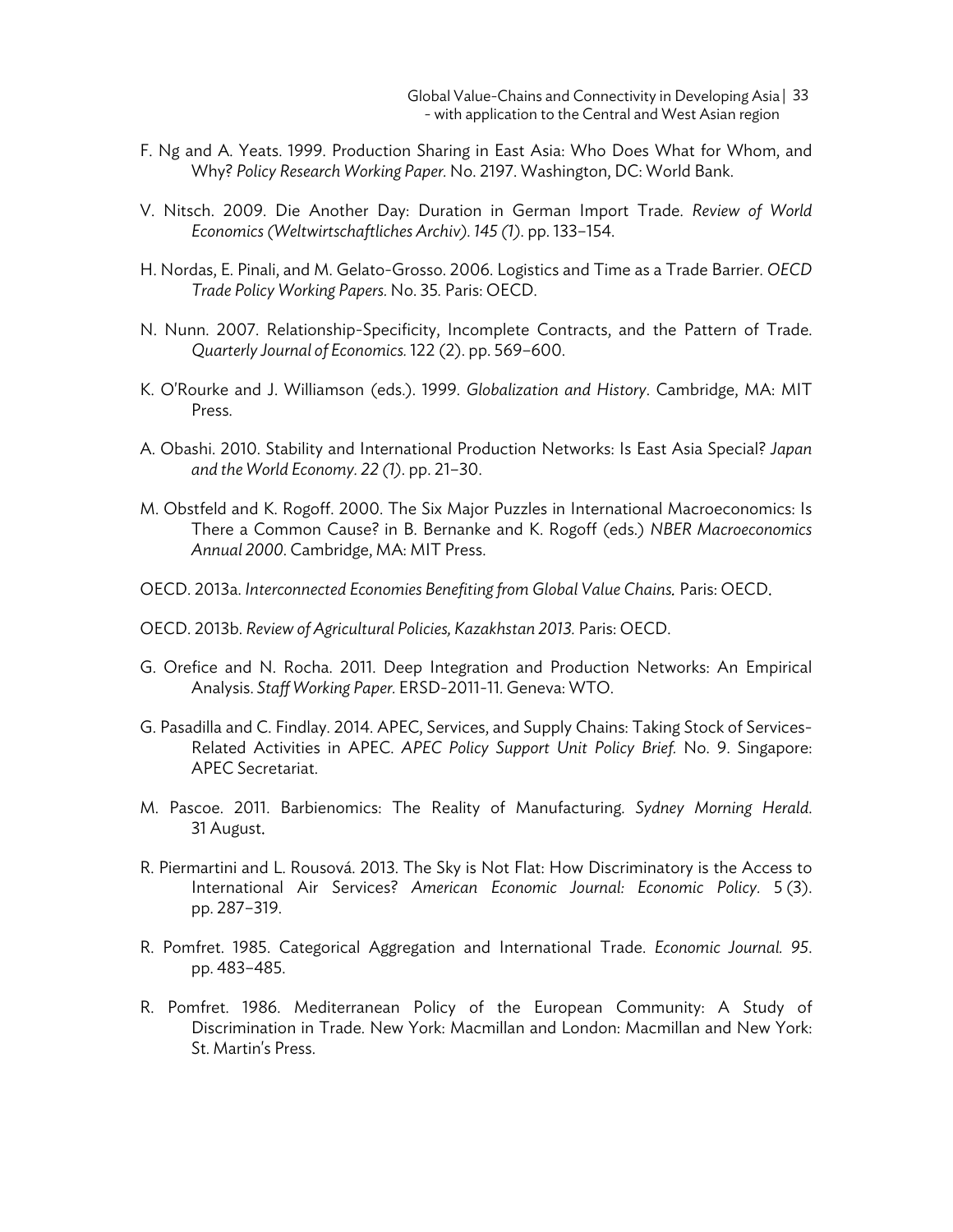- 34 | Working Paper Series on Regional Economic Integration No. 142
- R. Pomfret. 2001. Turkmenistan: From Communism to Nationalism by Gradual Economic Reform. *MOCT-MOST Economic Policy in Transitional Economies*. 11 (2). pp. 165–176.
- R. Pomfret. 2006. *The Central Asian Economies since Independence*. Princeton, NJ: Princeton University Press.
- R. Pomfret. 2011. *Regionalism in East Asia: Why Has it Flourished since 2000 and How Far Will it Go?* Singapore: World Scientific Publishing Company.
- R. Pomfret and P. Sourdin. 2009. Have Asian Trade Agreements Reduced Trade Costs? *Journal of Asian Economics. 20 (3)*. pp. 255–268.
- R. Pomfret and P. Sourdin. 2011. Why do Trade Costs Vary? *Review of World Economics (Weltwirtschaftliches Archiv). 146 (4)*. pp. 709–730.
- A. Rassweiler. 2012. Many iPhone 5 Components Change, but Most Suppliers Remain the Same, Teardown Reveals. 25 September. Available at http://www.isuppli.com/ Teardowns/News/Pages/Many-iPhone-5-Components-Change-But-Most-Suppliers-Remain-the-Same-Teardown-Reveals.aspx
- J. Rauch. 1999. Networks versus Markets in International Trade. *Journal of International Economics. 48 (1)*. pp. 7–35.
- S. Refas and T. Cantens. 2011. Why Does Cargo Spend Weeks in African Ports? The Case of Douala, Cameroon. *Policy Research Working Paper.* No. 5565. Washington, DC: World Bank.
- Y. Sheng, H.C. Tang, and X. Xu (2012): The Impact Of ACFTA on People's Republic of China– ASEAN Trade: Estimates Based on an Extended Gravity Model for Component Trade. *ADB Working Paper Series on Regional Economic Integration.* No. 99. Manila: ADB.
- P. Sourdin and R. Pomfret. 2012. Trade Facilitation: Defining, Measuring, Explaining, and Reducing the Cost of International Trade. Cheltenham, UK: Edward Elgar.
- R. Stehrer, J. Ali-Yrkkö, D. Hanzl-Weiss, N. Foster, P. Rouvinen, T. Seppälä, R. Stöllinger, and P. Ylä-Anttila. 2011. Trade in Intermediate Products and EU Manufacturing Supply Chains. *Wiener Institut fu*̈*r Internationale Wirtschaftsvergleiche (WIIW) Research Reports.*  No. 369. Vienna: WIIW.
- R. Tempest. 1996. Barbie and the World Economy. *Los Angeles Times*. 22 September.
- K. Tilekeyev. 2013. Productivity Implications of Participation in Export Activities: The Case of Farmers in Talas Oblast of Kyrgyzstan. *University of Central Asia Institute of Public Policy and Administration.* Working Paper No. 17.
- D. Trefler. 1995. The Case of the Missing Trade and Other Mysteries. *American Economic Review.* 85 (5). pp. 1029–1046.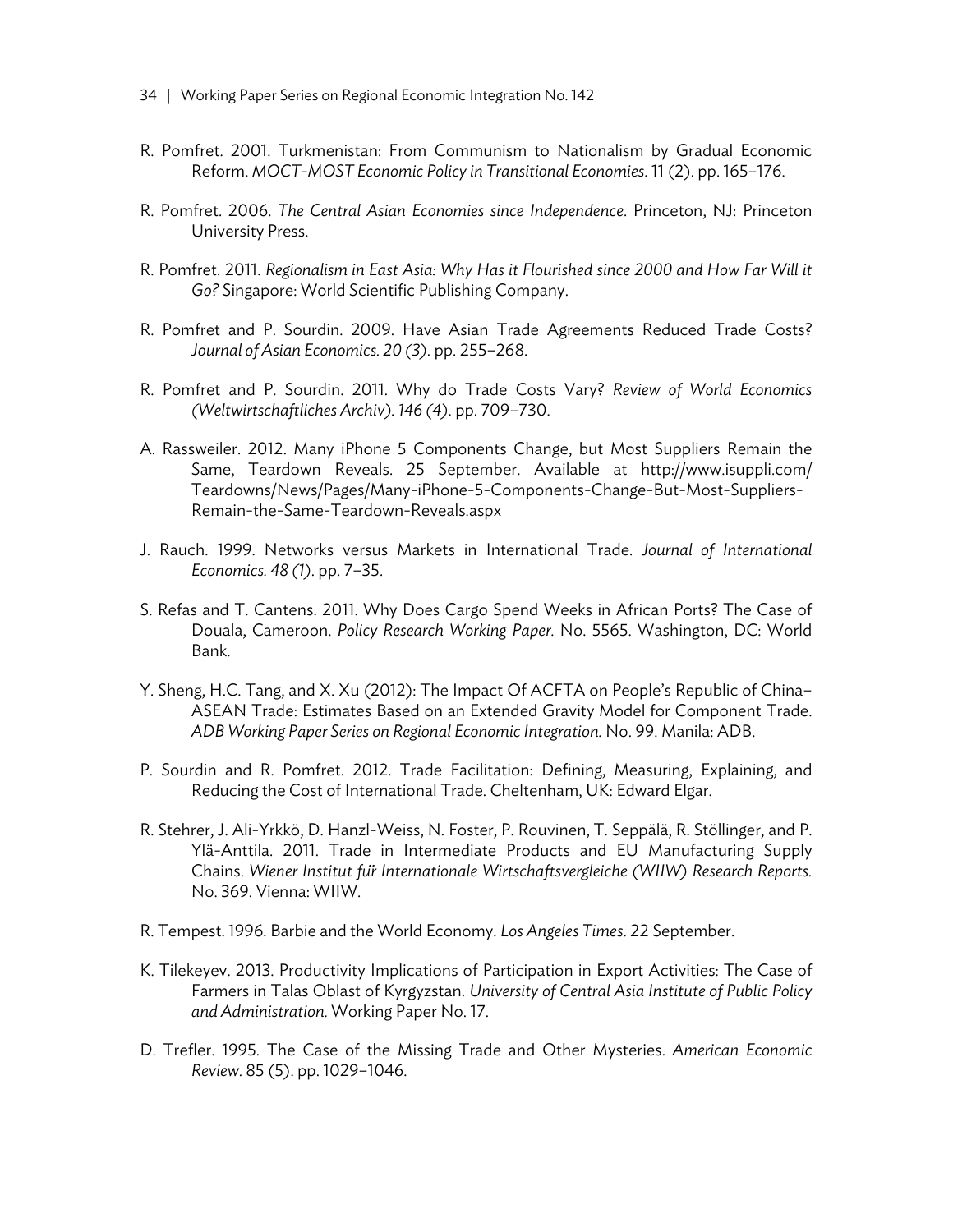Global Value-Chains and Connectivity in Developing Asia | 35 - with application to the Central and West Asian region

- USAID. 2010. Rapid Assessment of Value Chain Opportunities in Armenia. Available at http://www.rciproject.com/rcicaucasusarmenia\_files/Armenia\_USAID\_Rapid%20Ass essment%200f%20Value%20Chain%20Opportunities\_10.pdf (accessed 18 February 2014).
- USAID. 2012. Regional Competitiveness Initiative: Caucasus Trade Facilitation Analysis. Available at http://www.rciproject.com/rcicaucasus\_files/RCI\_Trade\_Facilitation\_ Analysis\_Final.pdf
- C. Volpe and J. Blyde. 2013. Shaky Roads and Trembling Exports: Assessing the Trade Effects of Domestic Infrastructure Using a Natural Experiment. *Journal of International Economics.* 90 (1). No. 148–161.
- Wall Street Journal. 2010. Not Really "Made in China": The iPhone's Complex Supply Chain Highlights Problems with Trade Statistics. *Wall Street Journal*. 15 December.
- J. Wilson, C. Mann, and T. Otsuki. 2003. Trade Facilitation and Economic Development: A New Approach to Quantifying the Impact. *World Bank Economic Review*. No. 17. pp. 367–389.
- World Bank. 2009. *Bazaars and Trade Integration in CAREC Countries*. Report prepared by S. Mitra, B. Kaminski, and M. Kholmatov. Available at http://www.carecinstitute.org/ uploads/events/2009/10th-TPCC/10thTPCC-Bazaars-Trade-Integration-Paper.pdf
- WEF. 2013. *Enabling Trade: Valuing Growth Opportunities*. Geneva: World Economic Forum.
- WTO. 2011. *World Trade Report 2011: The WTO and Preferential Trade Agreements: From Co-Existence to Coherence.* Geneva: WTO.
- X. Yuqing and N. Detert. 2010. How iPhones Widen the US Trade Deficit with the PRC. *GRIPS Policy Research Center Discussion Paper. No. 10-21.* Tokyo: National Graduate Institute for Policy Studies.
- A. Yeats. 2001. Just How Big is Global Production Sharing? in S. Arndt and H. Kierzkowski (eds.) *Fragmentation: New Production Pattern in the World Economy*. Oxford: Oxford University Press. pp. 108–143.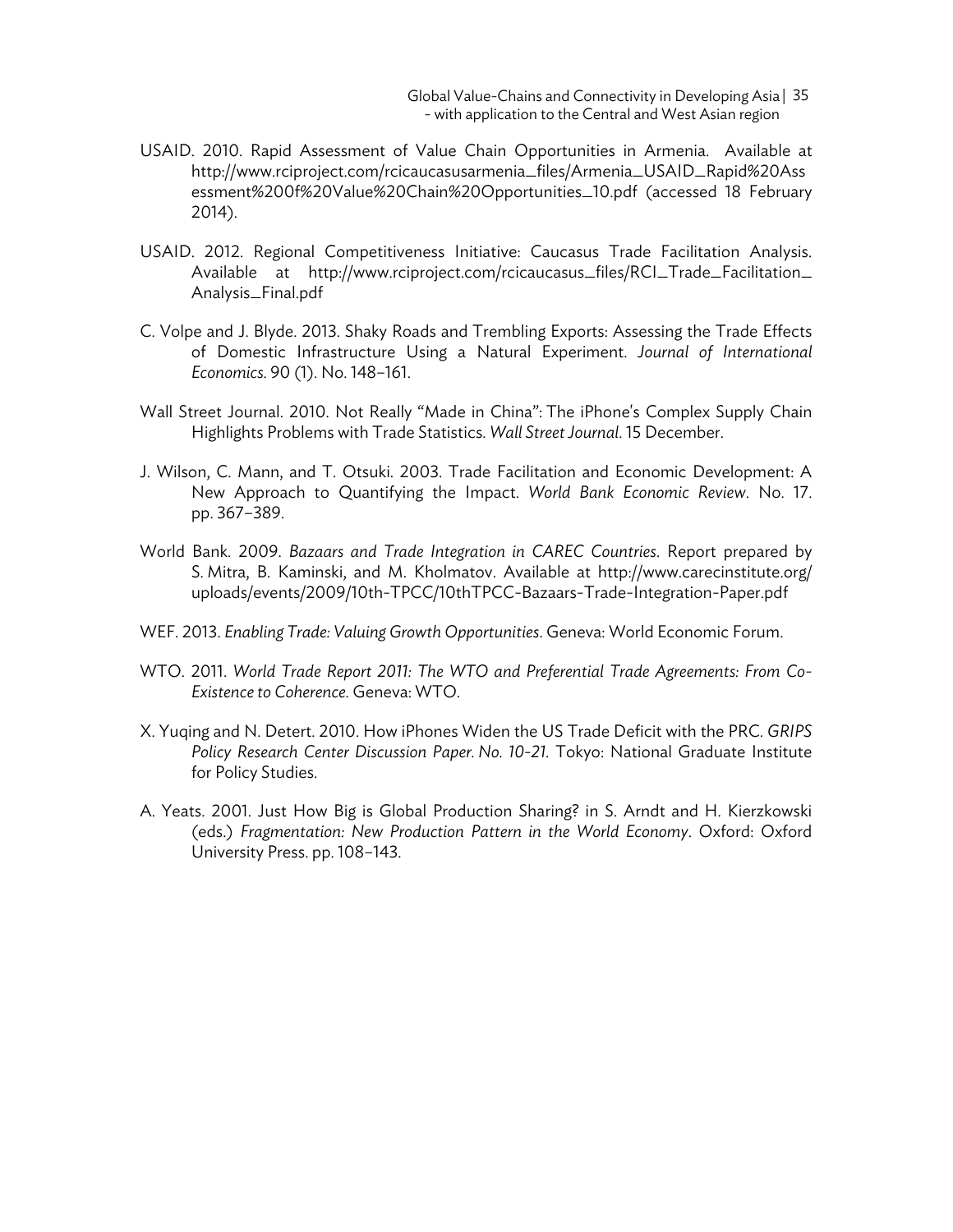# APPENDIX

|                        |        | <b>Exports</b>              |         |                        |        | Imports        |                           |
|------------------------|--------|-----------------------------|---------|------------------------|--------|----------------|---------------------------|
| Reporter               | 2002   | 2007                        | 2012    | Reporter               | 2002   | 2007           | 2012                      |
| <b>Emerging Europe</b> | 64,626 | 221,440                     | 276,238 | <b>Emerging Europe</b> |        | 81,802 304,087 | 341,216                   |
| Albania                | 4      | 26                          | 30      | Albania                | 233    | 607            | 631                       |
| <b>Belarus</b>         | 1,360  | 3,130                       | 4,547   | <b>Belarus</b>         | 989    | 2,988          | 4,589                     |
| Bosnia Herzegovina     |        | 188                         | 297     | Bosnia Herzegovina     |        | 1,470          | 1,271                     |
| Bulgaria               | 386    | 1,621                       | 2,880   | Bulgaria               | 1,543  | 5,833          | 5,135                     |
| Croatia                | 571    | 1,517                       | 1,365   | Croatia                | 2,579  | 5,512          | 2,899                     |
| Czech Rep.             | 16,966 | 49,155                      | 65,900  | Czech Rep.             | 13,814 | 37,556         | 45,336                    |
| Estonia                | 1023   | 2453                        | 4058    | Estonia                | 1668   | 4203           | 4719                      |
| Hungary                | 15195  | 42366                       | 41268   | Hungary                | 14620  | 35500          | 29327                     |
| Latvia                 | 116    | 1,000                       | 1,803   | Latvia                 | 882    | 3,693          | 2,658                     |
| Lithuania              | 903    | 3,083                       | 3,585   | Lithuania              | 1,687  | 6,290          | 4,483                     |
| Montenegro             |        | 8                           | 10      | Montenegro             |        | 613            | 317                       |
| Poland                 | 8,599  | 38,557                      | 47,363  | Poland                 | 12,979 | 40,282         | 42,298                    |
| Moldova                | 20     | 83                          | 275     | Moldova                | 119    | 602            | 792                       |
| Romania                | 1,765  | 8,622                       | 17,380  | Romania                | 3,680  | 18,662         | 15,452                    |
| Russian Federation     | 2,871  | 6,635                       | 8,737   | Russian Federation     | 8,224  | 64,880         | 95,912                    |
| Serbia                 |        | 621                         | 1,815   | Serbia                 |        | 3,720          | 2,949                     |
| Serbia and             | 119    |                             |         | Serbia and             | 1,101  |                |                           |
| Montenegro             |        |                             |         | Montenegro             |        |                |                           |
| Slovakia               | 4,429  | 26,076                      | 37,148  | Slovakia               | 4,449  | 21,589         | 27,368                    |
| Slovenia               | 2,922  | 7,667                       | 6,788   | Slovenia               | 2,607  | 7,125          | 5,501                     |
| FYR of Macedonia       | 65     | 110                         | 194     | FYR of Macedonia       | 317    | 782            | 761                       |
| Turkey                 | 6,506  | 25,144                      | 26,871  | Turkey                 | 8,318  | 30,296         | 35,885                    |
| Ukraine                | 806    | 3,381                       | 3,923   | Ukraine                | 1,993  | 11,887         | 12,934                    |
| Central and West       | 150    | 380                         | 1,527   | Central and            | 1,794  | 11,254         | 14,440                    |
| Asia<br>Armenia        | 29     | 52                          | 46      | West Asia<br>Armenia   | 106    | 479            | 512                       |
| Azerbaijan             | 13     | 25                          | 36      | Azerbaijan             | 225    | 1,354          | 2,080                     |
|                        | 5      | 88                          | 675     |                        |        |                |                           |
| Georgia<br>Kazakhstan  |        |                             | 616     | Georgia<br>Kazakhstan  | 118    | 1,098          | 1,772                     |
|                        | 61     | 136                         |         |                        | 1,275  | 8,015          | 9,059                     |
| Kyrgyz Republic        | 41     | 78                          | 154     | Kyrgyz Republic        | 70     | 310            | 1,017                     |
| <b>Emerging Asia</b>   |        | 482,498 1,243,655 1,773,803 |         | Emerging Asia          |        |                | 408,942 959,857 1,399,976 |
| Bangladesh             | 26     | 202                         |         | Bangladesh             | 770    | 1,809          |                           |
| Brunei Darussalam      | 16     |                             | 100     | Brunei Darussalam      | 334    |                | 739                       |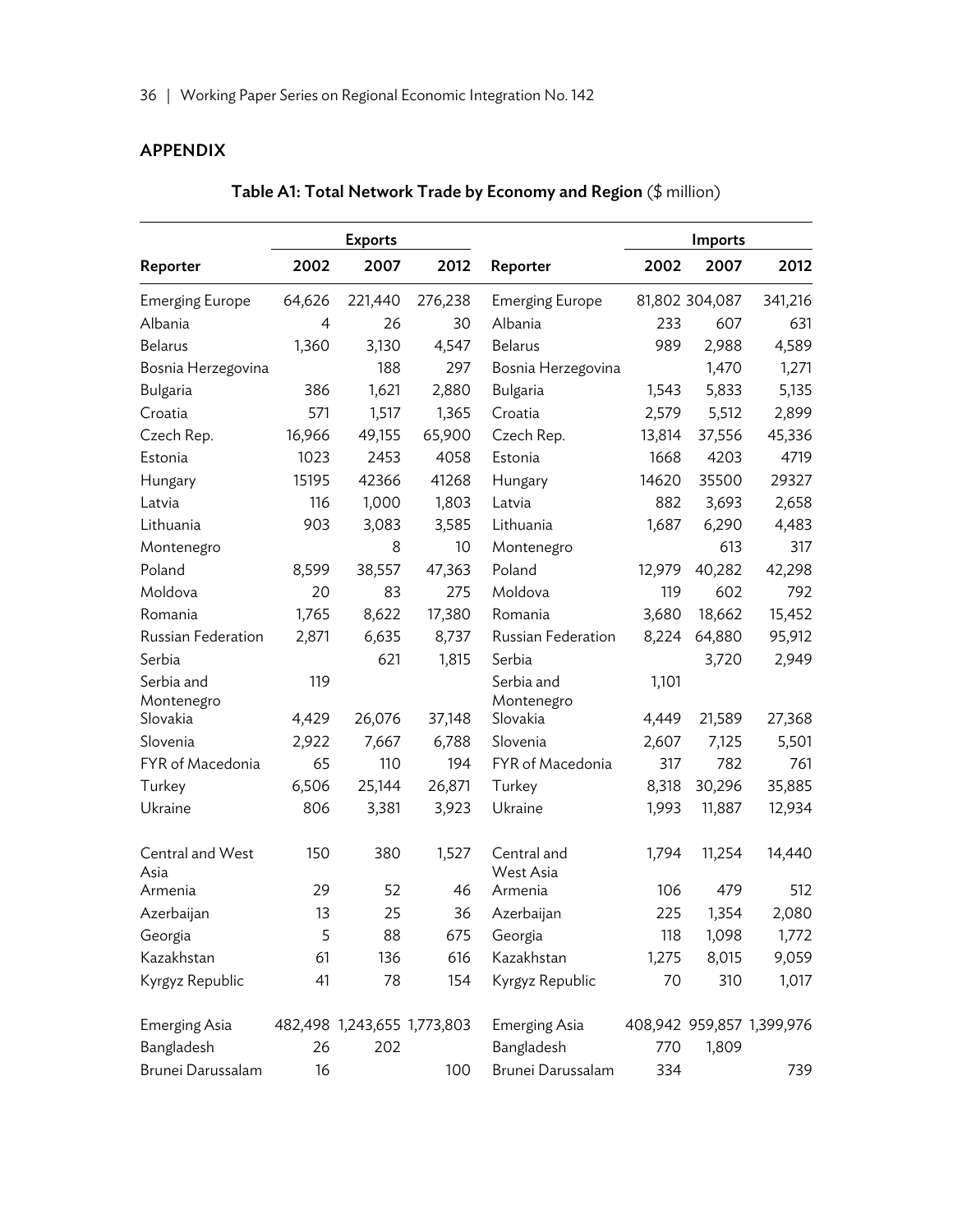| Global Value-Chains and Connectivity in Developing Asia   37 |  |
|--------------------------------------------------------------|--|
| - with application to the Central and West Asian region      |  |

|                           |         | <b>Exports</b> |         |                           |        | <b>Imports</b>  |         |
|---------------------------|---------|----------------|---------|---------------------------|--------|-----------------|---------|
| Reporter                  | 2002    | 2007           | 2012    | Reporter                  | 2002   | 2007            | 2012    |
| Bhutan                    |         | 1              |         | Bhutan                    |        | 88              |         |
| Cambodia                  | 13      | 51             | 332     | Cambodia                  | 153    | 476             | 853     |
| People's Rep.<br>of China | 115,453 | 519,398        | 836,106 | People's Rep.<br>of China |        | 106,333 382,124 | 611,342 |
| Hong Kong, China          | 90,828  | 192,420        | 281,457 | Hong Kong, China          | 93,994 | 196,180         | 295,862 |
| India                     | 2,741   | 8,738          | 23,574  | India                     | 6,782  | 26,156          | 46,104  |
| Indonesia                 | 8,785   | 11,492         | 18,564  | Indonesia                 | 3,666  | 8,685           | 32,615  |
| Malaysia                  | 55,503  | 82,881         | 84,219  | Malaysia                  | 42,640 | 66,446          | 69,489  |
| Mongolia                  |         | 7              |         | Mongolia                  |        | 382             |         |
| Myanmar                   |         |                |         | Myanmar                   |        |                 |         |
| Pakistan                  | 194     | 404            | 487     | Pakistan                  | 1,198  | 4,456           | 4563    |
| Philippines               | 26,852  | 35,232         | 29,596  | Philippines               | 24,333 | 29,217          | 22,823  |
| Rep. of Korea             | 79,176  | 183,733        | 235,112 | Rep. of Korea             | 44,946 | 81,715          | 100,345 |
| Singapore                 | 75,536  | 146,223        | 157,324 | Singapore                 | 58,022 | 113,161         | 122,281 |
| Sri Lanka                 | 135     | 370            | 351     | Sri Lanka                 | 746    | 1,364           | 2,626   |
| Thailand                  | 26,042  | 57,617         | 77,446  | Thailand                  | 21,927 | 38,150          | 62,166  |
| Viet Nam                  | 1,154   | 4,810          | 29,099  | Viet Nam                  | 3,089  | 9,430           | 28,123  |

Notes: Total trade in SITC 75, 76, 77, 78, 87, and 88.

Source: COMTRADE data; blank cells = data unavailable.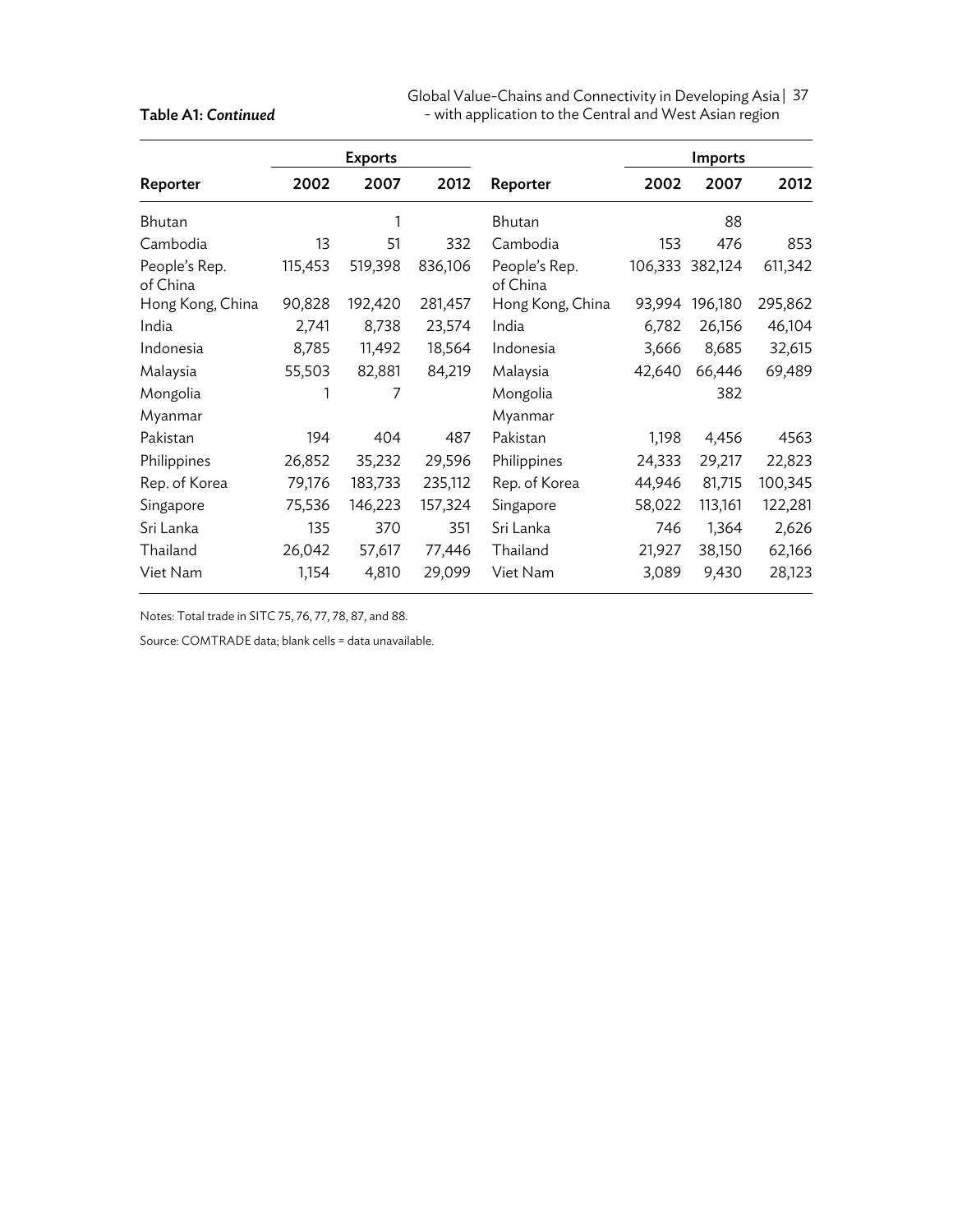|                        |         | <b>Exports</b> |         |                        |         | Imports |                 |
|------------------------|---------|----------------|---------|------------------------|---------|---------|-----------------|
| Reporter               | 2002    | 2007           | 2012    | Reporter               | 2002    | 2007    | 2012            |
| <b>Emerging Europe</b> | 58,034  | 156,427        | 194,651 | <b>Emerging Europe</b> | 66,661  |         | 184,419 229,087 |
| Albania                | 9       | 46             | 52      | Albania                | 151     | 310     | 268             |
| <b>Belarus</b>         | 550     | 1,493          | 1,806   | <b>Belarus</b>         | 969     | 2,818   | 4,041           |
| Bosnia Herzegovina     |         | 664            | 802     | Bosnia Herzegovina     |         | 999     | 683             |
| Bulgaria               | 453     | 1,680          | 2,642   | Bulgaria               | 912     | 2,672   | 3,399           |
| Croatia                | 652     | 1,874          | 1,872   | Croatia                | 1,307   | 2,344   | 1,653           |
| Czech Rep.             | 13,691  | 38,590         | 48,029  | Czech Rep.             | 11,844  | 31,057  | 36,586          |
| Estonia                | 990     | 1,427          | 1,911   | Estonia                | 1,075   | 1,674   | 2,040           |
| Hungary                | 16,373  | 29,812         | 30,320  | Hungary                | 13,611  | 27,436  | 23,424          |
| Latvia                 | 148     | 565            | 789     | Latvia                 | 526     | 1,320   | 1,128           |
| Lithuania              | 488     | 1,493          | 2,056   | Lithuania              | 873     | 2,190   | 1,978           |
| Montenegro             |         | 11             | 21      | Montenegro             |         | 218     | 120             |
| Poland                 | 8,874   | 30,609         | 37,222  | Poland                 | 10,129  | 27,777  | 31,546          |
| Moldova                | 13      | 54             | 301     | Moldova                | 79      | 315     | 456             |
| Romania                | 2,040   | 8,946          | 13,704  | Romania                | 2,868   | 10,413  | 13,513          |
| Russian Federation     | 3,157   | 6,247          | 8,207   | Russian Federation     | 4,995   | 20,290  | 52,313          |
| Serbia                 |         | 762            | 1,346   | Serbia                 |         | 1,549   | 1,984           |
| Serbia and             | 186     |                |         | Serbia and             | 669     |         |                 |
| Montenegro             |         |                |         | Montenegro             |         |         |                 |
| Slovakia               | 3,016   | 10,689         | 16,246  | Slovakia               | 4,453   | 18,221  | 19,493          |
| Slovenia               | 2,230   | 5,403          | 5,485   | Slovenia               | 2,212   | 4,575   | 4,030           |
| FYR Macedonia          | 63      | 109            | 179     | FYR Macedonia          | 139     | 299     | 360             |
| Turkey                 | 3,214   | 11,553         | 15,910  | Turkey                 | 8,406   | 20,187  | 23,314          |
| Ukraine                | 1,887   | 4,400          | 5,753   | Ukraine                | 1,444   | 7,756   | 6,759           |
| Central Asia           | 196     | 491            | 598     | Central Asia           | 1,537   | 6,002   | 7,699           |
| Armenia                | 28      | 44             | 38      | Armenia                | 69      | 147     | 210             |
| Azerbaijan             | 30      | 38             | 43      | Azerbaijan             | 264     | 972     | 1,337           |
| Georgia                | 18      | 32             | 31      | Georgia                | 88      | 499     | 590             |
| Kazakhstan             | 91      | 309            | 409     | Kazakhstan             | 1,065   | 4,168   | 5,245           |
| Kyrgyz Republic        | 29      | 68             | 77      | Kyrgyz Republic        | 51      | 217     | 317             |
| Emerging Asia          | 316,998 | 559,333        | 788,501 | <b>Emerging Asia</b>   | 293,417 |         | 517,411 694,987 |
| Bangladesh             | 32      | 222            |         | Bangladesh             | 585     | 1,577   |                 |
| Bhutan                 |         | 1              |         | Bhutan                 |         | 45      |                 |
| Brunei Darussalam      | 52      |                | 109     | Brunei Darussalam      | 250     |         | 427             |
| Cambodia               | 3       | $\overline{4}$ | 38      | Cambodia               | 118     | 175     | 359             |

# Table A2: Total Trade in Parts and Components by Economy and Region (\$ million)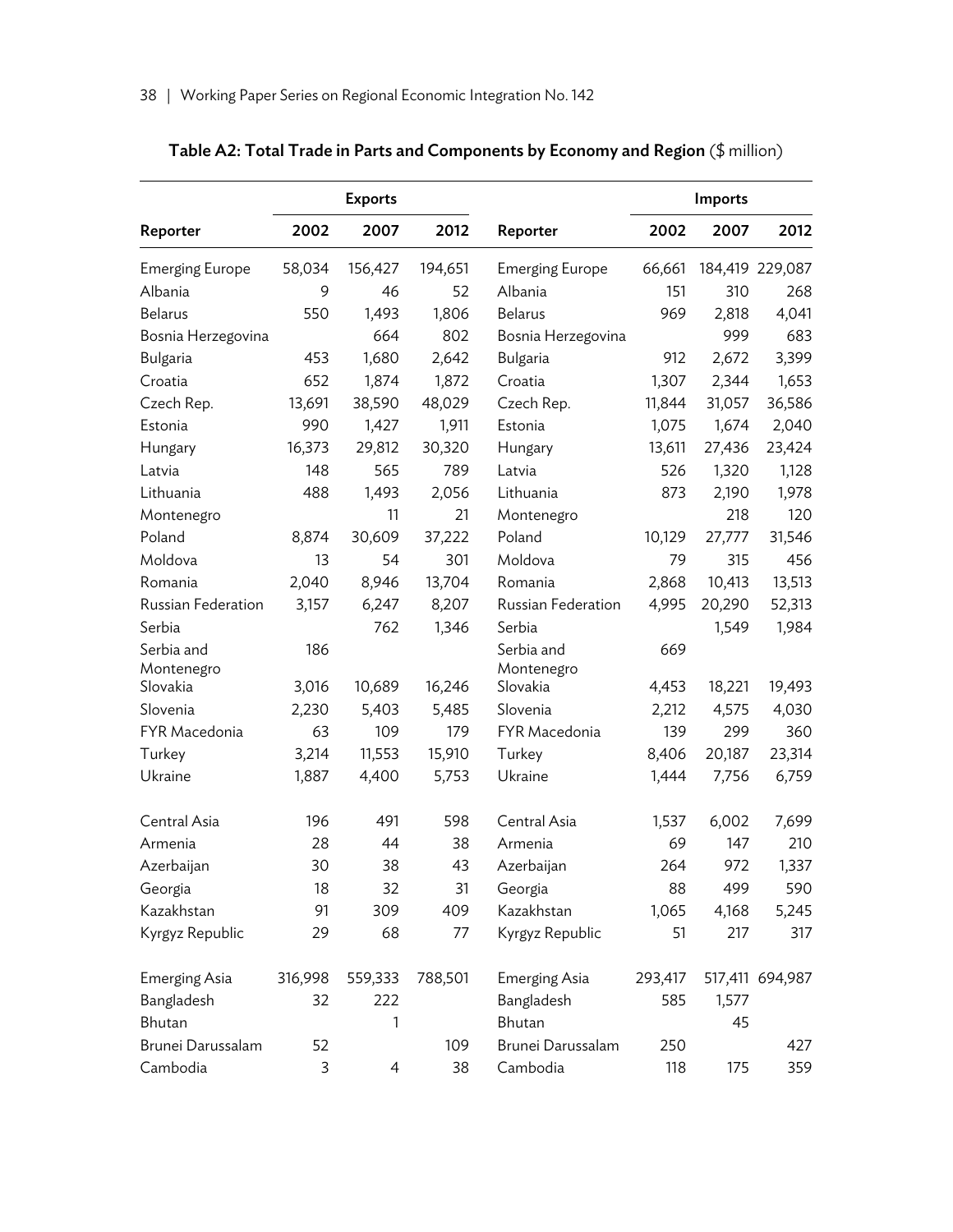| Global Value-Chains and Connectivity in Developing Asia   39 |  |
|--------------------------------------------------------------|--|
| - with application to the Central and West Asian region      |  |

|                               |        | <b>Exports</b> |         |                               |        | Imports |         |
|-------------------------------|--------|----------------|---------|-------------------------------|--------|---------|---------|
| Reporter                      | 2002   | 2007           | 2012    | Reporter                      | 2002   | 2007    | 2012    |
| People's Republic<br>of China | 79,107 | 205,440        | 338,796 | People's Republic<br>of China | 75,898 | 176,495 | 251,542 |
| Hong Kong, China              | 55,780 | 95,167         | 123,282 | Hong Kong, China              | 59,110 | 91,884  | 124,753 |
| India                         | 3,217  | 10,161         | 18,551  | India                         | 7,489  | 27,066  | 37,157  |
| Indonesia                     | 6,949  | 9,896          | 11,151  | Indonesia                     | 5,147  | 9,893   | 27,199  |
| Malaysia                      | 31,569 | 47,453         | 44,230  | Malaysia                      | 31,251 | 46,703  | 45,666  |
| Mongolia                      | 0      | 5              |         | Mongolia                      |        | 197     |         |
| Myanmar                       |        |                |         | Myanmar                       |        |         |         |
| Pakistan                      |        | 238            | 159     | Pakistan                      |        | 3,456   | 2,402   |
| Philippines                   | 24,204 | 16,885         | 17,367  | Philippines                   | 24,136 | 23,210  | 16,253  |
| Rep. of Korea                 | 46,692 | 64,790         | 97,971  | Rep. of Korea                 | 26,496 | 42,749  | 55,895  |
| Singapore                     | 50,155 | 63,669         | 78,594  | Singapore                     | 39,445 | 52,726  | 68,896  |
| Sri Lanka                     | 229    | 470            | 391     | Sri Lanka                     | 473    | 951     | 1,333   |
| Thailand                      | 17,910 | 40,027         | 47,206  | Thailand                      | 20,608 | 31,342  | 49,263  |
| Viet Nam                      | 1,054  | 4,826          | 10,618  | Viet Nam                      | 2,404  | 8,923   | 13,816  |

Notes: Total trade in HS6-digit categories listed in Table A5.

Source: COMTRADE data; blank cells = appropriate data unavailable in the source.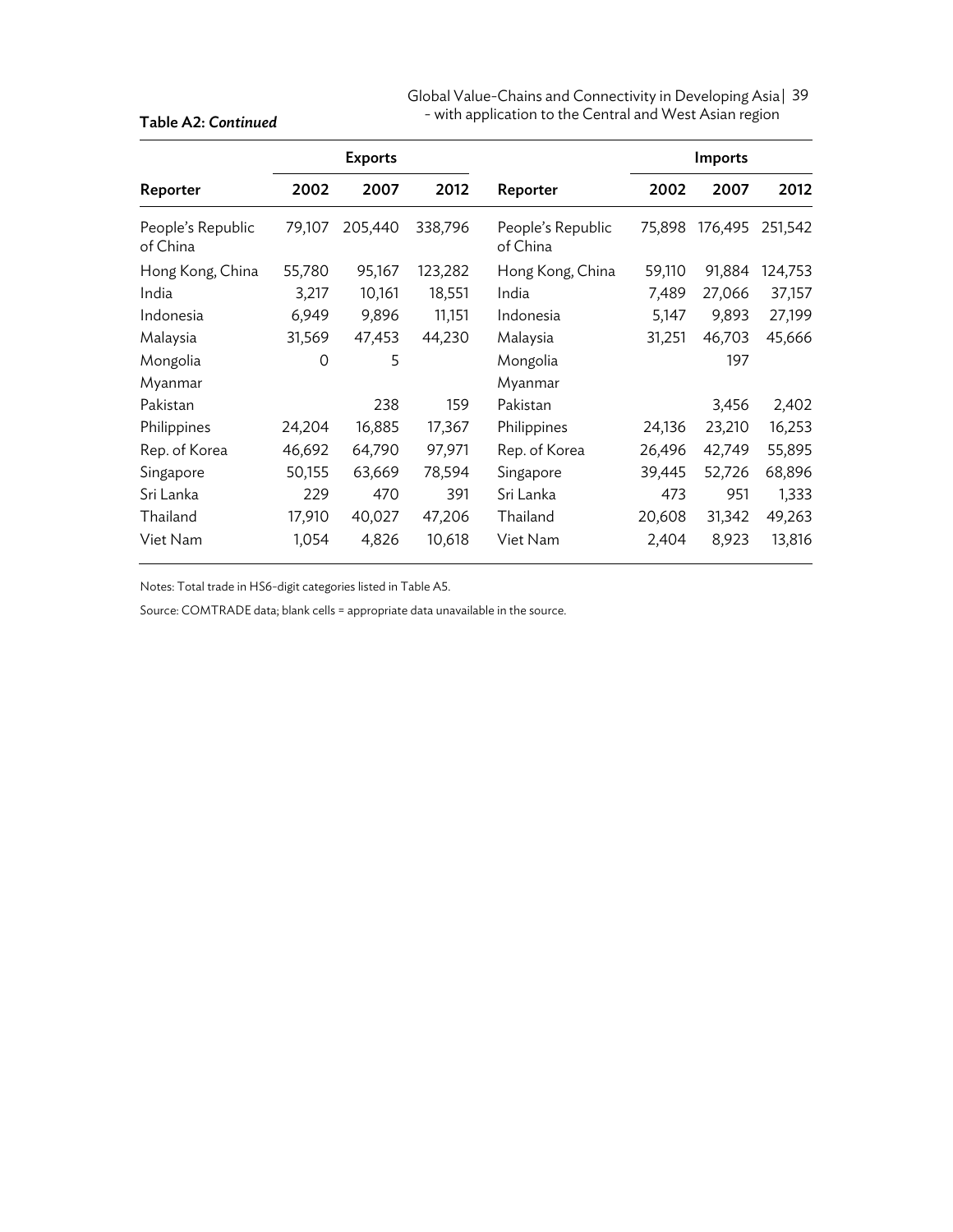|                            |      | <b>Exports</b> |      |      | Imports |      |  |  |
|----------------------------|------|----------------|------|------|---------|------|--|--|
| Reporter                   | 2002 | 2007           | 2012 | 2002 | 2007    | 2012 |  |  |
| <b>Emerging Europe</b>     | 0.25 | 0.29           | 0.30 | 0.29 | 0.33    | 0.31 |  |  |
| Albania                    | 0.01 | 0.03           | 0.03 | 0.23 | 0.22    | 0.21 |  |  |
| <b>Belarus</b>             | 0.24 | 0.23           | 0.19 | 0.18 | 0.18    | 0.19 |  |  |
| Bosnia Herzegovina         |      | 0.05           | 0.07 |      | 0.22    | 0.21 |  |  |
| Bulgaria                   | 0.08 | 0.12           | 0.17 | 0.22 | 0.28    | 0.26 |  |  |
| Croatia                    | 0.15 | 0.16           | 0.15 | 0.31 | 0.28    | 0.22 |  |  |
| Czech Rep.                 | 0.42 | 0.44           | 0.46 | 0.35 | 0.37    | 0.39 |  |  |
| Estonia                    | 0.29 | 0.27           | 0.30 | 0.35 | 0.33    | 0.33 |  |  |
| Hungary                    | 0.49 | 0.49           | 0.47 | 0.44 | 0.44    | 0.39 |  |  |
| Latvia                     | 0.06 | 0.16           | 0.20 | 0.28 | 0.31    | 0.25 |  |  |
| Lithuania                  | 0.23 | 0.26           | 0.21 | 0.30 | 0.35    | 0.27 |  |  |
| Montenegro                 |      | 0.01           | 0.03 |      | 0.31    | 0.24 |  |  |
| Poland                     | 0.25 | 0.32           | 0.32 | 0.29 | 0.30    | 0.29 |  |  |
| Moldova                    | 0.09 | 0.11           | 0.22 | 0.18 | 0.25    | 0.21 |  |  |
| Romania                    | 0.14 | 0.24           | 0.35 | 0.26 | 0.33    | 0.28 |  |  |
| Russian Federation         | 0.06 | 0.05           | 0.07 | 0.24 | 0.38    | 0.36 |  |  |
| Serbia                     |      | 0.09           | 0.22 |      | 0.27    | 0.21 |  |  |
| Serbia and Montenegro      | 0.07 |                |      | 0.25 |         |      |  |  |
| Slovakia                   | 0.34 | 0.50           | 0.53 | 0.34 | 0.44    | 0.45 |  |  |
| Slovenia                   | 0.30 | 0.31           | 0.28 | 0.28 | 0.29    | 0.26 |  |  |
| FYR Macedonia              | 0.08 | 0.04           | 0.07 | 0.22 | 0.23    | 0.19 |  |  |
| Turkey                     | 0.21 | 0.28           | 0.21 | 0.21 | 0.23    | 0.22 |  |  |
| Ukraine                    | 0.06 | 0.09           | 0.09 | 0.23 | 0.30    | 0.26 |  |  |
| Central and West Asia      | 0.03 | 0.02           | 0.06 | 0.23 | 0.30    | 0.27 |  |  |
| Armenia                    | 0.07 | 0.07           | 0.06 | 0.18 | 0.24    | 0.20 |  |  |
| Azerbaijan                 | 0.07 | 0.04           | 0.05 | 0.20 | 0.30    | 0.26 |  |  |
| Georgia                    | 0.03 | 0.12           | 0.39 | 0.26 | 0.32    | 0.35 |  |  |
| Kazakhstan                 | 0.02 | 0.01           | 0.03 | 0.24 | 0.31    | 0.26 |  |  |
| Kyrgyz Republic            | 0.12 | 0.12           | 0.13 | 0.21 | 0.25    | 0.30 |  |  |
| <b>Emerging Asia</b>       | 0.47 | 0.47           | 0.44 | 0.45 | 0.46    | 0.43 |  |  |
| Bangladesh                 | 0.01 | 0.02           |      | 0.11 | 0.16    |      |  |  |
| Bhutan                     |      | 0.00           |      |      | 0.30    |      |  |  |
| Brunei Darussalam          | 0.04 |                | 0.18 | 0.26 |         | 0.28 |  |  |
| Cambodia                   | 0.01 | 0.01           | 0.04 | 0.12 | 0.16    | 0.16 |  |  |
| People's Republic of China | 0.39 | 0.45           | 0.43 | 0.41 | 0.50    | 0.48 |  |  |

Table A3: Share of Network Products in Manufacturing Trade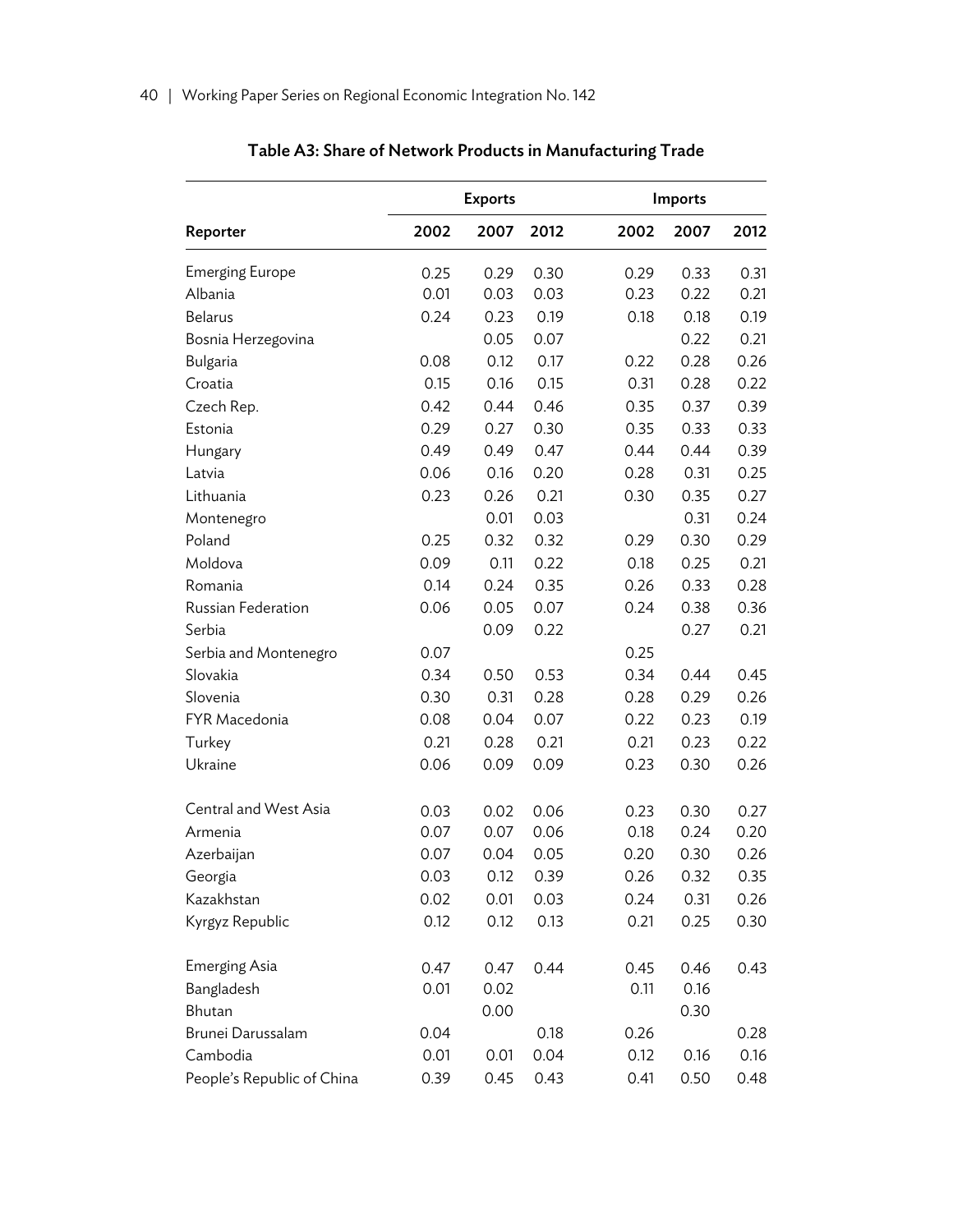| Global Value-Chains and Connectivity in Developing Asia   41 |  |
|--------------------------------------------------------------|--|
| - with application to the Central and West Asian region      |  |

|                  |      | <b>Exports</b> |      |      | Imports |      |
|------------------|------|----------------|------|------|---------|------|
| Reporter         | 2002 | 2007           | 2012 | 2002 | 2007    | 2012 |
| Hong Kong, China | 0.46 | 0.56           | 0.58 | 0.48 | 0.57    | 0.58 |
| Macao, China     | 0.03 | 0.08           | 0.21 | 0.16 | 0.26    | 0.40 |
| India            | 0.07 | 0.09           | 0.12 | 0.19 | 0.20    | 0.17 |
| Indonesia        | 0.25 | 0.18           | 0.21 | 0.18 | 0.20    | 0.25 |
| Malaysia         | 0.70 | 0.61           | 0.55 | 0.61 | 0.54    | 0.46 |
| Mongolia         | 0.00 | 0.01           |      |      | 0.30    |      |
| Pakistan         |      | 0.03           | 0.03 |      | 0.21    | 0.20 |
| Philippines      | 0.82 | 0.78           | 0.66 | 0.71 | 0.68    | 0.53 |
| Rep. of Korea    | 0.52 | 0.54           | 0.49 | 0.42 | 0.35    | 0.35 |
| Singapore        | 0.67 | 0.58           | 0.49 | 0.60 | 0.56    | 0.51 |
| Sri Lanka        | 0.04 | 0.06           | 0.05 | 0.18 | 0.19    | 0.23 |
| Thailand         | 0.47 | 0.45           | 0.43 | 0.41 | 0.34    | 0.33 |
| Viet Nam         | 0.13 | 0.17           | 0.36 | 0.19 | 0.19    | 0.31 |

Notes: Manufacturing trade is the sum of HS2-digit products, HS28 and above. Network trade is trade in SITC 75, 76, 77, 78, 87, and 88.

Source: COMTRADE data; blank cell = appropriate data unavailable in the source.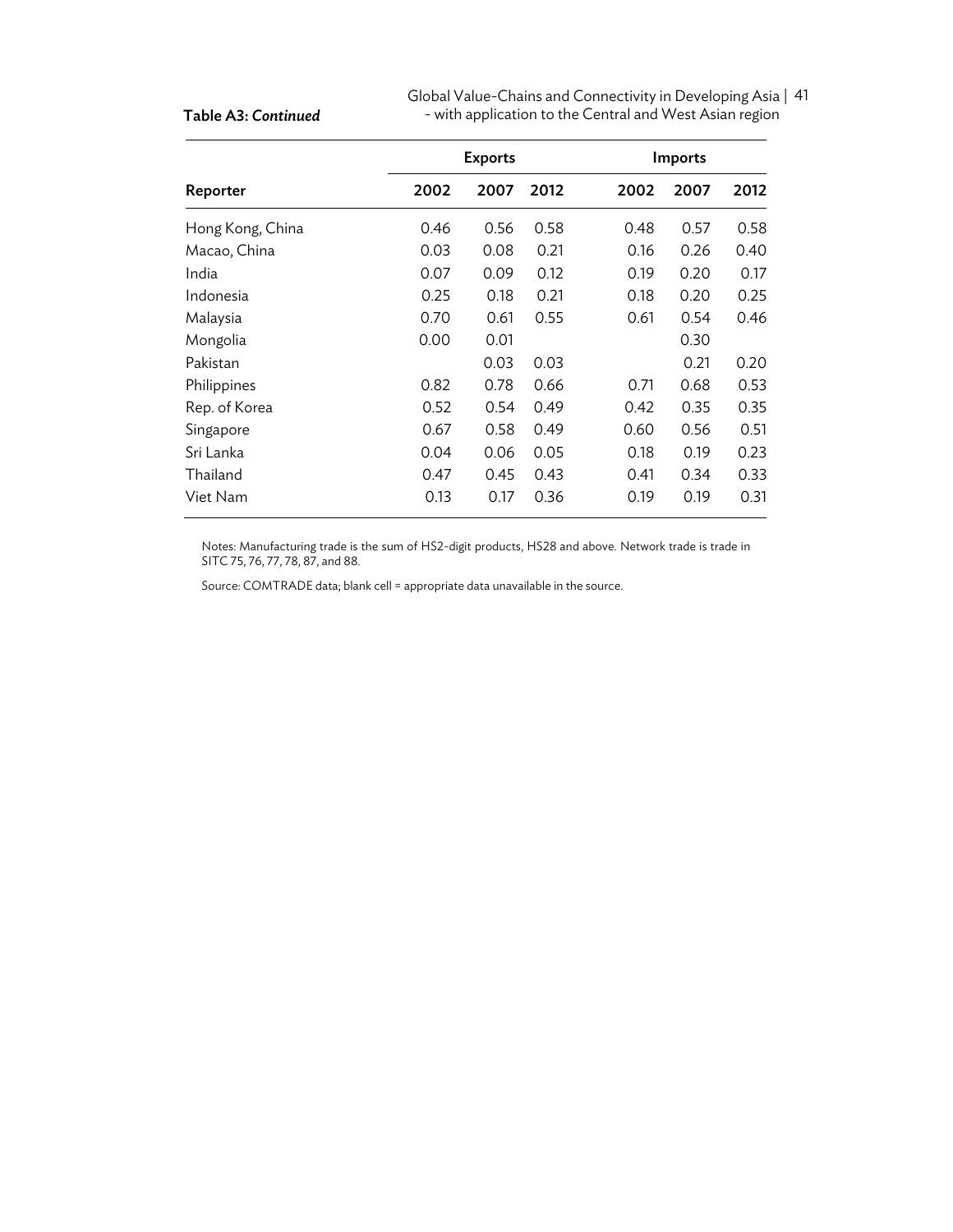|                        |      | <b>Exports</b> | Imports |      |      |      |  |
|------------------------|------|----------------|---------|------|------|------|--|
| Reporter               | 2002 | 2007           | 2012    | 2002 | 2007 | 2012 |  |
| <b>Emerging Europe</b> | 0.22 | 0.20           | 0.21    | 0.24 | 0.20 | 0.21 |  |
| Albania                | 0.03 | 0.06           | 0.05    | 0.15 | 0.11 | 0.09 |  |
| <b>Belarus</b>         | 0.10 | 0.11           | 0.07    | 0.18 | 0.17 | 0.16 |  |
| Bosnia Herzegovina     |      | 0.19           | 0.19    |      | 0.15 | 0.11 |  |
| Bulgaria               | 0.10 | 0.12           | 0.15    | 0.13 | 0.13 | 0.17 |  |
| Croatia                | 0.17 | 0.20           | 0.21    | 0.16 | 0.12 | 0.12 |  |
| Czech Rep.             | 0.34 | 0.34           | 0.34    | 0.30 | 0.31 | 0.32 |  |
| Estonia                | 0.28 | 0.16           | 0.14    | 0.23 | 0.13 | 0.14 |  |
| Hungary                | 0.53 | 0.35           | 0.34    | 0.41 | 0.34 | 0.31 |  |
| Latvia                 | 0.07 | 0.09           | 0.09    | 0.17 | 0.11 | 0.10 |  |
| Lithuania              | 0.13 | 0.13           | 0.12    | 0.15 | 0.12 | 0.12 |  |
| Montenegro             |      | 0.02           | 0.07    |      | 0.11 | 0.09 |  |
| Poland                 | 0.25 | 0.26           | 0.25    | 0.22 | 0.21 | 0.21 |  |
| Moldova                | 0.06 | 0.07           | 0.24    | 0.12 | 0.13 | 0.12 |  |
| Romania                | 0.17 | 0.25           | 0.28    | 0.20 | 0.18 | 0.25 |  |
| Russian Federation     | 0.07 | 0.05           | 0.06    | 0.14 | 0.12 | 0.20 |  |
| Serbia                 |      | 0.11           | 0.17    |      | 0.11 | 0.14 |  |
| Serbia and Montenegro  | 0.11 |                |         | 0.15 |      |      |  |
| Slovakia               | 0.23 | 0.20           | 0.23    | 0.34 | 0.37 | 0.32 |  |
| Slovenia               | 0.23 | 0.22           | 0.23    | 0.24 | 0.19 | 0.19 |  |
| FYR Macedonia          | 0.07 | 0.04           | 0.06    | 0.10 | 0.09 | 0.09 |  |
| Turkey                 | 0.10 | 0.13           | 0.13    | 0.21 | 0.16 | 0.14 |  |
| Ukraine                | 0.14 | 0.11           | 0.13    | 0.16 | 0.20 | 0.14 |  |
| Central and West Asia  | 0.04 | 0.03           | 0.02    | 0.20 | 0.16 | 0.14 |  |
| Armenia                | 0.07 | 0.06           | 0.05    | 0.12 | 0.07 | 0.08 |  |
| Azerbaijan             | 0.17 | 0.06           | 0.06    | 0.24 | 0.22 | 0.17 |  |
| Georgia                | 0.09 | 0.04           | 0.02    | 0.19 | 0.15 | 0.12 |  |
| Kazakhstan             | 0.03 | 0.02           | 0.02    | 0.20 | 0.16 | 0.15 |  |
| Kyrgyz Republic        | 0.08 | 0.11           | 0.06    | 0.15 | 0.17 | 0.09 |  |
| <b>Emerging Asia</b>   | 0.31 | 0.21           | 0.20    | 0.32 | 0.25 | 0.21 |  |
| Bangladesh             | 0.01 | 0.02           |         | 0.08 | 0.14 |      |  |

# Table A4: Share of Parts and Components in Manufacturing Trade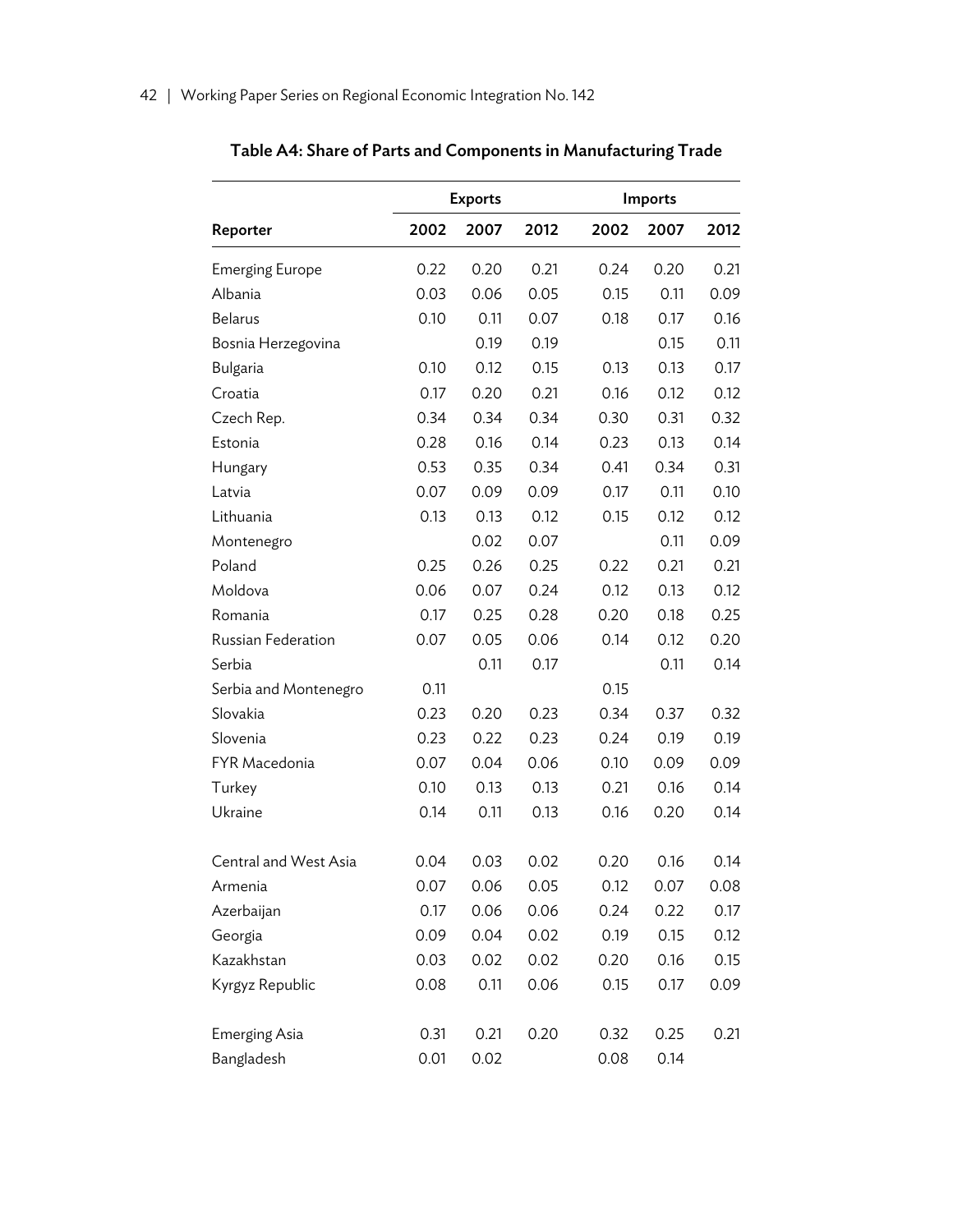| Global Value-Chains and Connectivity in Developing Asia   43 |  |
|--------------------------------------------------------------|--|
| - with application to the Central and West Asian region      |  |

|                            | <b>Exports</b> |      |      | <b>Imports</b> |      |      |
|----------------------------|----------------|------|------|----------------|------|------|
| Reporter                   | 2002           | 2007 | 2012 | 2002           | 2007 | 2012 |
| <b>Bhutan</b>              |                | 0.00 |      |                | 0.15 |      |
| Brunei Darussalam          | 0.12           |      | 0.20 | 0.20           |      | 0.16 |
| Cambodia                   | 0.00           | 0.00 | 0.01 | 0.09           | 0.06 | 0.07 |
| People's Republic of China | 0.27           | 0.18 | 0.17 | 0.29           | 0.23 | 0.20 |
| Hong Kong, China           | 0.28           | 0.28 | 0.25 | 0.30           | 0.26 | 0.24 |
| Macao, China               | 0.03           | 0.09 | 0.05 | 0.17           | 0.13 | 0.06 |
| India                      | 0.08           | 0.10 | 0.10 | 0.21           | 0.20 | 0.13 |
| Indonesia                  | 0.20           | 0.16 | 0.13 | 0.25           | 0.23 | 0.21 |
| Malaysia                   | 0.40           | 0.35 | 0.29 | 0.44           | 0.38 | 0.30 |
| Mongolia                   | 0.00           | 0.01 |      |                | 0.15 |      |
| Pakistan                   |                | 0.02 | 0.01 |                | 0.16 | 0.11 |
| Philippines                | 0.74           | 0.37 | 0.39 | 0.70           | 0.54 | 0.38 |
| Rep. of Korea              | 0.31           | 0.19 | 0.20 | 0.25           | 0.18 | 0.19 |
| Singapore                  | 0.45           | 0.25 | 0.24 | 0.41           | 0.26 | 0.28 |
| Sri Lanka                  | 0.06           | 0.08 | 0.06 | 0.11           | 0.13 | 0.12 |
| Thailand                   | 0.32           | 0.31 | 0.26 | 0.38           | 0.28 | 0.26 |
| Viet Nam                   | 0.12           | 0.17 | 0.13 | 0.15           | 0.18 | 0.15 |

Note: Manufacturing trade is the sum of HS2-digit products, HS28 and above.

Source: COMTRADE data; blank cell = appropriate data unavailable in the source.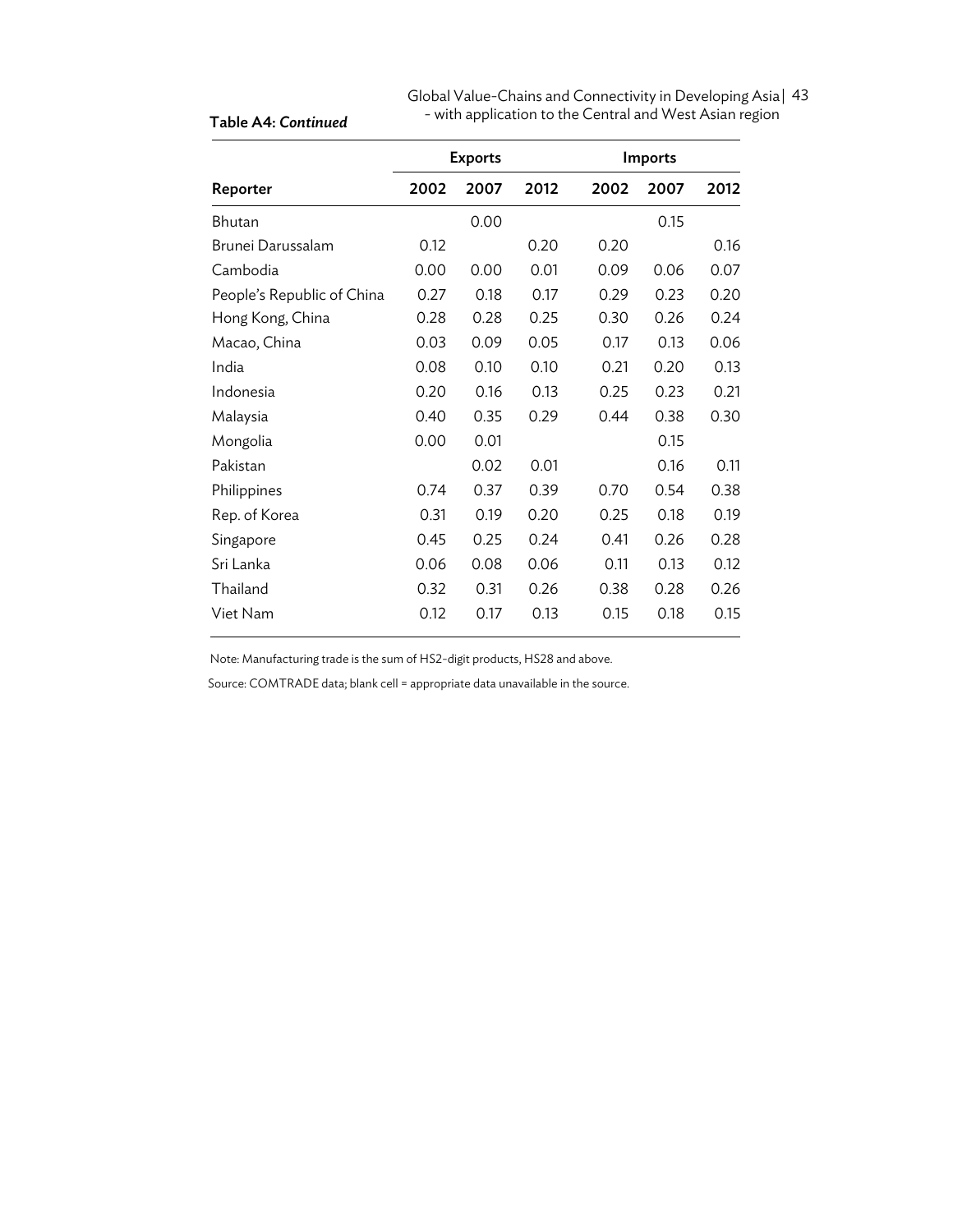|    | <b>HS</b><br>Code | SITC-<br>Rev.3 | Description                                                    |
|----|-------------------|----------------|----------------------------------------------------------------|
| 1  | 392113            | 58291          | Plates, sheets etc. nesoi, cellular polyurethanes              |
| 2  | 392119            | 58291          | Plates, sheets etc. nesoi, cellular plastic nesoi              |
| 3  | 381800            | 59850          | Chem elem doped, used in electron, discs wafers etc            |
| 4  | 420400            | 61210          | Articles of leather used in machinery/mechanical appliances    |
| 5  | 400920            | 62142          | Pipe, reinforced/combine w/metal only, w/o fitting             |
| 6  | 400930            | 62143          | Pipe, reinforced/combine w/ textiles, w/o fitting              |
| 7  | 400940            | 62144          | Pipe, reinforced/combine w/ material, w/o fitting              |
| 8  | 400950            | 62145          | Tubes, pipe etc, vulcanized soft rubber, with fitting          |
| 9  | 401021            | 62921          | Endless transmission belt, trapz, circumference >60cm <180c    |
| 10 | 401022            | 62921          | Endless transmission belt, circumference > 180cm < 240c        |
| 11 | 401011            | 62929          | Conveyor belts or belting reinforced with metal                |
| 12 | 401012            | 62929          | Conveyor belts reinforced with textile materials               |
| 13 | 401013            | 62929          | Conveyor belts reinforced only with plastics                   |
| 14 | 401019            | 62929          | Conveyor belts/belting of vulcanized rubber, nesoi             |
| 15 | 401023            | 62929          | Endless synchron belt, Circumference >60cm <150cm              |
| 16 | 401024            | 62929          | Endless synchron belt, Circumference >150cm <198cm             |
| 17 | 401029            | 62929          | Transmission belt/belting, of vulcanized rub, nesoi            |
| 18 | 401699            | 62999          | Articles of soft vulcanized rubber nesoi                       |
| 19 | 401693            | 62999          | Gasket, washers & other seals, of vulcanized rub               |
| 20 | 580710            | 65621          | Textile labels, badges etc, not embroidered, woven             |
| 21 | 560311            | 65720          | Nonwovens of circumference weighing < 25 g/m2                  |
| 22 | 560312            | 65720          | Nonwovens, of mmf weighing > 25 g/m2 but < 70 g/m2             |
| 23 | 560790            | 65751          | Twine, cord whether/not plait impreg w/rub/plastic nesoi       |
| 24 | 560122            | 65771          | Wadding; other articles of wadding of manmade fib              |
| 25 | 591110            | 65773          | Text fabric for card clothing & other tech uses                |
| 26 | 591120            | 65773          | Bolting cloth, whether or not made-up                          |
| 27 | 591131            | 65773          | Textile fabrics etc, papermaking, under 650 g/m2               |
| 28 | 591132            | 65773          | Textile fabrics etc, papermaking, 650 g/m2 or more             |
| 29 | 590900            | 65791          | Textile hose piping and similar textile tubing                 |
| 30 | 591000            | 65792          | Transmission/conveyor belt, textile mat, whthr/nt reinfcd, ctd |
| 31 | 681310            | 66382          | Brake linings a pads, asbestos, other minerals, celuls         |
| 32 | 700711            | 66471          | Toughened safety glass of size a shape for vehicles etc        |
| 33 | 700721            | 66472          | Laminated safety glass for vehicles, aircraft etc.             |
| 34 | 700910            | 66481          | Rear-view mirrors for vehicles                                 |
| 35 | 701710            | 66591          | Lab, hygienic, pharmaceutical glassware, fused quartz/silica   |
| 36 | 702000            | 66599          | Articles of glass, nesoi (used in electronics)                 |

Table A5: List of Parts and Components Categories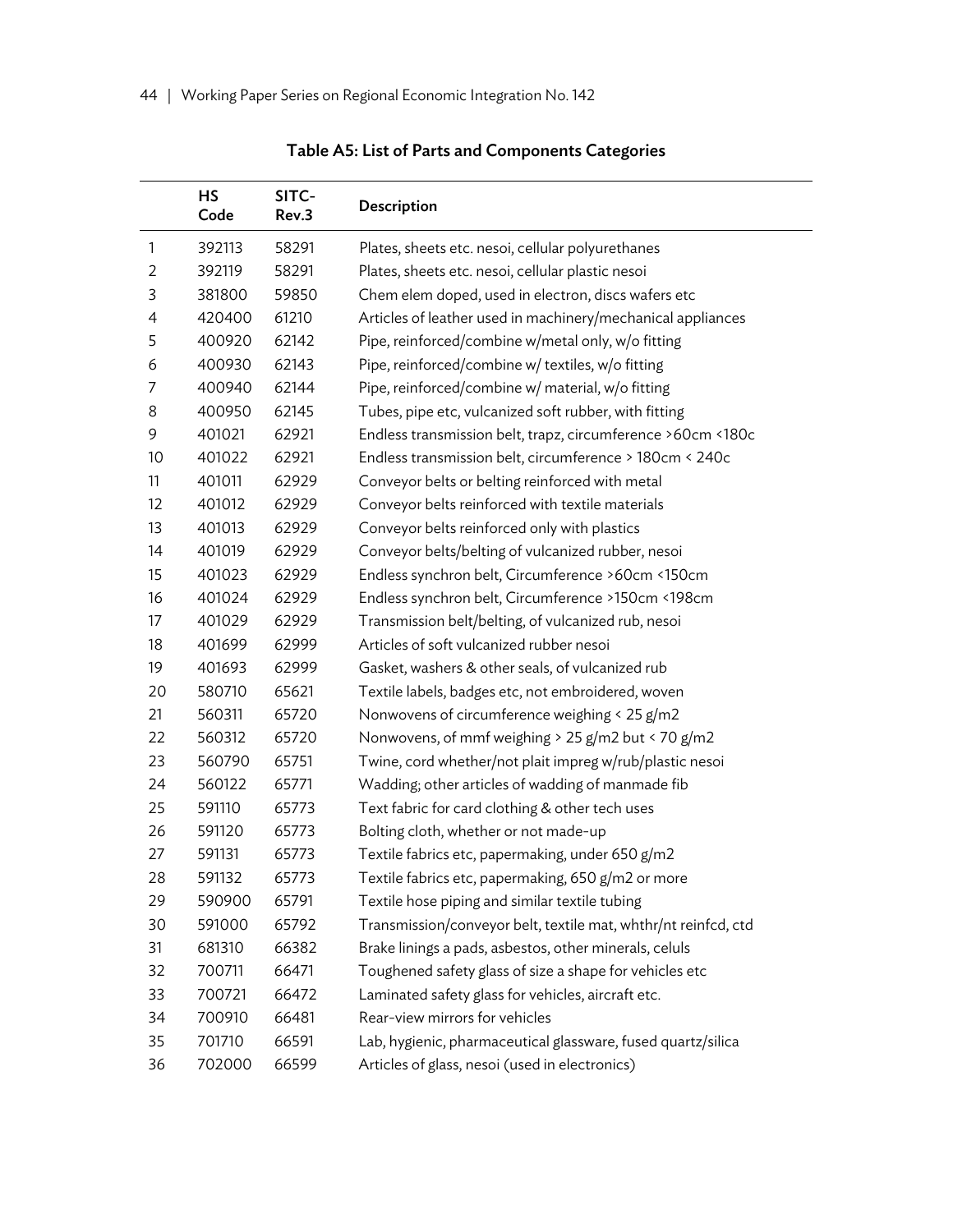Global Value-Chains and Connectivity in Developing Asia | 45 - with application to the Central and West Asian region

|    | <b>HS</b><br>Code | SITC-<br>Rev.3 | Description                                                       |
|----|-------------------|----------------|-------------------------------------------------------------------|
| 37 | 820220            | 69551          | Band saw blades, and base metal parts thereof                     |
| 38 | 820231            | 69552          | Circular saw blades base metal with working part of steel         |
| 39 | 820239            | 69553          | Circular saw blades, base metal, working part oth than stl, parts |
| 40 | 820240            | 69554          | Chain saw blades (lengths o ct to sz) and parts, base metal       |
| 41 | 820291            | 69555          | Straight saw blades for working metal, base metal                 |
| 42 | 820299            | 69559          | Saw blades nesoi and parts, of base metal nesoi                   |
| 43 | 820810            | 69561          | Knives & cutting blades f metal working and parts                 |
| 44 | 820820            | 69561          | Knives & cutting blades f wood working and parts                  |
| 45 | 820830            | 69561          | Knives & cutting blades f kitchen appln or food ind mach a parts  |
| 46 | 820840            | 69561          | Knives & cutting blades f agric or forestry mach, a parts         |
| 47 | 820890            | 69561          | Other knives and cutting blades f mach or mech eqp, pts b mt      |
| 48 | 820900            | 69562          | Plates, sticks tips etc f tools unmounted cermets                 |
| 49 | 820713            | 69563          | Rock drilling earth boring tools wrkng pt cermets, & parts        |
| 50 | 820719            | 69563          | Interchangeable tools for hand or machines; & parts               |
| 51 | 820720            | 69564          | Dies drw o extr mtl a parts thereof                               |
| 52 | 820730            | 69564          | Tools for pressing, stamping or punching, base metal parts        |
| 53 | 820740            | 69564          | Tools for tapping or threading, parts, of base metal              |
| 54 | 820750            | 69564          | Tools for drilling other than rock drill, base metal parts        |
| 55 | 820760            | 69564          | Tools for boring or broaching, and parts, base metal              |
| 56 | 820770            | 69564          | Tools for milling, and parts, base metal                          |
| 57 | 820780            | 69564          | Tools for turning of base metal                                   |
| 58 | 820790            | 69564          | Interchangeable tools nesoi, and parts, base metal                |
| 59 | 821194            | 69680          | Blades for knives, nesoi                                          |
| 60 | 821195            | 69680          | Handles base metal for knives with cutting blades nt 8208         |
| 61 | 830230            | 69915          | Other base metal mountings fittings etc for motor vehicles        |
| 62 | 830810            | 69933          | Hooks, eyes and eyelets, of base metal                            |
| 63 | 830890            | 69933          | Clasps, buckles etc and parts of base metal, nesoi                |
| 64 | 732010            | 69941          | Leaf springs and leaves therefor, of iron or steel                |
| 65 | 732020            | 69941          | Helical springs of iron or steel                                  |
| 66 | 840290            | 71191          | Super-heated water boilers & steam generating boiler parts        |
| 67 | 840490            | 71192          | Parts for aux plt for blrs, cond for stm, vpr pr unt              |
| 68 | 840690            | 71280          | Parts for steam and other vapor turbines                          |
| 69 | 840710            | 71311          | Aircraft engines (spark-ignition/rotary int cmbus)                |
| 70 | 840910            | 71319          | Parts for aircraft engines (spark-ignition, rotary or comp)       |
| 71 | 840731            | 71321          | Spark-ignition piston engine f veh ex railwy not over 50 cc       |
| 72 | 840732            | 71321          | Spark-ignition reciprocating piston engine etc not over 250cc     |
| 73 | 840733            | 71321          | Spark-ignition recip piston engine etc >250 not over 1000cc       |
| 74 | 840734            | 71322          | Spark-ignition reciprocating piston engine etc > 1000 cc          |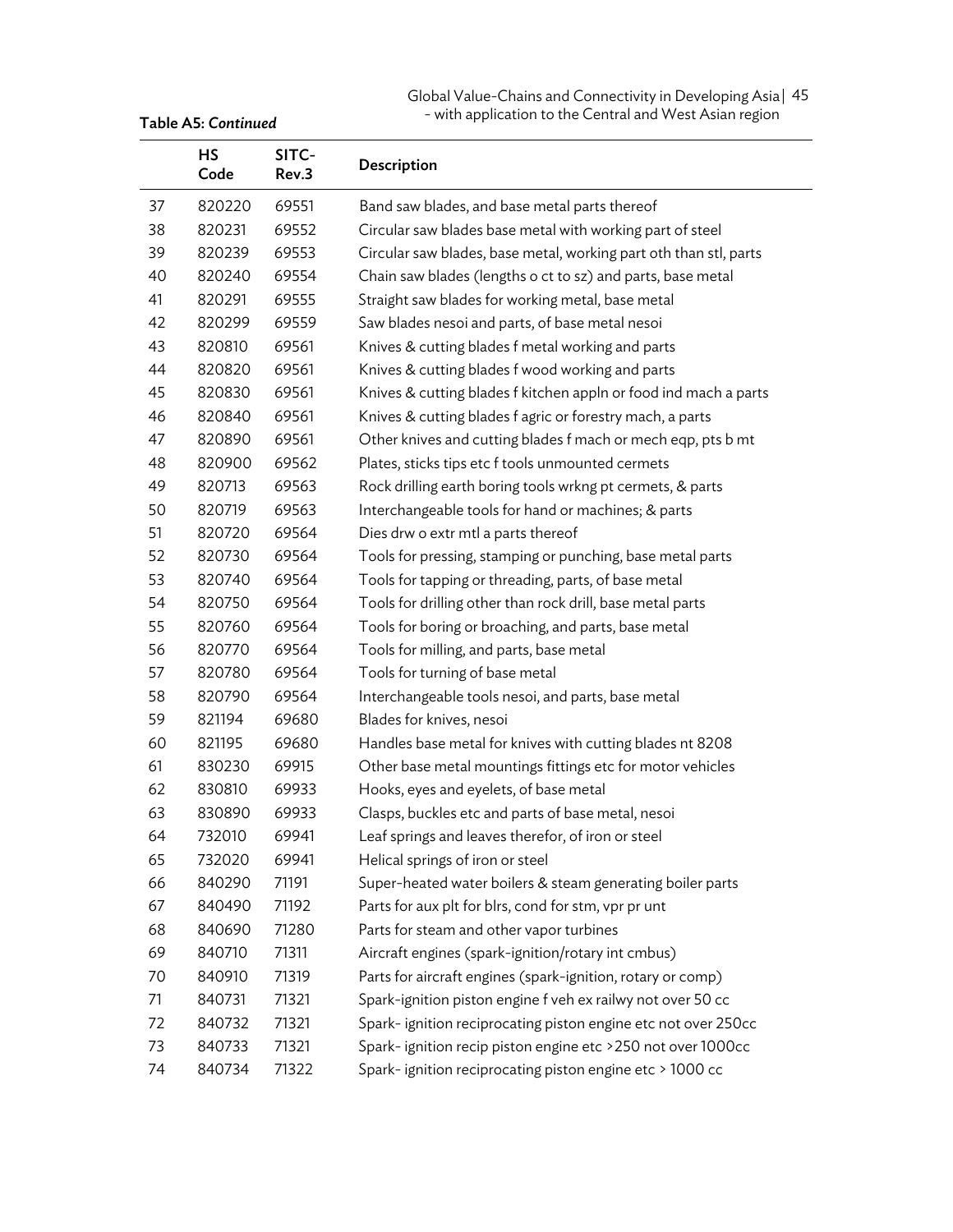### 46 | Working Paper Series on Regional Economic Integration No. 142

|     | <b>HS</b><br>Code | SITC-<br>Rev.3 | <b>Description</b>                                             |
|-----|-------------------|----------------|----------------------------------------------------------------|
| 75  | 840820            | 71323          | Compression-ignition internal combustion piston engine etc     |
| 76  | 840729            | 71332          | Inboard engines for marine propulsion                          |
| 77  | 840810            | 71333          | Marine compress-ignition combustion piston engine etc          |
| 78  | 840790            | 71381          | Spark-ignition rcprctng/rotary internal combstn eng, nesoi     |
| 79  | 840991            | 71391          | Spark-ignition internal combustion piston eng pts nesoi        |
| 80  | 840999            | 71392          | Spark-ignition reciprocating internal com piston engine parts  |
| 81  | 841111            | 71441          | Turbojets of a thrust not exceeding 25 kn                      |
| 82  | 841112            | 71441          | Turbojets of a thrust exceeding 25 kn                          |
| 83  | 841210            | 71449          | Reaction engines other than turbojets                          |
| 84  | 841121            | 71481          | Turbo propellers of a power not exceeding 1,100 kw             |
| 85  | 841122            | 71481          | Turbo propellers of a power exceeding 1,100 kw                 |
| 86  | 841181            | 71489          | Gas turbines of a power not exceeding 5,000 kw                 |
| 87  | 841182            | 71489          | Gas turbines of a power exceeding 5,000 kw                     |
| 88  | 841191            | 71491          | Turbojet and turbo propeller parts                             |
| 89  | 841199            | 71499          | Gas turbine parts nesoi                                        |
| 90  | 850110            | 71610          | Electric motors of an output not exceeding 37.5 w              |
| 91  | 850131            | 71620          | Dc motors & generators w output not over 750 w                 |
| 92  | 850132            | 71620          | Dc motors & generators w output > 750w; not over 75 Kw         |
| 93  | 850133            | 71620          | Dc motors & generators w output > 75kw; not over 375kw         |
| 94  | 850134            | 71620          | Dc motors & generators of output exceeding 375 kw              |
| 95  | 850120            | 71631          | Universal ac/dc motors of an output $>$ 37.5 w                 |
| 96  | 850140            | 71631          | Ac motors nesoi, single-phase                                  |
| 97  | 850151            | 71631          | Ac motors, multi-phase, output not exceeding 750 w             |
| 98  | 850152            | 71631          | Ac motors, multi-phase; output > 750w not over 75 Kw           |
| 99  | 850153            | 71631          | Ac motors, multi-phase, of an output > 75 kw                   |
| 100 | 850220            | 71651          | Generating set w spark-ignition internal combustion engines    |
| 101 | 850300            | 71690          | Parts of electric motors, generators & sets                    |
| 102 | 841090            | 71819          | Parts, inc regulators, for hydraulic turbine & water wheels    |
| 103 | 840140            | 71878          | Parts of nuclear reactors                                      |
| 104 | 841290            | 71899          | Engine and motor parts, nesoi                                  |
| 105 | 843290            | 72119          | Agric hort/forest machinery & lawn/ground roller parts         |
| 106 | 843390            | 72129          | Parts for harvester, grass mowers, sorting egg etc             |
| 107 | 843490            | 72139          | Parts of milking machines and dairy machinery                  |
| 108 | 843590            | 72198          | Parts, pres, crush & sim mac, use in mfg of fruit juices       |
| 109 | 843691            | 72199          | Parts of poultry-keep mac or poultry incub & brood             |
| 110 | 843699            | 72199          | Parts for agric, horticultural, forest, bee-keeping mach nesoi |
| 111 | 843141            | 72391          | Buckets, shovels, grabs & grips for derricks etc               |
| 112 | 843142            | 72392          | Bulldozer or angledozer blades                                 |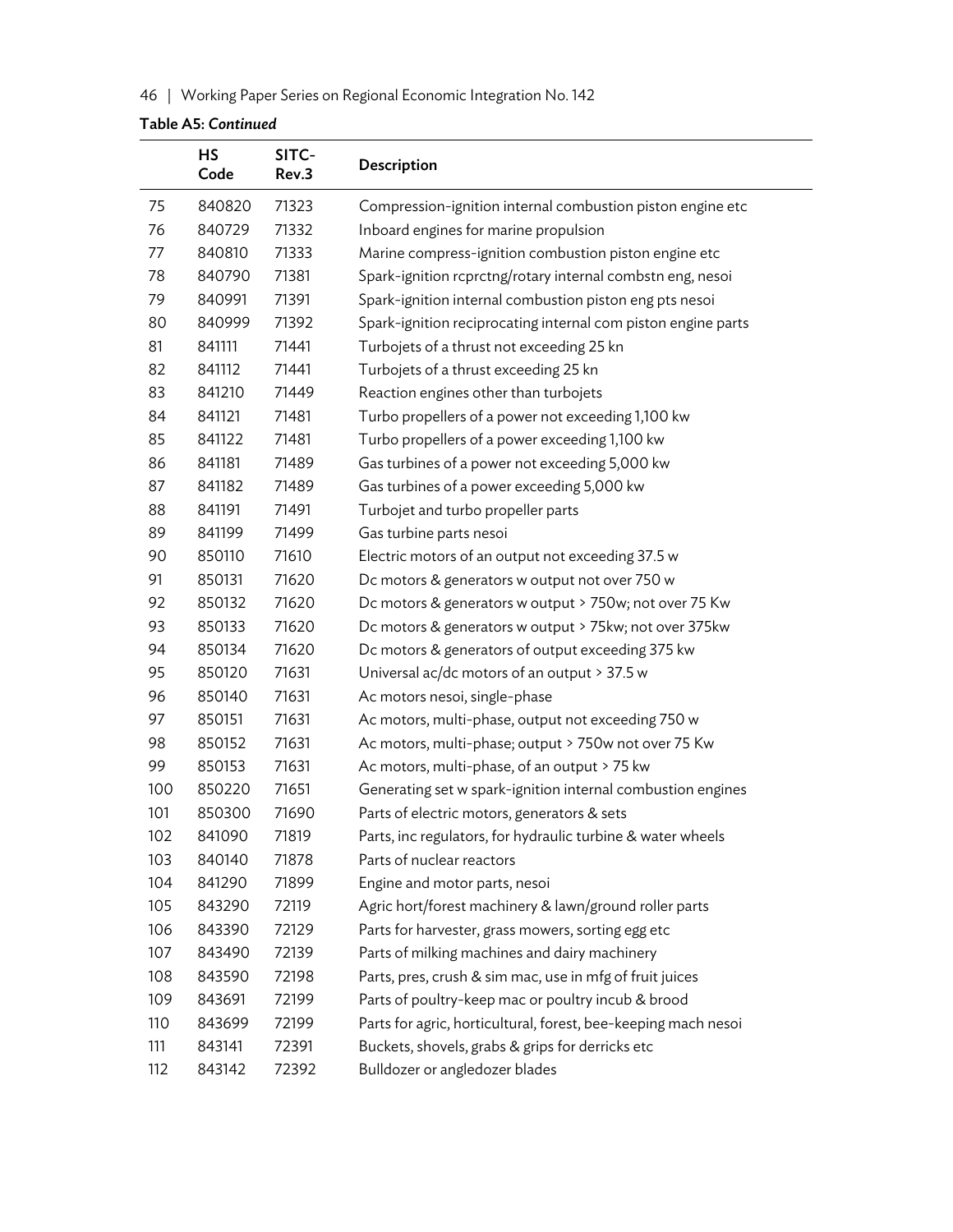#### Global Value-Chains and Connectivity in Developing Asia | 47 - with application to the Central and West Asian region

|     | <b>HS</b><br>Code | SITC-<br>Rev.3 | Description                                                    |
|-----|-------------------|----------------|----------------------------------------------------------------|
| 113 | 843143            | 72393          | Parts for boring or sinking machinery, nesoi                   |
| 114 | 843149            | 72399          | Parts and attachments nesoi for derricks etc.                  |
| 115 | 845230            | 72439          | Sewing machine needles                                         |
| 116 | 845240            | 72439          | Furniture, bases & covers for sewing machines & parts          |
| 117 | 845290            | 72439          | Parts for sewing machines, nesoi                               |
| 118 | 844820            | 72449          | Parts & accessories for mach for extruding mm text mtl etc     |
| 119 | 844831            | 72449          | Card clothing                                                  |
| 120 | 844832            | 72449          | Parts of mach for preparing textile fibers ex card cloth       |
| 121 | 844833            | 72449          | Spindles, spin flyers, spin rings & ring travellers            |
| 122 | 844839            | 72449          | Parts & access for spinning, winding machines etc nesoi        |
| 123 | 844811            | 72461          | Dob & jac; card reduc, copy, punch, assm mac as aux mc         |
| 124 | 844819            | 72461          | Auxiliary mac for text machines (head 8444 - 8447)             |
| 125 | 844841            | 72467          | Shuttles for looms                                             |
| 126 | 844842            | 72467          | Reeds for looms, healds and heald-frames                       |
| 127 | 844849            | 72467          | Parts & accessories of weaving mach or their aux mach, nesoi   |
| 128 | 844851            | 72468          | Sinkers needles & other articles used in forming stitches      |
| 129 | 844859            | 72468          | Parts & access nesoi for machinery for knitting, braid etc     |
| 130 | 845390            | 72488          | Parts of machine for preparation or make art of hides, leather |
| 131 | 845090            | 72491          | Parts of household or industry-type washing mac inc wsh/dry    |
| 132 | 845190            | 72492          | Parts for wash/clean, pasting floor covers etc                 |
| 133 | 843991            | 72591          | Parts of machinery to make pulp of fiber cellulosic material   |
| 134 | 843999            | 72591          | Parts for machinery making or finishing paper or paperboard    |
| 135 | 844190            | 72599          | Parts of mac for make up paper pulp, paper/paperboard, cut     |
| 136 | 844250            | 72635          | Print type, blocks, cylinders etc for print purpose            |
| 137 | 844090            | 72689          | Parts for bookbinding machinery, inc book-sew machines         |
| 138 | 844240            | 72691          | Parts of machinery & equip to make print blocks, etc           |
| 139 | 844390            | 72699          | Parts for print machinery & mach ancillary to printing         |
| 140 | 843790            | 72719          | Parts of machines to clean, sort, mill grain, veg, ex farm     |
| 141 | 843890            | 72729          | Parts of machines of ch 84, nesoi, ind prep food, drink        |
| 142 | 846691            | 72819          | Parts for machines of heading 8464                             |
| 143 | 846692            | 72819          | Parts for machines of heading 8465                             |
| 144 | 847490            | 72839          | Parts of machinery for sorting etc earth stone ores etc        |
| 145 | 847590            | 72851          | Parts of mach for assembling electric lamp etc mfg glassware   |
| 146 | 847790            | 72852          | Parts mach for work rubber/plastic/mfg rubber/plastic products |
| 147 | 847890            | 72853          | Parts of mach, nesoi, for prep or making up tobacco            |
| 148 | 847990            | 72855          | Parts of mach/mechanical appl with individual function nesoi   |
| 149 | 846610            | 73511          | Tool holders & self-opening dieheads for machines              |
| 150 | 846620            | 73513          | Work holders for machine tools                                 |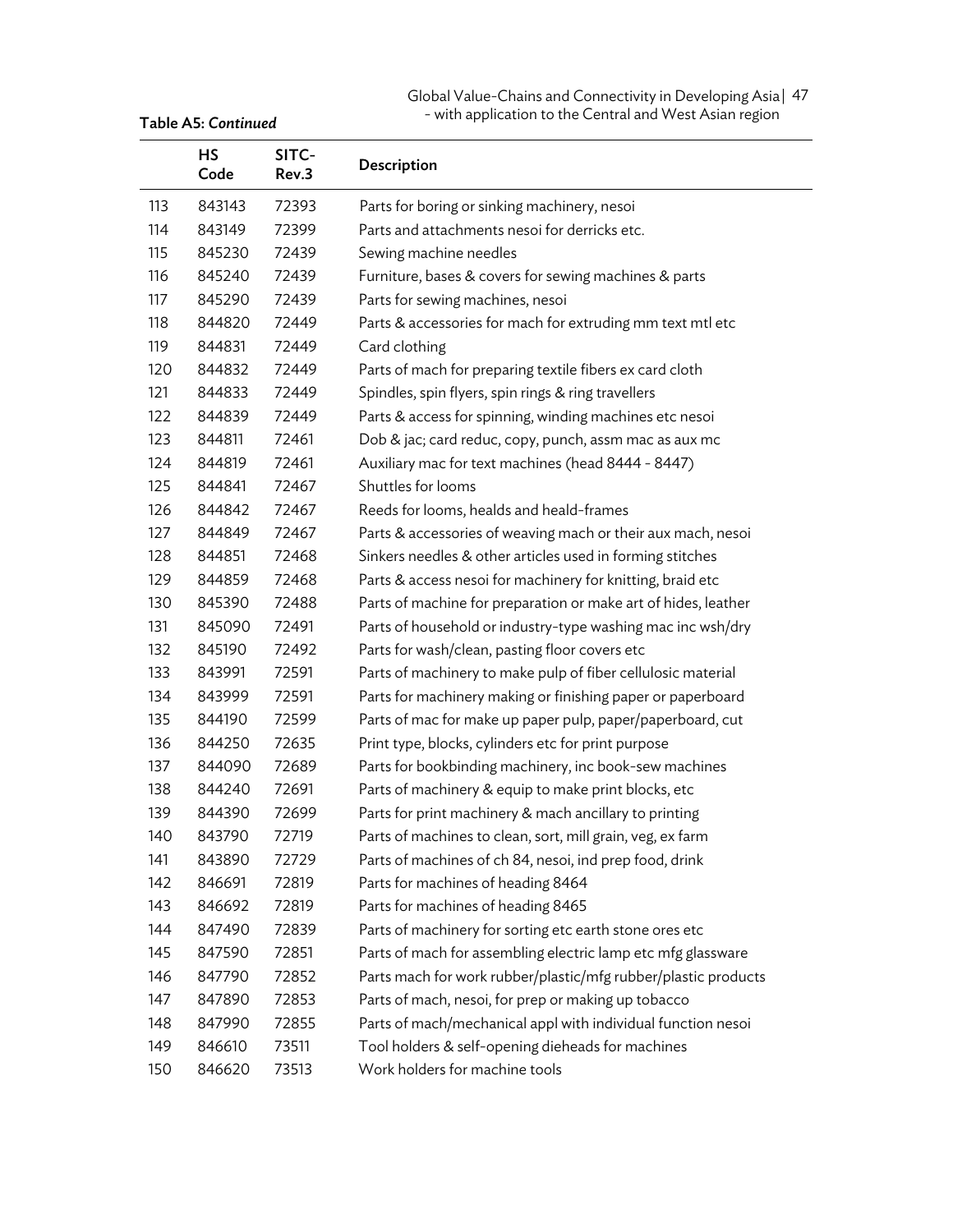48 | Working Paper Series on Regional Economic Integration No. 142

|     | <b>HS</b><br>Code | SITC-<br>Rev.3 | Description                                                  |
|-----|-------------------|----------------|--------------------------------------------------------------|
| 151 | 846630            | 73515          | Dividing heads & other spec attachments for machine tools    |
| 152 | 846693            | 73591          | Parts and accessories for use with machine tools nesoi       |
| 153 | 846694            | 73595          | Parts for machines of heading 8462 or 8463                   |
| 154 | 845490            | 73719          | Parts for converters ladles etc used in metal foundry        |
| 155 | 845530            | 73729          | Rolls for metal-rolling mills                                |
| 156 | 845590            | 73729          | Parts for metal rolling mills exc rolls for rolling mills    |
| 157 | 851590            | 73739          | Parts elect laser ultrasonic, etc, hot spray metal mach      |
| 158 | 846890            | 73749          | Machinery & appr parts for soldering brazing welding, nesoi  |
| 159 | 841690            | 74128          | Parts of furnace burners                                     |
| 160 | 851490            | 74135          | Parts for ind, lab furnaces, ovens or heating equip          |
| 161 | 841790            | 74139          | Parts of ind or lab furn & oven, incinerators, nonelectric   |
| 162 | 841891            | 74149          | Furniture for refrigeration or freezing equipment            |
| 163 | 841899            | 74149          | Refrigerator freezer and heat pump parts nesoi               |
| 164 | 841520            | 74155          | Automotive air conditioners                                  |
| 165 | 841590            | 74159          | Parts, nesoi, of air conditioning machines                   |
| 166 | 840590            | 74172          | Parts, prod gas, wtr gas, acetylene gas, wtr pro gas gen     |
| 167 | 841990            | 74190          | Parts for machinery plant or lab equipment etc               |
| 168 | 841330            | 74220          | Fuel, lub/cooling med pumps for internal comb piston engines |
| 169 | 841391            | 74291          | Parts of pumps for liquids                                   |
| 170 | 841392            | 74295          | Parts of liquid elevators                                    |
| 171 | 842123            | 74363          | Oil or fuel filters for internal combustion engine           |
| 172 | 842131            | 74364          | Intake air filters for internal combustion engines           |
| 173 | 841490            | 74380          | Air/gas pump, compressor and fan etc parts, nesoi            |
| 174 | 842191            | 74391          | Parts of centrifuges, including centrifugal dryers           |
| 175 | 842199            | 74395          | Filter/purify machine & apparatus parts                      |
| 176 | 870990            | 74419          | Parts for works trucks w/o lift equip                        |
| 177 | 842542            | 74443          | Jacks and hoists, hydraulic, exc built-in jack systems       |
| 178 | 843110            | 74491          | Parts for pulley tackle, hoist ex skip, winches, etc         |
| 179 | 843120            | 74492          | Parts of fork lift trucks & works trucks with lift or hndl   |
| 180 | 843131            | 74493          | Parts of elevators, exc cont action, sk hoist, escal         |
| 181 | 843139            | 74494          | Parts for lifting, handling, loading/unloading mach nesoi    |
| 182 | 846791            | 74519          | Parts of chain saws                                          |
| 183 | 846792            | 74519          | Parts of pneumatic tools for working in the hand             |
| 184 | 846799            | 74519          | Parts for hand tools self-con nonelectric motor nesoi        |
| 185 | 842290            | 74529          | Parts for machines for dishwashing, packing, etc             |
| 186 | 842390            | 74539          | Weighing machine weights & parts of weighing machine         |
| 187 | 842490            | 74568          | Parts for mechanical appliance project liquid etc            |
| 188 | 842091            | 74593          | Cylinders for rolling mach, exc of metals or glass           |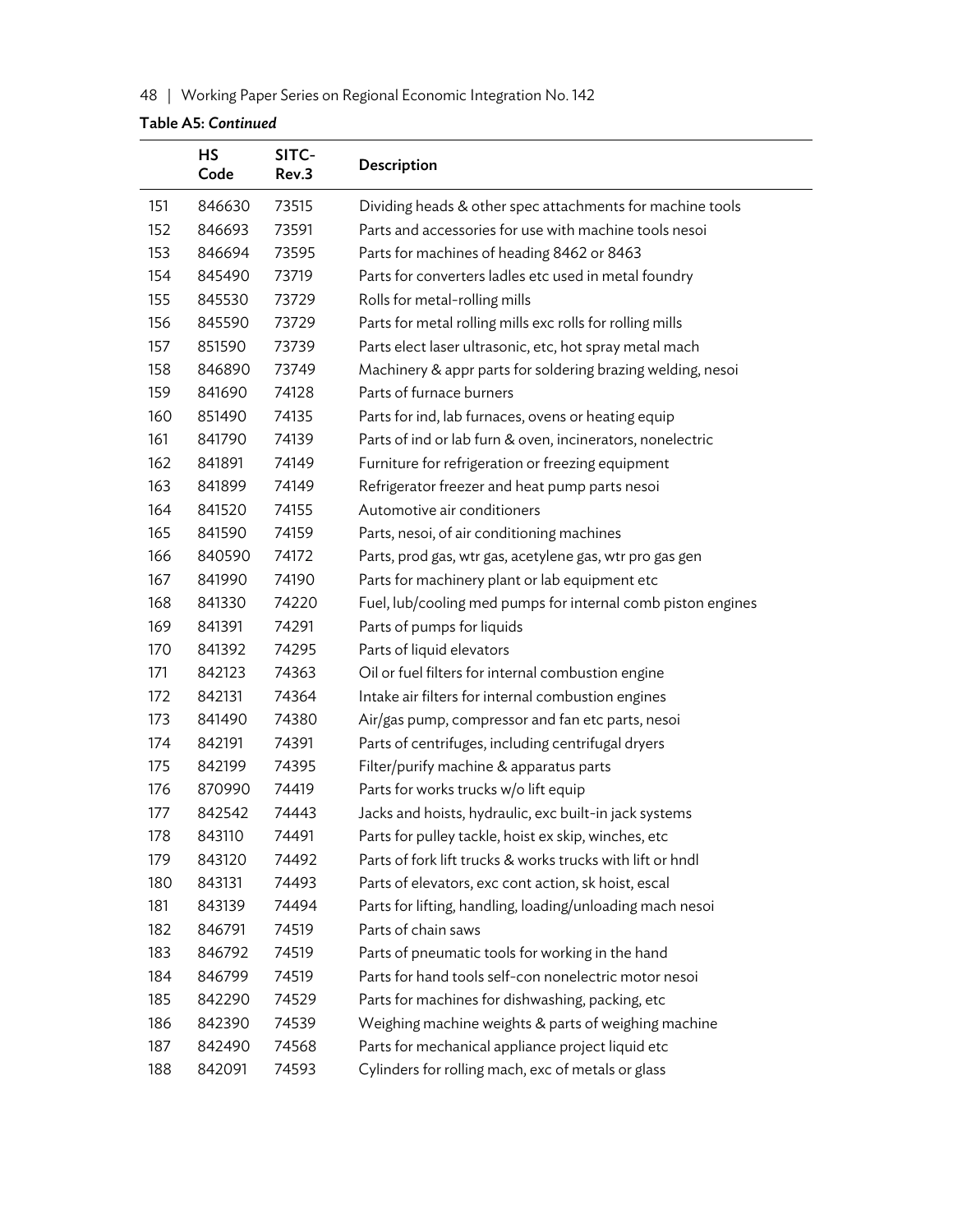#### Global Value-Chains and Connectivity in Developing Asia | 49 - with application to the Central and West Asian region

|     | <b>HS</b><br>Code | SITC-<br>Rev.3 | Description                                                   |
|-----|-------------------|----------------|---------------------------------------------------------------|
| 189 | 842099            | 74593          | Parts, nesoi, for rolling mach, exc of metals or glass        |
| 190 | 847690            | 74597          | Parts of automatic vending machines                           |
| 191 | 848210            | 74610          | <b>Ball bearings</b>                                          |
| 192 | 848220            | 74620          | Tapered roll bearings, incl cone & roller assemblies          |
| 193 | 848230            | 74630          | Spherical roller bearings                                     |
| 194 | 848240            | 74640          | Needle roller bearings                                        |
| 195 | 848250            | 74650          | Cylindrical roller bearing nesoi                              |
| 196 | 848280            | 74680          | Other ball or roll bearing, inc combined ball/roll bearings   |
| 197 | 848291            | 74691          | Balls, needles and rollers for bearings                       |
| 198 | 848299            | 74699          | Parts of bearings, nesoi                                      |
| 199 | 848110            | 74710          | Pressure-reducing valves                                      |
| 200 | 848120            | 74720          | Valves f oleohydraulic or pneumatic transmissions             |
| 201 | 848130            | 74730          | Check valves                                                  |
| 202 | 848140            | 74740          | Safety or relief valves                                       |
| 203 | 848180            | 74780          | Taps cocks etc f pipe vat inc thermo control nesoi            |
| 204 | 848190            | 74790          | Parts of taps etc f pipe vat inc press & thermo control       |
| 205 | 848310            | 74810          | Transmission shafts (inc cam-&crank-shaft), etc.              |
| 206 | 848320            | 74821          | Housed bearings, incorp ball or roller bearings               |
| 207 | 848330            | 74822          | Bearing housings; plain shaft bearings                        |
| 208 | 731519            | 74839          | Parts of articulated link chain of iron or steel              |
| 209 | 848340            | 74840          | Gears; ball or roller screws; gear boxes, etc                 |
| 210 | 848350            | 74850          | Flywheels and pulleys, including pulley blocks                |
| 211 | 848360            | 74860          | Clutches & shaft couplings (incl universal joints)            |
| 212 | 848390            | 74890          | Toothed wheels, chain sprockets & other trans elem; parts     |
| 213 | 848410            | 74920          | Gaskets, metal layers, or other material, mechanical seals    |
| 214 | 848490            | 74920          | Sets or assortments of gaskets and similar joints             |
| 215 | 848510            | 74991          | Ships' or boats' propellers and blades therefor               |
| 216 | 848420            | 74999          | Mechanical seals                                              |
| 217 | 848590            | 74999          | Machine parts with no electric features nesoi                 |
| 218 | 847149            | 75230          | Digital adp mac & units, entered as systems, nesoi            |
| 219 | 847150            | 75230          | Digital processing units, n.e.s.o.i.                          |
| 220 | 847160            | 75260          | Adp input or output units, storage or not, nesoi              |
| 221 | 847170            | 75270          | Automatic data processing storage units, n.e.s.o.i            |
| 222 | 847180            | 75290          | Automatic data processing units, n.e.s.o.i.                   |
| 223 | 847190            | 75290          | Adp machines & units thereof; mag/opt rder, trnscrb, proc dat |
| 224 | 900990            | 75910          | Parts and accessories of photocopying apparatus               |
| 225 | 847350            | 75990          | Parts suitable for use with mac of 2/more head 8469-8472      |
| 226 | 847310            | 75991          | Typewriter & word processing machines, parts & accessories    |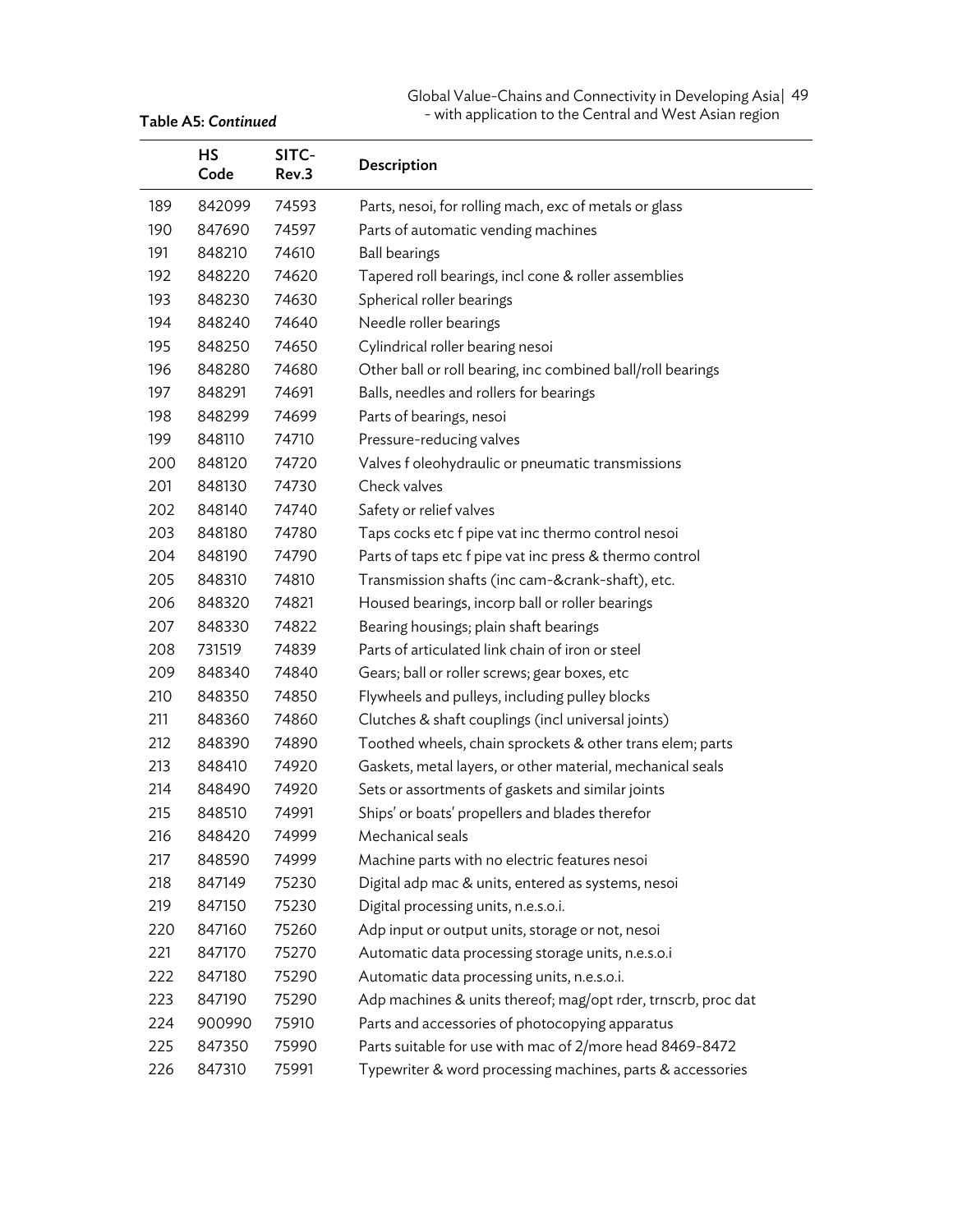50 | Working Paper Series on Regional Economic Integration No. 142

|     | HS<br>Code | SITC-<br>Rev.3 | Description                                                       |
|-----|------------|----------------|-------------------------------------------------------------------|
| 227 | 847340     | 75993          | Parts and accessories of office machines, nesoi                   |
| 228 | 847321     | 75995          | Parts of electronic calculating machines                          |
| 229 | 847329     | 75995          | Parts for machines, nesoi, incorporating calculating device       |
| 230 | 847330     | 75997          | Parts & accessories for adp machines & units                      |
| 231 | 852721     | 76211          | Radiobroadcast receivers for motor vehicles w rcos                |
| 232 | 852729     | 76212          | Radiobroadcast receivers for motor vehicles nesoi                 |
| 233 | 852731     | 76281          | Radiobroadcast receivers, nesoi, with sound recorder              |
| 234 | 852732     | 76282          | Radiobroadcast receivers, nesoi, with clock wo p & r              |
| 235 | 852739     | 76289          | Radiobroadcast receivers nesoi                                    |
| 236 | 852520     | 76432          | Transmission apparatus incorporating reception apparatus          |
| 237 | 852790     | 76481          | Reception apparatus for radio-telephone/telegraph etc nesoi       |
| 238 | 851790     | 76491          | Parts electrical apparatus for line telephony or telegraphy etc.  |
| 239 | 851890     | 76492          | Parts micro-head-ear-phone, elect sound ampl sets etc             |
| 240 | 852910     | 76493          | Antennas and antenna reflectors and parts                         |
| 241 | 852990     | 76493          | Parts, ext antenna, for transmission, radar, radio, TV, etc nesoi |
| 242 | 852210     | 76499          | Pickup cartridges for sound recorders                             |
| 243 | 852290     | 76499          | Parts & access f sound/video reproducing, record appr             |
| 244 | 850421     | 77111          | Liq Dielect transformer power handling cap not over 650kva        |
| 245 | 850422     | 77111          | Liq Dielect transformer power hnd cap >650 not over 10t Kva       |
| 246 | 850423     | 77111          | Liq Dielect transformer power handling capacity > 10t Kva         |
| 247 | 850432     | 77119          | Transformers, nesoi, > 1 kva but = < 16 kva                       |
| 248 | 850433     | 77119          | Transformers nesoi, power handling cap > 16 not over 500 kva      |
| 249 | 850434     | 77119          | Transformers, nesoi, > 500 kva                                    |
| 250 | 850450     | 77125          | Electrical inductors nesoi                                        |
| 251 | 850490     | 77129          | Parts for elect transformers static converters indct              |
| 252 | 853400     | 77220          | Printed circuits                                                  |
| 253 | 853310     | 77231          | Fixed carbon resistors, composition or film type                  |
| 254 | 853321     | 77232          | Fixed resistors, nesoi, power handling capacity not over 20 w     |
| 255 | 853329     | 77232          | Fixed resistors nesoi > 20 w power handling capacity              |
| 256 | 853331     | 77233          | Wirewound variable resistors, < 20 w                              |
| 257 | 853339     | 77233          | Wirewound variable resistors inc rheostats etc nesoi              |
| 258 | 853340     | 77235          | Variable resistors inc rheostat & potentiometers nesoi            |
| 259 | 853390     | 77238          | Parts for resistors, rheostats, potentiometers                    |
| 260 | 853510     | 77241          | Fuses for electrical apparatus, voltage > 1000 v                  |
| 261 | 853521     | 77242          | Automatic circuit breakers > 1000 v but < 72.5 kv                 |
| 262 | 853529     | 77243          | Auto circuit breaker voltage 72.5 kv or more                      |
| 263 | 853530     | 77244          | Isolating switch & make-&-break switch volt > 1000v               |
| 264 | 853540     | 77245          | Lightning arresters, voltage limiters, surge suppressors          |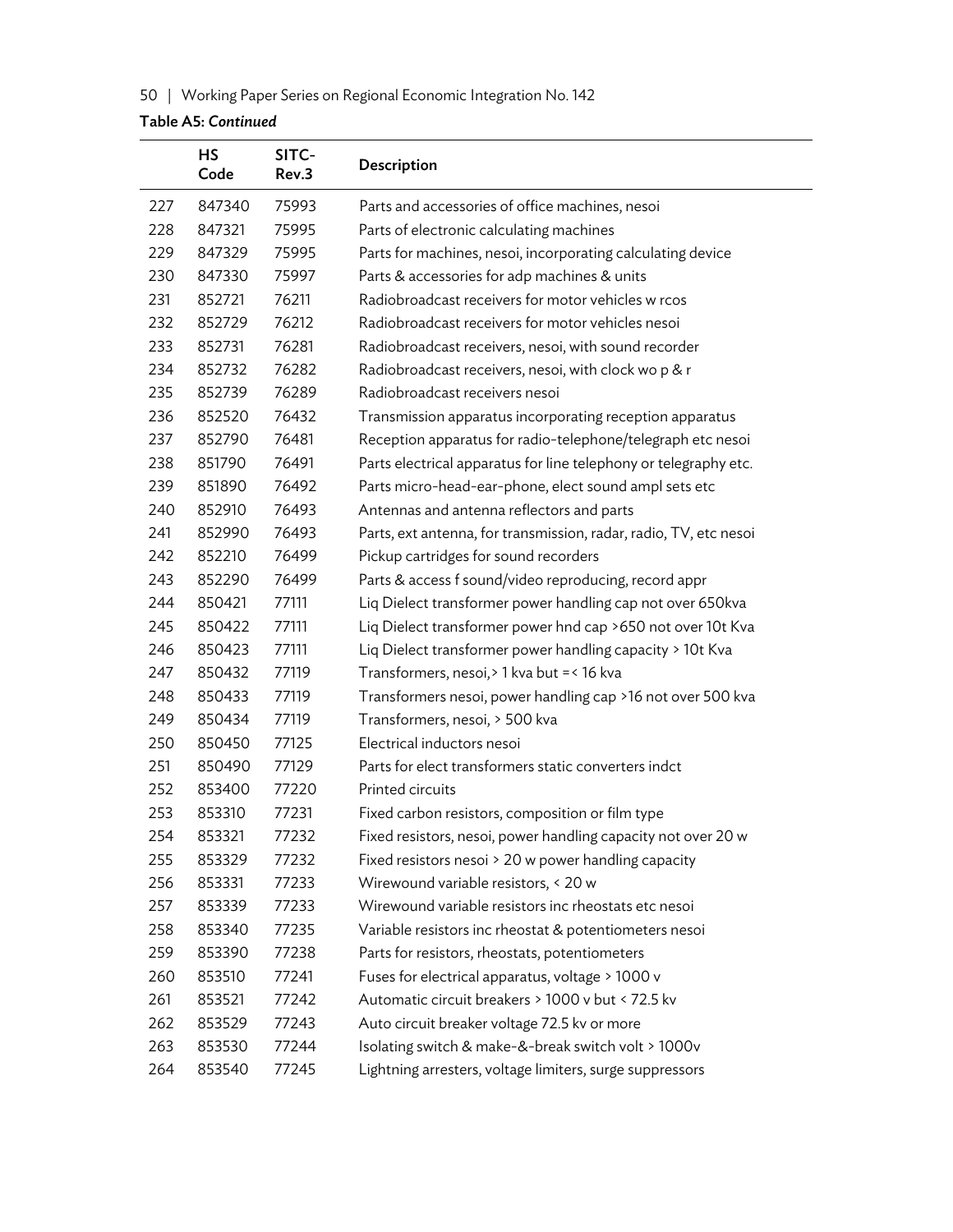| Global Value-Chains and Connectivity in Developing Asia   51 |  |
|--------------------------------------------------------------|--|
| - with application to the Central and West Asian region      |  |

|     | HS<br>Code | SITC-<br>Rev.3 | Description                                                     |
|-----|------------|----------------|-----------------------------------------------------------------|
| 265 | 853590     | 77249          | Elect appr f prtct to electrical circuit >1000 v nesoi          |
| 266 | 853610     | 77251          | Fuses for voltage not exceeding 1000 v                          |
| 267 | 853620     | 77252          | Auto circuit breakers voltage not exceeding 1000 v              |
| 268 | 853630     | 77253          | Other apparatus for protecting elc crts = < 1000 v              |
| 269 | 853641     | 77254          | Relays for a voltage not exceeding 60 v                         |
| 270 | 853649     | 77254          | Relays For Voltage Over 60v More But Nt Over 1000v              |
| 271 | 853650     | 77255          | Electric switches for voltage not over 1000 v, nesoi            |
| 272 | 853661     | 77257          | Lamp-holders for voltage not over 1000v                         |
| 273 | 853669     | 77258          | Elect plugs & sockets f voltage not over 1000 v                 |
| 274 | 853690     | 77259          | Elect appr f prtct to elect circt not over 1000 v nesoi         |
| 275 | 853710     | 77261          | Controls etc w elect appr for elect control not over 1000 v     |
| 276 | 853720     | 77262          | Controls etc w elect appr for elect control over 1000 v         |
| 277 | 853810     | 77281          | Boards, panels, consoles etc of 8537 less apts                  |
| 278 | 853890     | 77282          | Part of elect appr for electrical circuit; f elct control nesoi |
| 279 | 854411     | 77311          | Insulated winding wire of copper                                |
| 280 | 854419     | 77311          | Insulated winding wire, nesoi                                   |
| 281 | 854420     | 77312          | Insulated coaxial cable & other coaxial elect condct            |
| 282 | 854430     | 77313          | Insulated wiring sets for vehicles ships aircraft               |
| 283 | 854441     | 77314          | Insulated electric conductors = < 80 v with cntrs               |
| 284 | 854449     | 77314          | Insulated electric conductors = < 80 v nesoi                    |
| 285 | 854451     | 77315          | Electrical Conductors > 80 But =< 1000v W Connectors            |
| 286 | 854459     | 77315          | Elec Cond Ov 80v Nov 1000v Not Fitted W Connector               |
| 287 | 854460     | 77317          | Electric conductors for voltage exceeding 1000 v                |
| 288 | 854470     | 77318          | Insulated optical fiber cables with indvuly sh fbr              |
| 289 | 854610     | 77322          | Electrical insulators of glass                                  |
| 290 | 854620     | 77323          | Electrical insulators of ceramics                               |
| 291 | 854690     | 77324          | Electrical insulators, nesoi                                    |
| 292 | 854710     | 77326          | Insulating fittings of ceramics for electrical mch              |
| 293 | 854720     | 77328          | Insulating fittings for machines made of plastic                |
| 294 | 854790     | 77329          | Insulating fittings ex ceram/plas; elec cond tb/jnt,bmtl etc    |
| 295 | 902230     | 77423          | X-ray tubes                                                     |
| 296 | 902290     | 77429          | X-ray/hi tnsn genr cntr pnl & dsk exm/trtmnt tb pt              |
| 297 | 851090     | 77549          | Parts of electric shavers and hair clippers                     |
| 298 | 850990     | 77579          | Parts electromech domestic appl slf-cont elect motors           |
| 299 | 851690     | 77589          | Parts of heaters, hairdressing appr, flt iron, stove etc        |
| 300 | 854011     | 77611          | Cathode-ray TV picture tubes, color inc monitor                 |
| 301 | 854012     | 77612          | Cathode-ray TV picture tubes, black and white etc               |
| 302 | 854020     | 77621          | TV camera tubes; image converter & intnsfr; phtocthd tb         |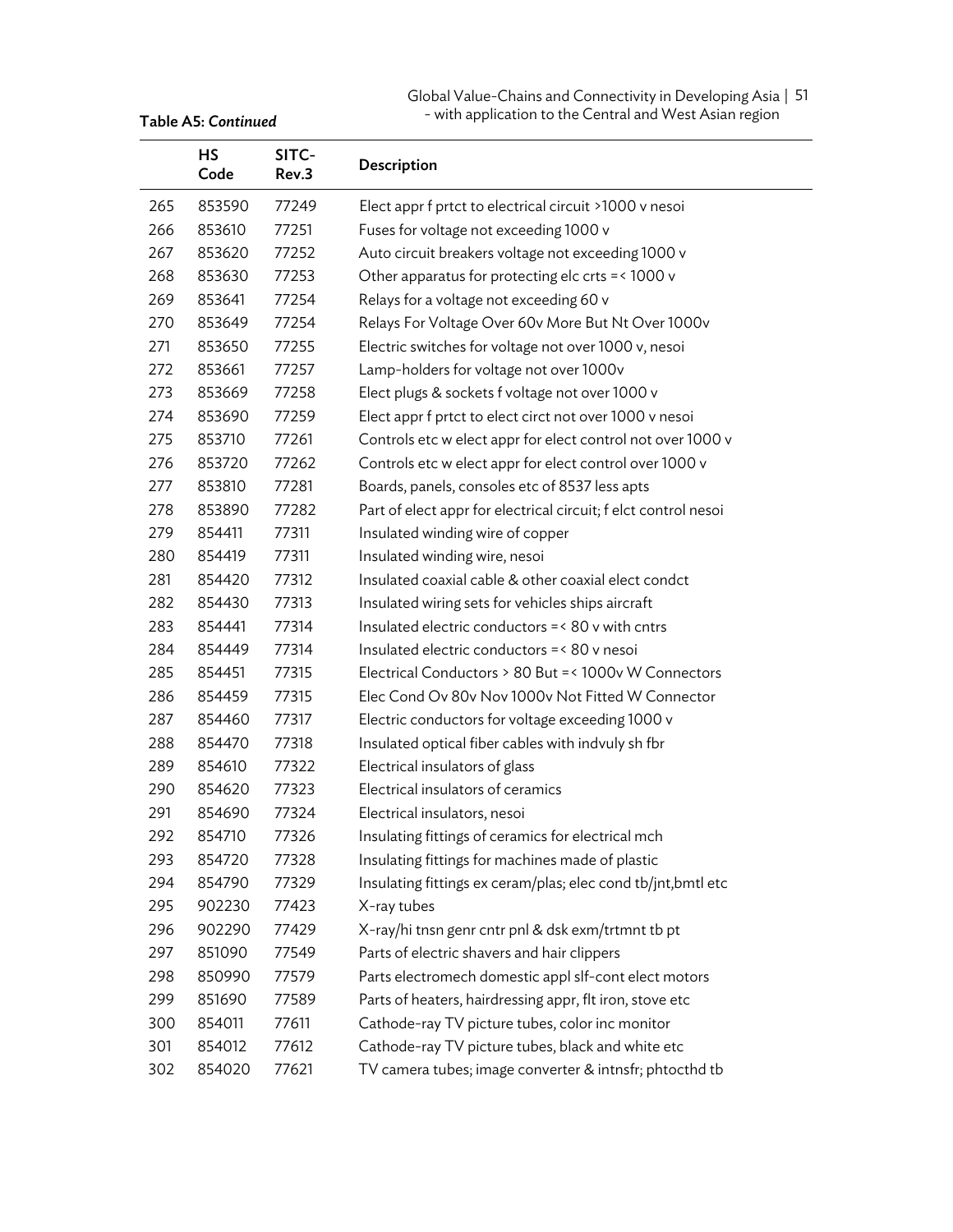## 52 | Working Paper Series on Regional Economic Integration No. 142

|     | HS<br>Code | SITC-<br>Rev.3 | Description                                                   |
|-----|------------|----------------|---------------------------------------------------------------|
| 303 | 854040     | 77623          | Data/graphic display tubes, color, w/ pitch < 0.4 m           |
| 304 | 854050     | 77623          | Data/graphic display tubes, monochrome                        |
| 305 | 854060     | 77623          | Cathode-ray tubes, nesoi                                      |
| 306 | 854071     | 77625          | Magnetron microwave tubes                                     |
| 307 | 854072     | 77625          | Klystron microwave tubes                                      |
| 308 | 854079     | 77625          | Microwave tubes, nesoi                                        |
| 309 | 854081     | 77627          | Receiver or amplifier tubes                                   |
| 310 | 854089     | 77627          | Thermionic and other cathode tubes nesoi                      |
| 311 | 854091     | 77629          | Parts of cathode-bay tubes                                    |
| 312 | 854099     | 77629          | Parts of cathode tubes, nesoi                                 |
| 313 | 854110     | 77631          | Diodes ex photosensitive or light-emitting diodes             |
| 314 | 854121     | 77632          | Transistors ex photosensitive, dissipation rate < 1 w         |
| 315 | 854129     | 77633          | Transistors, other than photosensitive, nesoi                 |
| 316 | 854130     | 77635          | Thyristors, diac & triac, ex photosensitive device            |
| 317 | 854140     | 77637          | Photosensitive semiconductor device inc photovoltaic cell etc |
| 318 | 854150     | 77639          | Semiconductor device ex photosensitive/photovoltaic cl        |
| 319 | 854212     | 77641          | Cards incorp. Elec. Integrated circuit (smart cards)          |
| 320 | 854213     | 77641          | Metal oxide semiconductors (mos), mono digital inte           |
| 321 | 854214     | 77641          | Monolithic digital integrated circuits, bipolar technology    |
| 322 | 854219     | 77641          | Monolithic integrated circuits, digital, nesoi                |
| 323 | 854230     | 77643          | Electronic monolithic integrated circuit, n.e.s.o.            |
| 324 | 854240     | 77645          | Electronic hybrid integrated circuits                         |
| 325 | 854250     | 77649          | Electronic microassemblies                                    |
| 326 | 854160     | 77681          | Mounted piezoelectric crystals                                |
| 327 | 854190     | 77688          | Parts for diodes, transistors & similar semiconductors        |
| 328 | 854290     | 77689          | Electronic integrated circuits and mcrssmbls parts            |
| 329 | 850710     | 77812          | Lead-acid batteries of a kind used for stg engines            |
| 330 | 850720     | 77812          | Lead-acid storage batteries nesoi                             |
| 331 | 850730     | 77812          | Nickel-cadmium storage batteries                              |
| 332 | 850740     | 77812          | Nickel-iron storage batteries                                 |
| 333 | 850780     | 77812          | Storage batteries nesoi                                       |
| 334 | 850690     | 77817          | Primary battery and cell parts                                |
| 335 | 850790     | 77819          | Parts elect storage batteries inc separators thereof          |
| 336 | 853929     | 77821          | Filament lamps ex ultraviolet/infrared lamps nesoi            |
| 337 | 853921     | 77821          | Tungsten halogen electric filament lamps                      |
| 338 | 853922     | 77821          | Filament lamp power nov 200 w & voltage over 100 v            |
| 339 | 853931     | 77822          | Discharge lamps, (ex ultraviolet), fluorescent                |
| 340 | 853932     | 77822          | Mercury or sodium vapor lamps; metal halide lamps             |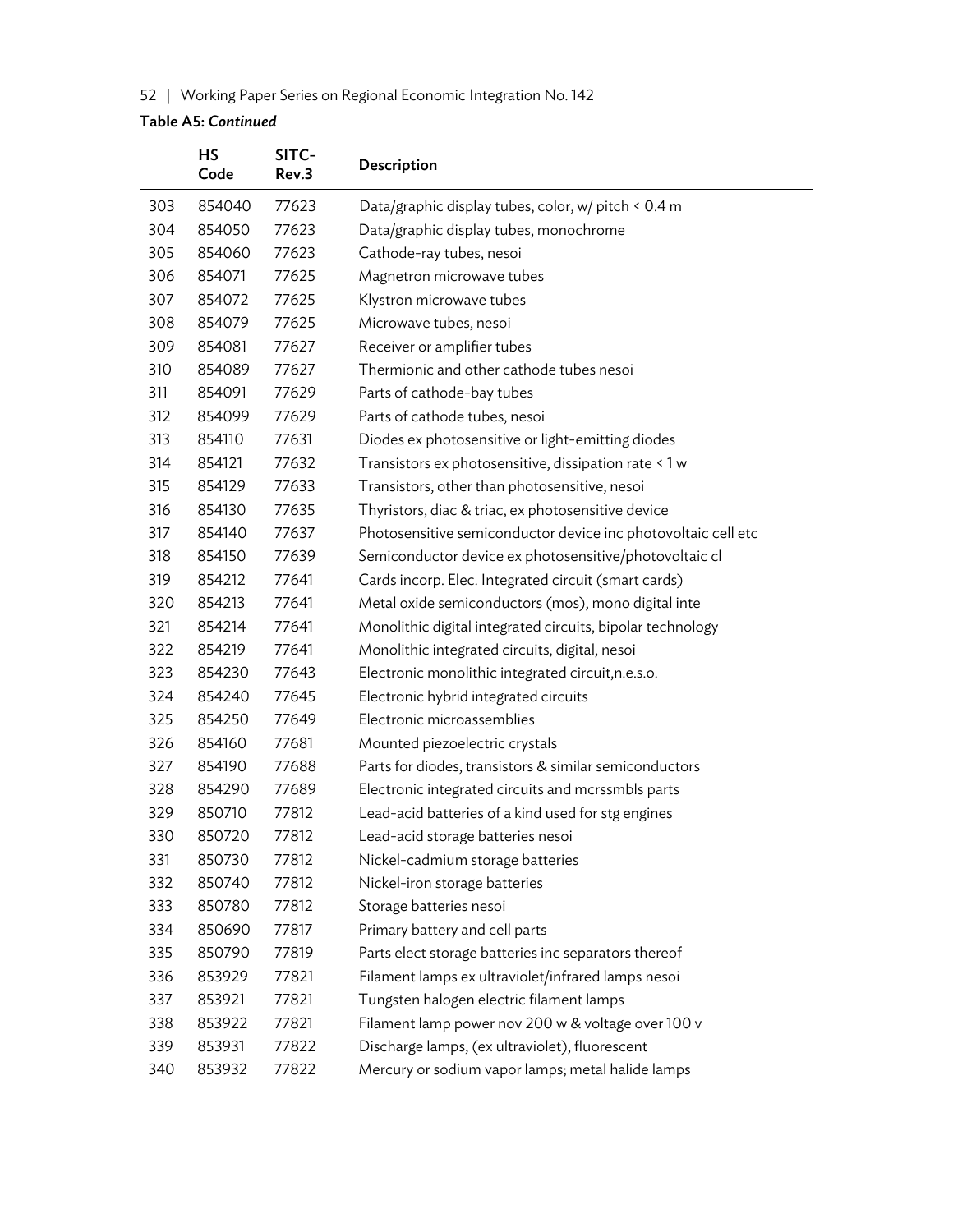| Global Value-Chains and Connectivity in Developing Asia   53 |  |
|--------------------------------------------------------------|--|
| - with application to the Central and West Asian region      |  |

|     | <b>HS</b><br>Code | SITC-<br>Rev.3 | Description                                                    |
|-----|-------------------|----------------|----------------------------------------------------------------|
| 341 | 853939            | 77822          | Discharge lamps ex ultraviolet, fluorescent ht cathode lamp    |
| 342 | 853910            | 77823          | Sealed beam electric lamp units                                |
| 343 | 853941            | 77824          | Arc lamps                                                      |
| 344 | 853949            | 77824          | Ultraviolet or infrared lamps                                  |
| 345 | 853990            | 77829          | Parts for elect filament, discharge or arc lamps               |
| 346 | 851110            | 77831          | Internal combustion engine spark plugs                         |
| 347 | 851120            | 77831          | Internal combustion engine magnetos, magneto-dynam             |
| 348 | 851130            | 77831          | Distributors; ignition coils                                   |
| 349 | 851140            | 77831          | Internal combustion engine starter motors                      |
| 350 | 851150            | 77831          | Internal combustion engine generators, nesoi                   |
| 351 | 851180            | 77831          | Elect ignition/start eq f spark/comp engine; generators nesoi  |
| 352 | 851190            | 77833          | Parts elect ignition/start equip; generators & cut-outs        |
| 353 | 851210            | 77834          | Lighting or visual signaling equipment for bicycle             |
| 354 | 851220            | 77834          | Elect lighting/visual signaling eq ex for bicycles             |
| 355 | 851230            | 77834          | Electrical sound signaling equipment for motor vehicle         |
| 356 | 851240            | 77834          | Windshield wiper defroster & demister for cycle/motor vehicle  |
| 357 | 851290            | 77835          | Part elect lighting/signlng eq windshield wiper, defroster etc |
| 358 | 850890            | 77848          | Electromechanical hand tool parts                              |
| 359 | 853210            | 77861          | Fixed capacitors, 50-60 hz, power, capacity =>.5 kvar          |
| 360 | 853221            | 77862          | Tantalum electrolytic fixed capacitors                         |
| 361 | 853222            | 77863          | Aluminum electrolytic fixed capacitors                         |
| 362 | 853223            | 77864          | Ceramic dielectric, single layer fixed capacitors              |
| 363 | 853224            | 77865          | Ceramic dielectric, multilayer fixed capacitors                |
| 364 | 853225            | 77866          | Dielectric fixed capacitors of paper or plastics               |
| 365 | 853229            | 77867          | Fixed capacitors, nesoi                                        |
| 366 | 853230            | 77868          | Variable or adjustable (pre-set) capacitors                    |
| 367 | 853290            | 77869          | Parts for electrical capacitors                                |
| 368 | 854311            | 77871          | Particle accelerators, ion implanters for semiconductors       |
| 369 | 854319            | 77871          | Particle accelerators, nesoi                                   |
| 370 | 854390            | 77879          | Parts electrical mach & appr w individual functions, nesoi     |
| 371 | 850511            | 77881          | Permanent magnets made of metal                                |
| 372 | 850519            | 77881          | Permanent magnets made of materials o/t metal                  |
| 373 | 850520            | 77881          | Electromagnetic couplings, clutches and brakes                 |
| 374 | 850530            | 77881          | Electromagnetic lifting heads                                  |
| 375 | 850590            | 77881          | Electromagnets, clamps, similar holding devices & parts        |
| 376 | 853010            | 77882          | Electrical signaling or traffic control equipment, rail        |
| 377 | 853080            | 77882          | Electrical signaling or traffic control equipment, nesoi       |
| 378 | 853090            | 77883          | Parts for elc signaling, traffic, safety equipment             |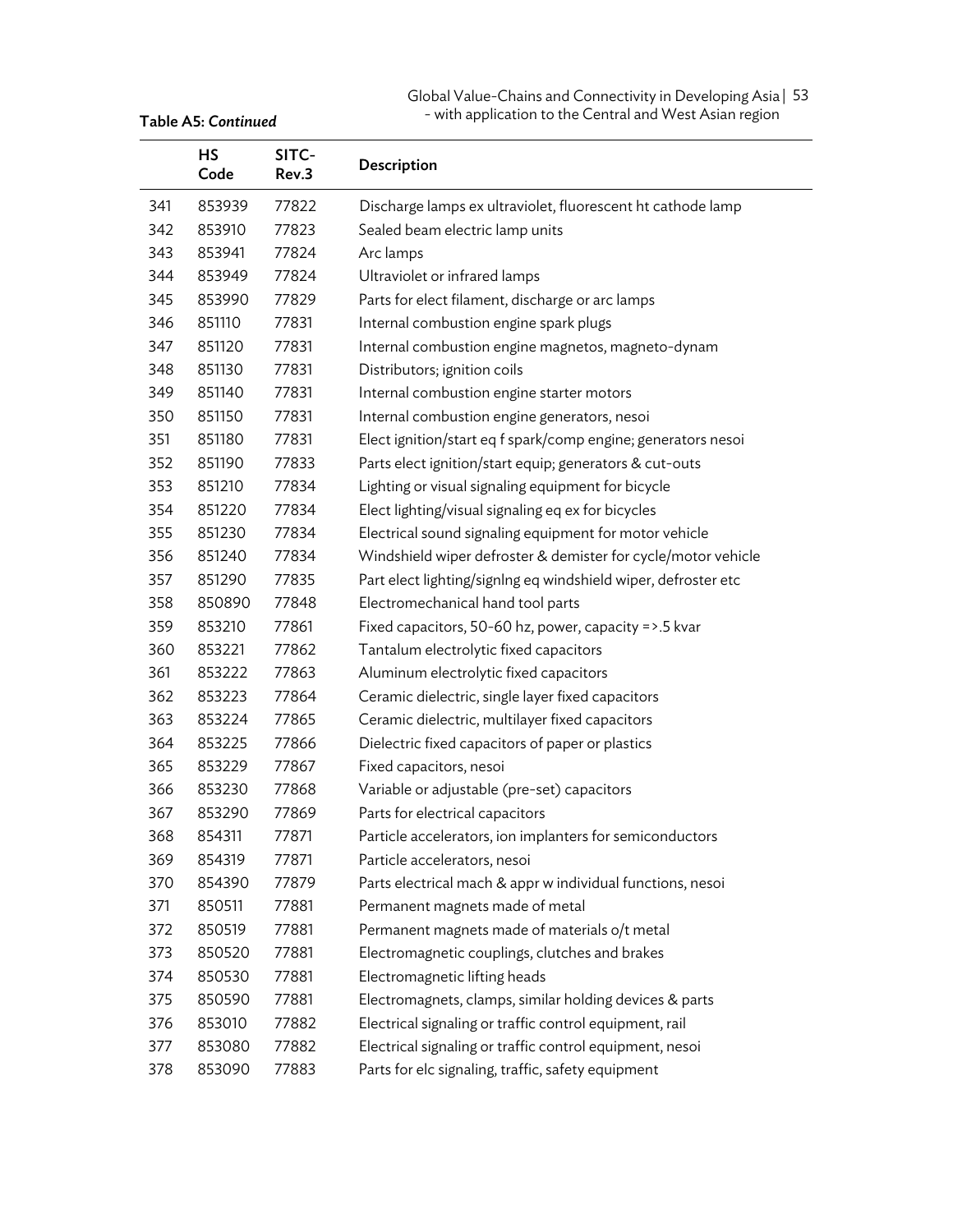## 54 | Working Paper Series on Regional Economic Integration No. 142

|     | HS<br>Code | SITC-<br>Rev.3 | Description                                                     |
|-----|------------|----------------|-----------------------------------------------------------------|
| 379 | 853190     | 77885          | Parts of electric sound or visual signaling parts               |
| 380 | 854511     | 77886          | Carbon electrodes of a kind used for furnaces                   |
| 381 | 854519     | 77886          | Carbon electrodes nesoi                                         |
| 382 | 854520     | 77886          | Electrical carbon or graphite brushes                           |
| 383 | 854590     | 77886          | Electrical carbon or graphite articles, nesoi                   |
| 384 | 854890     | 77889          | Electrical parts of machinery nesoi in chapter 85               |
| 385 | 870600     | 78410          | Chas w eng for trac, motor vehicle f pass/gd & special purpose  |
| 386 | 870710     | 78421          | Bodies of motor car/vehicles for transporting persons           |
| 387 | 870790     | 78425          | Bodies of road tractors and motor veh (pub tran, etc)           |
| 388 | 870810     | 78431          | Bumpers and parts, for motor vehicles                           |
| 389 | 870821     | 78432          | Safety seat belts for motor vehicles                            |
| 390 | 870829     | 78432          | Parts & access of bodies of motor vehicles, nesoi               |
| 391 | 870831     | 78433          | Mounted brake linings for motor vehicles                        |
| 392 | 870839     | 78433          | Brakes and servo-brakes & parts for motor vehicles              |
| 393 | 870840     | 78434          | Gear boxes for motor vehicles                                   |
| 394 | 870850     | 78435          | Drive axles with differential for motor vehicles                |
| 395 | 870860     | 78436          | Non-driving axles & parts thereof for motor vehicles            |
| 396 | 870870     | 78439          | Road wheels & parts & accessories for motor vehicles            |
| 397 | 870880     | 78439          | Suspension shock absorbers for motor vehicles                   |
| 398 | 870891     | 78439          | Radiators for motor vehicles                                    |
| 399 | 870892     | 78439          | Mufflers and exhaust pipes for motor vehicles                   |
| 400 | 870893     | 78439          | Clutches and parts thereof for motor vehicles                   |
| 401 | 870894     | 78439          | Steering wheels, columns & boxes f motor vehicles               |
| 402 | 870899     | 78439          | Parts and accessories of motor vehicles, nesoi                  |
| 403 | 871411     | 78535          | Saddles and seats of motorcycles                                |
| 404 | 871419     | 78535          | Parts of motorcycles, nesoi                                     |
| 405 | 871420     | 78536          | Parts & accessories of carriages for disables persons           |
| 406 | 871491     | 78537          | Frames and forks, and parts for bicycles etc.                   |
| 407 | 871492     | 78537          | Wheel rims and spokes for bicycles etc.                         |
| 408 | 871493     | 78537          | Hubs, other than coaster braking hubs, hub brakes, spk, wheels  |
| 409 | 871494     | 78537          | Brakes, incl coaster braking hubs, hub brakes, parts, nes       |
| 410 | 871495     | 78537          | Saddles for bicycles etc.                                       |
| 411 | 871496     | 78537          | Pedals and crank-gear, parts of bicycles etc.                   |
| 412 | 871499     | 78537          | Parts and accessories nesoi of bicycles etc.                    |
| 413 | 871690     | 78689          | Parts trailers, semi-trailer & other vehicle not mech propelled |
| 414 | 860711     | 79199          | Truck assemblies for self-propelled railway vehicles            |
| 415 | 860712     | 79199          | Truck assemblies, railway, nesoi                                |
| 416 | 860719     | 79199          | Truck axles and wheels & parts, etc for rail vehicles           |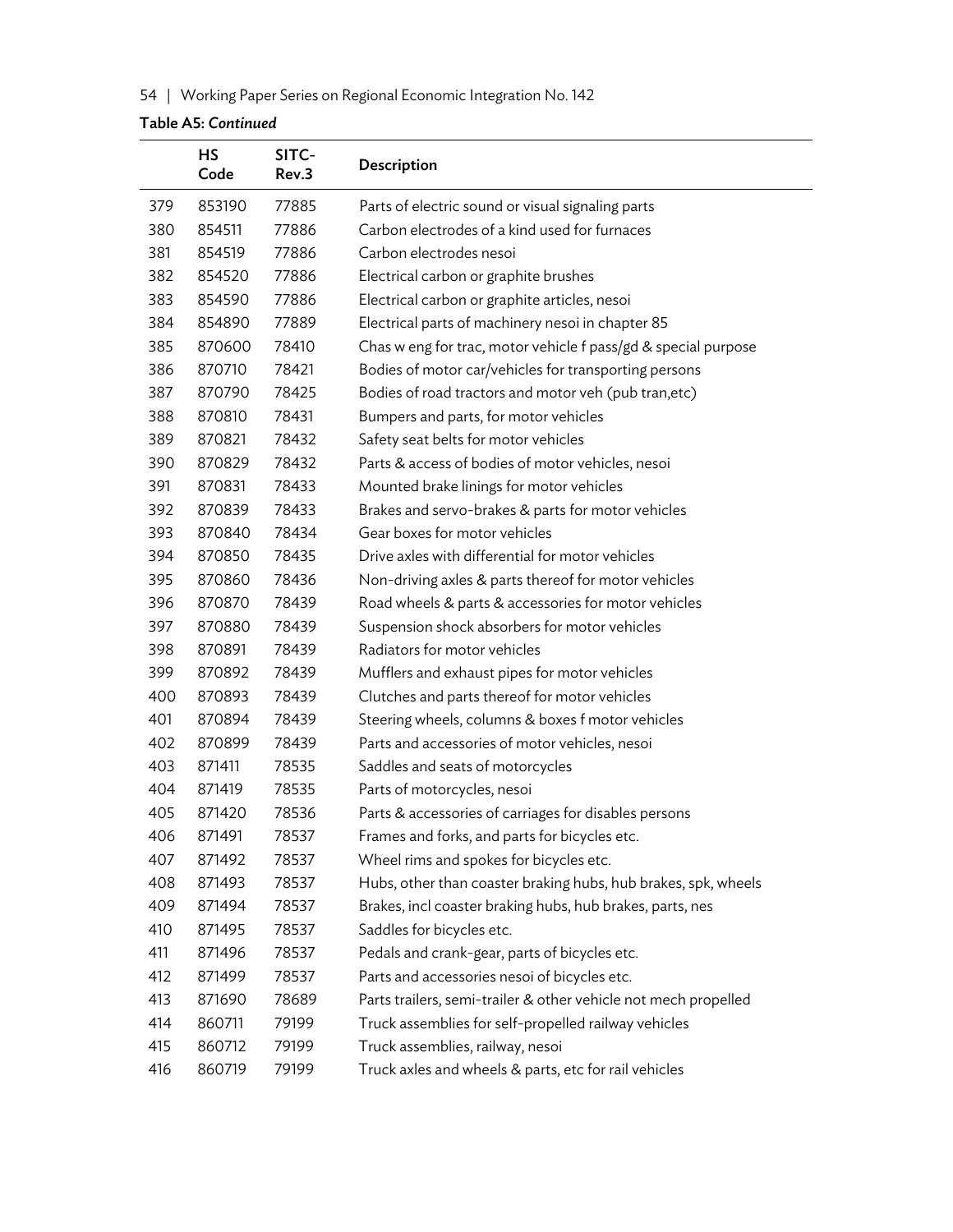#### Global Value-Chains and Connectivity in Developing Asia | 55 - with application to the Central and West Asian region

|     | <b>HS</b><br>Code | SITC-<br>Rev.3 | Description                                                    |
|-----|-------------------|----------------|----------------------------------------------------------------|
| 417 | 860721            | 79199          | Airbrakes and parts thereof                                    |
| 418 | 860729            | 79199          | Brakes, except airbrakes, and parts thereof                    |
| 419 | 860730            | 79199          | Hooks & other coupling devices buffers & parts thereof         |
| 420 | 860791            | 79199          | Parts, nesoi, of locomotives                                   |
| 421 | 860799            | 79199          | Parts of railway/tramway exc locomotives/rolling stock nesoi   |
| 422 | 880310            | 79291          | Propeller rotor & parts of gliders & a/c, n-pwrd/pwrd          |
| 423 | 880320            | 79293          | Undercarriage & parts gliders & a/c, non-powered/powered       |
| 424 | 880330            | 79295          | Parts of airplanes or helicopters, nesoi                       |
| 425 | 880390            | 79297          | Parts of non-powered & powered aircraft etc nesoi              |
| 426 | 732211            | 81211          | Radiators for central heating and parts, cast iron             |
| 427 | 732219            | 81211          | Radiators for central heating and parts, ios exc cstirn        |
| 428 | 732290            | 81215          | Air heaters a hot air dist nt elec htd w fan, parts ios        |
| 429 | 840390            | 81219          | Parts for central heating boilers                              |
| 430 | 851390            | 81380          | Parts for portable electric lamps nesoi                        |
| 431 | 940591            | 81391          | Parts for lamps etc. Of glass                                  |
| 432 | 940592            | 81392          | Parts for lamps etc. Of plastic                                |
| 433 | 940599            | 81399          | Parts for lamps and lighting fittings, nesoi                   |
| 434 | 940110            | 82111          | Seats of a kind used for aircraft                              |
| 435 | 940120            | 82112          | Seats of a kind used for motor vehicles                        |
| 436 | 940190            | 82119          | Parts of seats (ex medical, barber, dental etc)                |
| 437 | 940390            | 82180          | Parts of furniture, nesoi                                      |
| 438 | 621220            | 84552          | Girdles & panty girdles, knit or crocheted or not              |
| 439 | 621230            | 84552          | Corsets, knitted or crocheted or not                           |
| 440 | 621290            | 84552          | Braces, suspenders, garters, art parts kt o ct                 |
| 441 | 650300            | 84841          | Felt hats & other felt headgear from heading 6501              |
| 442 | 650400            | 84842          | Hats & other headgear, plaited/assembled strips any material   |
| 443 | 650700            | 84848          | Headbands, linings, covers, frms, visors, etc chinstraps       |
| 444 | 900590            | 87119          | Parts etc of binoculars, optical telescopes etc                |
| 445 | 901290            | 87139          | Parts for microscopes, exc optical; diffraction                |
| 446 | 901190            | 87149          | Parts & accessories for compound optical microscopes           |
| 447 | 901390            | 87199          | Parts of liq crystal device, laser & other optical, nesoi      |
| 448 | 902890            | 87319          | Pt acces gas lqd elec supply mtr inc clbrating mtr             |
| 449 | 902920            | 87325          | Speedometers and tachometers; stroboscopes                     |
| 450 | 902990            | 87329          | Parts for revolution counters, odometer, etc                   |
| 451 | 901490            | 87412          | Parts, for direct find compasses, navigational inst            |
| 452 | 901590            | 87414          | Parts and accessories for surveying etc nesoi                  |
| 453 | 901790            | 87424          | Parts, for drawing etc & inst for measuring length ins         |
| 454 | 903190            | 87426          | Parts, of machinery nesoi in this chapter, & profile projector |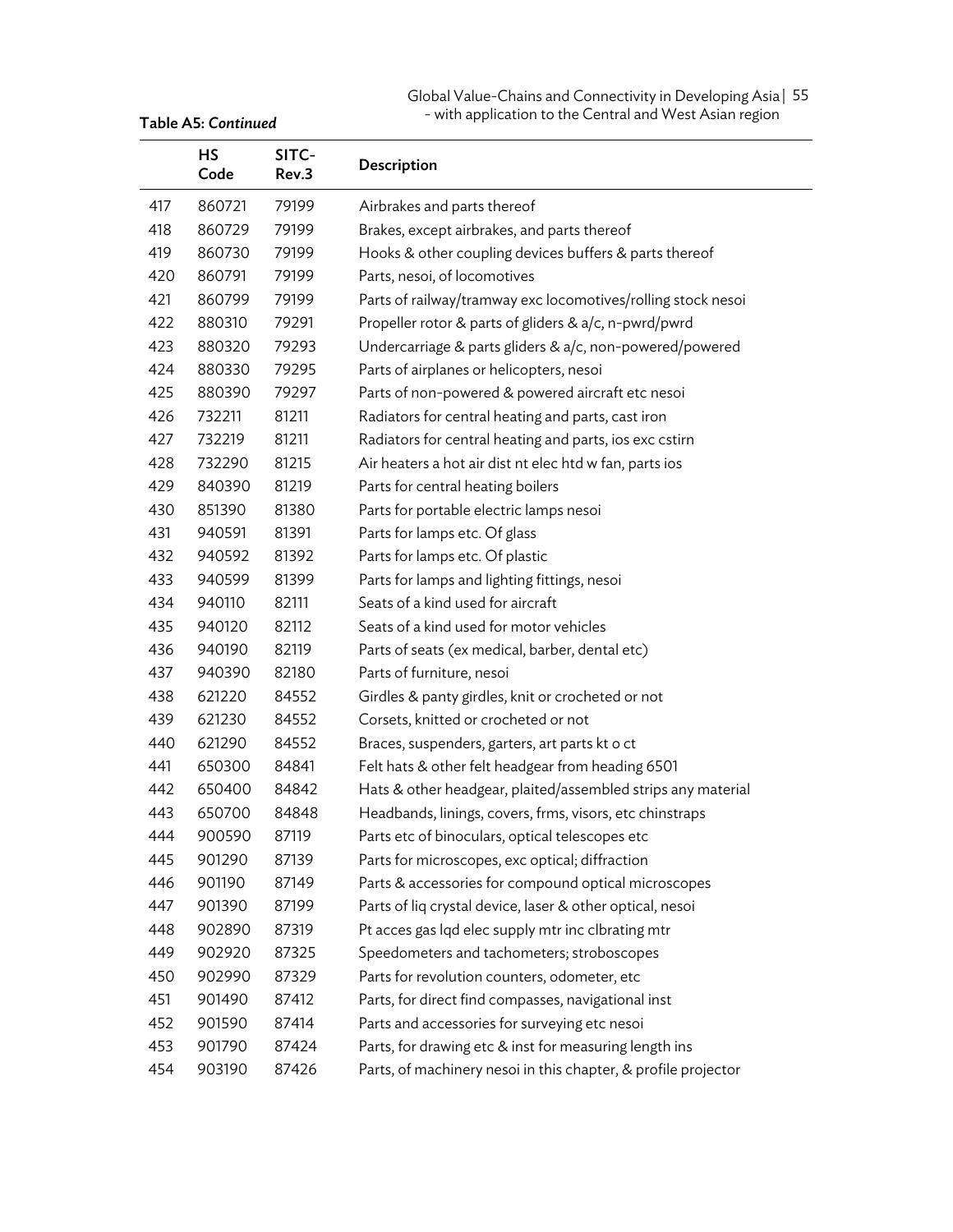## 56. | Working Paper Series on Regional Economic Integration No. 142

|     | <b>HS</b><br>Code | SITC-<br>Rev.3 | Description                                                        |
|-----|-------------------|----------------|--------------------------------------------------------------------|
| 455 | 902690            | 87439          | Parts, inst & apprts measure/check variables liq/gas               |
| 456 | 902490            | 87454          | Parts, machine & appln, test hardness/strength, etc                |
| 457 | 902590            | 87456          | Parts, hydrometers, thermometers, pyrometers, etc                  |
| 458 | 903210            | 87461          | Thermostats                                                        |
| 459 | 903220            | 87463          | Manostats                                                          |
| 460 | 903290            | 87469          | Parts, autom regulating/controlling inst & apparatus               |
| 461 | 903090            | 87479          | Parts of inst for measuring elect quat alpha beta inzng rdt        |
| 462 | 903300            | 87490          | Parts, nesoi for machines, appln, inst/appts of chap 90            |
| 463 | 900662            | 88112          | Photo flashbulbs, flashcubes and the like                          |
| 464 | 900661            | 88113          | Photo discharge lamp (electronic) flashlight apprts                |
| 465 | 900669            | 88113          | Photographic flashlight apparatus nesoi                            |
| 466 | 900691            | 88114          | Parts and accessories for still photo cameras                      |
| 467 | 900699            | 88115          | Parts, photographic flashlight exc nesoi                           |
| 468 | 900791            | 88123          | Parts and accessories for cinema cameras                           |
| 469 | 900792            | 88124          | Parts and accessories for cinema projectors                        |
| 470 | 900890            | 88134          | Parts, of image projector, enlarger & reducer excl cinema          |
| 471 | 901090            | 88136          | Parts & access of apparatus & equip for photo/cinema lab           |
| 472 | 900390            | 88422          | Parts for frames and mountings, spectacles, etc                    |
| 473 | 900211            | 88431          | Objective lenses parts access for cameras projectors etc           |
| 474 | 900219            | 88432          | Objective lenses and parts, nesoi                                  |
| 475 | 900220            | 88433          | Filters & parts & accessories for instr & apparatus                |
| 476 | 900290            | 88439          | Prism, mirrors, mounted & parts & accessories, neso                |
| 477 | 910400            | 88571          | Instrument panel clock & clock similar, for vehicle, aircraft, etc |
| 478 | 911110            | 88591          | Watch cases, precious metal or metal clad with precious metal      |
| 479 | 911120            | 88591          | Watch cases of base metals, gold or silver plated                  |
| 480 | 911180            | 88591          | Watch cases, nesoi                                                 |
| 481 | 911190            | 88591          | Parts for watch cases of any material                              |
| 482 | 911210            | 88597          | Clock cases of metal                                               |
| 483 | 911280            | 88597          | Clock cases of other than metal                                    |
| 484 | 911290            | 88597          | Parts for clock cases, nesoi                                       |
| 485 | 911011            | 88598          | Complete movements of watches, unassem/partly assembled            |
| 486 | 911012            | 88598          | Incomplete movements of watches, assembled                         |
| 487 | 911019            | 88598          | Rough movements of watches                                         |
| 488 | 911090            | 88598          | Compl clock movement, unassemble/partly assem, rough etc           |
| 489 | 911410            | 88599          | Clock or watch springs, including hair springs                     |
| 490 | 911420            | 88599          | Clock or watch jewels                                              |
| 491 | 911430            | 88599          | Clock or watch dials                                               |
| 492 | 911440            | 88599          | Clock or watch plates and bridges                                  |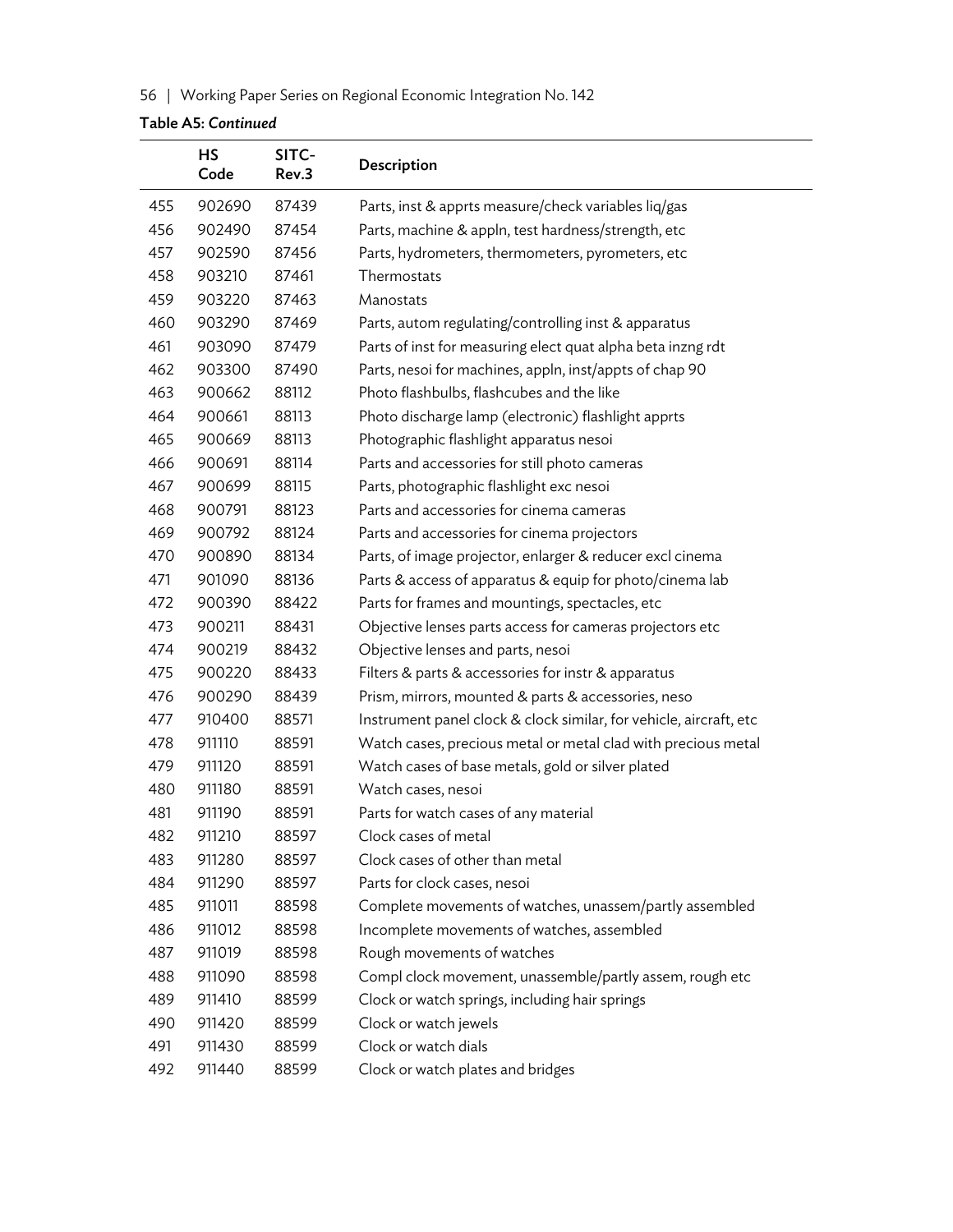#### Global Value-Chains and Connectivity in Developing Asia | 57 - with application to the Central and West Asian region

|     | <b>HS</b><br>Code | SITC-<br>Rev.3 | Description                                                 |
|-----|-------------------|----------------|-------------------------------------------------------------|
| 493 | 911490            | 88599          | Parts for clocks or watches, nesoi                          |
| 494 | 930610            | 89121          | Cartridges for riveting or similar tools & parts            |
| 495 | 930529            | 89195          | Parts of sport shotgun and rifles, nesoi                    |
| 496 | 482110            | 89281          | Paper and paperboard labels of all kinds, printed           |
| 497 | 392630            | 89395          | Fittings for furniture, coachwork etc, of plastics          |
| 498 | 950291            | 89423          | Doll garments and accessories, footwear & headwear          |
| 499 | 950299            | 89423          | Doll parts and accessories nesoi                            |
| 500 | 852440            | 89860          | Magnet tapes for reproducing other than sound/image         |
| 501 | 852452            | 89865          | Mag tape, sound or Image, recorded, over 4mm N/O 6.5mm      |
| 502 | 852453            | 89867          | Magnetic tape and or image, recorded, over 6.5mm wide       |
| 503 | 852460            | 89879          | Recorded, cards incorporating a magnetic stripe             |
| 504 | 852491            | 89879          | Other recorded media, nesoi, for reproducing other than s/i |
| 505 | 852499            | 89879          | Recorded media for reproducing sound or image, nesoi        |
| 506 | 852431            | 89879          | Laser discs for reproducing other than sound/image          |
| 507 | 852439            | 89879          | Discs for laser reading systems, nesoi                      |
| 508 | 920910            | 89890          | Metronomes, tuning forks and pitch pipes                    |
| 509 | 920920            | 89890          | Mechanisms for music boxes                                  |
| 510 | 920930            | 89890          | Music instrument strings                                    |
| 511 | 920991            | 89890          | Parts and accessories for pianos                            |
| 512 | 920992            | 89890          | Parts and accessories for string music instruments nesoi    |
| 513 | 920993            | 89890          | Parts and accessories for keyboard pipe organs etc.         |
| 514 | 920994            | 89890          | Parts and accessories for musical inst of heading 9207      |
| 515 | 920999            | 89890          | Parts and accessories for musical instruments nesoi         |
| 516 | 961390            | 89935          | Parts of lighters, except flints and wicks                  |
| 517 | 660310            | 89949          | Handles and knobs for umbrellas, whips etc.                 |
| 518 | 660320            | 89949          | Umbrella frames, mounted, shaft/stick                       |
| 519 | 660390            | 89949          | Parts, trimmings & access of umbrellas etc.                 |
| 520 | 960610            | 89983          | Press-fasteners, snap-fasteners & press-studs& parts        |
| 521 | 960621            | 89983          | Buttons of plastics, covered with textile material          |
| 522 | 960622            | 89983          | Buttons of base metal, covered with textile material        |
| 523 | 960719            | 89985          | Slide fasteners, nesoi                                      |
| 524 | 960720            | 89986          | Parts of slide fasteners                                    |
| 525 | 670100            | 89992          | Skins & other parts of birds w feathers processed           |

nesoi = not elsewhere specified or indicated.

Source: Athokorala (2010), pp. 9–32.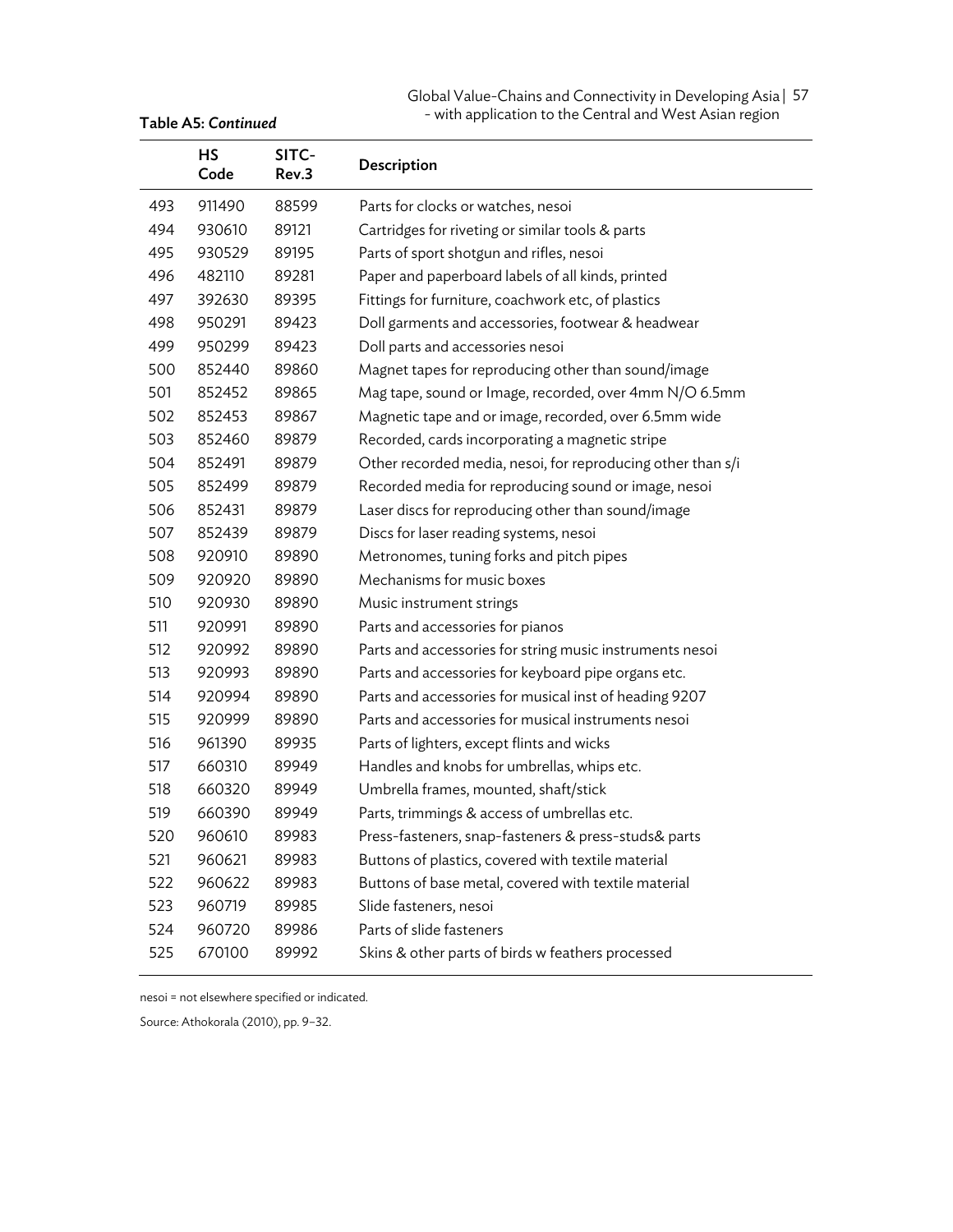# ADB Working Paper Series on Regional Economic Integration<sup>\*</sup>

- 1. "The ASEAN Economic Community and the European Experience" by Michael G. Plummer
- 2. "Economic Integration in East Asia: Trends, Prospects, and a Possible Roadmap" by Pradumna B. Rana
- 3. "Central Asia after Fifteen Years of Transition: Growth, Regional Cooperation, and Policy Choices" by Malcolm Dowling and Ganeshan Wignaraja
- 4. "Global Imbalances and the Asian Economies: Implications for Regional Cooperation" by Barry Eichengreen
- 5. "Toward Win-Win Regionalism in Asia: Issues and Challenges in Forming Efficient Trade Agreements" by Michael G. Plummer
- 6. "Liberalizing Cross-Border Capital Flows: How Effective Are Institutional Arrangements against Crisis in Southeast Asia" by Alfred Steinherr, Alessandro Cisotta, Erik Klär, and Kenan Šehović
- 7. "Managing the Noodle Bowl: The Fragility of East Asian Regionalism" by Richard E. Baldwin
- 8. "Measuring Regional Market Integration in Developing Asia: A Dynamic Factor Error Correction Model (DF-ECM) Approach" by Duo Qin, Marie Anne Cagas, Geoffrey Ducanes, Nedelyn Magtibay-Ramos, and Pilipinas F. Quising
- 9. "The Post-Crisis Sequencing of Economic Integration in Asia: Trade as a Complement to a Monetary Future" by Michael G. Plummer and Ganeshan Wignaraja
- 10. "Trade Intensity and Business Cycle Synchronization: The Case of East Asia" by Pradumna B. Rana
- 11. "Inequality and Growth Revisited" by Robert J. Barro
- 12. "Securitization in East Asia" by Paul Lejot, Douglas Arner, and Lotte Schou-Zibell
- 13. "Patterns and Determinants of Cross-border Financial Asset Holdings in East Asia" by Jong-Wha Lee
- 14. "Regionalism as an Engine of Multilateralism: A Case for a Single East Asian FTA" by Masahiro Kawai and Ganeshan Wignaraja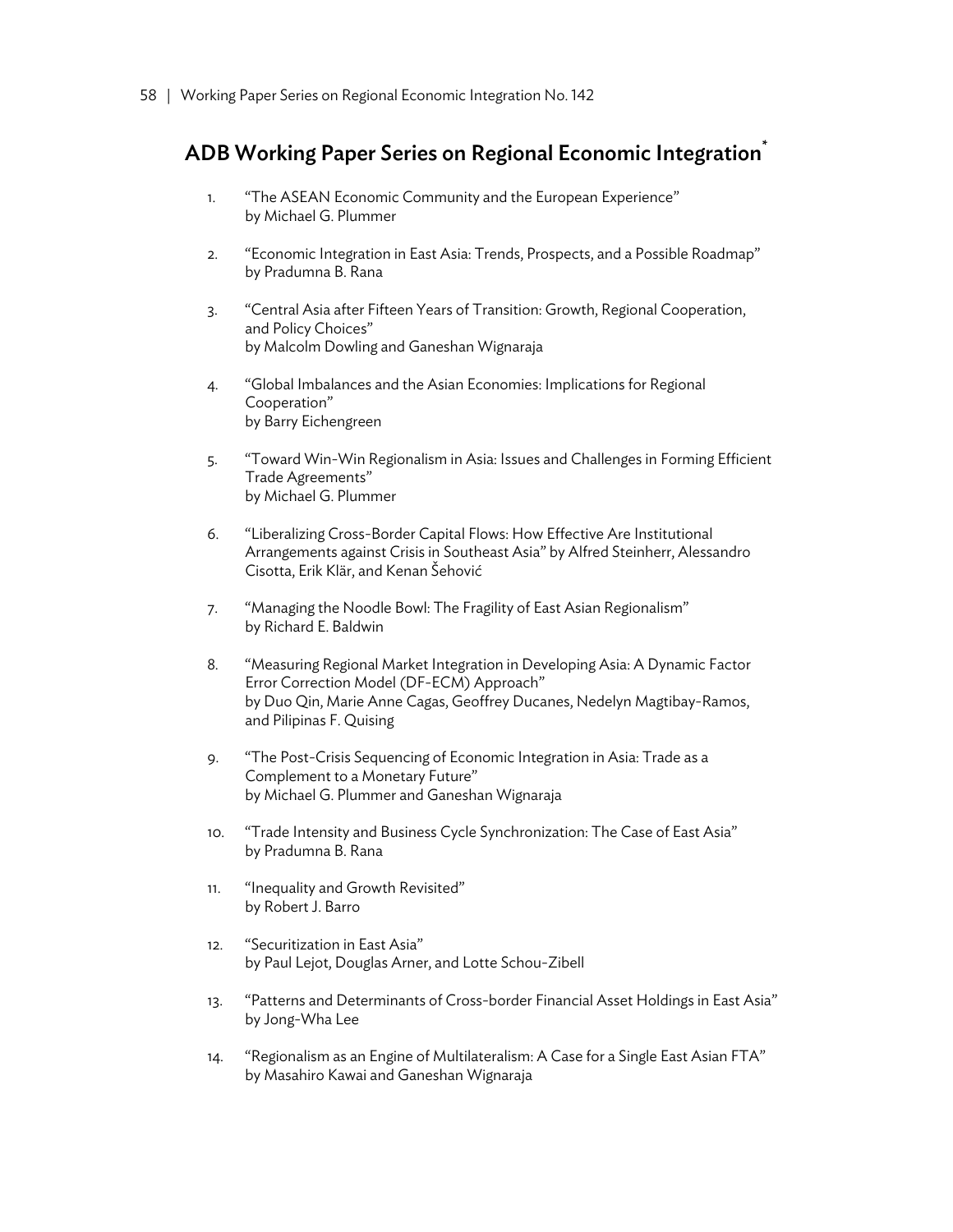Global Value-Chains and Connectivity in Developing Asia<sup>1</sup> 59 - with application to the Central and West Asian region

- 15. "The Impact of Capital Inflows on Emerging East Asian Economies: Is Too Much Money Chasing Too Little Good?" by Soyoung Kim and Doo Yong Yang
- 16. "Emerging East Asian Banking Systems Ten Years after the 1997–1998 Crisis" by Charles Adams
- 17. "Real and Financial Integration in East Asia" by Soyoung Kim and Jong-Wha Lee
- 18. "Global Financial Turmoil: Impact and Challenges for Asia's Financial Systems" by Jong-Wha Lee and Cyn-Young Park
- 19. "Cambodia's Persistent Dollarization: Causes and Policy Options" by Jayant Menon
- 20. "Welfare Implications of International Financial Integration" by Jong-Wha Lee and Kwanho Shin
- 21. "Is the ASEAN-Korea Free Trade Area (AKFTA) an Optimal Free Trade Area?" by Donghyun Park, Innwon Park, and Gemma Esther B. Estrada
- 22. "India's Bond Market—Developments and Challenges Ahead" by Stephen Wells and Lotte Schou- Zibell
- 23. "Commodity Prices and Monetary Policy in Emerging East Asia" by Hsiao Chink Tang
- 24. "Does Trade Integration Contribute to Peace?" by Jong-Wha Lee and Ju Hyun Pyun
- 25. "Aging in Asia: Trends, Impacts, and Responses" by Jayant Menon and Anna Melendez-Nakamura
- 26. "Re-considering Asian Financial Regionalism in the 1990s" by Shintaro Hamanaka
- 27. "Managing Success in Viet Nam: Macroeconomic Consequences of Large Capital Inflows with Limited Policy Tools" by Jayant Menon
- 28. "The Building Block versus Stumbling Block Debate of Regionalism: From the Perspective of Service Trade Liberalization in Asia" by Shintaro Hamanaka
- 29. "East Asian and European Economic Integration: A Comparative Analysis" by Giovanni Capannelli and Carlo Filippini
- 30. "Promoting Trade and Investment in India's Northeastern Region" by M. Govinda Rao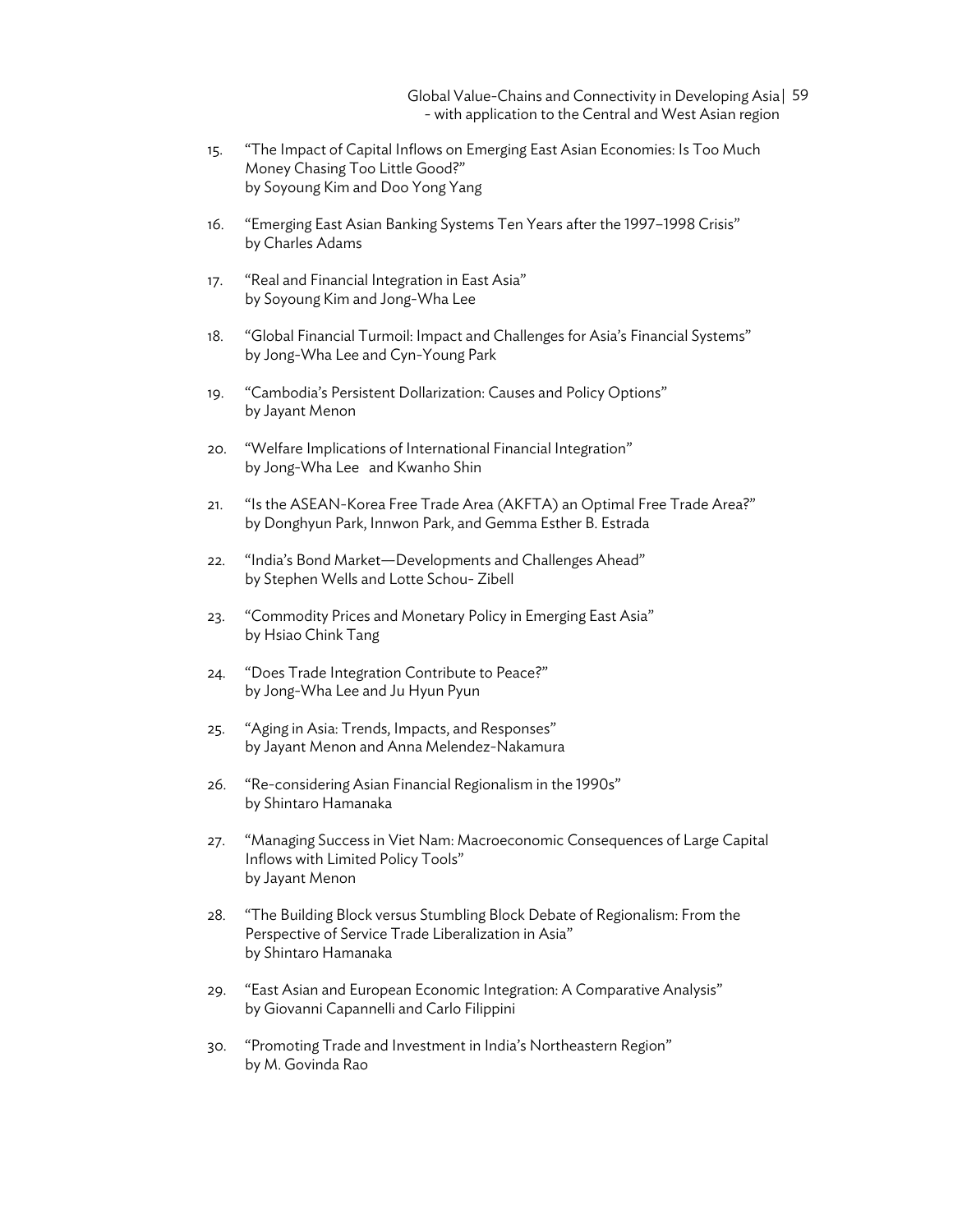- 60 | Working Paper Series on Regional Economic Integration No. 142
	- 31. "Emerging Asia: Decoupling or Recoupling" by Soyoung Kim, Jong-Wha Lee, and Cyn-Young Park
	- 32. "India's Role in South Asia Trade and Investment Integration" by Rajiv Kumar and Manjeeta Singh
	- 33. "Developing Indicators for Regional Economic Integration and Cooperation" by Giovanni Capannelli, Jong-Wha Lee, and Peter Petri
	- 34. "Beyond the Crisis: Financial Regulatory Reform in Emerging Asia" by Chee Sung Lee and Cyn-Young Park
	- 35. "Regional Economic Impacts of Cross-Border Infrastructure: A General Equilibrium Application to Thailand and Lao People's Democratic Republic" by Peter Warr, Jayant Menon, and Arief Anshory Yusuf
	- 36. "Exchange Rate Regimes in the Asia-Pacific Region and the Global Financial Crisis" by Warwick J. McKibbin and Waranya Pim Chanthapun
	- 37. "Roads for Asian Integration: Measuring ADB's Contribution to the Asian Highway Network" by Srinivasa Madhur, Ganeshan Wignaraja, and Peter Darjes
	- 38. "The Financial Crisis and Money Markets in Emerging Asia" by Robert Rigg and Lotte Schou-Zibell
	- 39. "Complements or Substitutes? Preferential and Multilateral Trade Liberalization at the Sectoral Level" by Mitsuyo Ando, Antoni Estevadeordal, and Christian Volpe Martincus
	- 40. "Regulatory Reforms for Improving the Business Environment in Selected Asian Economies—How Monitoring and Comparative Benchmarking can Provide Incentive for Reform" by Lotte Schou-Zibell and Srinivasa Madhur
	- 41. "Global Production Sharing, Trade Patterns, and Determinants of Trade Flows in East Asia" by Prema-chandra Athukorala and Jayant Menon
	- 42. "Regionalism Cycle in Asia (-Pacific): A Game Theory Approach to the Rise and Fall of Asian Regional Institutions" by Shintaro Hamanaka
	- 43. "A Macroprudential Framework for Monitoring and Examining Financial Soundness" by Lotte Schou-Zibell, Jose Ramon Albert, and Lei Lei Song
	- 44. "A Macroprudential Framework for the Early Detection of Banking Problems in Emerging Economies" by Claudio Loser, Miguel Kiguel, and David Mermelstein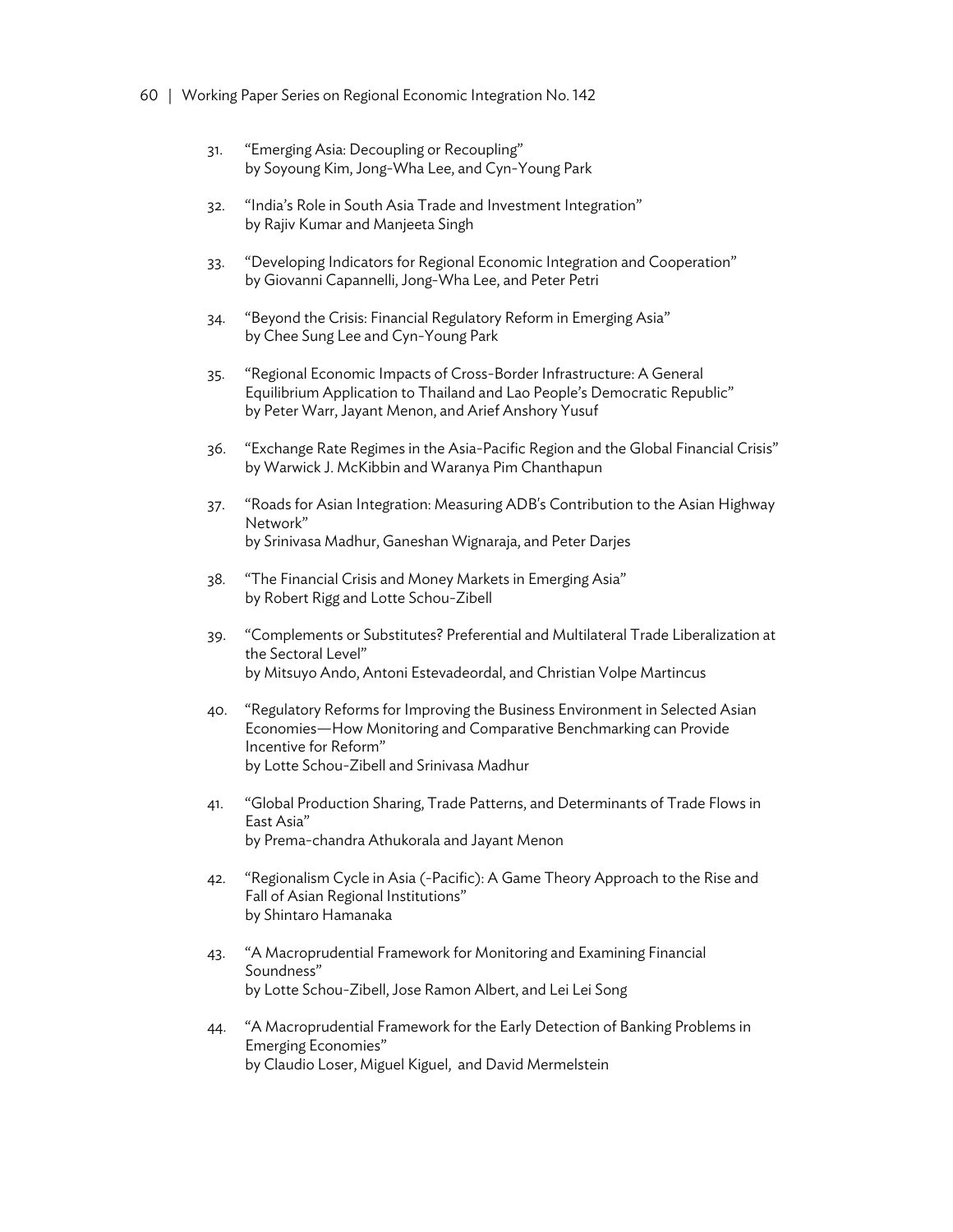Global Value-Chains and Connectivity in Developing Asia | 61 - with application to the Central and West Asian region

- 45. "The 2008 Financial Crisis and Potential Output in Asia: Impact and Policy Implications" by Cyn-Young Park, Ruperto Majuca, and Josef Yap
- 46. "Do Hub-and-Spoke Free Trade Agreements Increase Trade? A Panel Data Analysis" by Jung Hur, Joseph Alba, and Donghyun Park
- 47. "Does a Leapfrogging Growth Strategy Raise Growth Rate? Some International Evidence" by Zhi Wang, Shang-Jin Wei, and Anna Wong
- 48. "Crises in Asia: Recovery and Policy Responses" by Kiseok Hong and Hsiao Chink Tang
- 49. "A New Multi-Dimensional Framework for Analyzing Regional Integration: Regional Integration Evaluation (RIE) Methodology" by Donghyun Park and Mario Arturo Ruiz Estrada
- 50. "Regional Surveillance for East Asia: How Can It Be Designed to Complement Global Surveillance?" by Shinji Takagi
- 51. "Poverty Impacts of Government Expenditure from Natural Resource Revenues" by Peter Warr, Jayant Menon, and Arief Anshory Yusuf
- 52. "Methods for Ex Ante Economic Evaluation of Free Trade Agreements" by David Cheong
- 53. "The Role of Membership Rules in Regional Organizations" by Judith Kelley
- 54. "The Political Economy of Regional Cooperation in South Asia" by V.V. Desai
- 55. "Trade Facilitation Measures under Free Trade Agreements: Are They Discriminatory against Non-Members?" by Shintaro Hamanaka, Aiken Tafgar, and Dorothea Lazaro
- 56. "Production Networks and Trade Patterns in East Asia: Regionalization or Globalization?" by Prema-chandra Athukorala
- 57. "Global Financial Regulatory Reforms: Implications for Developing Asia" by Douglas W. Arner and Cyn-Young Park
- 58. "Asia's Contribution to Global Rebalancing" by Charles Adams, Hoe Yun Jeong, and Cyn-Young Park
- 59. "Methods for Ex Post Economic Evaluation of Free Trade Agreements" by David Cheong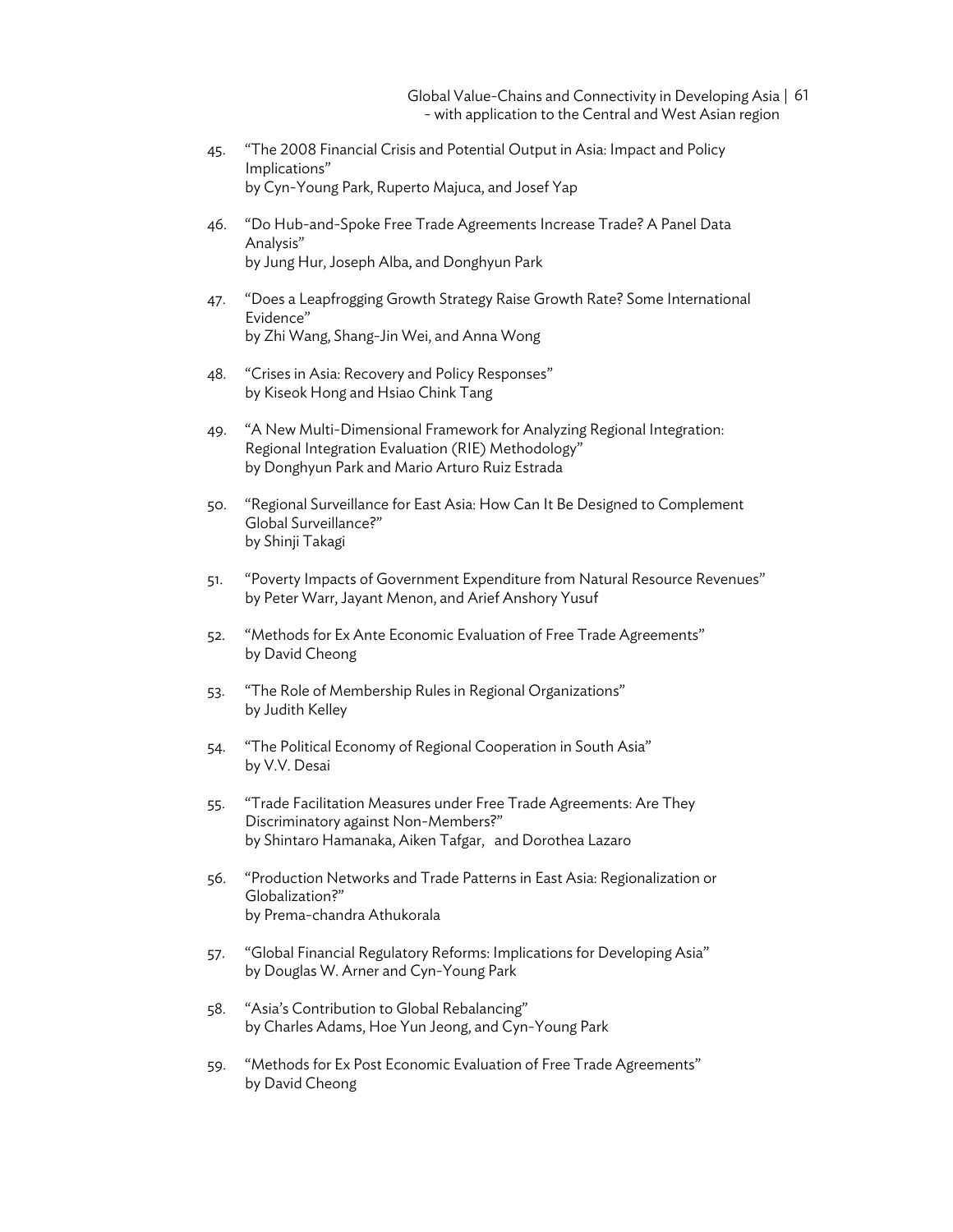- 62 | Working Paper Series on Regional Economic Integration No. 142
	- 60. "Responding to the Global Financial and Economic Crisis: Meeting the Challenges in Asia" by Douglas W. Arner and Lotte Schou-Zibell
	- 61. "Shaping New Regionalism in the Pacific Islands: Back to the Future?" by Satish Chand
	- 62. "Organizing the Wider East Asia Region" by Christopher M. Dent
	- 63. "Labour and Grassroots Civic Interests In Regional Institutions" by Helen E.S. Nesadurai
	- 64. "Institutional Design of Regional Integration: Balancing Delegation and Representation" by Simon Hix
	- 65. "Regional Judicial Institutions and Economic Cooperation: Lessons for Asia?" by Erik Voeten
	- 66. "The Awakening Chinese Economy: Macro and Terms of Trade Impacts on 10 Major Asia-Pacific Countries" by Yin Hua Mai, Philip Adams, Peter Dixon, and Jayant Menon
	- 67. "Institutional Parameters of a Region-Wide Economic Agreement in Asia: Examination of Trans-Pacific Partnership and ASEAN+α Free Trade Agreement Approaches" by Shintaro Hamanaka
	- 68. "Evolving Asian Power Balances and Alternate Conceptions for Building Regional Institutions" by Yong Wang
	- 69. "ASEAN Economic Integration: Features, Fulfillments, Failures, and the Future" by Hal Hill and Jayant Menon
	- 70. "Changing Impact of Fiscal Policy on Selected ASEAN Countries" by Hsiao Chink Tang, Philip Liu, and Eddie C. Cheung
	- 71. "The Organizational Architecture of the Asia-Pacific: Insights from the New Institutionalism" by Stephan Haggard
	- 72. "The Impact of Monetary Policy on Financial Markets in Small Open Economies: More or Less Effective During the Global Financial Crisis?" by Steven Pennings, Arief Ramayandi, and Hsiao Chink Tang
	- 73. "What do Asian Countries Want the Seat at the High Table for? G20 as a New Global Economic Governance Forum and the Role of Asia" by Yoon Je Cho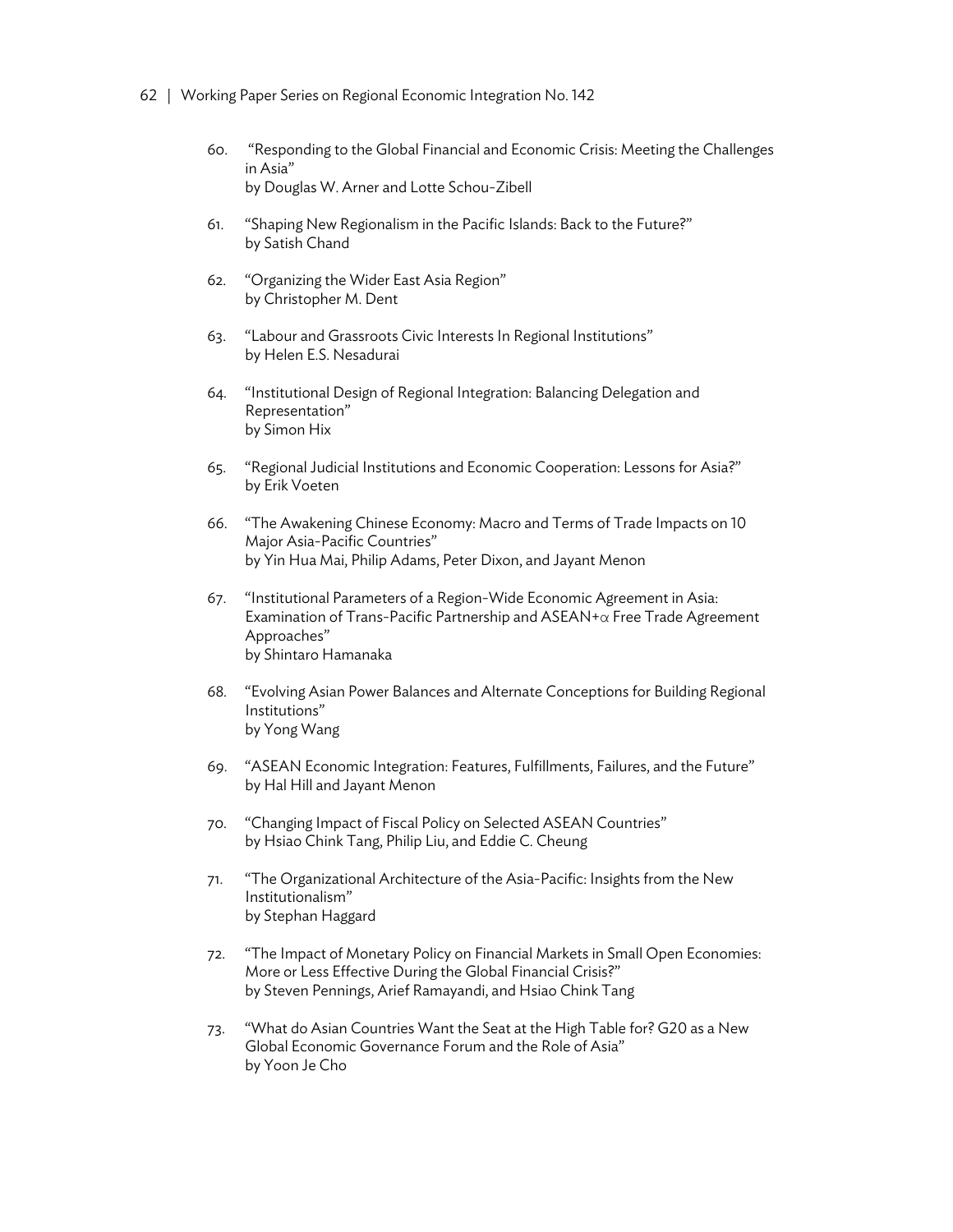Global Value-Chains and Connectivity in Developing Asia | 63 - with application to the Central and West Asian region

- 74. "Asia's Strategic Participation in the Group of 20 for Global Economic Governance Reform: From the Perspective of International Trade" by Taeho Bark and Moonsung Kang
- 75. "ASEAN's Free Trade Agreements with the People's Republic of China, Japan, and the Republic of Korea: A Qualitative and Quantitative Analysis" by Gemma Estrada, Donghyun Park, Innwon Park, and Soonchan Park
- 76. "ASEAN-5 Macroeconomic Forecasting Using a GVAR Model" by Fei Han and Thiam Hee Ng
- 77. "Early Warning Systems in the Republic of Korea: Experiences, Lessons, and Future Steps" by Hyungmin Jung and Hoe Yun Jeong
- 78. "Trade and Investment in the Greater Mekong Subregion: Remaining Challenges and the Unfinished Policy Agenda" by Jayant Menon and Anna Cassandra Melendez
- 79. "Financial Integration in Emerging Asia: Challenges and Prospects" by Cyn-Young Park and Jong-Wha Lee
- 80. "Sequencing Regionalism: Theory, European Practice, and Lessons for Asia" by Richard E. Baldwin
- 81. "Economic Crises and Institutions for Regional Economic Cooperation" by C. Randall Henning
- 82. "Asian Regional Institutions and the Possibilities for Socializing the Behavior of States" by Amitav Acharya
- 83. "The People's Republic of China and India: Commercial Policies in the Giants" by Ganeshan Wignaraja
- 84. "What Drives Different Types of Capital Flows and Their Volatilities?" by Rogelio Mercado and Cyn-Young Park
- 85. "Institution Building for African Regionalism" by Gilbert M. Khadiagala
- 86. "Impediments to Growth of the Garment and Food Industries in Cambodia: Exploring Potential Benefits of the ASEAN-PRC FTA" by Vannarith Chheang and Shintaro Hamanaka
- 87. "The Role of the People's Republic of China in International Fragmentation and Production Networks: An Empirical Investigation" by Hyun-Hoon Lee, Donghyun Park, and Jing Wang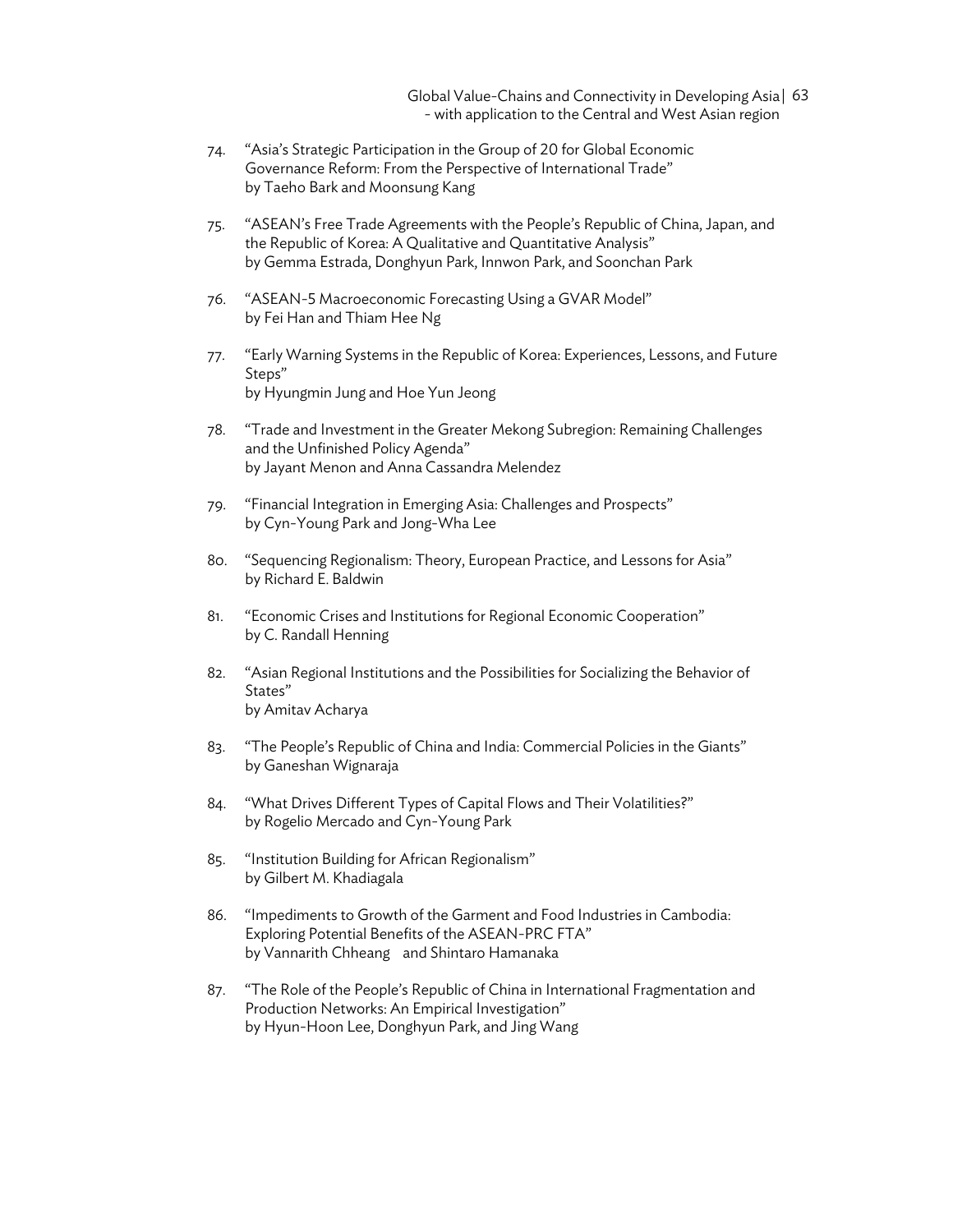- 64 | Working Paper Series on Regional Economic Integration No. 142
	- 88. "Utilizing the Multiple Mirror Technique to Assess the Quality of Cambodian Trade Statistics" by Shintaro Hamanaka
	- 89. "Is Technical Assistance under Free Trade Agreements WTO-Plus?" A Review of Japan–ASEAN Economic Partnership Agreements" by Shintaro Hamanaka
	- 90. "Intra-Asia Exchange Rate Volatility and Intra-Asia Trade: Evidence by Type of Goods" by Hsiao Chink Tang
	- 91. "Is Trade in Asia Really Integrating?" by Shintaro Hamanaka
	- 92. "The PRC's Free Trade Agreements with ASEAN, Japan, and the Republic of Korea: A Comparative Analysis" by Gemma Estrada, Donghyun Park, Innwon Park, and Soonchan Park
	- 93. "Assessing the Resilience of ASEAN Banking Systems: The Case of the Philippines" by Jose Ramon Albert and Thiam Hee Ng
	- 94. "Strengthening the Financial System and Mobilizing Savings to Support More Balanced Growth in ASEAN+3" by A. Noy Siackhachanh
	- 95. "Measuring Commodity-Level Trade Costs in Asia: The Basis for Effective Trade Facilitation Policies in the Region" by Shintaro Hamanaka and Romana Domingo
	- 96. "Why do Imports Fall More than Exports Especially During Crises? Evidence from Selected Asian Economies" by Hsiao Chink Tang
	- 97. "Determinants of Local Currency Bonds and Foreign Holdings: Implications for Bond Market Development in the People's Republic of China" by Kee-Hong Bae
	- 98. "ASEAN–China Free Trade Area and the Competitiveness of Local Industries: A Case Study of Major Industries in the Lao People's Democratic Republic" by Leebeer Leebouapao, Sthabandith Insisienmay, and Vanthana Nolintha
	- 99. "The Impact of ACFTA on People's Republic of China-ASEAN Trade: Estimates Based on an Extended Gravity Model for Component Trade" by Yu Sheng, Hsiao Chink Tang, and Xinpeng Xu
	- 100. "Narrowing the Development Divide in ASEAN: The Role of Policy" by Jayant Menon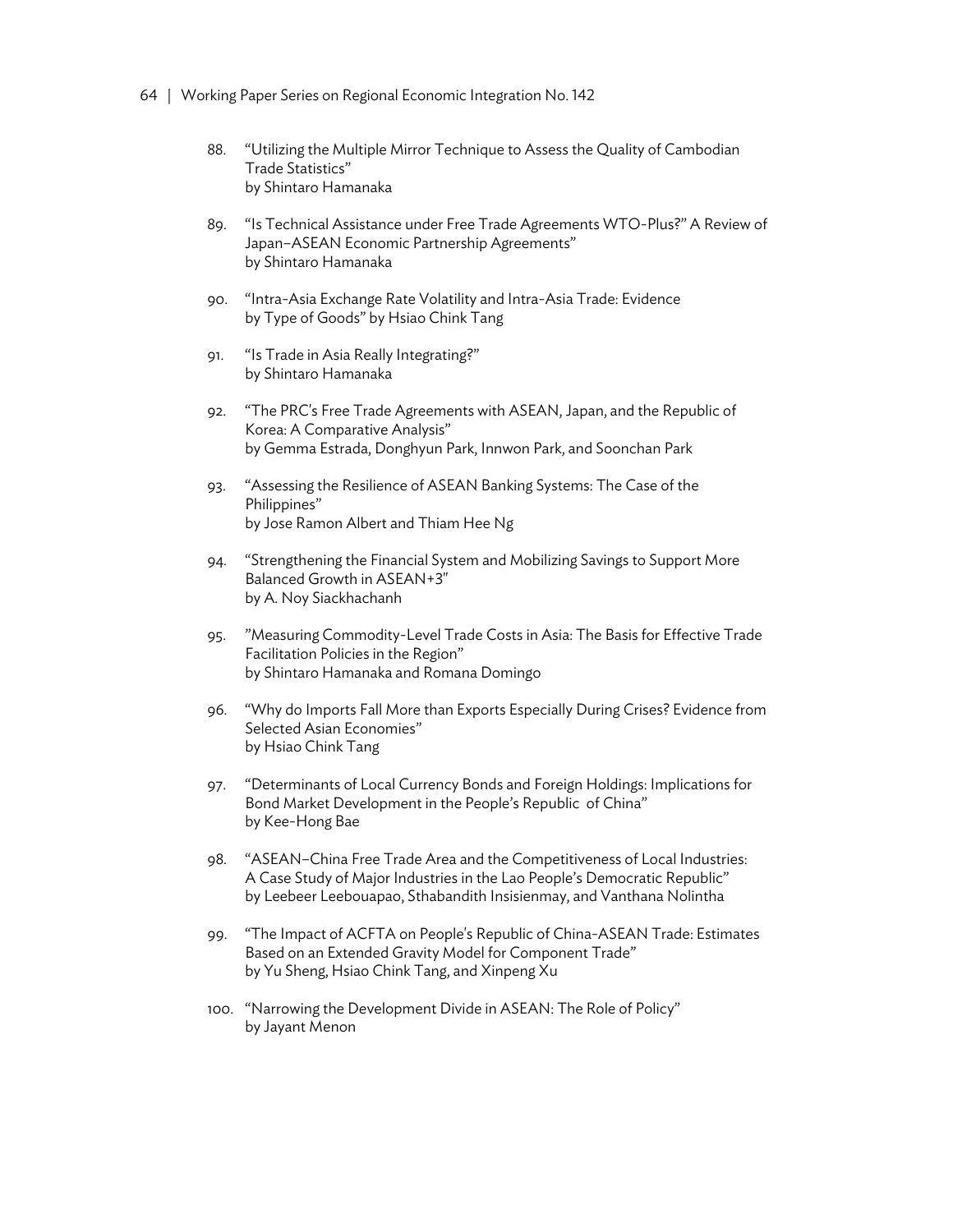Global Value-Chains and Connectivity in Developing Asia | 65 - with application to the Central and West Asian region

- 101. "Different Types of Firms, Products, and Directions of Trade: The Case of the People's Republic of China" by Hyun-Hoon Lee, Donghyun Park, and Jing Wang
- 102. "Anatomy of South–South FTAs in Asia: Comparisons with Africa, Latin America, and the Pacific Islands" by Shintaro Hamanaka
- 103. "Japan's Education Services Imports: Branch Campus or Subsidiary Campus?" by Shintaro Hamanaka
- 104. "A New Regime of SME Finance in Emerging Asia: Empowering Growth-Oriented SMEs to Build Resilient National Economies" by Shigehiro Shinozaki
- 105. "Critical Review of East Asia South America Trade " by Shintaro Hamanaka and Aiken Tafgar
- 106. "The Threat of Financial Contagion to Emerging Asia's Local Bond Markets: Spillovers from Global Crises" by Iwan J. Azis, Sabyasachi Mitra, Anthony Baluga, and Roselle Dime
- 107. "Hot Money Flows, Commodity Price Cycles, and Financial Repression in the US and the People's Republic of China: The Consequences of Near Zero US Interest Rates" by Ronald McKinnon and Zhao Liu
- 108. "Cross-Regional Comparison of Trade Integration: The Case of Services" by Shintaro Hamanaka
- 109. "Preferential and Non-Preferential Approaches to Trade Liberalization in East Asia: What Differences Do Utilization Rates and Reciprocity Make?" by Jayant Menon
- 110. "Can Global Value Chains Effectively Serve Regional Economic Development in Asia?" by Hans-Peter Brunner
- 111. "Exporting and Innovation: Theory and Firm-Level Evidence from the People's Republic of China" by Faqin Lin and Hsiao Chink Tang
- 112. "Supporting the Growth and Spread of International Production Networks in Asia: How Can Trade Policy Help?" by Jayant Menon
- 113. "On the Use of FTAs: A Review of Research Methodologies" by Shintaro Hamanaka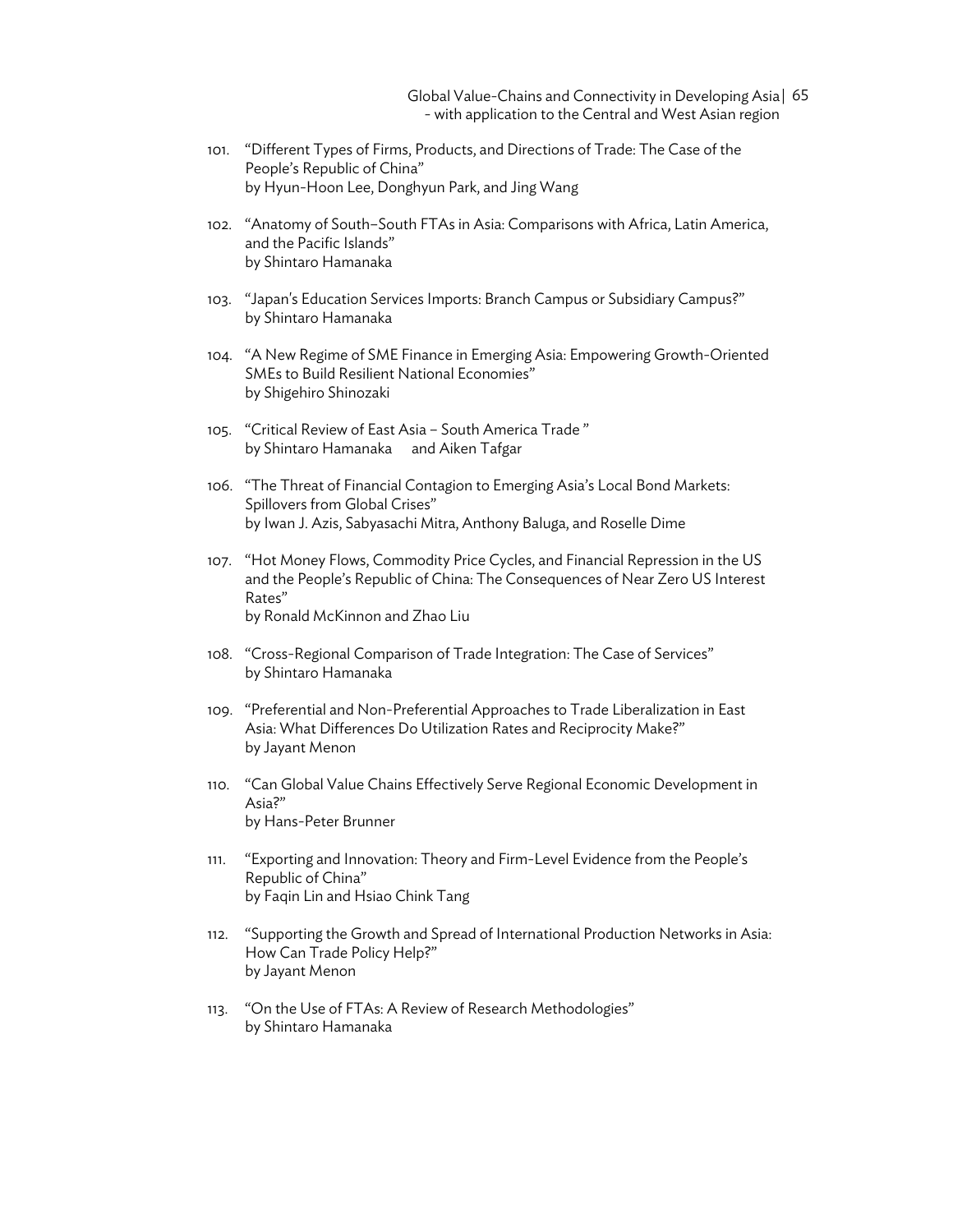- 66. | Working Paper Series on Regional Economic Integration No. 142
	- 114. "The People's Republic of China's Financial Policy and Regional Cooperation in the Midst of Global Headwinds" by Iwan J. Azis
	- 115. "The Role of International Trade in Employment Growth in Micro- and Small Enterprises: Evidence from Developing Asia" by Jens Krüger
	- 116. "Impact of Euro Zone Financial Shocks on Southeast Asian Economies" by Jayant Menon and Thiam Hee Ng
	- 117. "What is Economic Corridor Development and What Can It Achieve in Asia's Subregions?" by Hans-Peter Brunner
	- 118. "The Financial Role of East Asian Economies in Global Imbalances: An Econometric Assessment of Developments after the Global Financial Crisis" by Hyun-Hoon Lee and Donghyun Park
	- 119. "Learning by Exporting: Evidence from India" by Apoorva Gupta, Ila Patnaik, and Ajay Shah
	- 120. "FDI Technology Spillovers and Spatial Diffusion in the People's Republic of China" by Mi Lin and Yum K. Kwan
	- 121. "Capital Market Financing for SMEs: A Growing Need in Emerging Asia" by Shigehiro Shinozaki
	- 122. "Terms of Trade, Foreign Direct Investment, and Development: A Case of Intra-Asian Kicking Away the Ladder?" by Konstantin M. Wacker, Philipp Grosskurth, and Tabea Lakemann
	- 123. "Can Low Interest Rates be Harmful: An Assessment of the Bank Risk-Taking Channel in Asia" by Arief Ramayandi, Umang Rawat, and Hsiao Chink Tang
	- 124. "Explaining Foreign Holdings of Asia's Debt Securities" by Charles Yuji Horioka, Takaaki Nomoto, and Akiko Terada-Hagiwara
	- 125. "South Caucasus–People's Republic of China Bilateral Free Trade Agreements: Why It Matters" by Hasmik Hovhanesian and Heghine Manasyan
	- 126. "Enlargement of Economic Framework in Southeast Asia and Trade Flows in Lao PDR" by Sithanonxay Suvannaphakdy, Hsiao Chink Tang, and Alisa DiCaprio
	- 127. "The End of Grand Expectations: Monetary and Financial Integration After the Crisis in Europe" by Heribert Dieter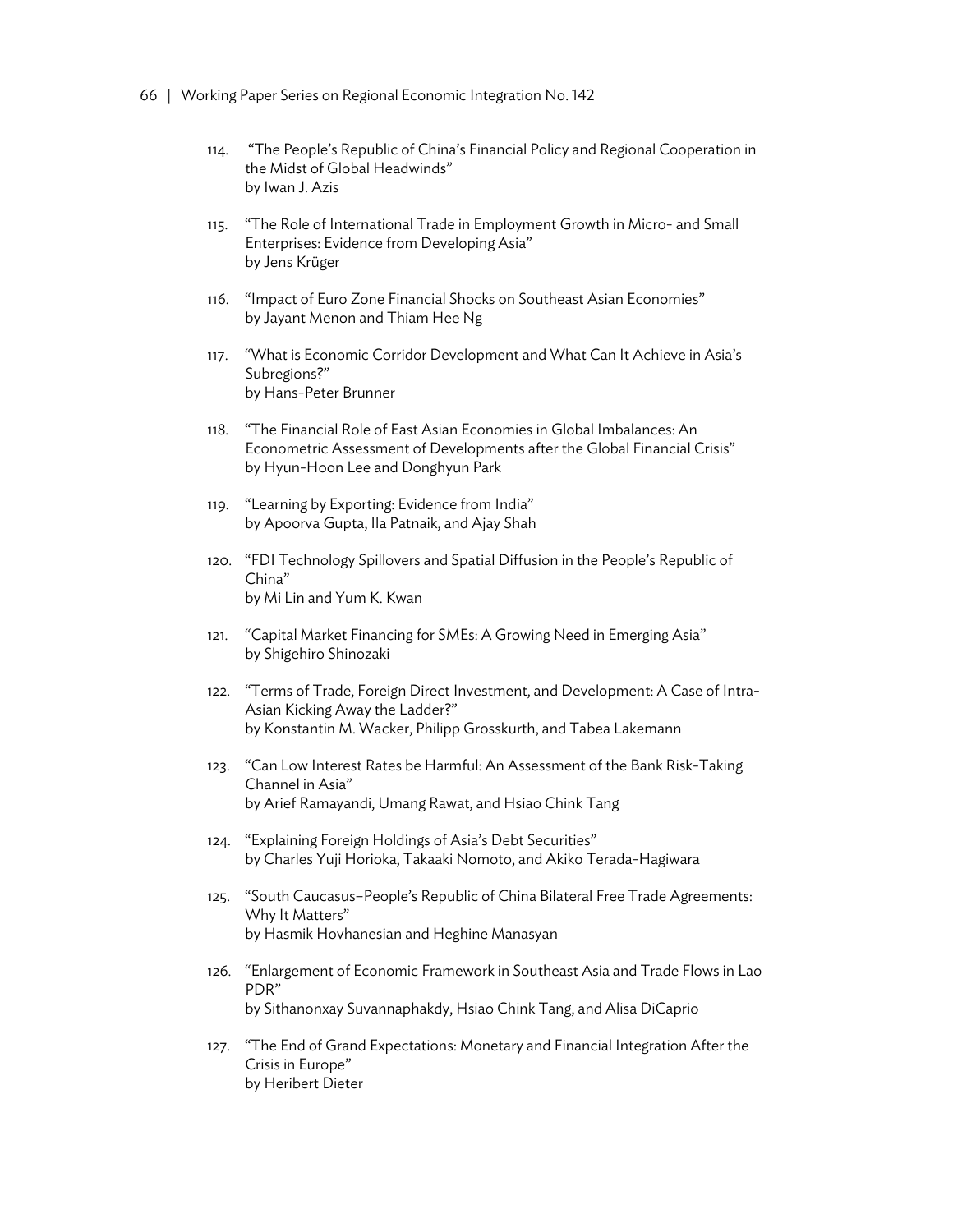Global Value-Chains and Connectivity in Developing Asia | 67 - with application to the Central and West Asian region

- 128. "The Investment Version of the Asian Noodle Bowl: The Proliferation of International Investment Agreements (IIAs)" by Julien Chaisse and Shintaro Hamanaka
- 129. "Why Do Countries Enter into Preferential Agreements on Trade in Services?: Assessing the Potential for Negotiated Regulatory Convergence in Asian Services Markets" by Pierre Sauvé and Anirudh Shingal
- 130. "Analysis of Informal Obstacles to Cross-Border Economic Activity between Kazakhstan and Uzbekistan" by Roman Vakulchuk and Farrrukh Irnazarov
- 131. "The Nexus between Anti-Dumping Petitions and Exports during the Global Financial Crisis: Evidence on the People's Republic of China" by Faqin Lin, Hsiao Chink Tang, and Lin Wang
- 132. "Study of Non-Notified Trade Agreements to WTO: The Case of Asia-Pacific" by Shintaro Hamanaka
- 133. "Equity Home Bias Financial Integration and Regulatory Reforms" by Cyn-Young Park and Rogelio V. Mercado, Jr.
- 134. "Financial Monitoring in New ASEAN5 Countries" by Se Hee Lim and Noel G. Reyes
- 135. "Has Regional Integration Led to Greater Risk-Sharing in Asia?" by Thiam Hee Ng and Damaris Lee Yarcia
- 136. "How Capital Flows Affect Economy-Wide Vulnerability and Inequality: Flow-of-Funds Analysis of Selected Asian Economies" by Iwan J. Azis and Damaris Yarcia
- 137. "The Progress of Paperless Trade in Asia and the Pacific: Enabling International Supply Chain Integration" by Sung Heun Ha and Sang Won Lim
- 138. "World Trade Organization Agreement on Trade Facilitation: Assessing the Level of Ambition and Likely Impacts" by Shintaro Hamanaka
- 139. "Business Cycle Synchronization in Asia: The Role of Financial and Trade Linkages" by Yuwen Dai
- 140. "From Spaghetti Bowl to Jigsaw Puzzle? Addressing the Disarray in the World Trade System" by Jayant Menon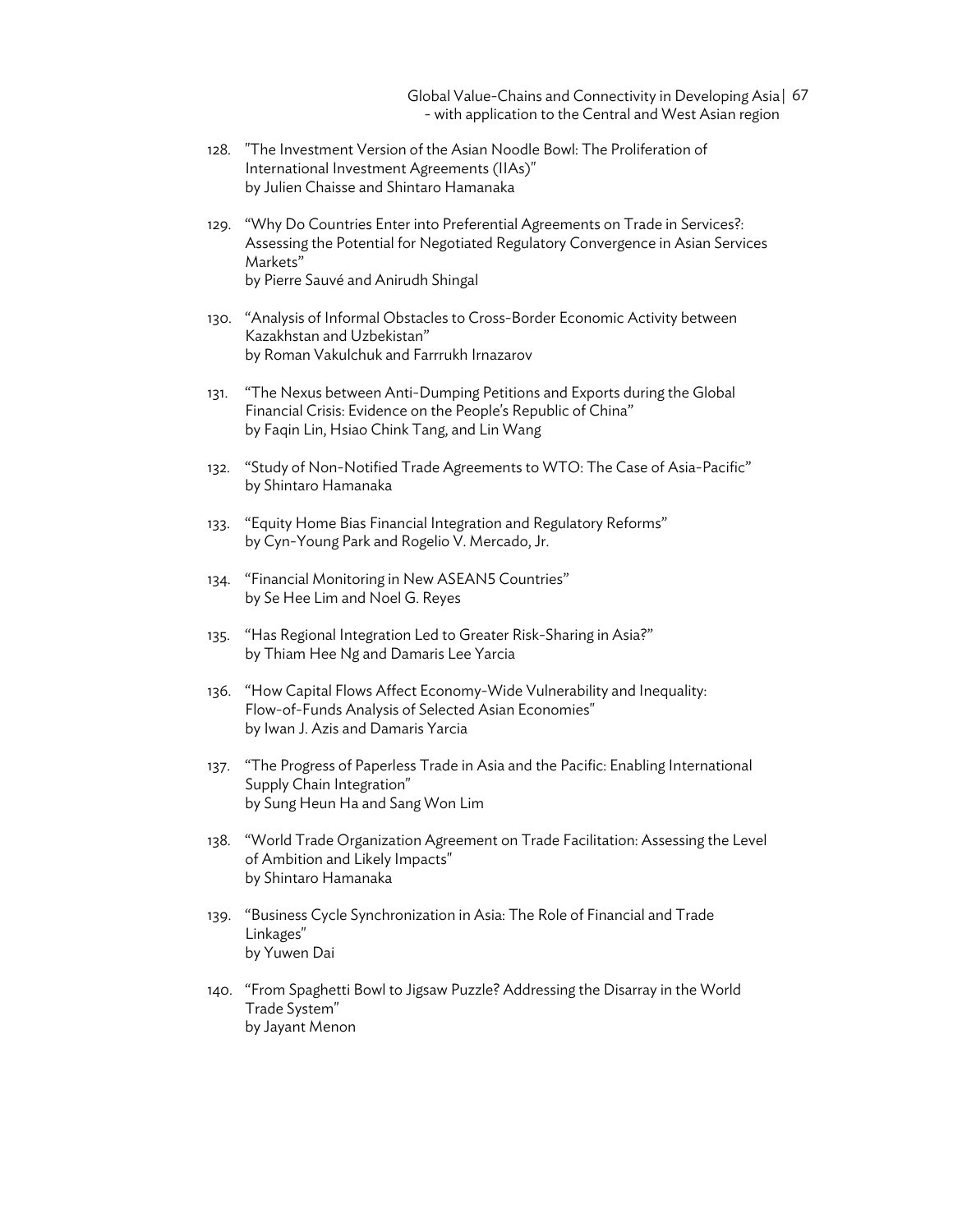- 68 | Working Paper Series on Regional Economic Integration No. 142
	- 141. "Trade Policy Challenges in a Small, Open, Fragile, Post-conflict Economy: Cambodia" by Hal Hill and Jayant Menon

\*These papers can be downloaded from

(ARIC) http://aric.adb.org/archives.php? section=0&subsection=workingpapers or (ADB) http://www.adb.org/publications/series/regional-economic-integration-working-papers